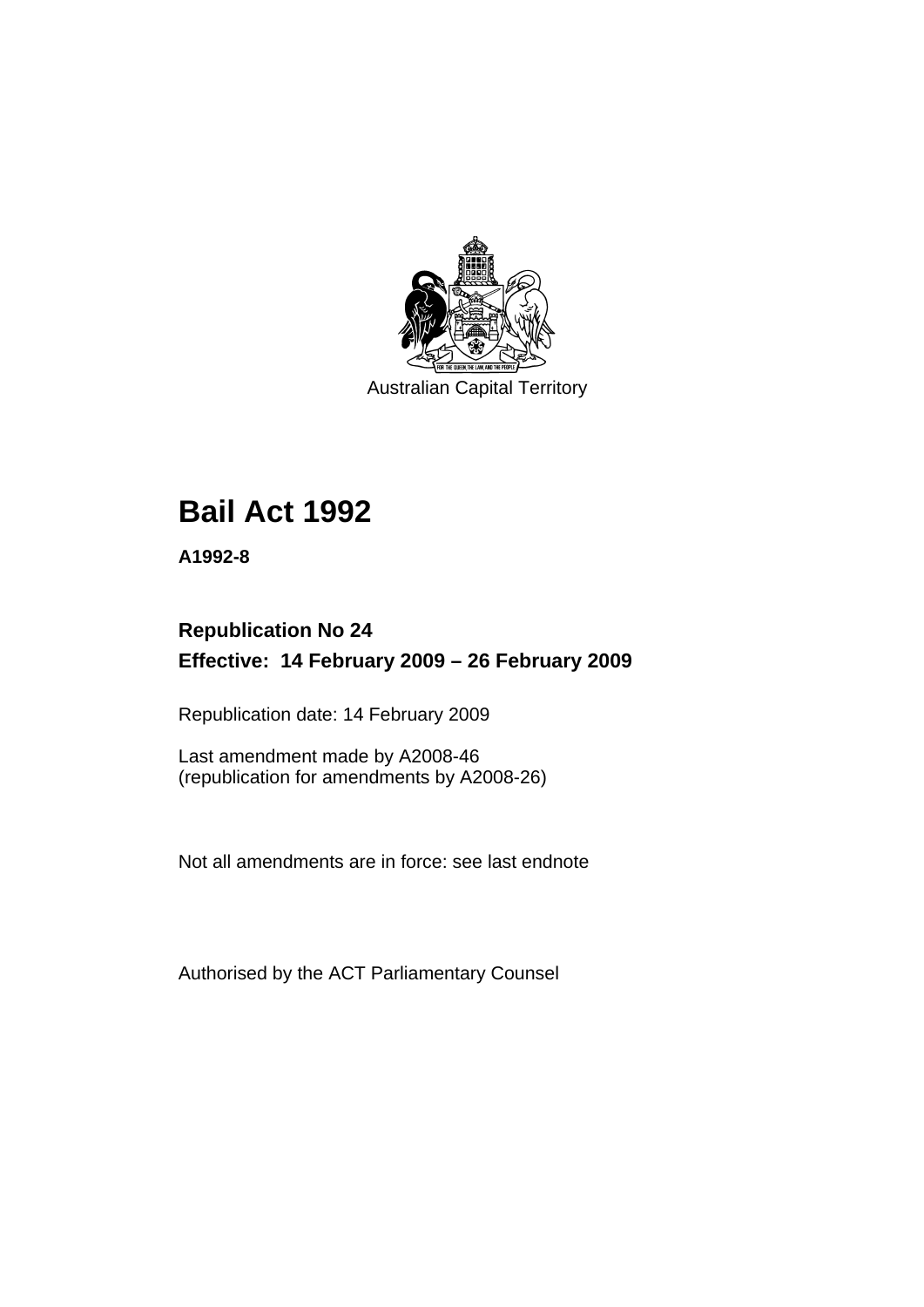#### **About this republication**

#### **The republished law**

This is a republication of the *Bail Act 1992* (including any amendment made under the *Legislation Act 2001*, part 11.3 (Editorial changes)) as in force on 14 February 2009*.* It also includes any amendment, repeal or expiry affecting the republished law to 14 February 2009.

The legislation history and amendment history of the republished law are set out in endnotes 3 and 4.

#### **Kinds of republications**

The Parliamentary Counsel's Office prepares 2 kinds of republications of ACT laws (see the ACT legislation register at www.legislation.act.gov.au):

- authorised republications to which the *Legislation Act 2001* applies
- unauthorised republications.

The status of this republication appears on the bottom of each page.

#### **Editorial changes**

The *Legislation Act 2001*, part 11.3 authorises the Parliamentary Counsel to make editorial amendments and other changes of a formal nature when preparing a law for republication. Editorial changes do not change the effect of the law, but have effect as if they had been made by an Act commencing on the republication date (see *Legislation Act 2001*, s 115 and s 117). The changes are made if the Parliamentary Counsel considers they are desirable to bring the law into line, or more closely into line, with current legislative drafting practice.

This republication does not include amendments made under part 11.3 (see endnote 1).

#### **Uncommenced provisions and amendments**

If a provision of the republished law has not commenced or is affected by an uncommenced amendment, the symbol  $\mathbf{U}$  appears immediately before the provision heading. The text of the uncommenced provision or amendment appears only in the last endnote.

#### **Modifications**

If a provision of the republished law is affected by a current modification, the symbol  $\mathbf{M}$ appears immediately before the provision heading. The text of the modifying provision appears in the endnotes. For the legal status of modifications, see *Legislation Act 2001*, section 95.

#### **Penalties**

The value of a penalty unit for an offence against this republished law at the republication date is—

- (a) if the person charged is an individual—\$100; or
- (b) if the person charged is a corporation—\$500.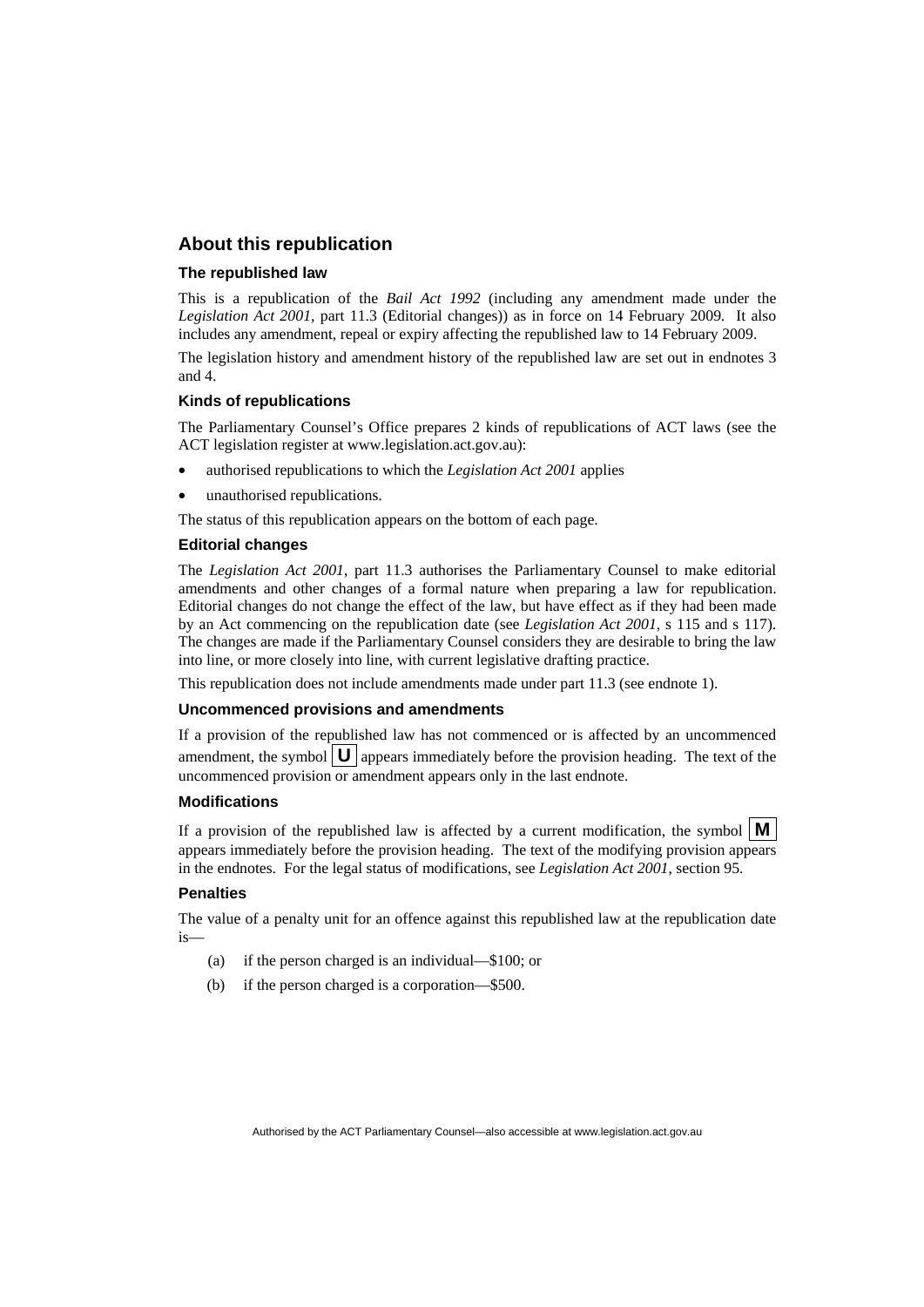

Australian Capital Territory

# **[Bail Act 1992](#page-6-0)**

# **Contents**

14/02/09

|                                                                      |                                                       | Page           |
|----------------------------------------------------------------------|-------------------------------------------------------|----------------|
| Part 1                                                               | <b>Preliminary</b>                                    |                |
| 1                                                                    | Name of Act                                           | $\overline{2}$ |
| 2                                                                    | Dictionary                                            | $\overline{2}$ |
| 3                                                                    | <b>Notes</b>                                          | $\overline{2}$ |
| 3A                                                                   | Offences against Act—application of Criminal Code etc | 3              |
| 4                                                                    | Act applies to children                               | 3              |
| Part 2                                                               | <b>Availability of bail</b>                           |                |
| <b>Division 2.1</b><br>When bail may be granted and rights following |                                                       |                |
| 5                                                                    | When may bail be granted?                             | 4              |
| 6                                                                    | Rights following grant of bail                        | 4              |
| <b>Division 2.2</b>                                                  | <b>Presumption for bail</b>                           |                |
| 7                                                                    | Div 2.2 subject to div 2.3 and div 2.4                | 5              |
| R <sub>24</sub>                                                      | Bail Act 1992                                         | contents 1     |

Authorised by the ACT Parliamentary Counsel—also accessible at www.legislation.act.gov.au

Effective: 14/02/09-26/02/09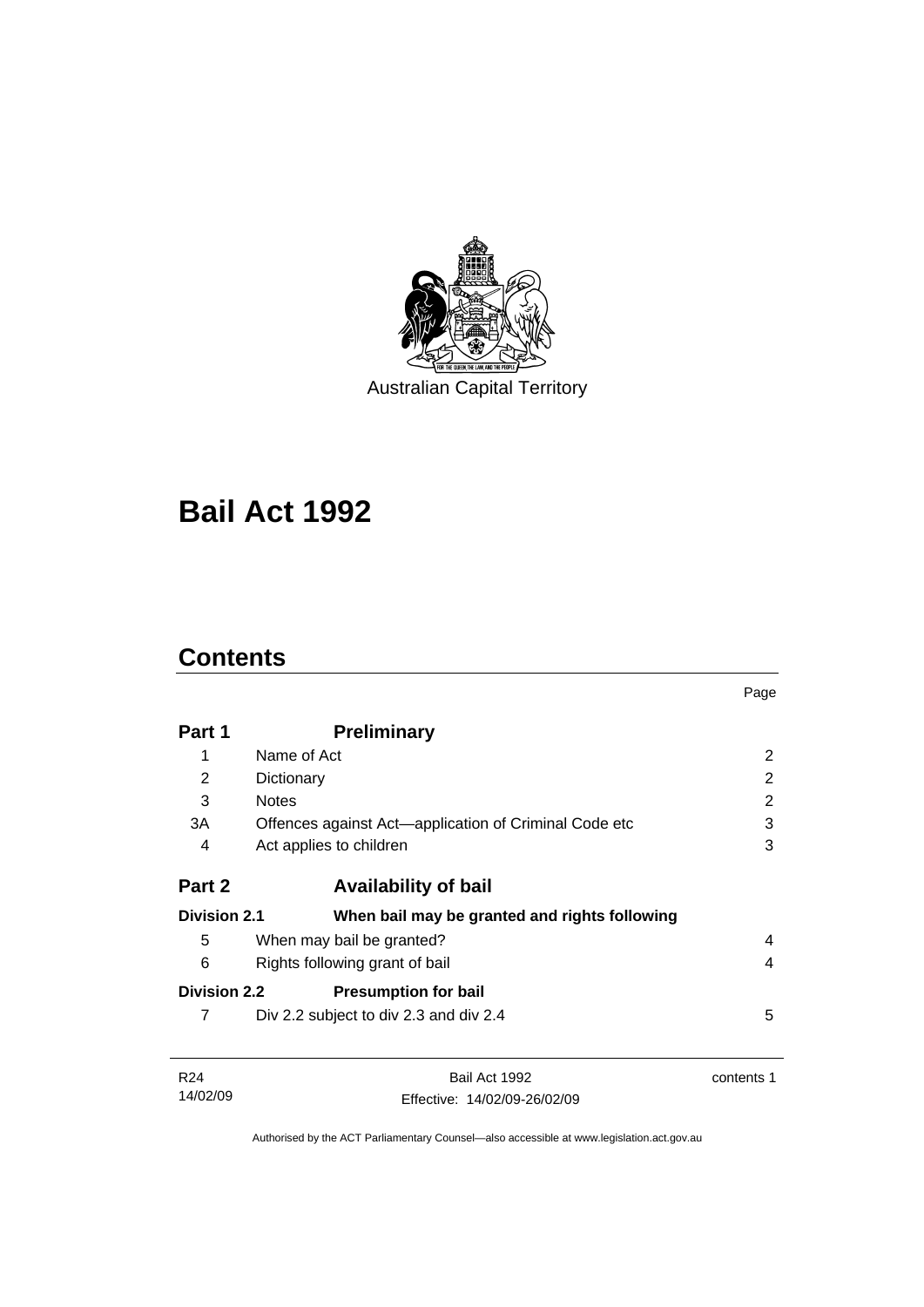|                     |                                                                                       | Page            |
|---------------------|---------------------------------------------------------------------------------------|-----------------|
| 8                   | Entitlement to bail-certain minor offences etc                                        | 5               |
| 8A                  | Entitlement to bail-breach of sentence obligations                                    | 6               |
| 8B                  | Entitlement to bail—custody relating to sentence administration board                 |                 |
|                     | hearings                                                                              | 7               |
| 9                   | Limitations on entitlement to bail                                                    | 8               |
| 9A                  | Entitlement to bail-offences other than minor offences                                | 8               |
| Division 2.3        | No presumption for bail                                                               |                 |
| 9B                  | Div 2.2 not to apply to certain offences                                              | 9               |
| <b>Division 2.4</b> | <b>Presumption against bail</b>                                                       |                 |
| 9C                  | Bail for murder and certain serious drug offences                                     | 10              |
| 9D                  | Bail for serious offence committed while charge for another pending or<br>outstanding | 11              |
| 9E                  | Bail for person sentenced to imprisonment                                             | 14              |
| 9F                  | Domestic violence offence-bail by authorised officer                                  | 14              |
| 9G                  | Special or exceptional circumstances                                                  | 15              |
|                     |                                                                                       |                 |
| Part 3              | <b>Dispensing with bail</b>                                                           |                 |
| 10                  | Dispensing with bail                                                                  | 17              |
| 11                  | Effect of dispensing with bail                                                        | 17              |
| 12                  | Decision to dispense with bail                                                        | 18              |
| Part 4              | <b>Grant of bail</b>                                                                  |                 |
| 13                  | Deciding bail after charge laid                                                       | 19              |
| 14                  | Grant of bail by authorised officers                                                  | 21              |
| 15                  | Deciding of questions of bail by authorised officers                                  | 21              |
| 16                  | Notification of decision of authorised officer                                        | 22              |
| 17                  | Charged people in custody to be brought before court                                  | 24              |
| 18                  | Facilities to be provided to accused people                                           | 24              |
| 19                  | General provisions relating to court bail                                             | 25              |
| 20                  | Limitations on power of magistrate                                                    | 26              |
| 21                  | Bail in relation to several offences                                                  | 27              |
| 22                  | Criteria for granting bail to adults                                                  | 27              |
| 23                  | Criteria for granting bail to children                                                | 29              |
| 23A                 | Victim's concern about need for protection                                            | 29              |
|                     |                                                                                       |                 |
| contents 2          | Bail Act 1992                                                                         | R <sub>24</sub> |

Effective: 14/02/09-26/02/09

R24 14/02/09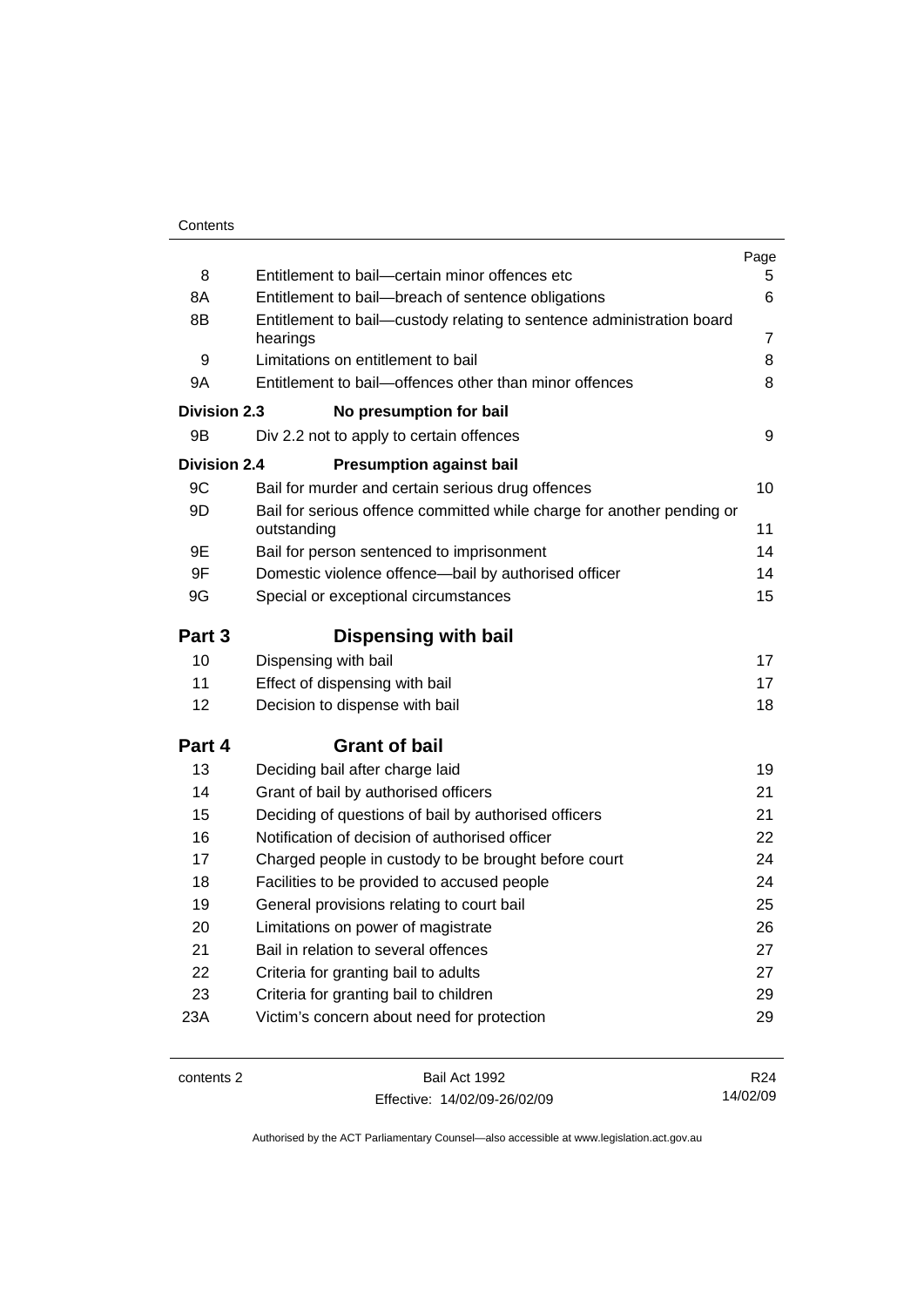| Contents |
|----------|
|----------|

|                     |                                                              | Page       |
|---------------------|--------------------------------------------------------------|------------|
| Part 5              | Bail conditions and undertakings to appear                   |            |
| 24                  | Conditions of bail                                           | 31         |
| 25                  | Conditions on which bail may be granted to adults            | 31         |
| 25A                 | Supervision condition when offence committed as young person | 35         |
| 26                  | Conditions on which bail may be granted to children          | 35         |
| 27                  | Recording of certain bail decisions                          | 37         |
| 28                  | Undertakings to appear                                       | 38         |
| 30                  | Accused person may be excused from attendance before court   | 39         |
| 31                  | Bail requirements                                            | 40         |
| 32                  | Acceptable people and security for bail                      | 41         |
| 33                  | Continuation of bail and undertakings                        | 41         |
| 34                  | Written notice of conditions of bail                         | 43         |
| 36                  | Discharge of surety                                          | 44         |
| 37                  | Payment of amounts to Territory                              | 45         |
| Part 6              | <b>Review of bail decisions</b>                              |            |
| <b>Division 6.1</b> | Review of decisions by authorised officers                   |            |
| 38                  | Review by authorised officers                                | 47         |
| 39                  | Exercise of power to review                                  | 47         |
| 40                  | Limitation on power of authorised officer to review          | 48         |
| <b>Division 6.2</b> | <b>Review of decisions by courts</b>                         |            |
| 41                  | Right of review of bail decisions                            | 48         |
| 41A                 | Court may review on its own initiative                       | 49         |
| 42                  | Power of Magistrates Court to review                         | 49         |
| 43                  | Power of Supreme Court to review                             | 49         |
| 45                  | Exercise of power to review                                  | 50         |
| 46                  | Review limited to bail conditions                            | 51         |
| Part 7              | <b>Miscellaneous</b>                                         |            |
| 47                  | Giving information relating to bail                          | 53         |
| 47A                 | Notice to victim of bail decisions                           | 53         |
| 48                  | Notification to court that bail condition not satisfied      | 54         |
| 49                  | Failure to answer bail                                       | 54         |
| 51                  | Indemnification of sureties                                  | 55         |
| R <sub>24</sub>     | Bail Act 1992                                                | contents 3 |
| 14/02/09            | Effective: 14/02/09-26/02/09                                 |            |

Effective: 14/02/09-26/02/09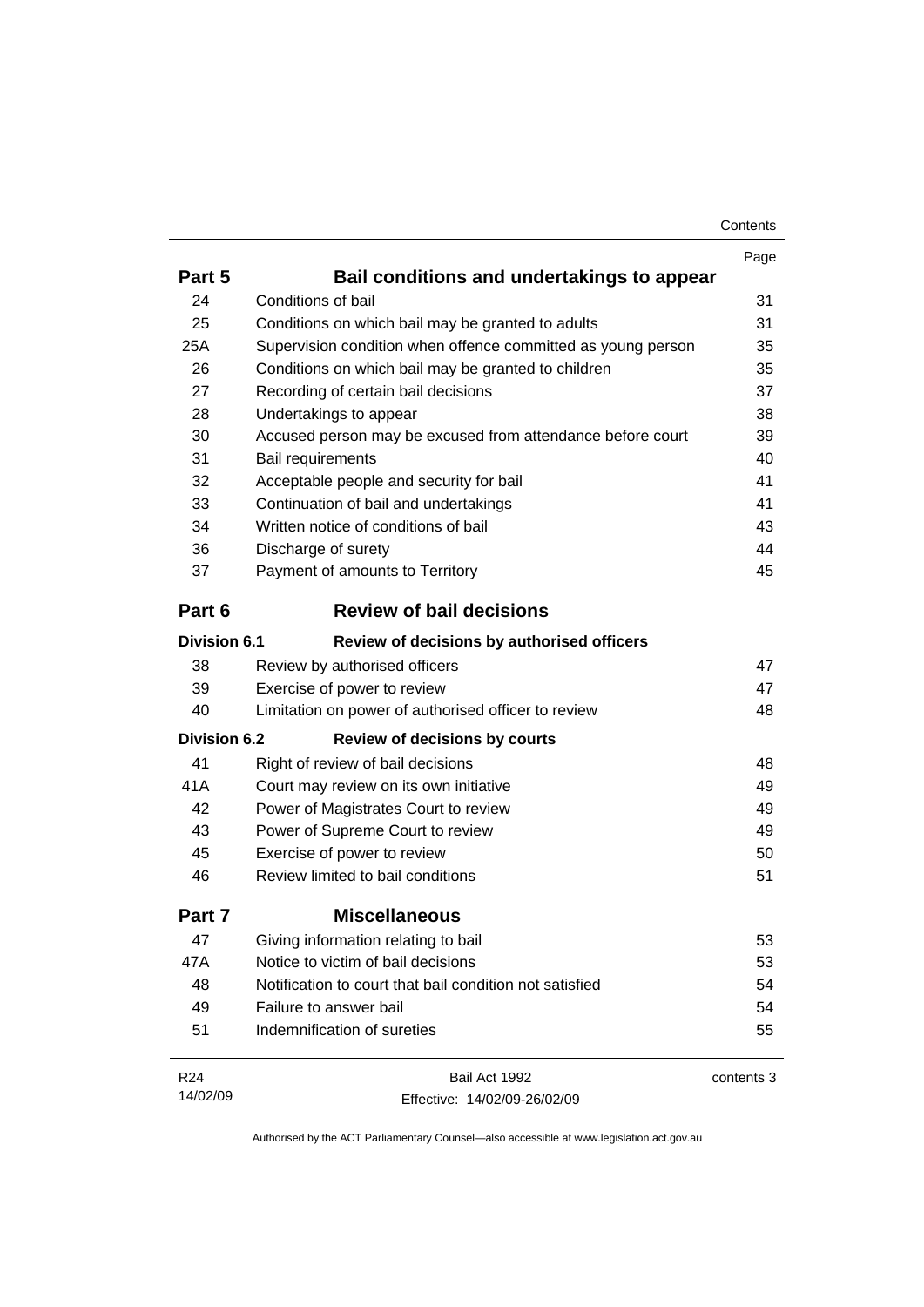| ------ |                                                       |      |
|--------|-------------------------------------------------------|------|
|        |                                                       | Page |
| 52     | Contravention of Act by police officers               | 55   |
| 55     | Civil standard of proof to apply for certain purposes | 56   |
| 56     | No right of surety to arrest                          | 56   |
| 56A    | Arrest without warrant of person on bail              | 56   |
| 56B    | Arrest for breach of condition by person outside ACT  | 57   |
| 57     | Act to prevail                                        | 58   |
| 57AA   | Abolition of inherent power of bail                   | 58   |
| 58     | Approved forms                                        | 58   |
| 59     | Regulation-making power                               | 58   |

| <b>Schedule 1</b> | Offences to which presumption of bail does<br>not apply                      | 60 |
|-------------------|------------------------------------------------------------------------------|----|
| <b>Part 1.1</b>   | <b>Offences against Crimes Act 1900</b>                                      | 60 |
| <b>Part 1.2</b>   | <b>Offences against Criminal Code</b>                                        | 61 |
| <b>Part 1.3</b>   | Offence against Drugs of Dependence Act 1989                                 | 63 |
| <b>Part 1.4</b>   | <b>Offences against Medicines, Poisons and Therapeutic</b><br>Goods Act 2008 | 63 |
| <b>Part 1.5</b>   | <b>Offences against Customs Act 1901 (Cwith)</b>                             | 63 |
|                   |                                                                              |    |

# **Dictionary** [64](#page-69-0)

Contents

# **Endnotes**

| 68 |
|----|
| 68 |
| 69 |
| 74 |
| 82 |
| 83 |
|    |

contents 4 Bail Act 1992 Effective: 14/02/09-26/02/09

R24 14/02/09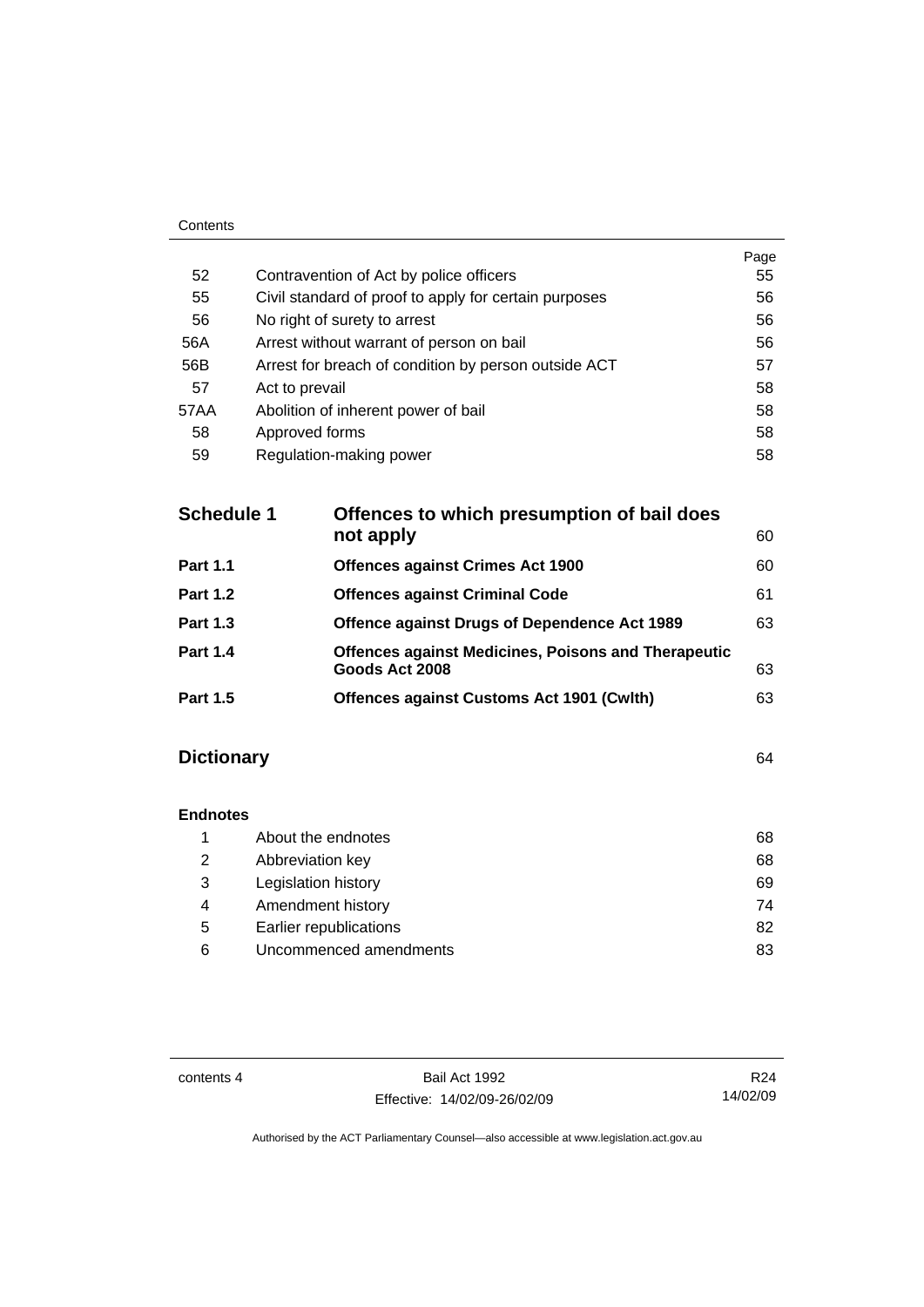<span id="page-6-0"></span>

# **Bail Act 1992**

An Act relating to bail for accused people in connection with criminal proceedings

R24 14/02/09

Ī

page 1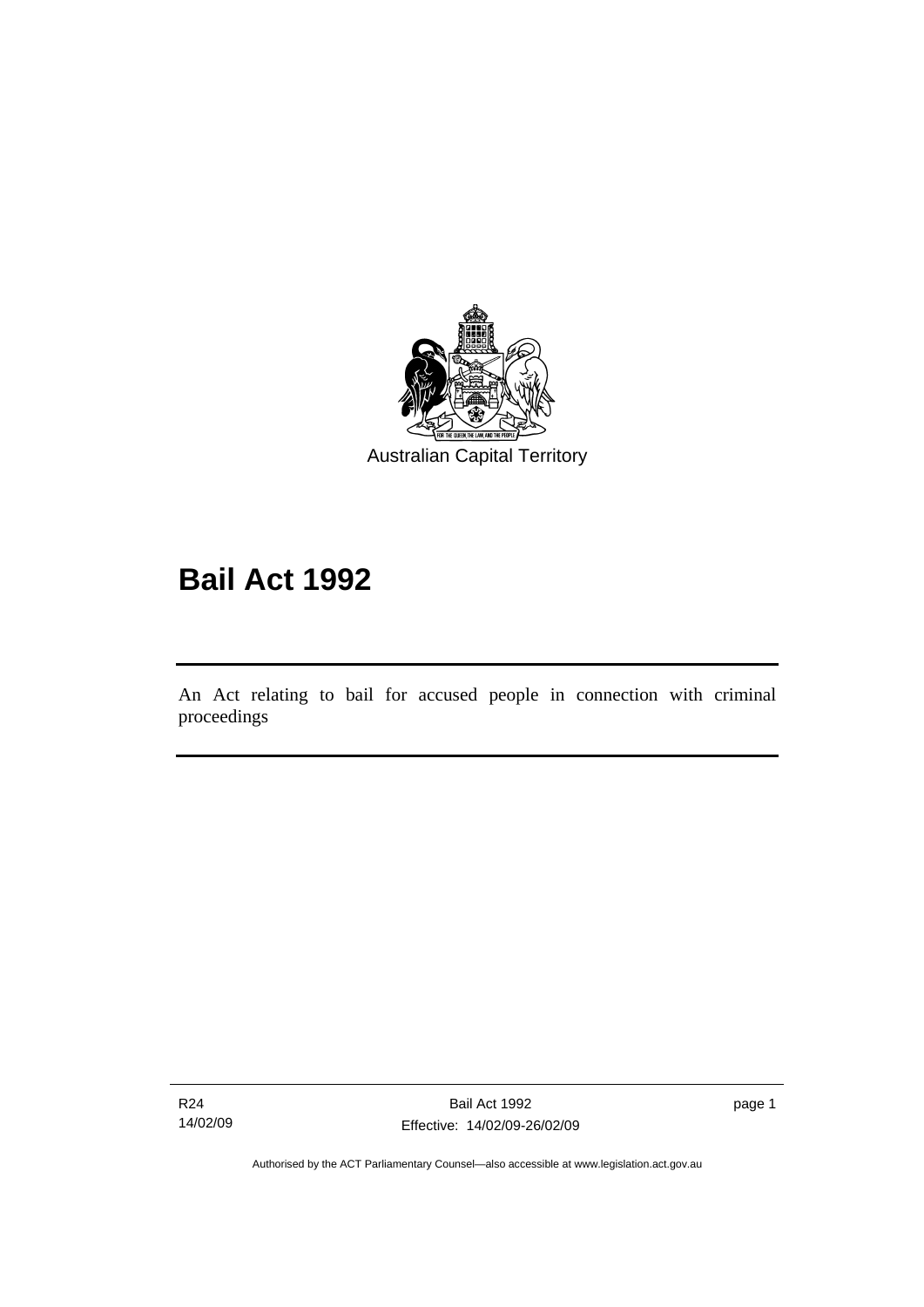#### <span id="page-7-0"></span>Part 1 **Preliminary**

Section 1

# **Part 1** Preliminary

#### **1 Name of Act**

This Act is the *Bail Act 1992*.

#### **2 Dictionary**

The dictionary at the end of this Act is part of this Act.

*Note 1* The dictionary at the end of this Act defines certain terms used in this Act, and includes references (*signpost definitions*) to other terms defined elsewhere.

> For example, the signpost definition '*mental dysfunction*—see the *Mental Health (Treatment and Care) Act 1994*, dictionary.' means that the term 'mental dysfunction' is defined in that dictionary and the definition applies to this Act.

*Note* 2 A definition in the dictionary (including a signpost definition) applies to the entire Act unless the definition, or another provision of the Act, provides otherwise or the contrary intention otherwise appears (see Legislation Act, s  $155$  and s  $156$  (1)).

#### **3 Notes**

A note included in this Act is explanatory and is not part of this Act.

*Note* See the Legislation Act, s 127 (1), (4) and (5) for the legal status of notes.

R24 14/02/09

Authorised by the ACT Parliamentary Counsel—also accessible at www.legislation.act.gov.au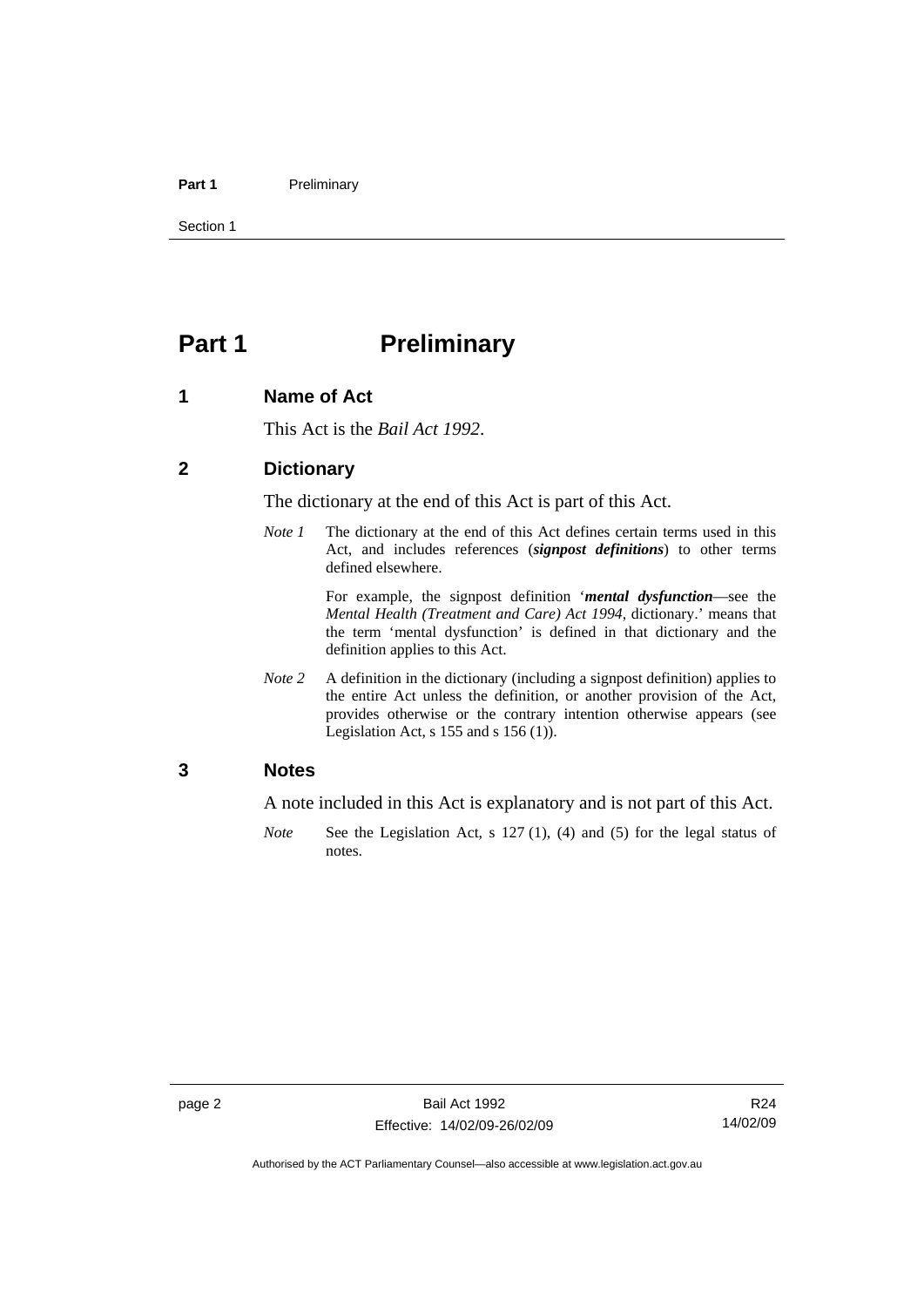### <span id="page-8-0"></span>**3A Offences against Act—application of Criminal Code etc**

Other legislation applies in relation to offences against this Act.

*Note 1 Criminal Code*

The Criminal Code, ch 2 applies to all offences against this Act (see Code, pt 2.1).

The chapter sets out the general principles of criminal responsibility (including burdens of proof and general defences), and defines terms used for offences to which the Code applies (eg *conduct*, *intention*, *recklessness* and *strict liability*).

*Note 2 Penalty units* 

The Legislation Act, s 133 deals with the meaning of offence penalties that are expressed in penalty units.

## **4 Act applies to children**

This Act applies to a person whether or not the person is an adult.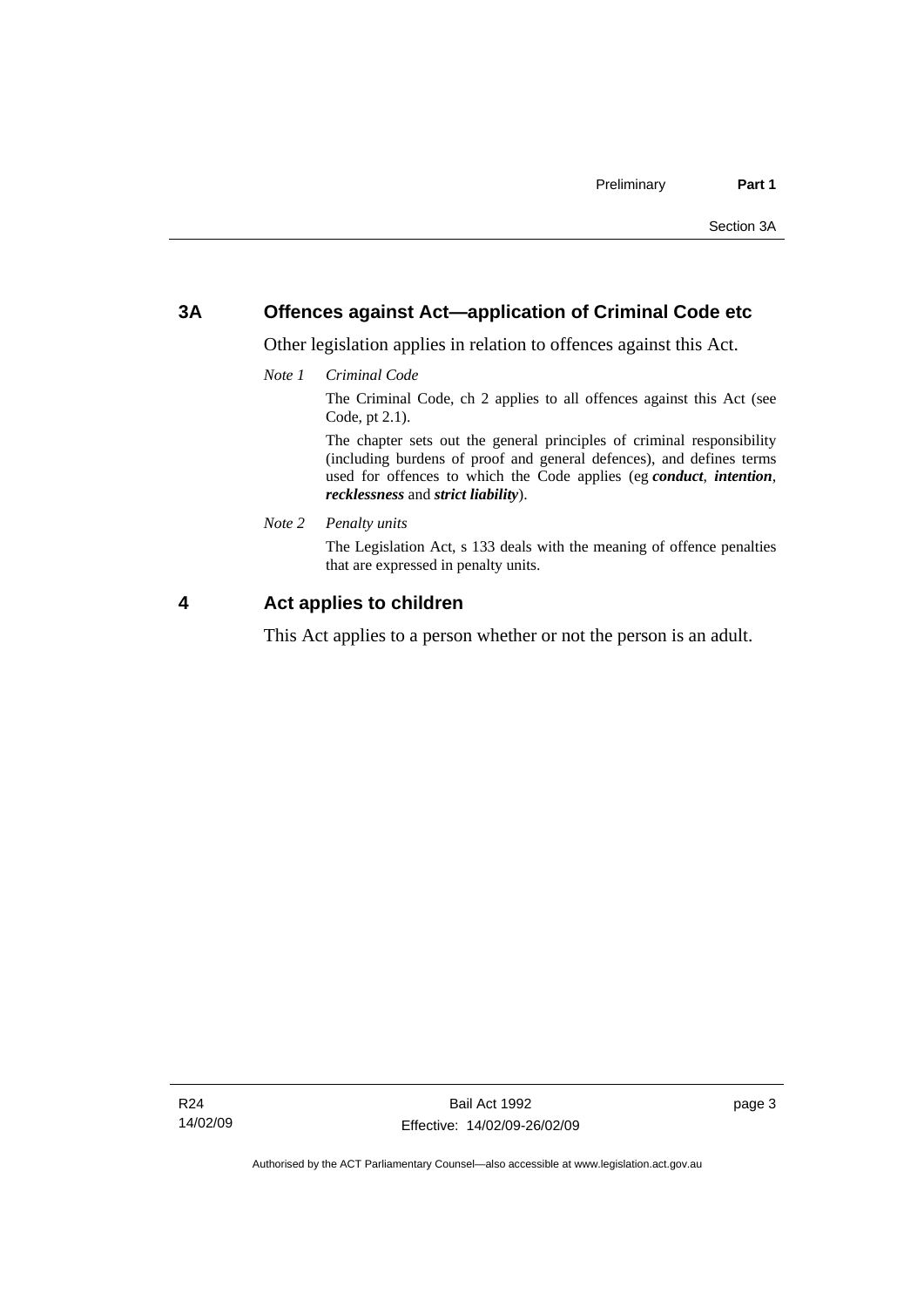# <span id="page-9-0"></span>**Part 2 Availability of bail**

# **Division 2.1 When bail may be granted and rights following**

#### **5 When may bail be granted?**

- (1) An accused person may be granted bail in relation to any period when the person is not required to attend court in relation to the offence with which the person has been charged.
- (2) However, an accused person who is in custody in relation to an offence must not be granted bail in relation to any period when—
	- (a) the person is in custody for another offence or reason in relation to which the person is not entitled to be granted bail; or
	- (b) the person is serving a sentence of imprisonment.

#### **6 Rights following grant of bail**

- (1) This section applies if—
	- (a) bail is granted to an accused person in relation to an offence; and
	- (b) the person gives an undertaking to appear; and
	- (c) if a bail condition mentioned in section  $25(1)$  (b) (ii) or (c) is imposed—the security is given or the deposit made.
- (2) The person is entitled—
	- (a) if the person is in custody—to be released from custody; and
	- (b) to remain at liberty in relation to the offence until required to appear before a court in accordance with the undertaking.
- (3) This section is subject to section 56A (Arrest without warrant of person on bail).

R24 14/02/09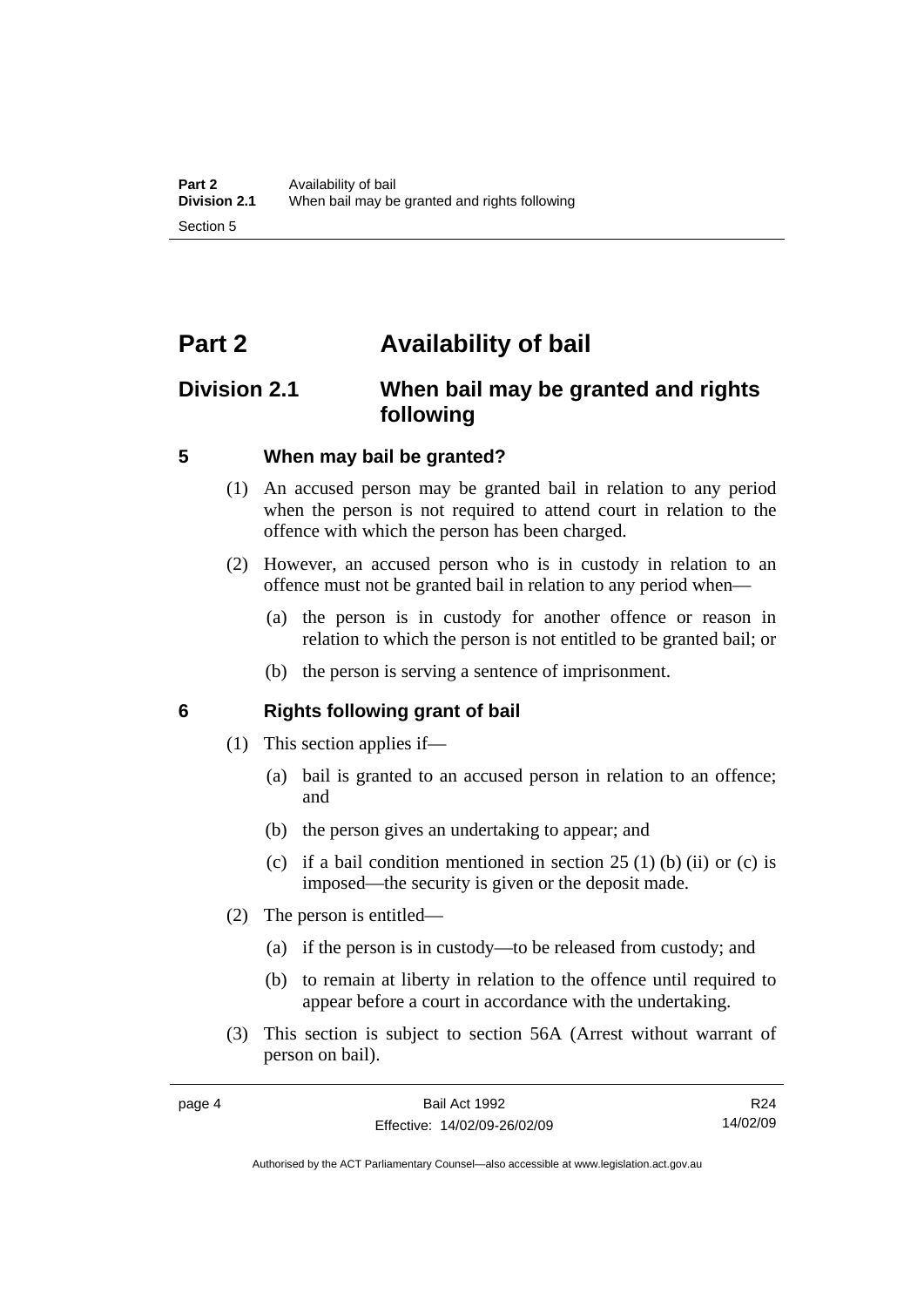# <span id="page-10-0"></span>**Division 2.2 Presumption for bail**

## **7 Div 2.2 subject to div 2.3 and div 2.4**

This division is subject to division 2.3 (No presumption for bail) and division 2.4 (Presumption against bail).

## **8 Entitlement to bail—certain minor offences etc**

- (1) This section applies to—
	- (a) a person charged with an offence not punishable by imprisonment (except in default of payment of a fine); and
	- (b) a person charged with an offence punishable by imprisonment for not longer than 6 months; and
	- (c) a person arrested for a breach of the peace or apprehended breach of the peace; and
	- (d) a person arrested under a warrant because of failure to comply with a summons or subpoena; and
	- (e) a person brought up to attend a trial or hearing following the issue of a habeas corpus order.
- (2) The person is entitled—
	- (a) to be granted bail; and
	- (b) if the person is in custody—to be released from custody as soon as the person gives an undertaking to appear.
- (3) However, if no further appearance is required for a person arrested for a breach of the peace or an apprehended breach of the peace, the person may be released from custody without giving an undertaking to appear.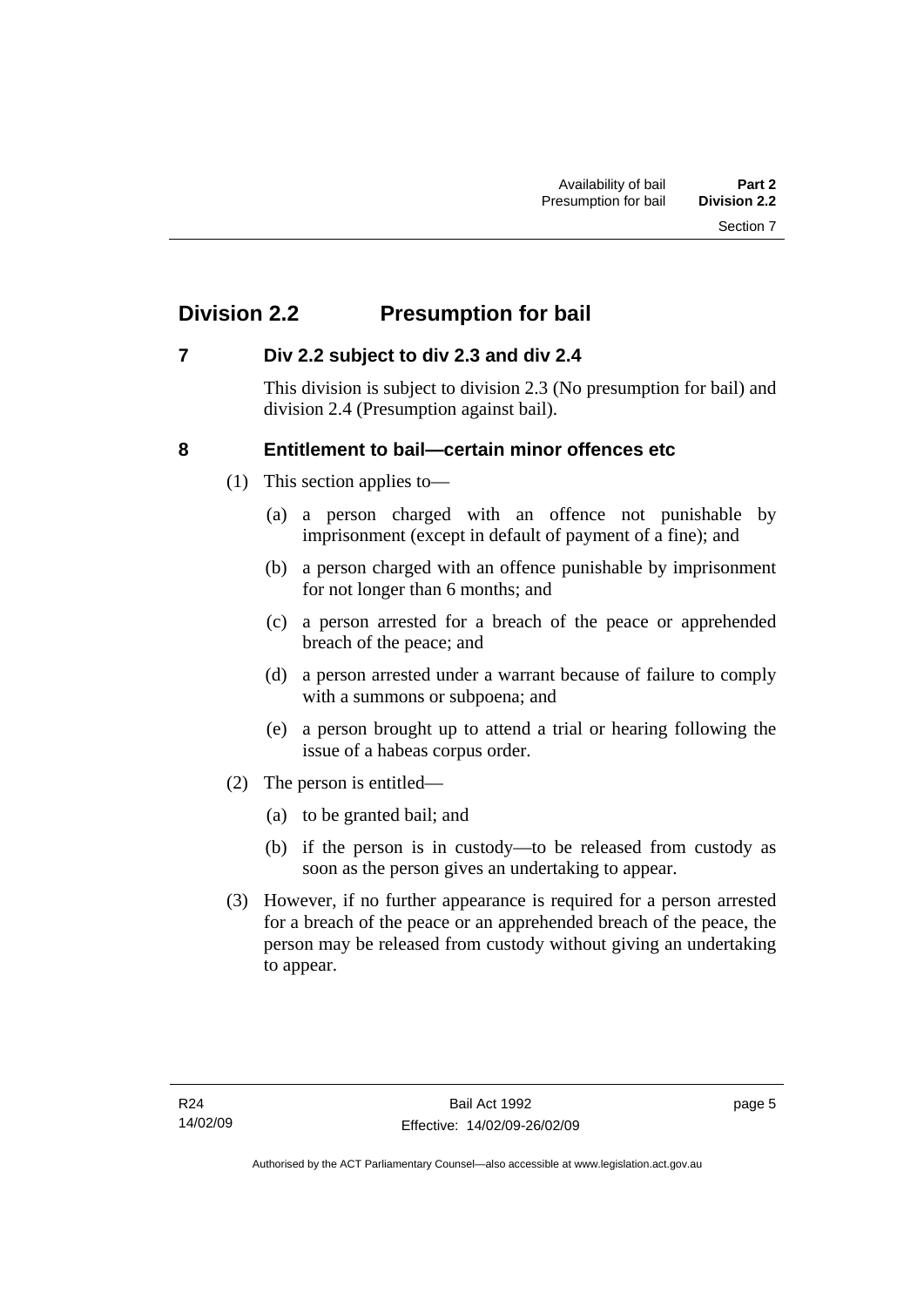- <span id="page-11-0"></span> (4) A condition to keep the peace may be imposed on a grant of bail to a person arrested for a breach of the peace or an apprehended breach of the peace.
	- *Note* For other conditions that may be imposed on a grant of bail, see s 25 and s 26.

#### **8A Entitlement to bail—breach of sentence obligations**

- (1) This section applies to a person arrested, or otherwise brought before the court or a magistrate, in relation to a breach, or anticipated breach, of—
	- (a) a deferred sentence obligation under the *Crimes (Sentencing) Act 2005*; or
	- (b) any of the following obligations under the *Crimes (Sentence Administration) Act 2005*:
		- (i) a periodic detention obligation;
		- (ii) a good behaviour obligation;
		- (iii) a parole obligation;
		- (iv) a release on licence obligation.
- (2) The person has the same entitlement to bail in relation to the breach, or anticipated breach, of the obligation as the person has under this part in relation to the offence to which the obligation relates.

#### **Examples**

1 Martin has been found guilty of armed robbery and sentenced to periodic detention. He has breached his periodic detention obligations and is arrested and brought before a magistrate under the *Crimes (Sentence Administration) Act 2005*, section 65 (Arrest warrant—breach of periodic detention obligations). There is no presumption in relation to bail because the offence of armed robbery is an offence to which division 2.2 (Presumption for bail) does not apply.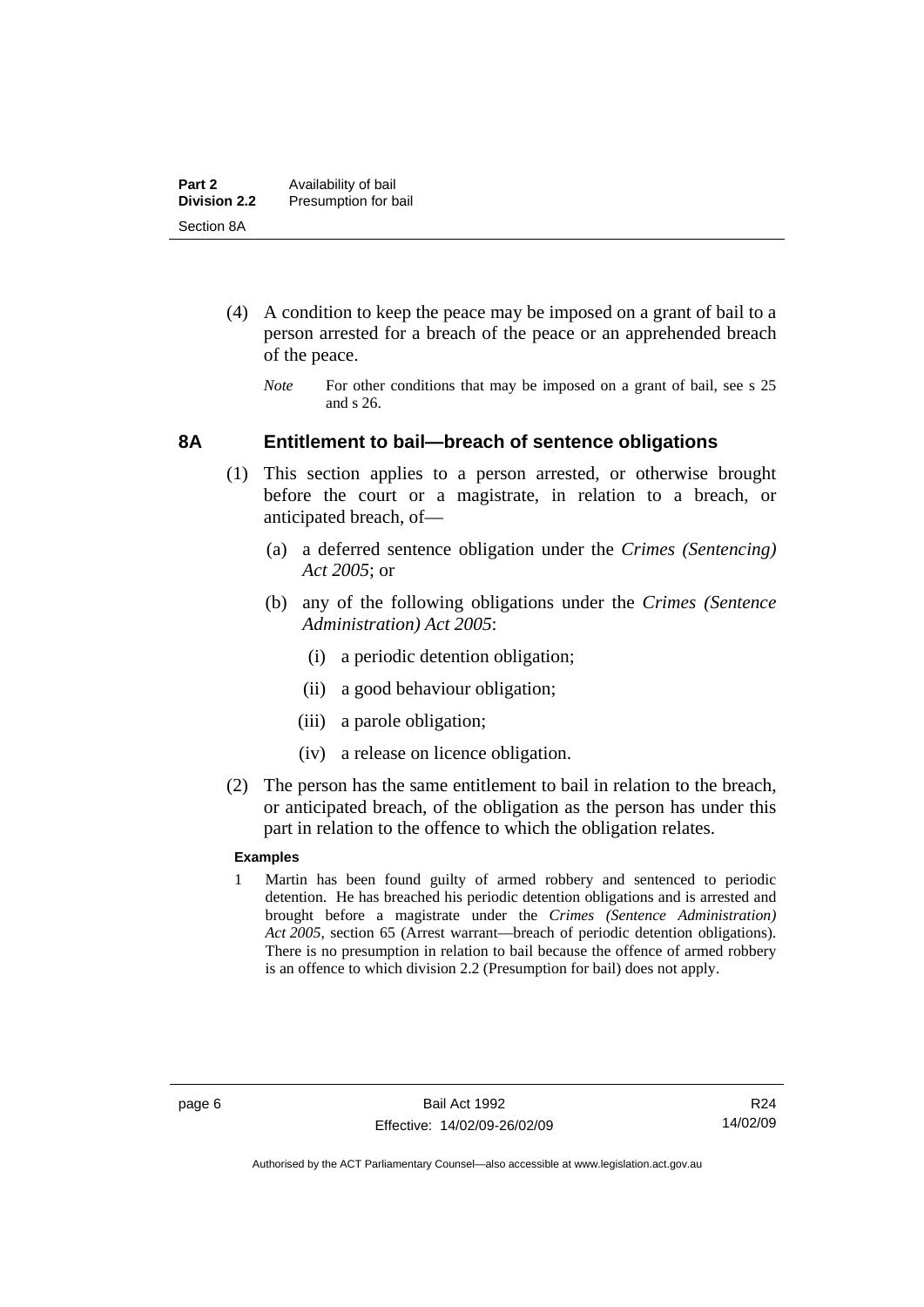- <span id="page-12-0"></span>2 Joe has been found guilty of threatening to kill. Joe had, 3 years before, been found guilty of an offence involving violence. A suspended sentence order under the *Crimes (Sentencing) Act 2005* is made as part of the sentence for the offence of threatening to kill and Joe is released under the order on signing an undertaking under a good behaviour order. However, Joe breaches the good behaviour order and is before the court on an application to cancel the order. There is no presumption in relation to bail because section 9B (b) applies to make the offence of threatening to kill an offence to which division 2.2 (Presumption for bail) does not apply.
	- *Note* An example is part of the Act, is not exhaustive and may extend, but does not limit, the meaning of the provision in which it appears (see Legislation Act, s 126 and s 132).
- (3) This section also applies to a person arrested, or otherwise brought before the court, in relation to a breach, or anticipated breach, of an obligation under an order to which the *Crimes (Sentence Administration) Act 2005*, section 332 (Home detention orders— Rehabilitation of Offenders (Interim) Act) applies.
- (4) Subsection (3) is a law to which the Legislation Act, section 88 (Repeal does not end effect of transitional laws etc) applies.
- (5) This subsection, subsection (3) and subsection (4) expire 3 years after the day this section commences.

# **8B Entitlement to bail—custody relating to sentence administration board hearings**

- (1) This section applies if—
	- (a) a person is arrested under the *Crimes (Sentence Administration) Act 2005*, section 206 (Arrest of offender for board hearing) and brought before a magistrate; or
	- (b) a person is remanded in custody under the *Crimes (Sentence Administration) Act 2005*, section 210 (Custody of offender during board hearing adjournment) and an application for bail for the person is made to a court or magistrate.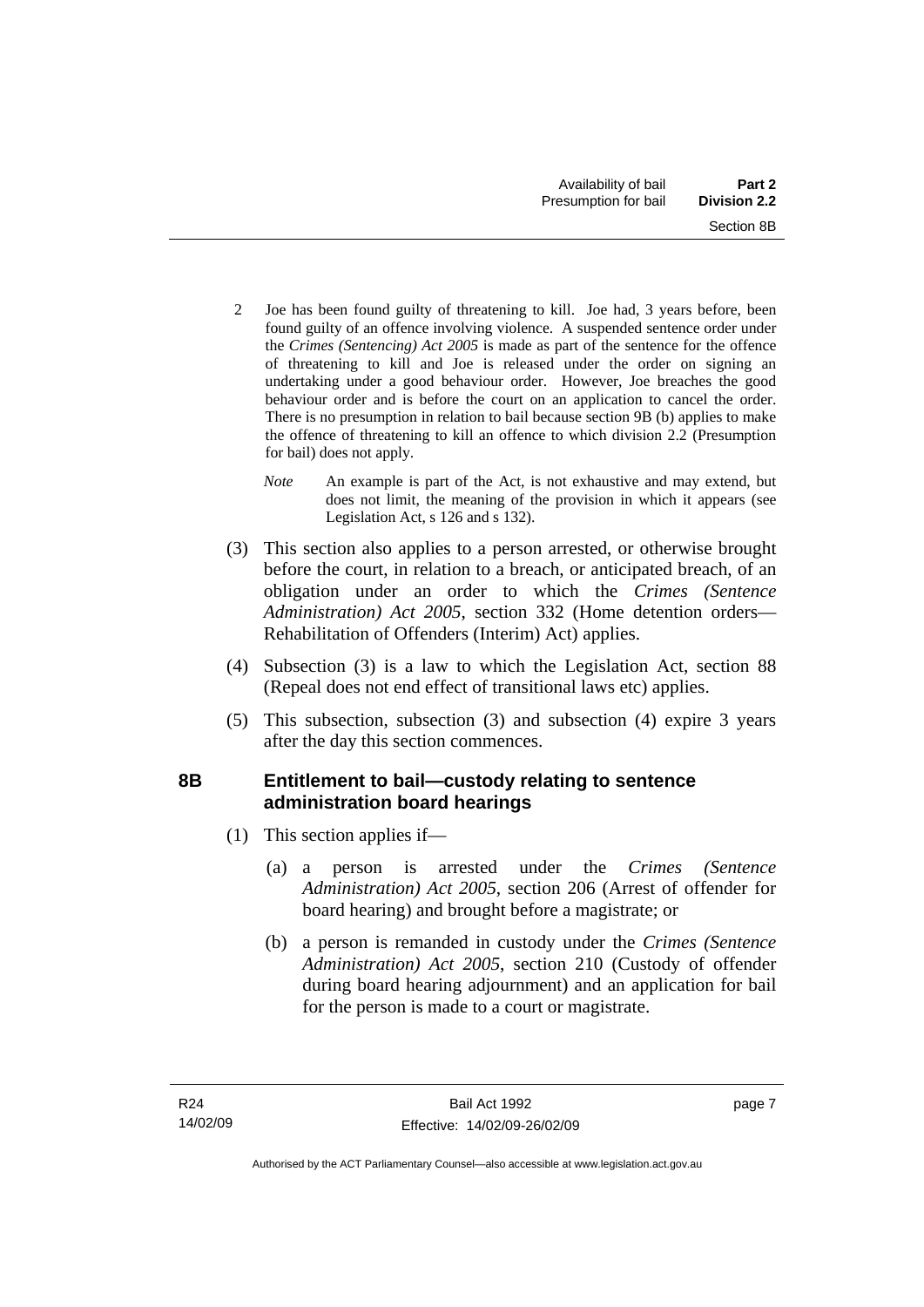<span id="page-13-0"></span> (2) The person has the same entitlement to bail as the person had for the offence to which the board hearing relates.

## **9 Limitations on entitlement to bail**

- (1) A person charged with an offence mentioned in section 8 (1) (a) or (b) is not entitled to be granted bail if—
	- (a) the person has previously failed to comply with an undertaking to appear, or a bail condition imposed, in relation to the same or a similar offence; or
	- (b) in the opinion of the court or authorised officer, the person is incapacitated by intoxication, injury or use of drugs or is otherwise in danger of physical injury or in need of physical protection.
- (2) A person arrested for a breach of the peace or apprehended breach of the peace is not entitled to be granted bail if the person has previously, without reasonable excuse, failed to comply with an undertaking to appear, or a bail condition imposed, in relation to a breach of the peace or apprehended breach of the peace.

## **9A Entitlement to bail—offences other than minor offences**

- (1) This section applies to—
	- (a) a person in relation to an offence other than an offence mentioned in section 8 (1) (a) or (b) (Entitlement to bail certain minor offences etc); and
	- (b) a person who is not entitled to bail under section 8 (2) because of section  $9(1)$  or  $(2)$ .
- (2) The person is entitled to be granted bail unless the court or authorised officer is satisfied that refusal is justified after considering—
	- (a) for an adult—the matters mentioned in section 22 (Criteria for granting bail to adults); or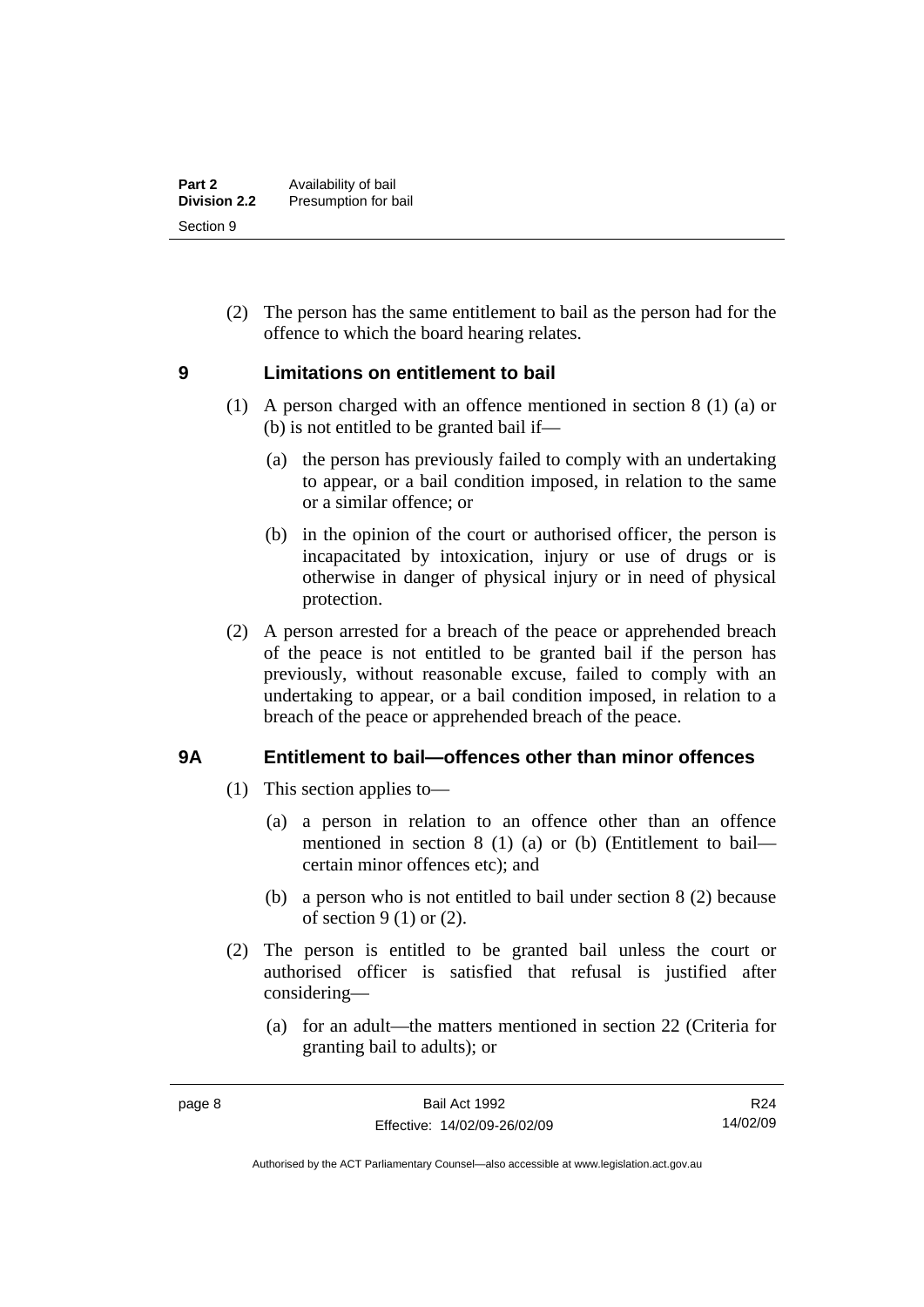<span id="page-14-0"></span> (b) for a child—the matters mentioned in section 23 (Criteria for granting bail to children).

# **Division 2.3 No presumption for bail**

# **U** 9B Div 2.2 not to apply to certain offences

Division 2.2 (Presumption for bail) does not apply to the grant of bail—

- (a) to a person accused of an offence mentioned in schedule 1 (Offences to which presumption for bail does not apply); or
- (b) to a person accused of any of the following offences, if the person has in the previous 10 years been found guilty of an offence involving violence or the threat of violence:
	- (i) an offence against the *Crimes Act 1900*, section 30 (Threat to kill);
	- (ii) an offence against the *Crimes Act 1900*, section 31 (Threat to inflict grievous bodily harm);
	- (iii) an offence against the *Crimes Act 1900*, section 35 (Stalking);
	- (iv) an offence against the *Domestic Violence and Protection Orders Act 2001*, section 34 (Offence for contravention of protection order); or
- (c) to a person accused of an offence against the *Criminal Code Act 1995* (Cwlth), section 80.1 (Treason); or
- (d) to a person convicted of an indictable offence but not sentenced.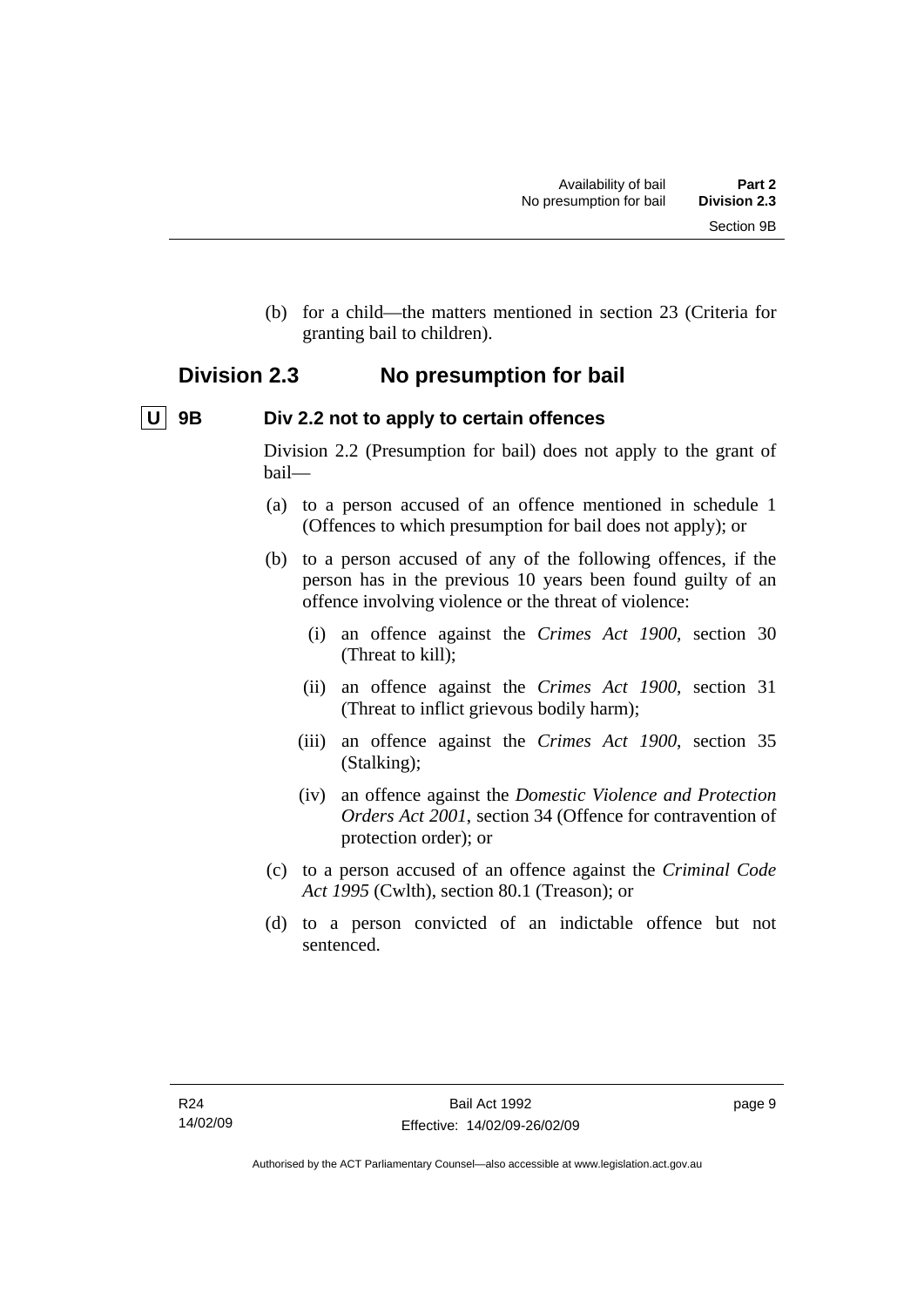# <span id="page-15-0"></span>**Division 2.4 Presumption against bail**

## **9C Bail for murder and certain serious drug offences**

- (1) This section applies to a person accused of—
	- (a) murder; or
	- (b) an offence against any of the following provisions of the Criminal Code, chapter 6 (Serious drug offences):
		- (i) section 603 (1) (which is about trafficking in a large commercial quantity of a controlled drug);
		- (ii) section  $607(1)$  (which is about manufacturing a large commercial quantity of a controlled drug for selling);
		- (iii) section  $616(1)$  (which is about cultivating a large commercial quantity of a controlled plant for selling);
		- (iv) section 619 (1) (which is about selling a large commercial quantity of a controlled plant);
		- (v) section  $622(1)$  (which is about supplying etc a commercial quantity of a controlled drug to a child for selling);
		- (vi) section 624 (1) (which is about procuring a child to traffic in a commercial quantity of a controlled drug).
	- *Note* A reference to an offence against a territory law includes a reference to a related ancillary offence, eg attempt (see Legislation Act, s 189).
- (2) A court or authorised officer must not grant bail to the person unless satisfied that special or exceptional circumstances exist favouring the grant of bail.
- (3) However, even if special or exceptional circumstances are established, the court or officer must refuse bail if satisfied that refusal is justified after considering—

R24 14/02/09

Authorised by the ACT Parliamentary Counsel—also accessible at www.legislation.act.gov.au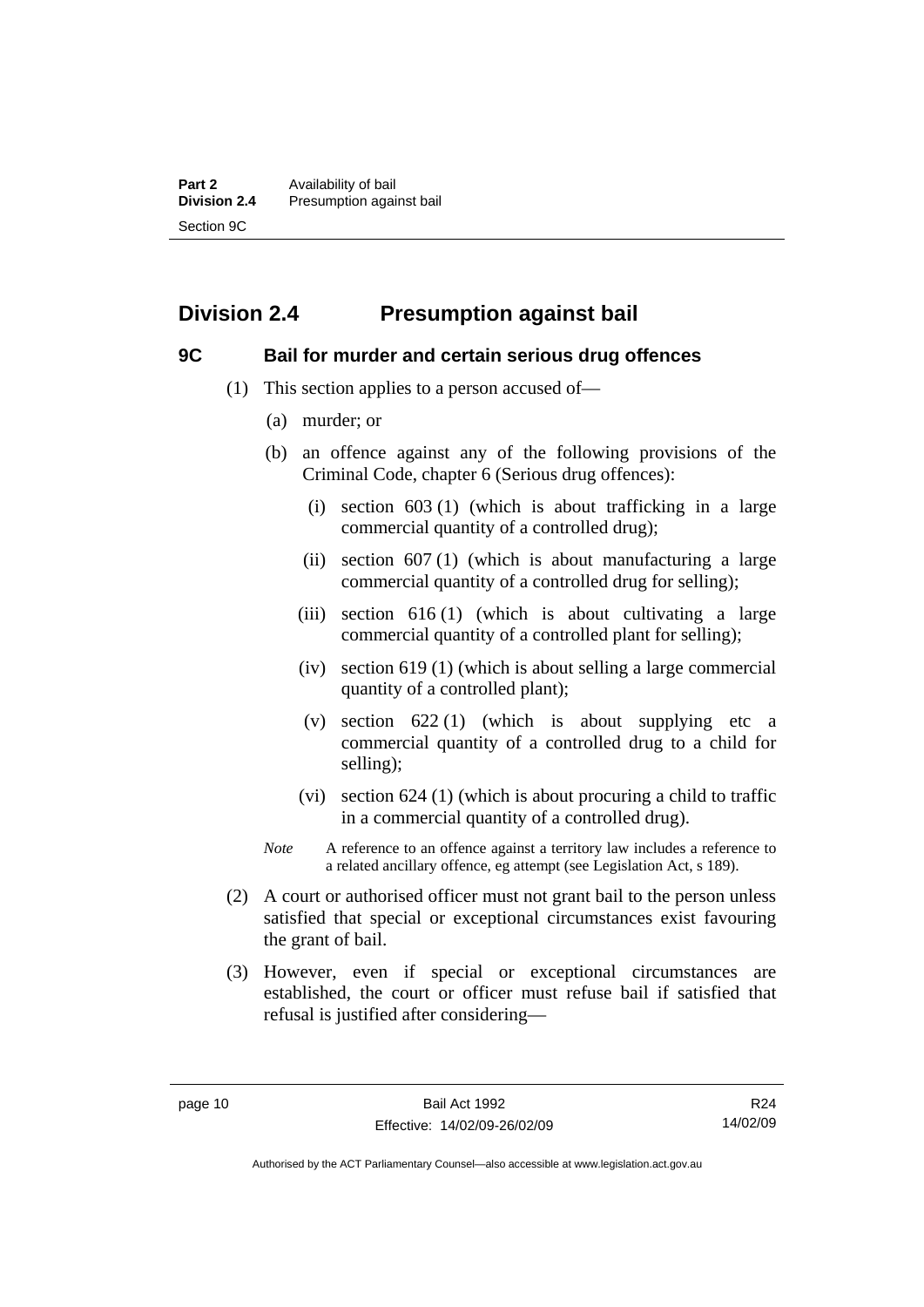- <span id="page-16-0"></span> (a) for an adult—the matters mentioned in section 22 (Criteria for granting bail to adults); or
- (b) for a child—the matters mentioned in section 23 (Criteria for granting bail to children).

## | U | 9D Bail for serious offence committed while charge for **another pending or outstanding**

- (1) This section applies if—
	- (a) a person is accused of a serious offence; and
	- (b) the person is alleged to have committed the offence while a charge against the person for another serious offence is pending or outstanding.

#### **Example**

Claude is served with a summons to attend the Magistrates Court to answer a charge that he has committed the offence of taking a motor vehicle without consent (punishable by 5 years imprisonment under the Criminal Code, section 318 (1), and so a serious offence for this section). Before the court date, Claude is arrested and charged with having committed an aggravated robbery the day after being served with the summons (punishable by 25 years imprisonment under the Criminal Code, section 310, and so also a serious offence for this section). At the time of the alleged aggravated robbery, the charge of taking a motor vehicle without consent was still pending. This section will apply to any decision about the grant of bail to Claude in relation to the aggravated robbery charge.

- *Note* An example is part of the Act, is not exhaustive and may extend, but does not limit, the meaning of the provision in which it appears (see Legislation Act, s 126 and s 132).
- (2) A court or an authorised officer must not grant bail to the accused person unless satisfied that special or exceptional circumstances exist favouring the grant of bail.
- (3) However, even if special or exceptional circumstances are established, the court or officer must refuse bail if satisfied that refusal is justified after considering—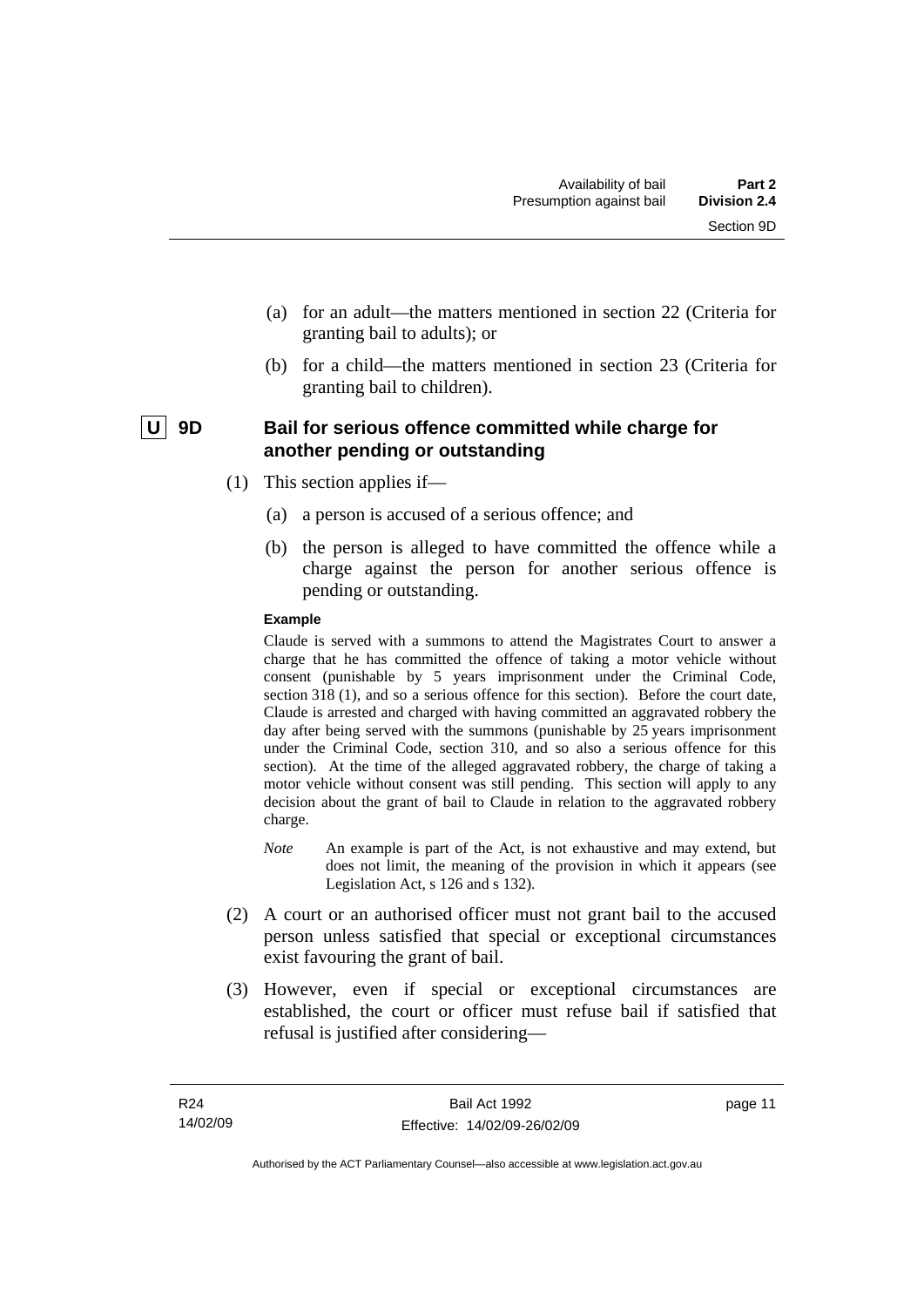- (a) for an adult—the matters mentioned in section 22 (Criteria for granting bail to adults); or
- (b) for a child—the matters mentioned in section 23 (Criteria for granting bail to children).
- (4) Also, if the serious offence mentioned in subsection (1) (a) or (b) is a domestic violence offence, an authorised person must not grant bail to the accused person if satisfied that refusal of bail is required under section 9F (Domestic violence offence—bail by authorised officer).
- (5) This section does not affect the application of section 9F (4) and (5) to the accused person if—
	- (a) the serious offence mentioned in subsection (1) (a) or (b) is a domestic violence offence; and
	- (b) an authorised person grants bail to the accused person.
- (6) In this section:

*outstanding*—a charge against a person for an offence is *outstanding*—

- (a) until the charge is finally dealt with in any of the following ways:
	- (i) the charge is withdrawn;
	- (ii) the charge is dismissed by a court;
	- (iii) the person is discharged by the Magistrates Court following a committal hearing;
	- (iv) the person is acquitted or found guilty by a court of the offence; and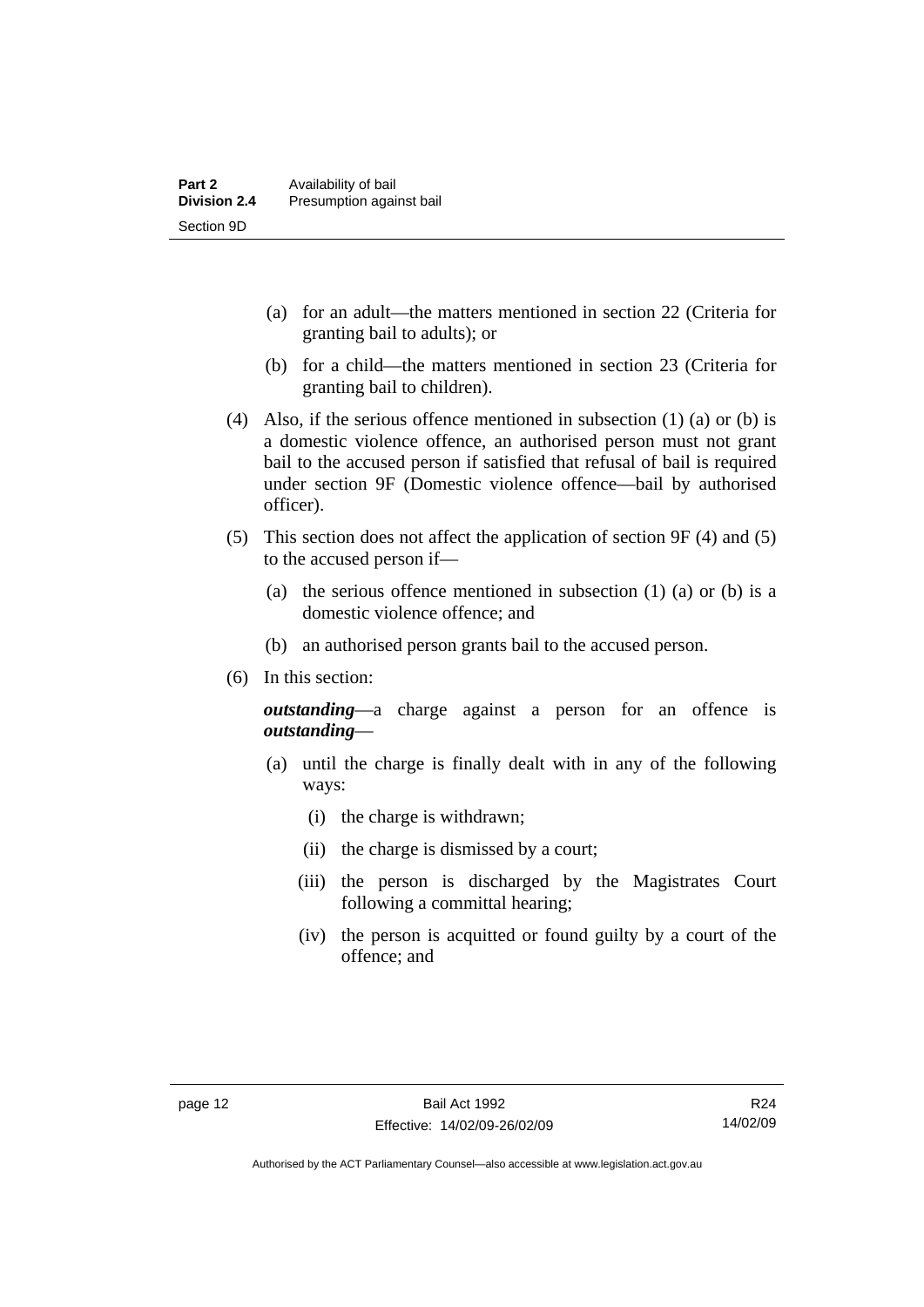- (b) if the person is acquitted or found guilty by a court of the offence charged, but a new trial on the charge (or a charge based on the same facts) is later ordered on appeal—from the date the new trial is ordered until the earliest of the following happens—
	- (i) the charge (or a charge based on the same facts) is finally dealt with as mentioned in paragraph (a)  $(i)$ ,  $(ii)$  or  $(iv)$ ;
	- (ii) the order for the new trial is reversed on a further appeal.

*Note Found guilty*, of an offence, includes—

- having an order made for the offence under the *Crimes (Sentencing) Act 2005*, s 17 (Non-conviction orders—general)
- having the offence taken into account under the *Crimes (Sentencing) Act 2005*, s 57 (Outstanding additional offences taken into account in sentencing)
- having an order made for the offence under the *Children and Young People Act 1999*, s 98 (Disposition without proceeding to conviction)

(see Legislation Act, dict, pt 1).

*pending*—a charge against a person for an serious offence is *pending* if the person has not yet been charged with the offence, but the person has—

- (a) been arrested for the offence (unless the person is later released without being charged with a serious offence); or
- (b) been served with a summons to appear before a court to answer a charge for the offence; or
- (c) at the invitation of a police officer, signed an agreement to attend court to answer a charge for the offence.

*serious offence* means an offence punishable by imprisonment for 5 years or longer.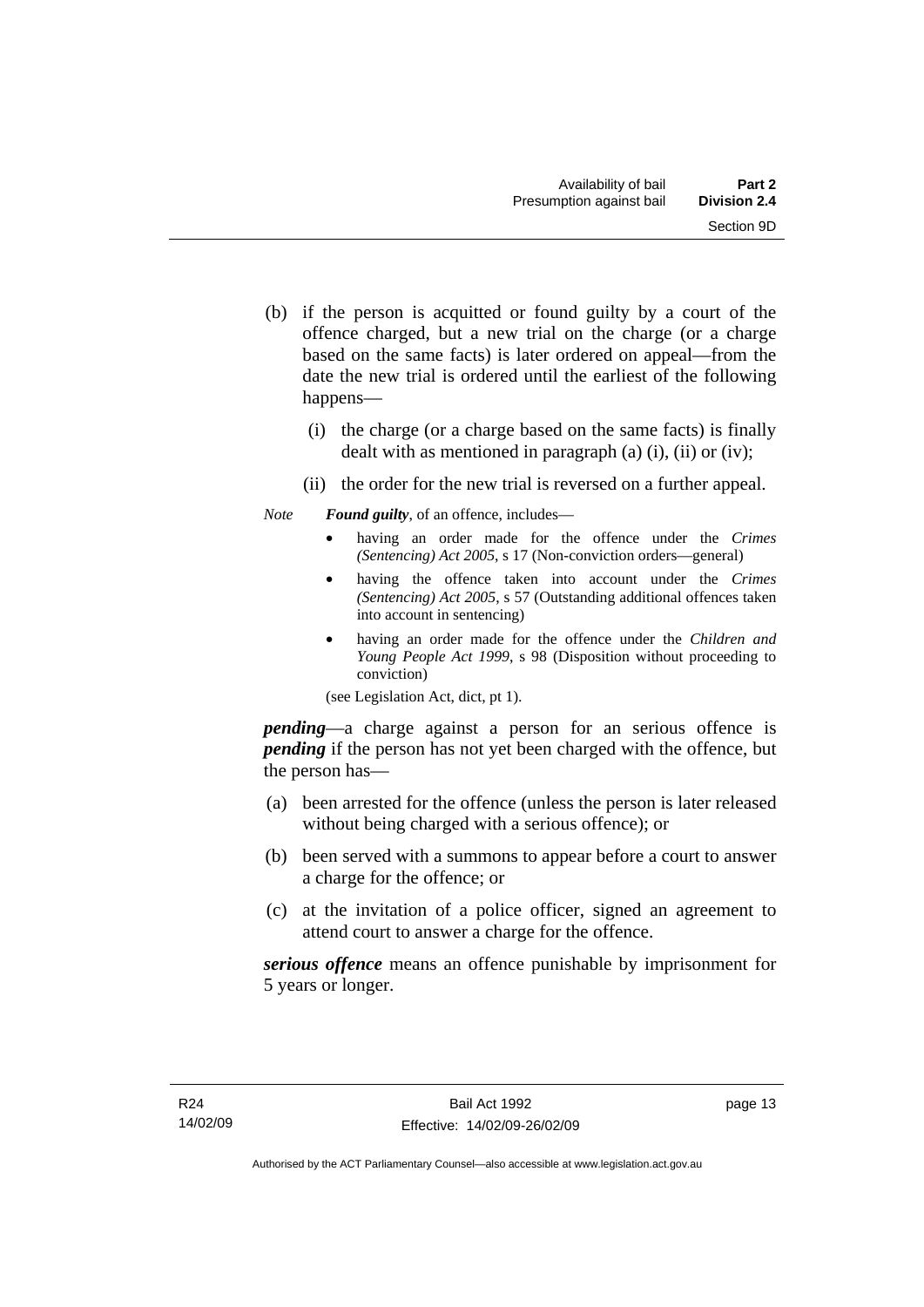#### <span id="page-19-0"></span>**9E Bail for person sentenced to imprisonment**

- (1) This section applies if—
	- (a) a person has been convicted of an offence by a court and sentenced to a period of imprisonment for the offence; and
	- (b) an appeal is pending in relation to the conviction or sentence.
- (2) A court must not grant bail to the person unless satisfied that special or exceptional circumstances exist favouring the grant of bail.
- (3) In this section:

*appeal* includes an appeal against a decision on appeal.

#### **U** 9F Domestic violence offence—bail by authorised officer

- (1) This section applies to a person accused of a domestic violence offence.
- (2) An authorised officer must not grant bail to the person unless satisfied that the person poses no danger to a protected person while released on bail.
- (3) However, even if the authorised officer is satisfied under subsection (2), the officer must refuse bail if satisfied that the refusal is justified after considering—
	- (a) for an adult—the matters mentioned in section 22 (Criteria for granting bail to adults); or
	- (b) for a child—the matters mentioned in section 23 (Criteria for granting bail to children).
- (4) Also, the person must not be released on bail under this section unless the person gives an undertaking to appear within 48 hours of being released.

R24 14/02/09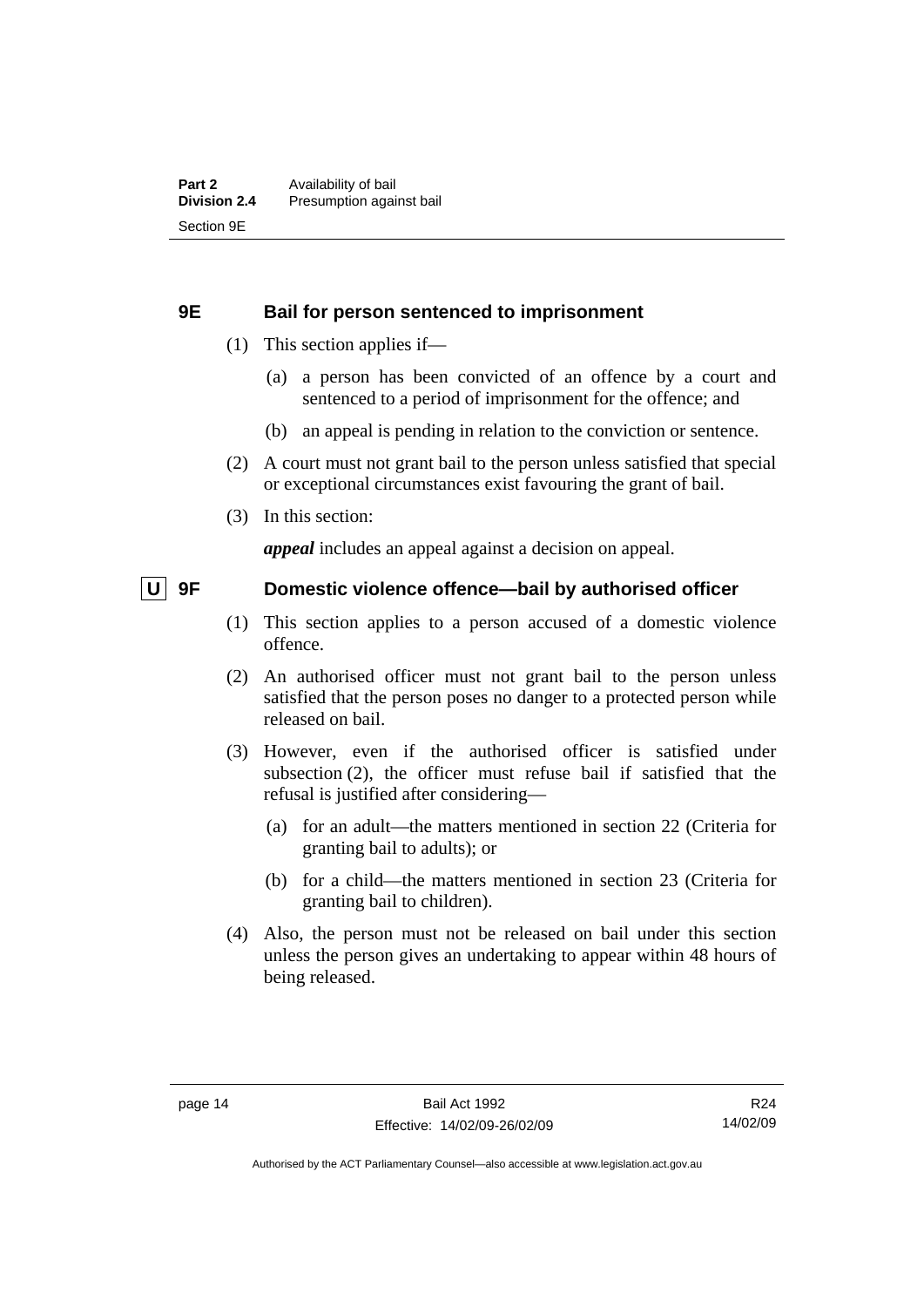- <span id="page-20-0"></span> (5) If the authorised officer grants bail to the person under this section, the officer must, in the record made under section 27 (Recording of certain bail decisions), state why the officer is satisfied that the person poses no danger to any protected person.
- (6) In this section:

*protected person*, in relation to a person accused of a domestic violence offence—

- (a) means a person against whom the alleged conduct making up the offence was directed; and
- (b) includes any other relevant person in relation to the accused person.

*relevant person*—see the *Domestic Violence and Protection Orders Act 2001*, dictionary.

- *Note* The *Domestic Violence and Protection Orders Act 2001*, dict defines a *relevant person* in relation to the accused person as any of the following people:
	- a domestic partner of the accused person (*domestic partner* is defined in the Legislation Act, s 169 (1))
	- a relative of the accused person (*relative* is defined in the *Domestic Violence and Protection Orders Act 2001*, s 10A)
	- a child of a domestic partner of the accused person
	- a parent of a child of the accused person.

# **9G Special or exceptional circumstances**

- (1) This section applies if a court or authorised officer is required under this part to be satisfied of the existence of special or exceptional circumstances favouring the grant of bail to a person.
- (2) A circumstance that would be an applicable bail criteria for the person is not a special or exceptional circumstance only because it is an applicable bail criteria.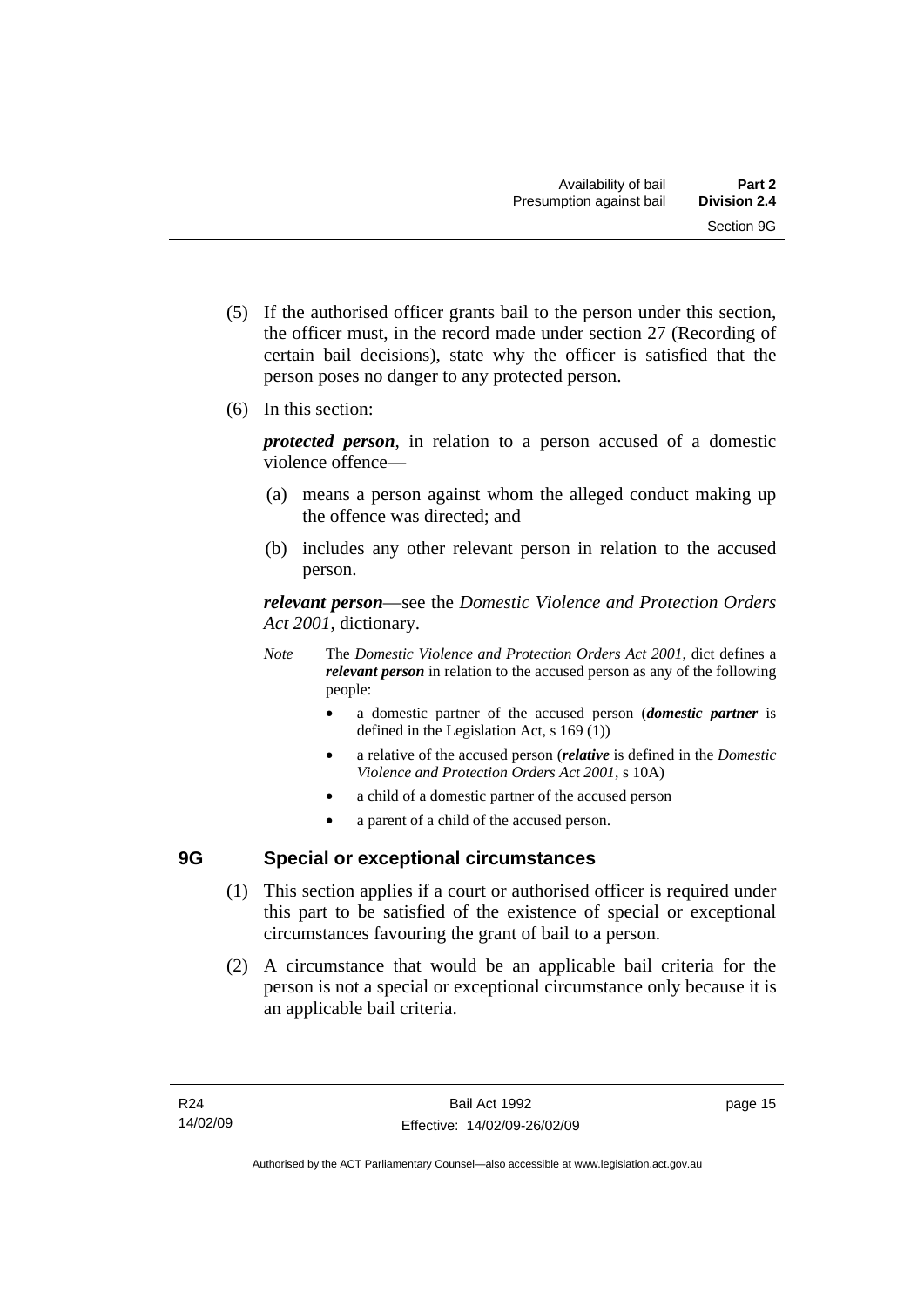(3) Also, the court or authorised officer must consider the applicable bail criteria for the person only after the court or authorised officer is satisfied of the existence of the special or exceptional circumstances.

#### **Examples for s (3)**

- 1 Damien is before the court charged with having committed an aggravated robbery. He has earlier been charged with having committed aggravated robbery. Section 9D applies and there is a presumption against bail unless there are special or exceptional circumstances. Damien argues that there are special circumstances as he needs to support his child, he may lose his job and he may lose an opportunity to take up public housing. The court considers that the circumstances are not special or exceptional. Bail is not granted and the criteria in section 22 are not considered.
- 2 Jason is facing similar charges. Jason has had a car accident before his arrest for the second offence. His kidneys are damaged requiring dialysis every 3 days. Jason argues that his need for regular treatment and his reduced mobility mean that he is highly unlikely to abscond. The court considers these circumstances are special or exceptional. The court then considers the criteria in section 22 in deciding whether to grant bail.
- *Note* An example is part of the Act, is not exhaustive and may extend, but does not limit, the meaning of the provision in which it appears (see Legislation Act, s 126 and s 132).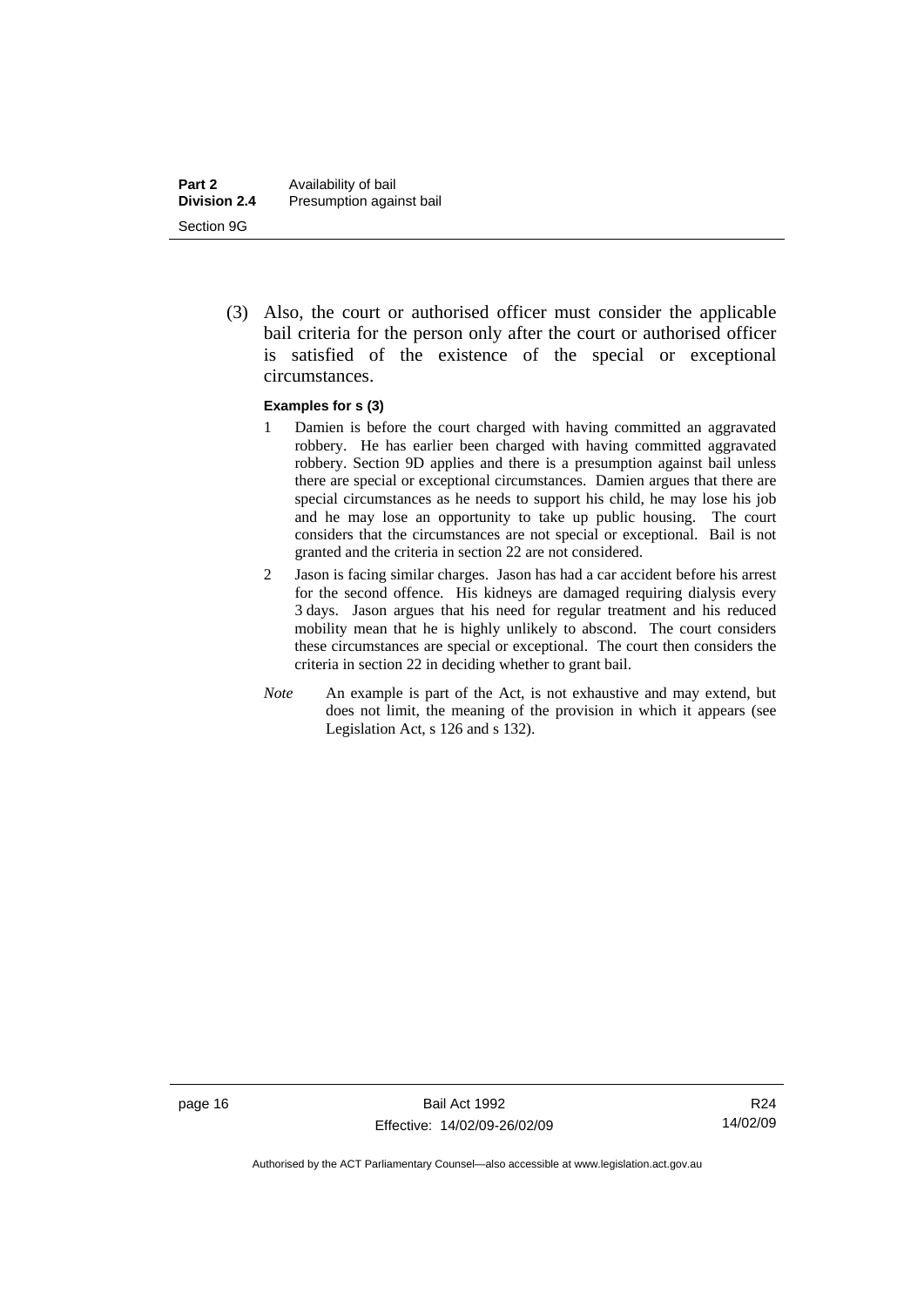# <span id="page-22-0"></span>**Part 3 Dispensing with bail**

## **10 Dispensing with bail**

- (1) A court that may grant bail to an accused person may instead dispense with the requirement for bail.
- (2) In deciding whether to release an accused person from custody without requiring bail, a court may have regard to any information that appears to the court to be relevant and reliable.
- (3) If, during an appearance by an accused person before a court, no specific order or direction is made by the court in relation to bail, the court is taken to have dispensed with the requirement for bail.
- (4) Subsection (2) does not apply if, under section 33 (3), the court is taken to have continued bail.
- (5) A court must not dispense with the requirement for bail for an accused person to whom either of the following sections apply unless satisfied that special or exceptional circumstances exist justifying dispensing with the requirement:
	- (a) section 9D (Bail for serious offence committed while charge for another pending or outstanding);
	- (b) section 9E (Bail for person sentenced to imprisonment).

## **11 Effect of dispensing with bail**

 (1) While the requirement for bail is dispensed with under this Act in relation to a person accused of an offence, the person is entitled to be and to remain at liberty in relation to the offence until the person is required to appear before a court in relation to the offence.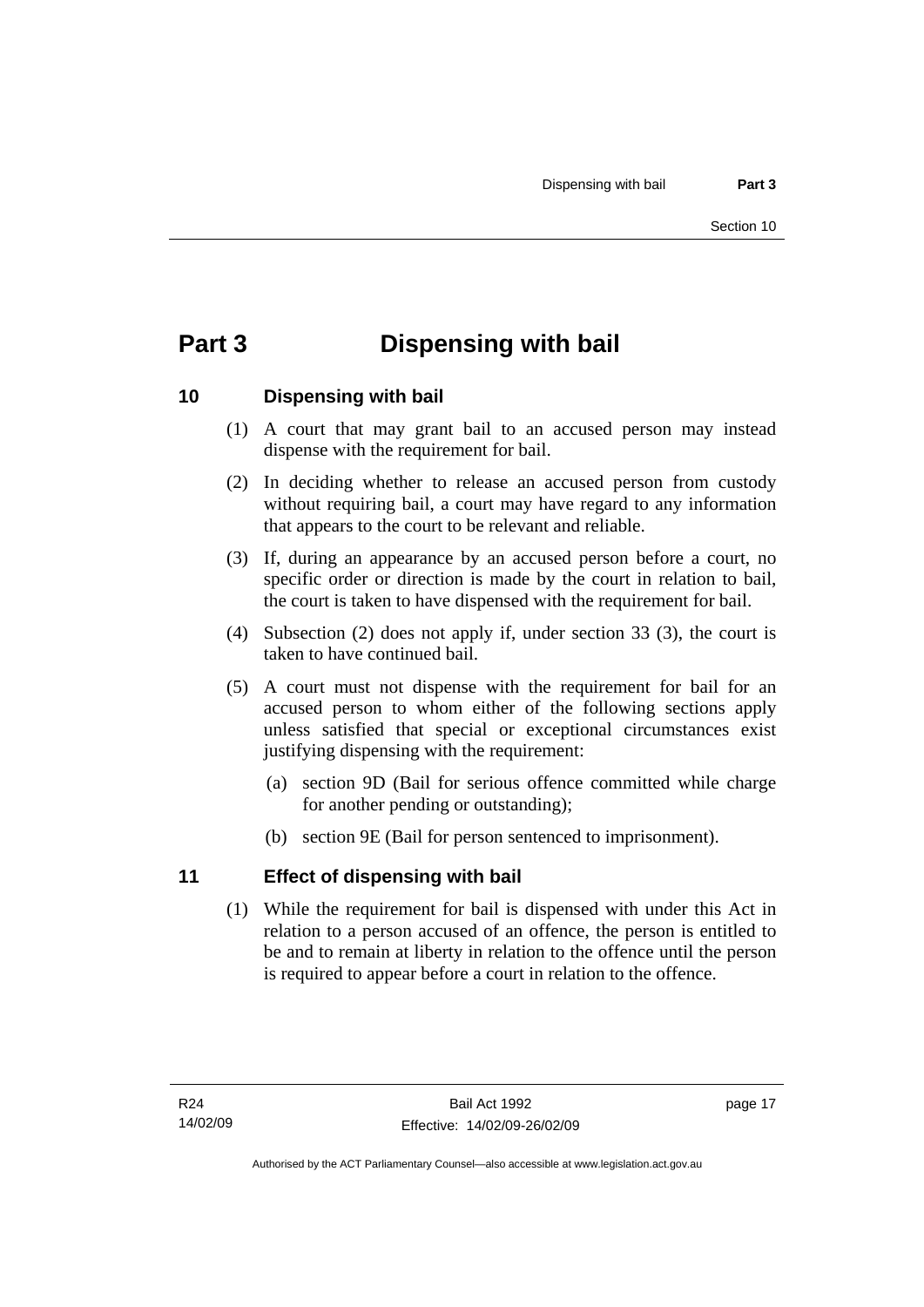#### <span id="page-23-0"></span>**Part 3** Dispensing with bail

#### Section 12

 (2) Subsection (1) does not apply to an accused person while the person is in custody for another offence or reason in relation to which the person is not entitled to be at liberty, whether under this Act or otherwise.

#### **12 Decision to dispense with bail**

For part 6, if a court dispenses with the requirement for bail, the court is taken to have made a decision in relation to bail.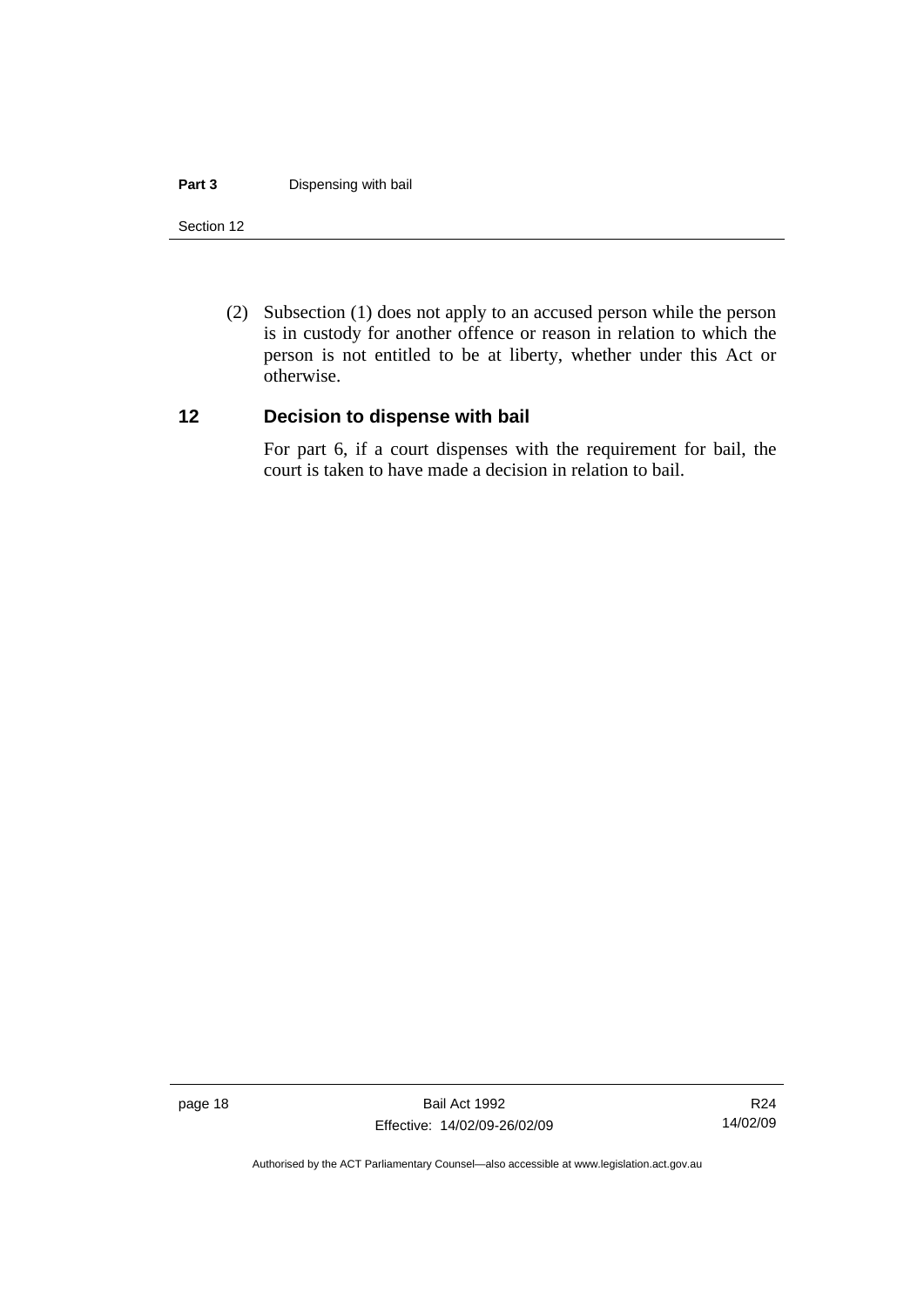# <span id="page-24-0"></span>**Part 4 Grant of bail**

# **13 Deciding bail after charge laid**

- $(1)$  If—
	- (a) a person who has been taken into custody by a police officer is charged with an offence but is not to be brought before a court forthwith after being so charged; or
	- (b) it is not practicable to bring before a court forthwith a person arrested under a warrant (being a warrant which does not expressly preclude the granting of bail) issued under the *Magistrates Court Act 1930*, section 42 (2) (Issue of warrant and summons) in relation to an offence punishable by a fine or by imprisonment for a period not exceeding 2 years;

the police officer who charges or arrests the person—

- (c) shall inform the person, or cause the person to be informed, that the person may—
	- (i) apply for bail; and
	- (ii) communicate with a lawyer of his or her choice in relation to the making of an application for bail; and
	- (iii) if the person cannot speak or understand the English language—have recourse to the services of a competent interpreter; and
	- (iv) communicate with any other person of his or her choice, being a person who may reasonably be expected to assist him or her in relation to the provision of bail; and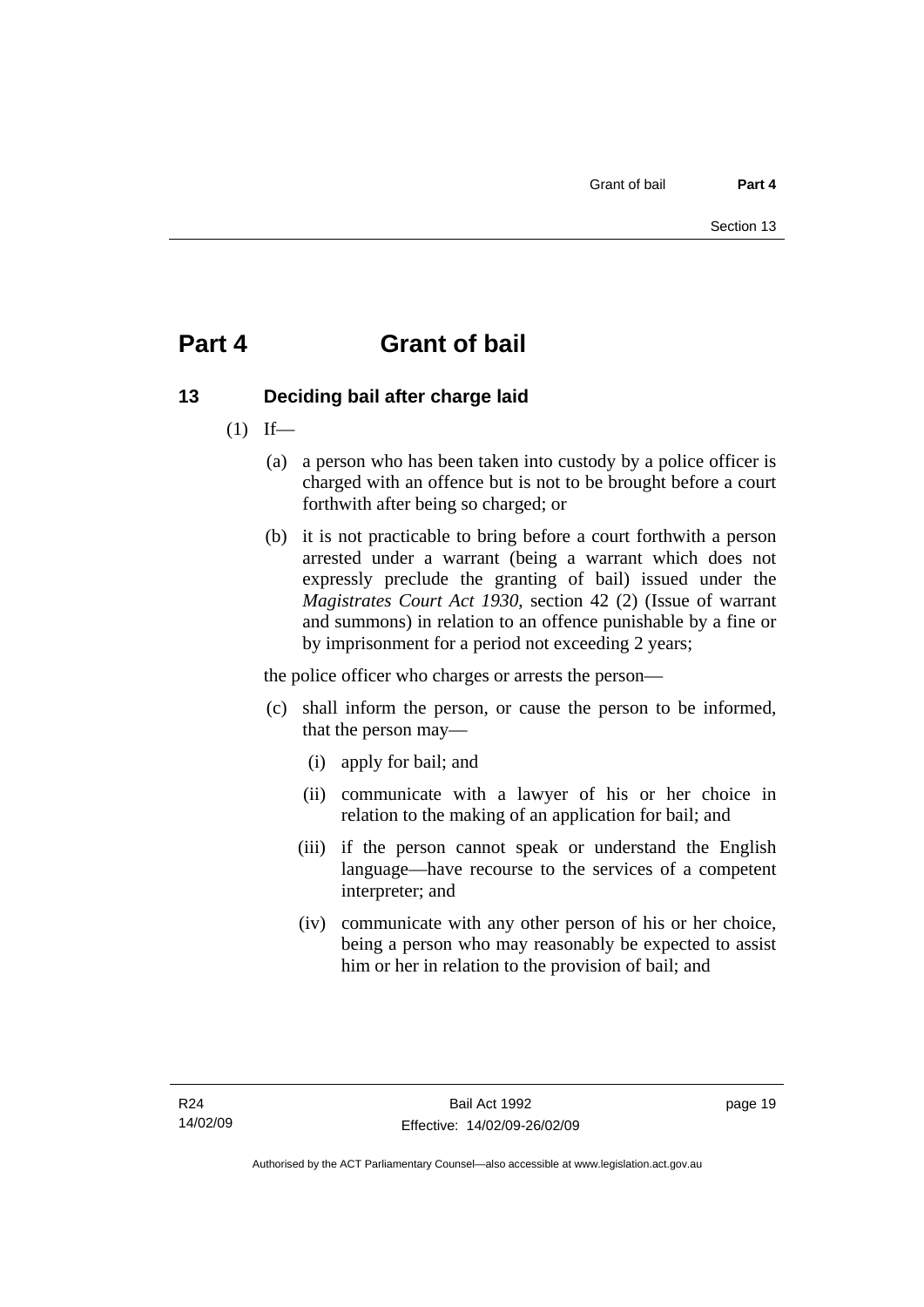#### **Part 4** Grant of bail

and, if the person asks for facilities to do so, shall provide the person with reasonable facilities to enable the person to communicate with a lawyer, such an interpreter or such other person; and

- (d) shall inform the person, or cause the person to be informed of—
	- (i) the applicable bail criteria; and
	- (ii) the conditions subject to which the person may be released on bail; and
- (e) if the person applies for bail—
	- (i) if the police officer is authorised to grant bail to the person—shall consider whether the person should be granted bail; or
	- (ii) in any other case—shall bring the person before an authorised officer.
- (2) If a person is brought before an authorised officer under subsection  $(1)$  (e)  $(ii)$ , the authorised officer shall consider whether the person should be granted bail.
- (3) If, before subsection (1) has been fully complied with in relation to an accused person, an authorised officer is satisfied that it is appropriate to release the person on bail subject only to the person giving an undertaking to appear, the authorised officer may so release the person.
- (4) A police officer who charges or arrests a person may refrain from complying with subsection  $(1)$   $(c)$   $(ii)$ ,  $(iii)$  or  $(iv)$  if the police officer believes on reasonable grounds that it is necessary to do so to prevent—
	- (a) the escape of an accomplice of the accused person; or
	- (b) the loss, destruction or falsification of evidence relating to the offence.

R24 14/02/09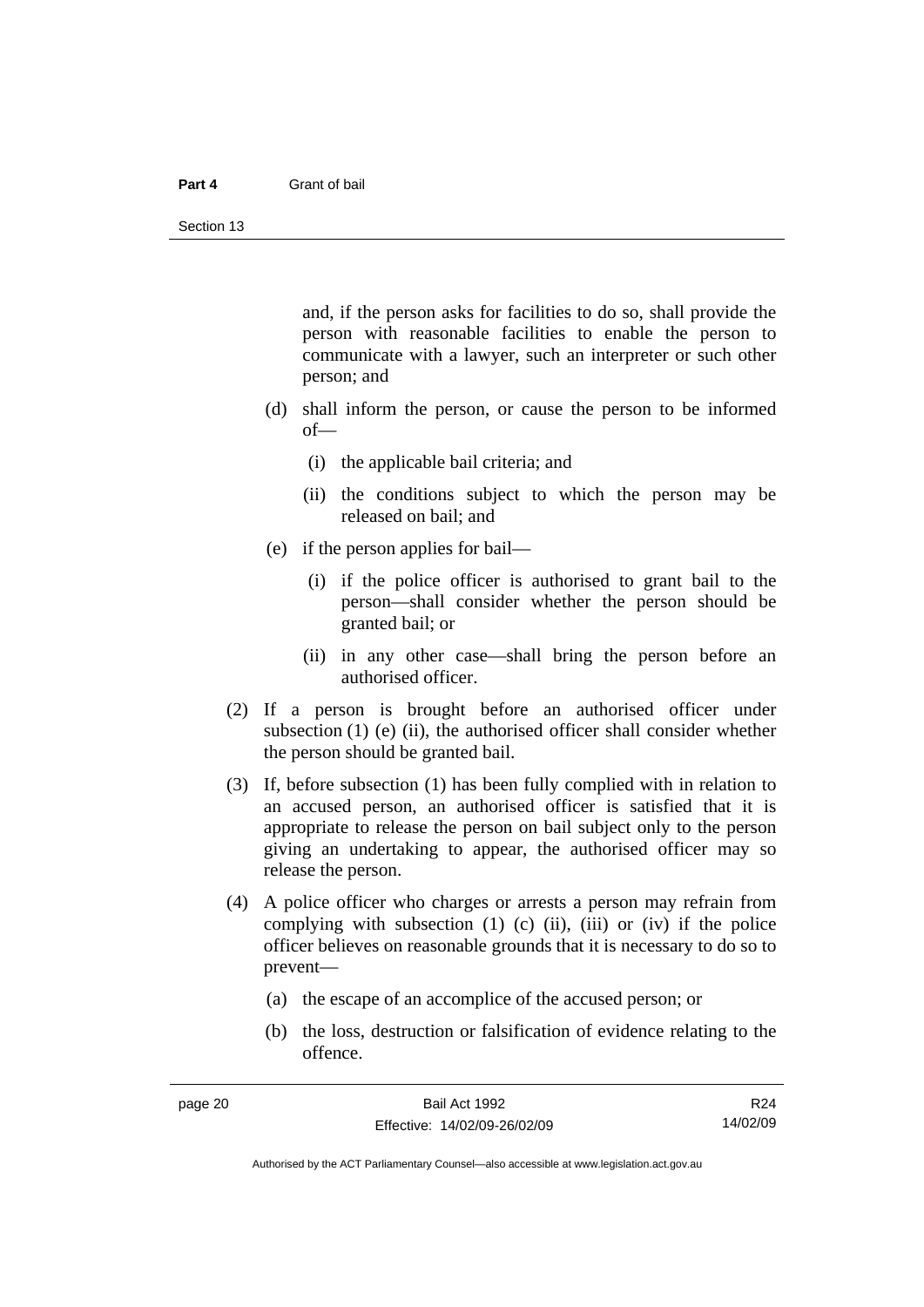<span id="page-26-0"></span> (5) If a police officer who charges or arrests a person refrains from complying with subsection  $(1)$   $(c)$   $(ii)$ ,  $(iii)$  or  $(iv)$  for a reason specified in subsection (4), the police officer shall record, or cause to be recorded, his or her reasons for not so complying.

## **14 Grant of bail by authorised officers**

- (1) Subject to subsection (2), an authorised officer may grant bail in accordance with this Act to an accused person who is present at a police station.
- (2) An authorised officer must not grant bail to a person accused of an offence if—
	- (a) a decision about bail in relation to the offence has been made by a court; or
	- (b) the offence is a domestic violence offence of murder.
	- *Note* A reference to an offence against a territory law includes a reference to a related ancillary offence, eg attempt (see Legislation Act, s 189).

## **15 Deciding of questions of bail by authorised officers**

- (1) An authorised officer who is required to consider whether to grant bail to an accused person shall as soon as reasonably practicable—
	- (a) give—
		- (i) the accused person or a lawyer representing the accused person; and
		- (ii) any police officer involved in the investigation of the offence with which the accused person is charged;

an opportunity to make submissions to the authorised officer about the conditions to which any grant of bail to the accused person should be made subject; and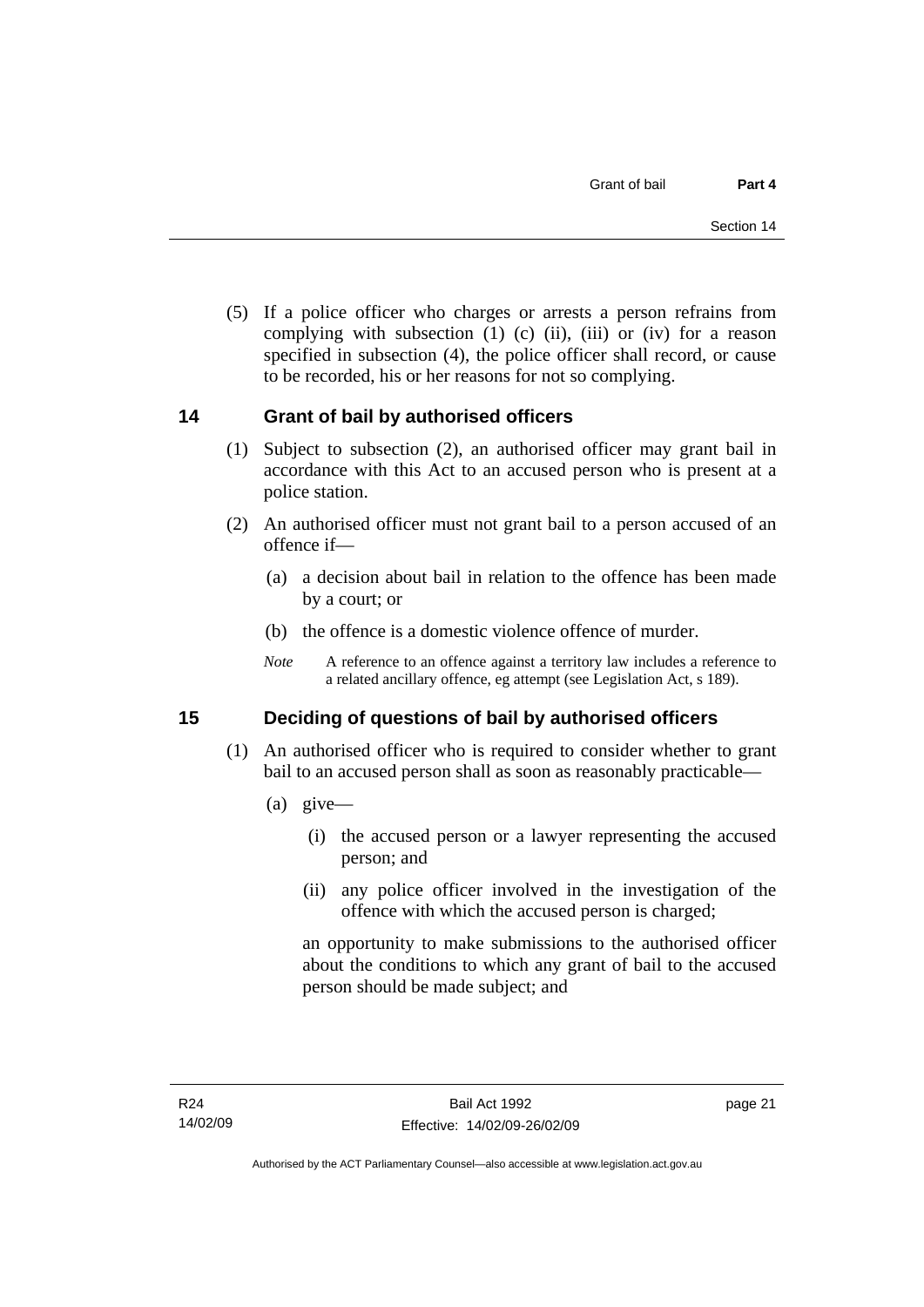- <span id="page-27-0"></span> (b) having regard to those submissions, to the applicable bail criteria and to any other available information that the authorised officer considers relevant and reliable, decide whether the person should be granted bail.
- (2) If the authorised officer is satisfied, having regard to the applicable bail criteria, that—
	- (a) it is appropriate to release the person on the person giving an undertaking to appear; and
	- (b) it is not necessary to impose a bail condition;

the authorised officer shall release the person on the person giving that undertaking.

- (3) If the authorised officer is satisfied, having regard to the applicable bail criteria, that it is not appropriate to grant bail to the accused person without imposing a condition, the authorised officer shall, having regard to—
	- (a) the conditions that may be imposed in granting bail to a person; and
	- (b) the extent to which the imposition of 1 or more bail conditions would be appropriate having regard to the matters mentioned in whichever of section 9F (2), section 22 or section 23 applies to the making of a decision regarding the granting of bail to the accused person;

decide whether to grant bail to the accused person.

#### **16 Notification of decision of authorised officer**

- (1) If an authorised officer decides—
	- (a) to refuse to grant bail to an accused person; or
	- (b) to grant bail to an accused person subject to 1 or more bail conditions;

R24 14/02/09

Authorised by the ACT Parliamentary Counsel—also accessible at www.legislation.act.gov.au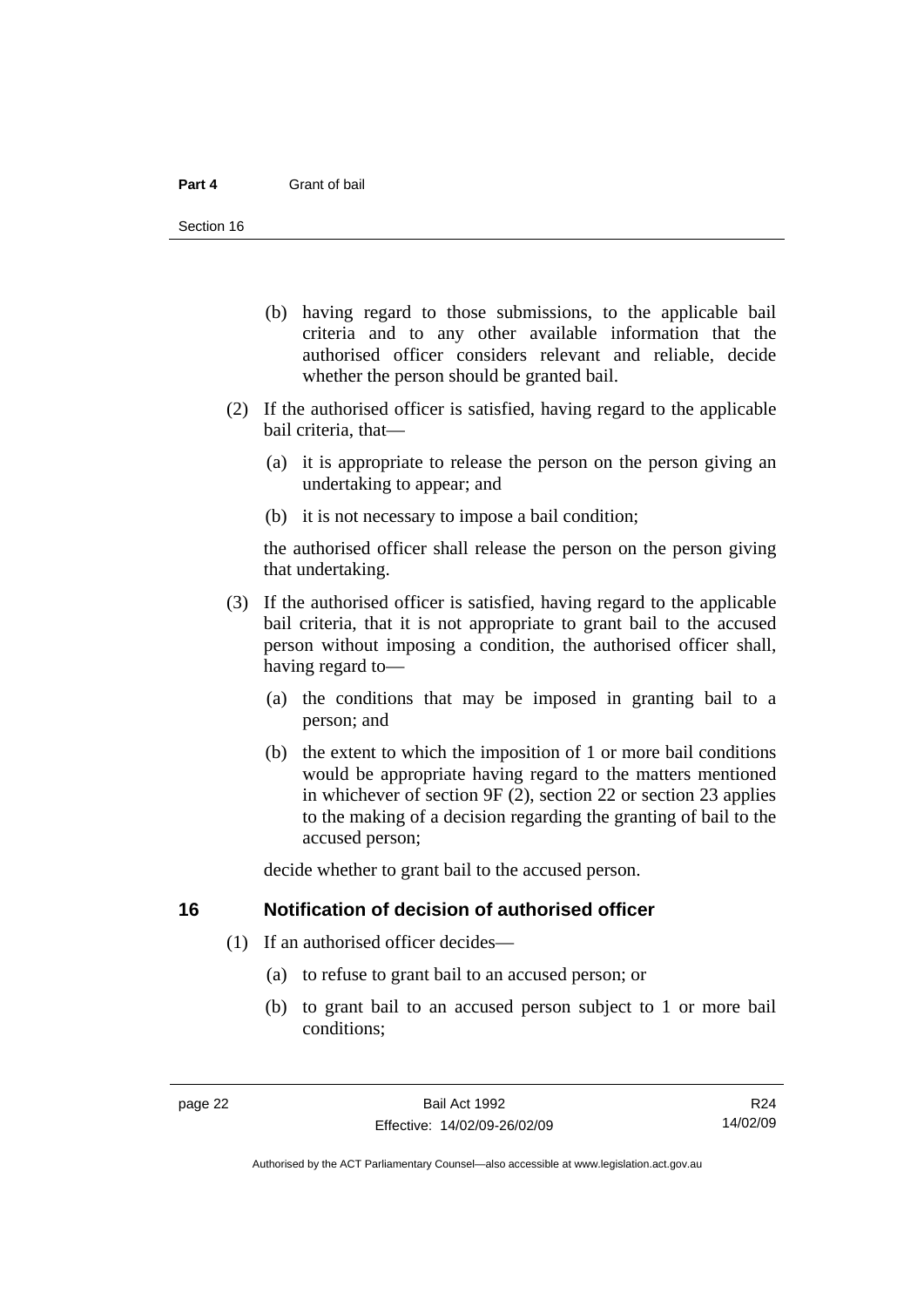the authorised officer shall inform the accused person—

- (c) of his or her decision; and
- (d) the right of the accused person to request a review of the decision under section 38; and
- (e) if bail is refused—that the person is entitled to communicate with a lawyer; and
- (f) if the person would be granted bail subject to 1 or more bail conditions and that bail condition, or those bail conditions, are such that the person is unable or unwilling to comply, or to arrange for compliance, with them—that the person is entitled to communicate with a lawyer.
- (2) An authorised officer shall, on being requested to do so by an accused person in relation to whom the authorised officer has made a decision of the kind referred to in subsection (1) (a) or (b), provide the person with reasonable facilities to communicate with a lawyer.
- (3) An authorised officer who refuses to grant bail to an accused person may refrain from complying with subsection (1) (e) or (f) and subsection (2) if the authorised officer believes on reasonable grounds that it is necessary to do so to prevent—
	- (a) the escape of an accomplice of the accused person; or
	- (b) the loss, destruction or falsification of evidence relating to the offence.
- (4) If an authorised officer refrains from complying with subsection  $(1)$  (e) or  $(f)$  and subsection  $(2)$  for a reason mentioned in subsection (3), the authorised officer shall record, or cause to be recorded, his or her reasons for not complying.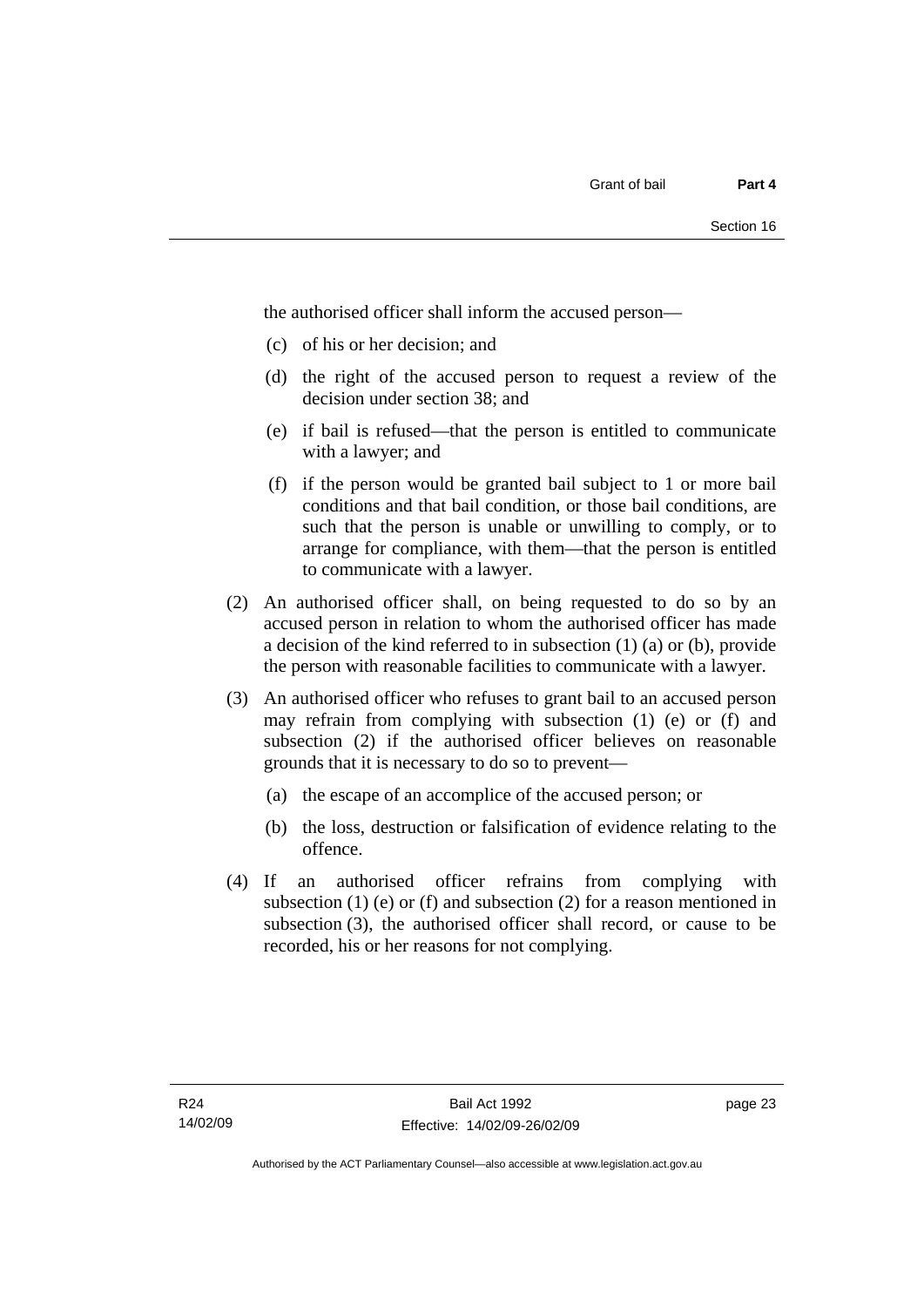<span id="page-29-0"></span>Section 17

- (5) If an authorised officer decides to grant bail to an accused person in relation to a domestic violence offence, the officer must take reasonable steps to tell each protected person, as soon as practicable, about the decision and, if the accused person is granted bail subject to a bail condition, about the condition.
- (6) If an authorised officer decides not to grant bail to an accused person in relation to a domestic violence offence, the officer must tell each protected person about the decision.
- (7) In this section:

*protected person*, in relation to a domestic violence offence, means—

- (a) if the conduct making up the offence was directed at a child—a person with parental responsibility for the child; or
- (b) if the conduct making up the offence was directed at someone else—the person at whom the conduct was directed.

#### **17 Charged people in custody to be brought before court**

An accused person who—

- (a) has been taken into custody and charged with an offence; and
- (b) is refused bail by an authorised officer or is not released on bail granted by an authorised officer;

shall be brought before a court as soon as practicable after the person has been taken into custody and, in any case, within 48 hours after having been taken into custody.

### **18 Facilities to be provided to accused people**

 (1) If an accused person in police custody is to be brought, for the first time in relation to the offence, before a court more than 4 hours after the person came into custody—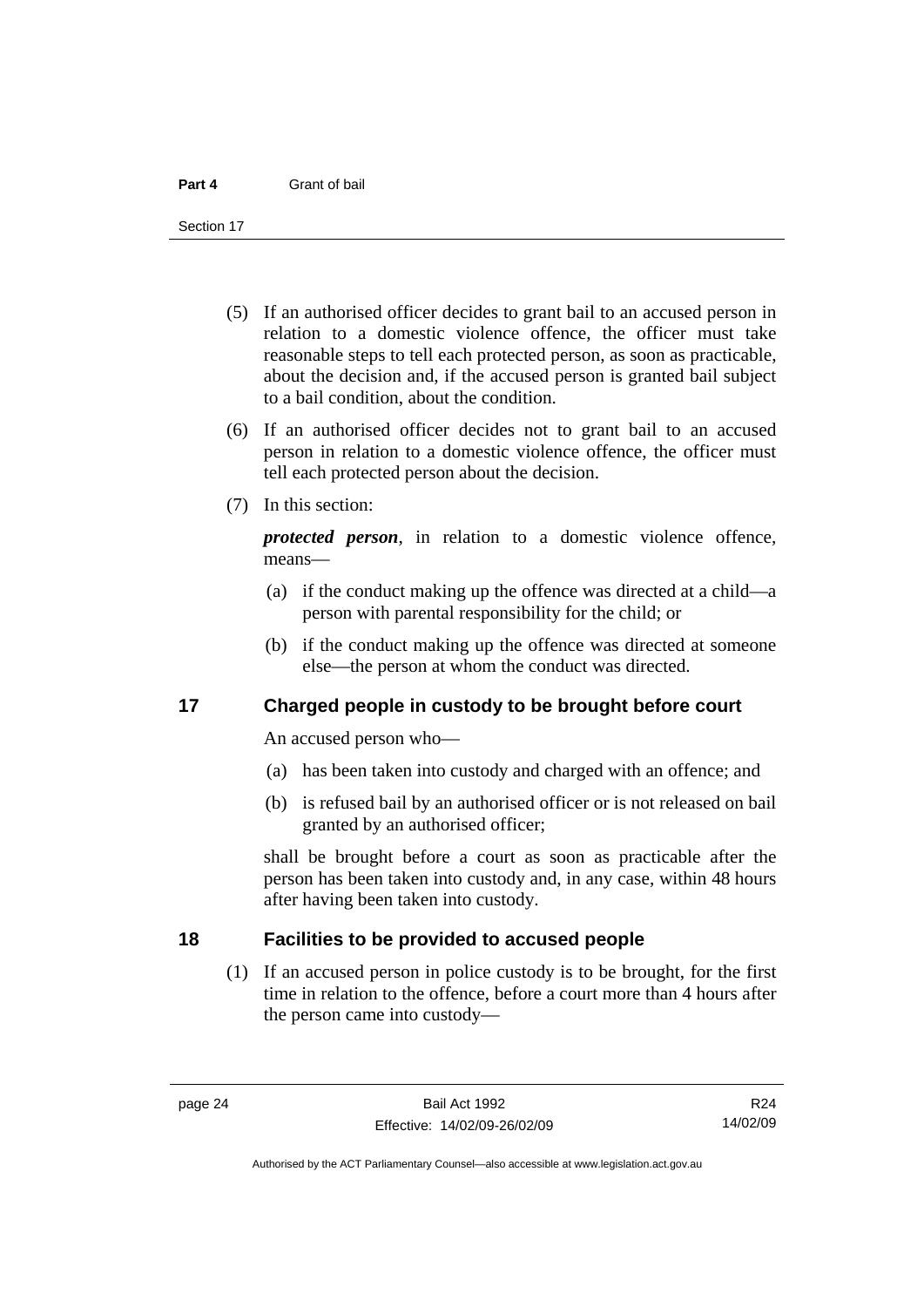- <span id="page-30-0"></span> (a) the police officer for the time being in charge of the police station where the person is in custody; or
- (b) if the person is not in custody at a police station—the police officer who has custody of the person;

shall, if it is reasonably practicable to do so, cause the person to be provided with, and allowed to use—

- (c) facilities to enable the accused person to wash, shower or bathe and (if appropriate) to shave; and
- (d) facilities to enable the accused person to change his or her clothing.
- (2) Nothing in subsection (1) requires a police officer, the Territory or the Commonwealth to provide clothing for the accused person unless the clothing is brought to the police station or other place where the accused person is in custody by a member of the accused person's family or some other person.

## **19 General provisions relating to court bail**

- (1) Subject to section 20, a court may—
	- (a) grant bail to an accused person who is being held in custody in relation to the offence with which the person has been charged; or
	- (b) enlarge, vary or revoke bail granted to an accused person.
- (2) There is no limit to the number of applications in relation to bail that may be made to a court by a person accused of an offence.
- (3) All applications to a court in relation to bail shall be dealt with as soon as is reasonably practicable.
- (4) Notwithstanding the provisions of subsections (2) and (3), a court may refuse to entertain an application in relation to bail if it is satisfied that the application is frivolous or vexatious.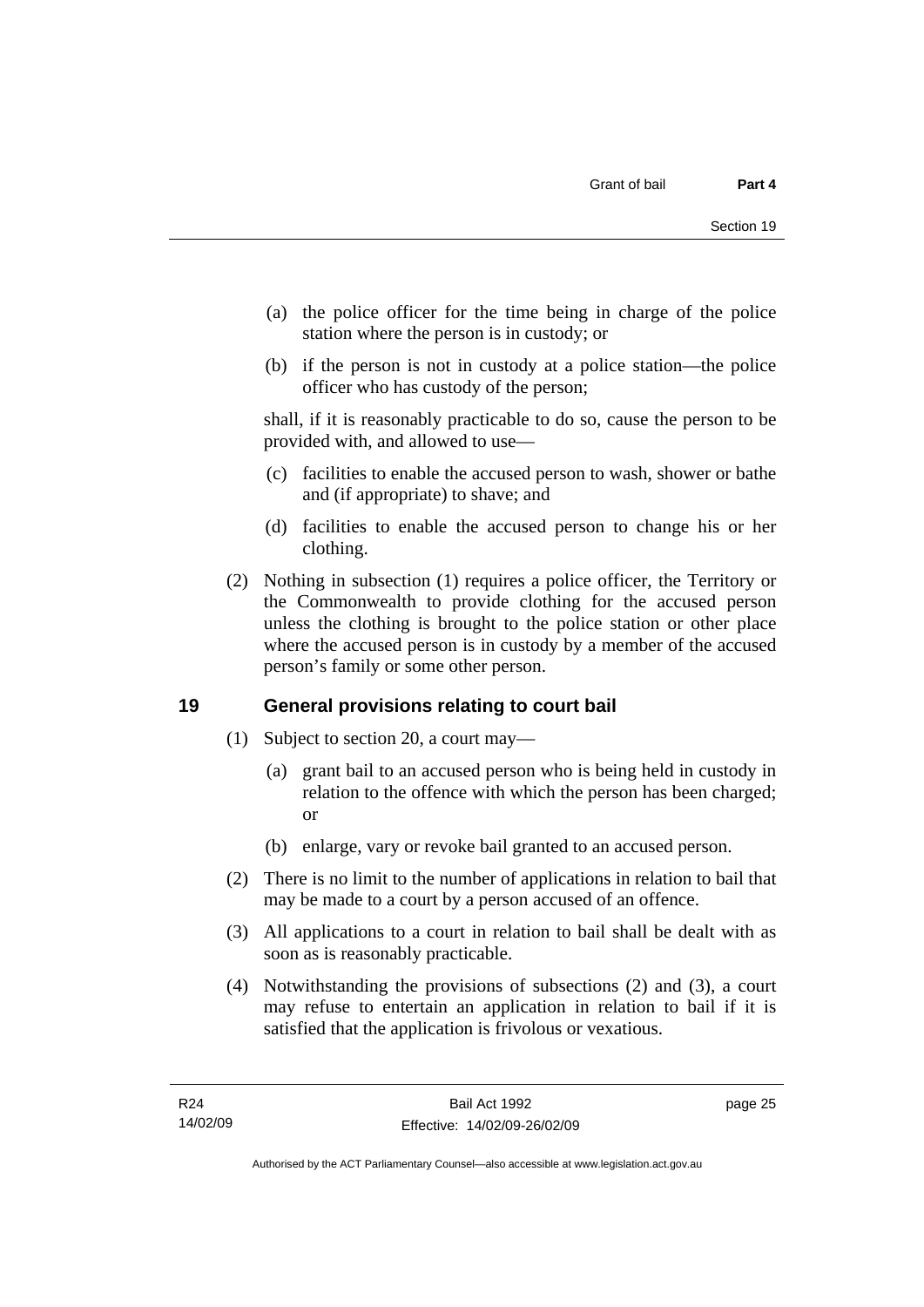<span id="page-31-0"></span>Section 20

- (5) If a court has made a decision in relation to an application for bail by an accused person, a court may only consider a further application for bail by the accused person if—
	- (a) the accused person was not represented by a lawyer at the hearing of his or her first application to a court for bail in relation to the offence with which the person is charged; or
	- (b) the accused person can show—
		- (i) that since the most recent application to a court for bail there has been a significant change in circumstances relevant to the granting of bail; or
		- (ii) that there is fresh evidence or information of material significance to the granting of bail to the person that was unavailable on the most recent application to a court for bail.
- (6) In deciding whether to grant bail to an accused person, a court may have regard to any information it considers relevant and reliable.

#### **20 Limitations on power of magistrate**

- (1) A magistrate must not grant bail to a person under section 19 in relation to an offence if the person has appeared before the Supreme Court—
	- (a) after the person's committal for trial or sentence for the offence; or
	- (b) on appeal against a conviction, order or sentence imposed on the person for the offence.
- (2) A magistrate must not enlarge, vary or revoke bail granted to an accused person following the person's committal for trial.

Authorised by the ACT Parliamentary Counsel—also accessible at www.legislation.act.gov.au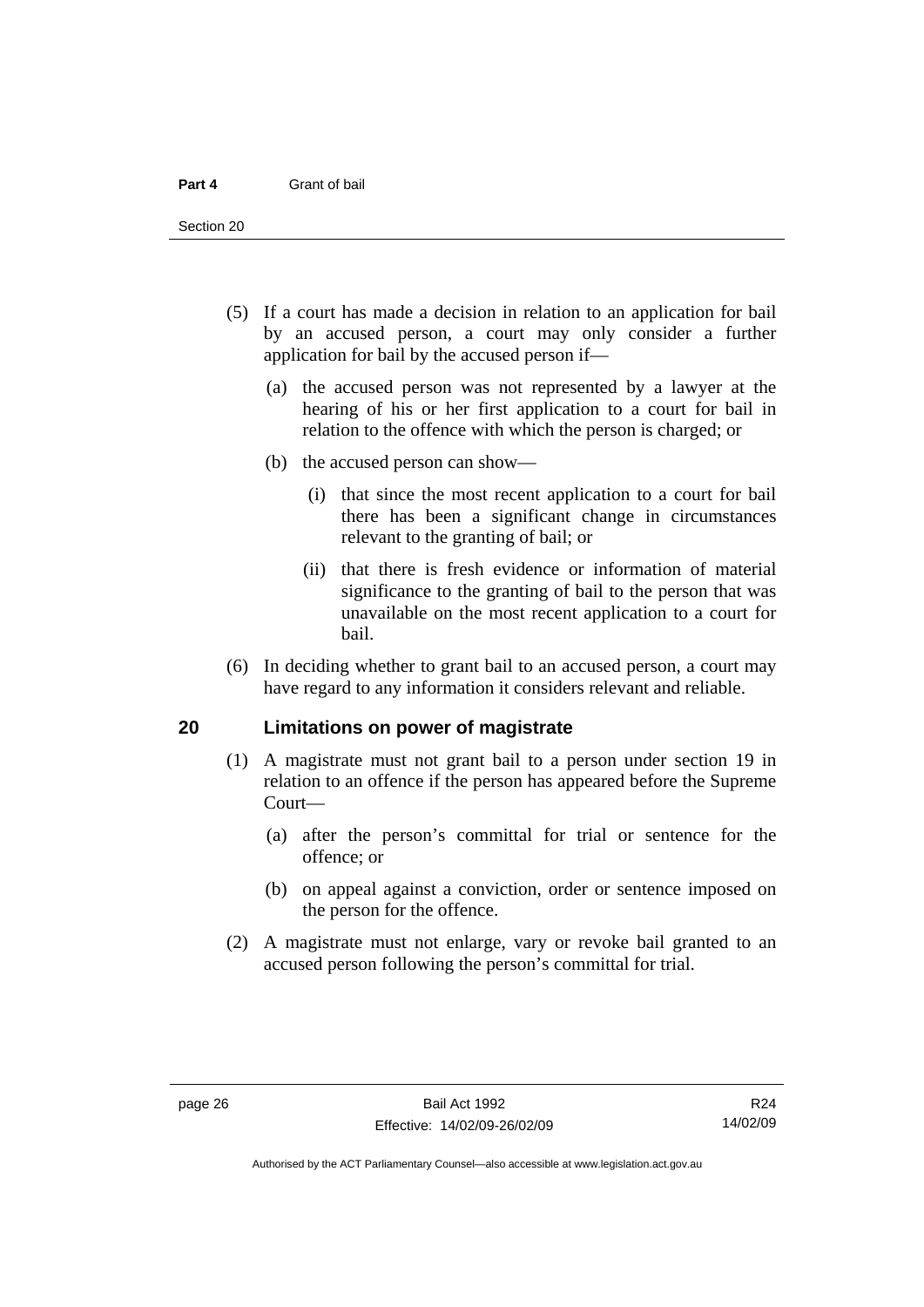#### <span id="page-32-0"></span>**21 Bail in relation to several offences**

If an accused person has been charged with 2 or more offences for which bail may be granted and is being held in custody in relation to those offences—

- (a) a court or an authorised officer shall, in considering whether to grant bail to the accused person, have regard to all the offences with which the person stands charged; and
- (b) if the court or authorised officer decides that the accused person should be granted bail—
	- (i) the accused person shall be granted bail in relation to all the offences with which the person has been charged for which bail may be granted; and
	- (ii) the accused person need give only 1 undertaking to appear in relation to all the offences with which the person has been charged for which bail may be granted; and
	- (iii) if the accused person is granted bail subject to conditions—the conditions shall apply in relation to each offence with which the accused person is charged for which bail may be granted.

#### **22 Criteria for granting bail to adults**

- (1) In making a decision about the grant of bail to an adult in relation to an offence, a court or authorised officer must consider—
	- (a) the likelihood of the person appearing in court in relation to the offence; and
	- (b) the likelihood of the person, while released on bail—
		- (i) committing an offence; or
		- (ii) harassing or endangering the safety or welfare of anyone; or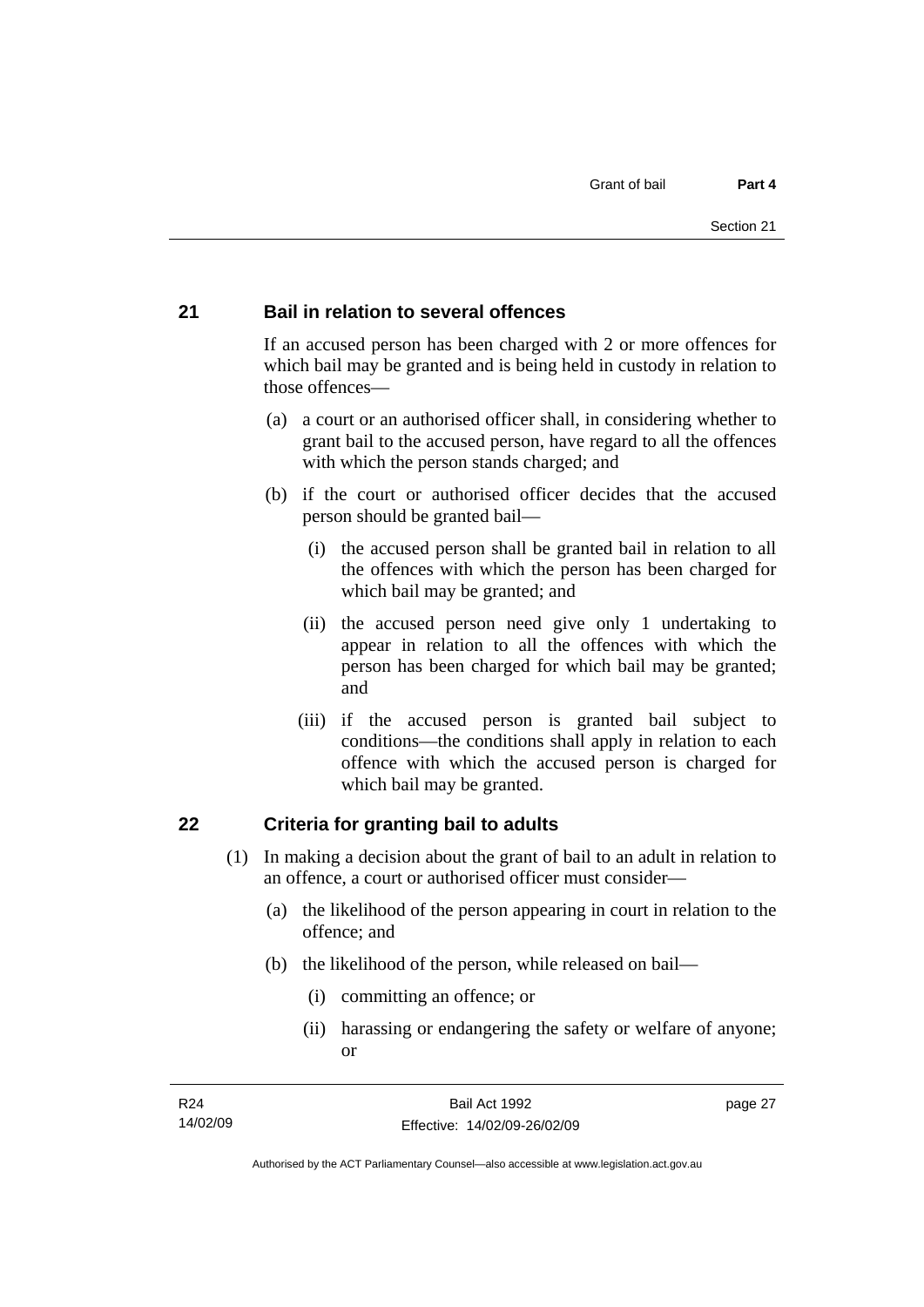Section 22

- (iii) interfering with evidence, intimidating a witness, or otherwise obstructing the course of justice, in relation to the person or anyone else; and
- (c) the interests of the person.

#### **Examples for par (c)**

- 1 the need of the person for physical protection
- 2 the period that the person may be held in custody if bail is refused and the conditions under which the person would be held
- *Note* An example is part of the Act, is not exhaustive and may extend, but does not limit, the meaning of the provision in which it appears (see Legislation Act, s 126 and s 132).
- (2) Also, if the person is convicted of an indictable offence, or the elements of an indictable offence are proven in relation to the person, but the person has not been sentenced, a court must consider the likelihood of the person being given a sentence of imprisonment.
- (3) In considering the matters mentioned in subsection (1) or (2), the court or authorised officer may have regard to any relevant matter, including—
	- (a) the nature and seriousness of the offence; or
	- (b) the person's character, background and community ties; or
	- (c) the likely effect of a refusal of bail on the person's family or dependants; or
	- (d) any previous grants of bail to the person; or
	- (e) the strength of the evidence against the person.

#### **Example**

In considering under subsection (1) the likelihood of the person appearing in court in relation to the offence, the court or authorised officer may have regard to whether the person failed to comply with a bail condition previously.

R24 14/02/09

Authorised by the ACT Parliamentary Counsel—also accessible at www.legislation.act.gov.au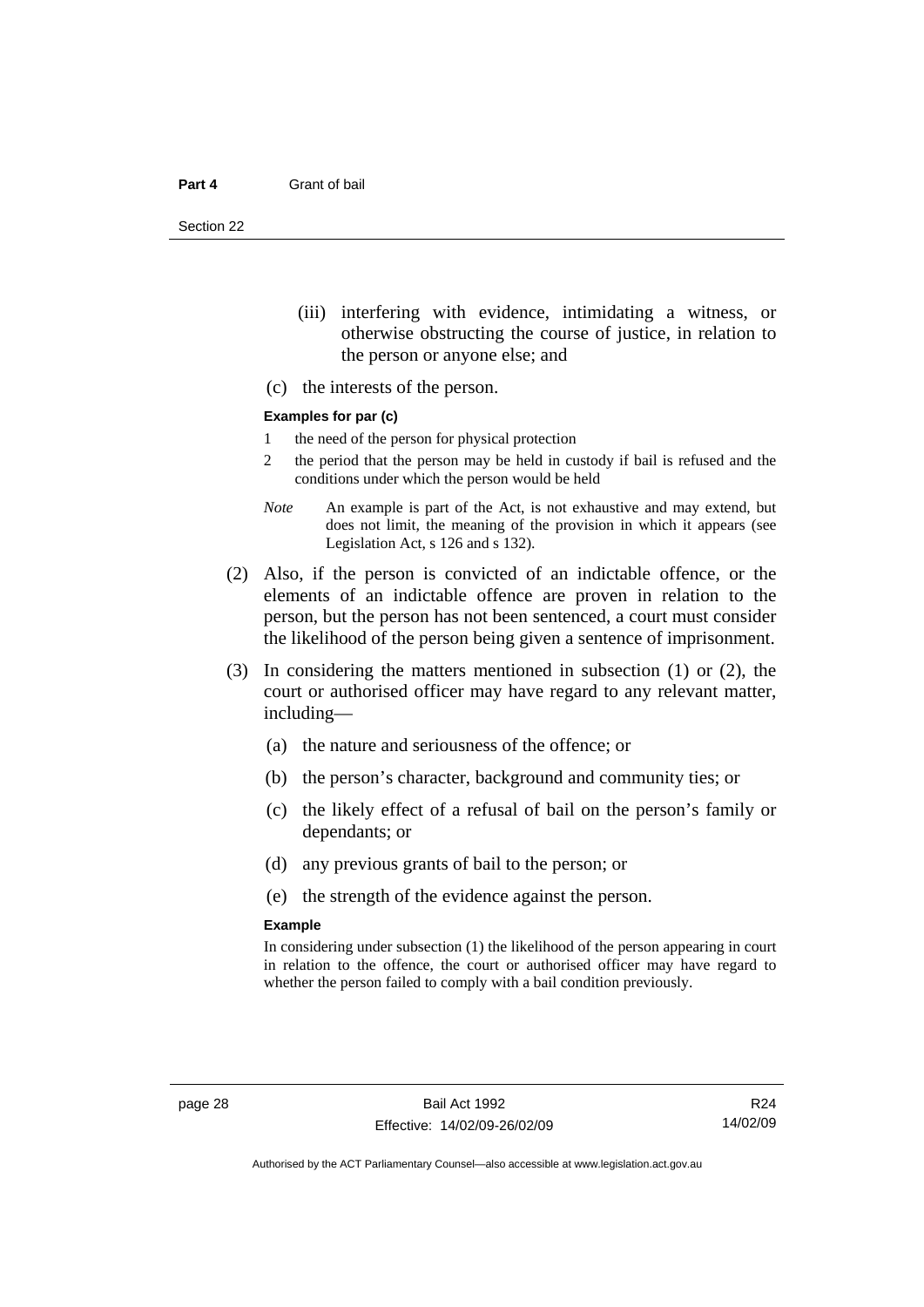<span id="page-34-0"></span> (4) The reference in subsection (1) (b) (i) to an *offence* includes a reference to an offence against a law of the Commonwealth, a State or another Territory (including an external territory).

## **U** 23 Criteria for granting bail to children

- (1) In making a decision about the grant of bail to a child in relation to an offence, a court or authorised officer must consider—
	- (a) the matters mentioned in section 22 (1) (a) and (b), (2) and (3); and
	- (b) the principles in the *Children and Young People Act 2008*, section 94 (Youth justice principles); and
	- (c) if the decision is being made by a court and a report has been given to the court under the *Children and Young People Act 1999*, section 73 (Powers of court in relation to reports) in relation to the child—the report.
- (2) In addition, the court or authorised officer must consider, as a primary consideration, the best interests of the child.

#### **23A Victim's concern about need for protection**

- (1) If a court is making a decision about the grant of bail to an accused person—
	- (a) the prosecutor must tell the court about any concern of which the prosecutor is aware expressed by a victim about the need for protection from violence or harassment by the accused person; and
	- (b) the court must receive any submission in relation to the concern and consider it in the context of the matter mentioned in section 22 (1) (b).
- (2) If an authorised officer who is making a decision about the grant of bail to an accused person is aware that a victim has expressed concern about the need for protection from violence or harassment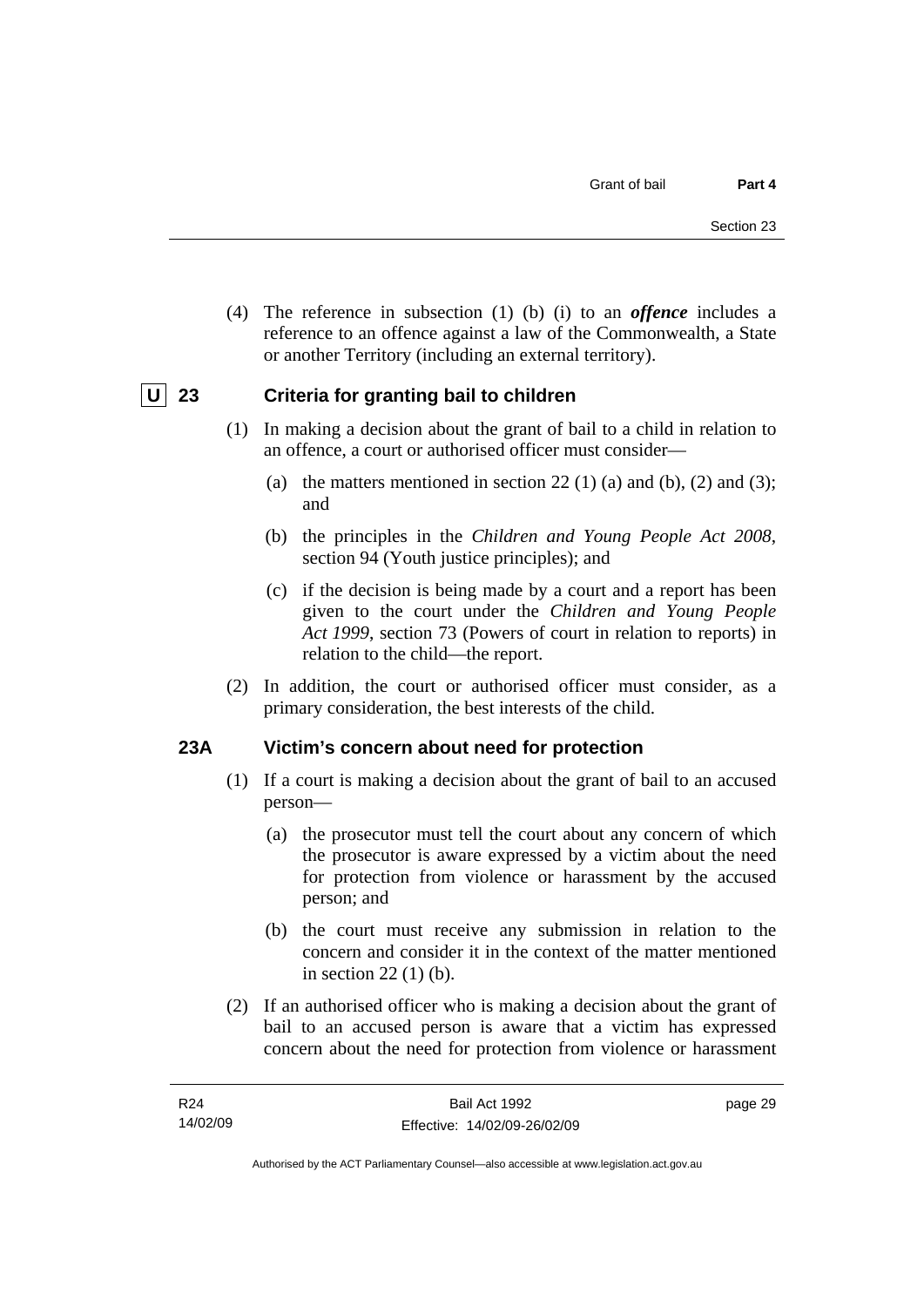#### **Part 4** Grant of bail

Section 23A

by the accused person, the authorised officer must consider that concern in the context of the matters mentioned in section 9F (Domestic violence offence—bail by authorised officer) and section 22 (1) (b).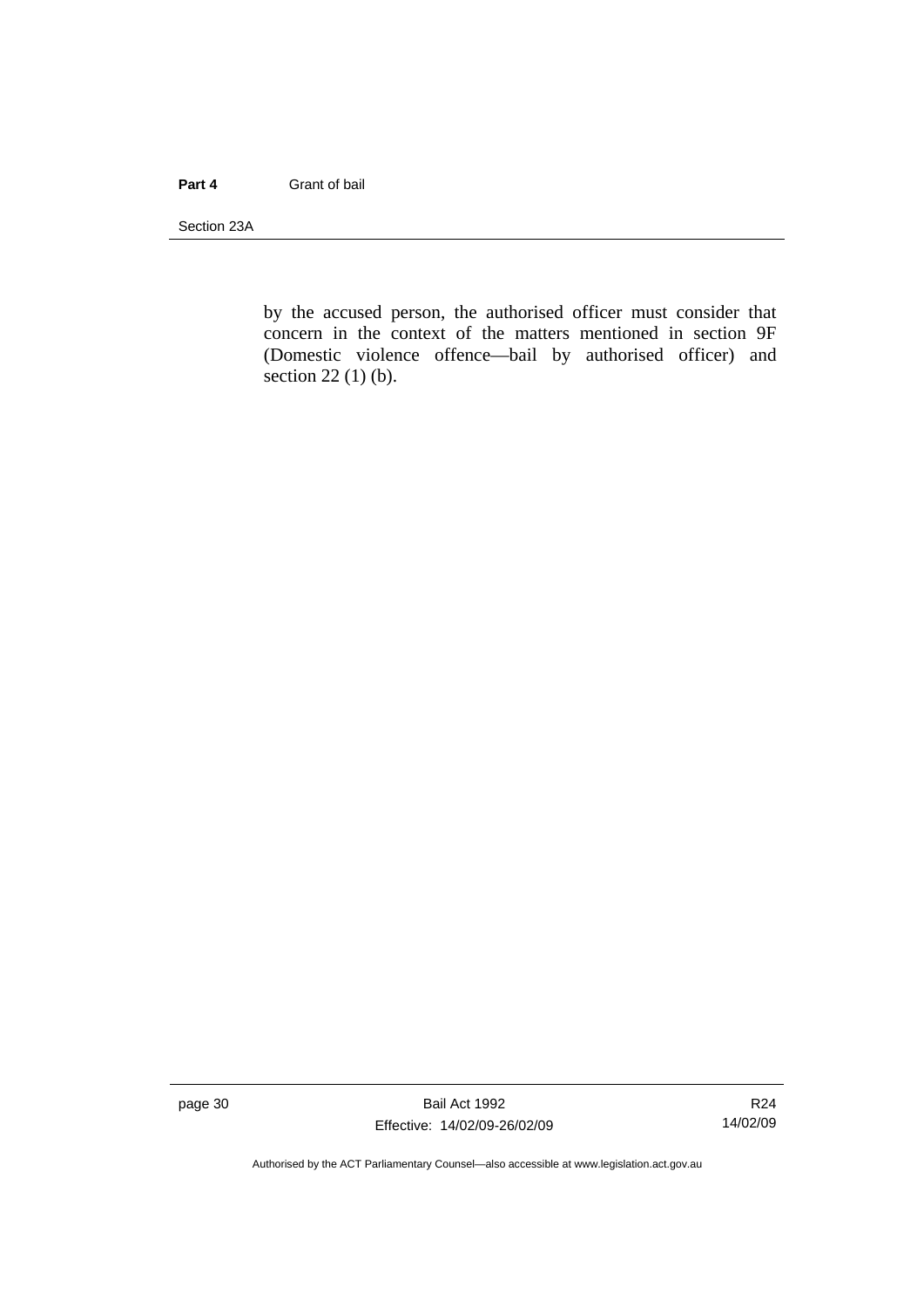# **Part 5 Bail conditions and undertakings to appear**

## **24 Conditions of bail**

A court or an authorised officer may grant bail without imposing conditions or subject to bail conditions imposed—

- (a) for a court—by order; or
- (b) for an authorised officer—in writing.

## **25 Conditions on which bail may be granted to adults**

- (1) The following conditions may be imposed on a grant of bail to an adult:
	- (a) conditions about the person's conduct while released on bail;
	- (b) a condition that the person, an acceptable person or each of a number of acceptable people—
		- (i) pays to the Territory a stated amount if the person fails to appear in court in accordance with his or her undertaking; or
		- (ii) gives acceptable security for the payment to the Territory of a stated amount if the person fails to appear in court in accordance with his or her undertaking;
		- *Note* For acceptable people and acceptable security, see s 32.
	- (c) a condition that the person, an acceptable person or each of a number of acceptable people—
		- (i) deposits a stated amount with a court or authorised officer; and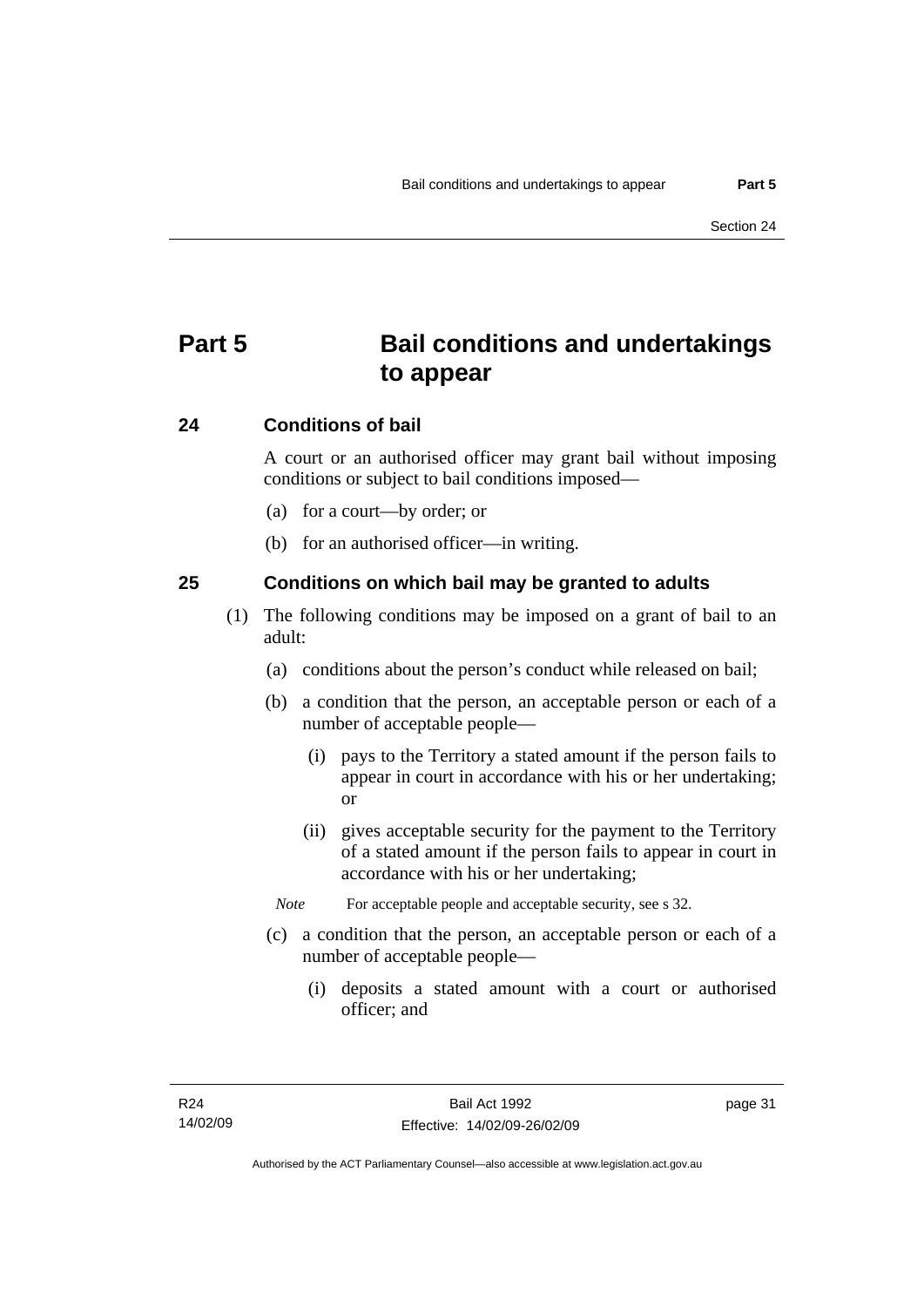Section 25

- (ii) forfeits the amount if the person fails to appear in court in accordance with his or her undertaking.
- (2) With the consent of a person who makes a deposit or gives security under subsection  $(1)$  (b)  $(ii)$  or  $(c)$ , it may be a condition of bail that the deposit or security continues to apply if bail is continued.
- (3) It must not be a condition of bail that a person gives consent under subsection (2).
- (4) Without limiting subsection (1) (a), the requirements that an accused person may be required to observe relating to his or her conduct while released on bail include—
	- (a) a requirement that the accused person report periodically, or at specified times, at a stated place; and
	- (b) a requirement that the accused person reside at a stated place; and
	- (c) a requirement that the person undergo psychiatric treatment or other medical treatment; and
	- (d) a requirement that the accused person participate in a program of personal development, training or rehabilitation; and
	- (e) a requirement that the person—
		- (i) accept supervision by the chief executive; and
		- (ii) comply with any reasonable direction of the chief executive; and

#### **Examples of directions**

- 1 a direction to attend a program
- 2 a direction to comply with a mental health assessment or treatment order made by the ACAT
- 3 a direction to attend drug or alcohol counselling
- *Note* An example is part of the Act, is not exhaustive and may extend, but does not limit, the meaning of the provision in which it appears (see Legislation Act, s 126 and s 132).

R24 14/02/09

Authorised by the ACT Parliamentary Counsel—also accessible at www.legislation.act.gov.au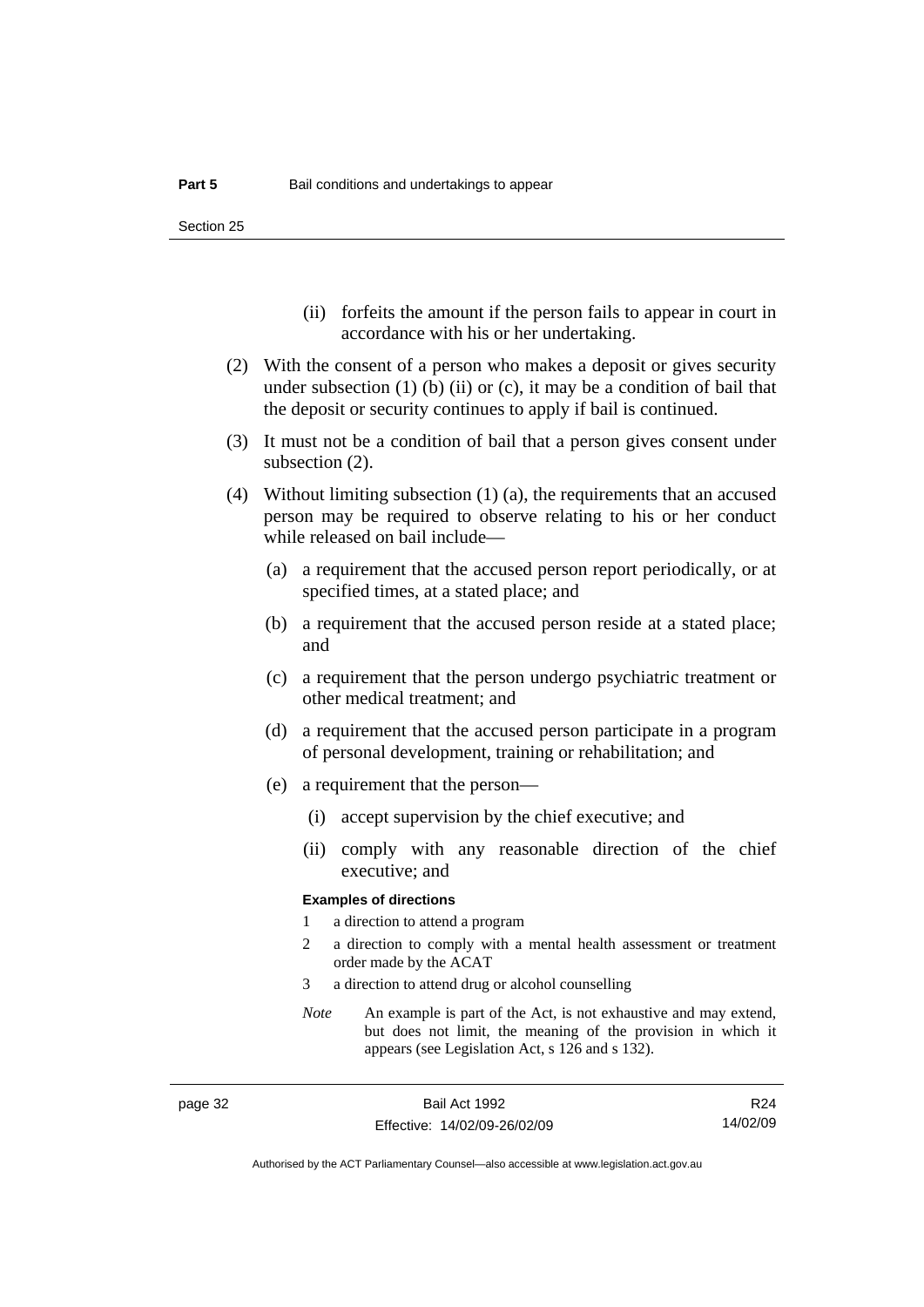- (f) for a person (the *accused person*) charged with a domestic violence offence—
	- (i) a requirement that the accused person not contact, harass, threaten or intimidate, or cause someone else to contact, harass, threaten or intimidate, a stated person; or
	- (ii) a requirement that the accused person not be on premises where a stated person lives or works; or
	- (iii) a requirement that the accused person not be on or near premises where a stated person is likely to be; or
	- (iv) a requirement that the accused person not be in a stated place; or
	- (v) a requirement that the accused person not be within a stated distance of a stated person; or
	- (vi) if the accused person lives with someone—a requirement that the accused person not enter or remain at the home if the accused person is under the influence of alcohol or another drug.
- (5) A court or an authorised officer shall, in considering conditions for the release on bail of an accused person who is an adult, consider the conditions for the release of that person in the sequence in which they appear in subsection (1).
- (6) A court or an authorised officer, in granting bail to an accused person who is an adult—
	- (a) shall not impose a condition mentioned in subsection (1) unless the court or authorised officer is of the opinion that the imposition of the condition is necessary to secure 1 or more of the following purposes:
		- (i) the attendance of the person before a court from time to time as required in relation to the offence in relation to which bail is being granted;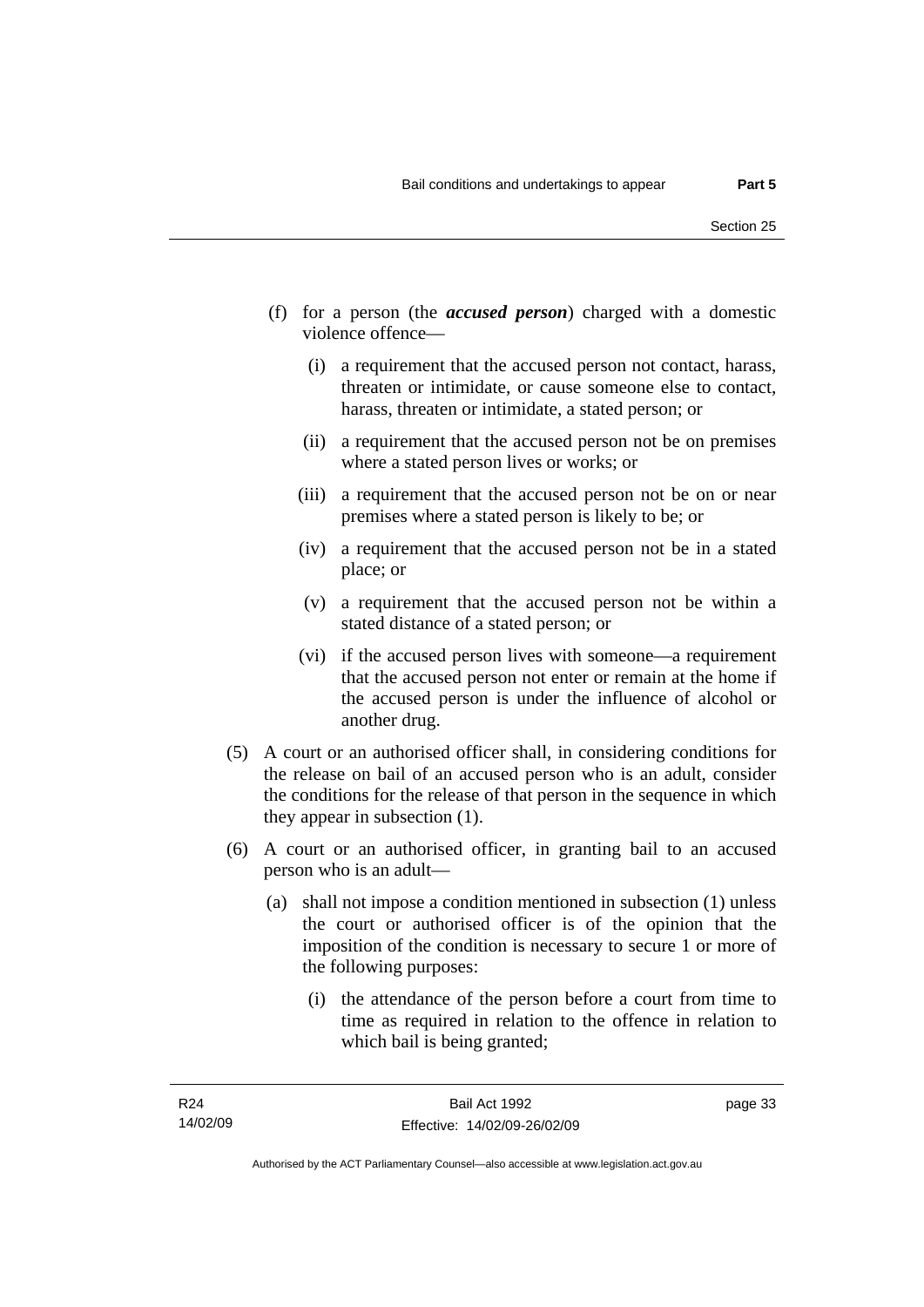- (ii) the protection from harm of the accused person or any other person;
- (iii) the prevention of the accused person from committing an offence while at liberty on bail;
- (iv) the prevention of the accused person from interfering with evidence, intimidating witnesses or otherwise obstructing the course of justice whether in relation to himself or herself or anyone else; and
- (b) shall not, except at the request of the accused person, impose a condition, or a combination of conditions, that impose obligations that are more onerous than necessary to secure the purposes referred to in paragraph (a) for which the condition or combination of conditions is imposed.
- (7) A court or an authorised officer, in granting bail to an accused person on a condition referred to in subsection (1) (b) or (c) shall not require the accused person to give an acceptable security for a stated sum, or to deposit a stated sum with the court or authorised officer, if the court or authorised officer has reasonable grounds for believing that the accused person does not have the means to provide such a security or make the deposit, as the case may be.
- (8) If a court or an authorised officer grants bail to an accused person on a condition mentioned in subsection (1) and the accused person satisfies the court or authorised officer that the person is unable to comply with that condition, the court or authorised officer shall—
	- (a) refuse bail; or
	- (b) grant the accused person bail subject to such other condition mentioned in subsection (1) as the authorised officer or the court believes the accused person will be able to comply with and will secure the purposes mentioned in subsection (6) (a).

R24 14/02/09

Authorised by the ACT Parliamentary Counsel—also accessible at www.legislation.act.gov.au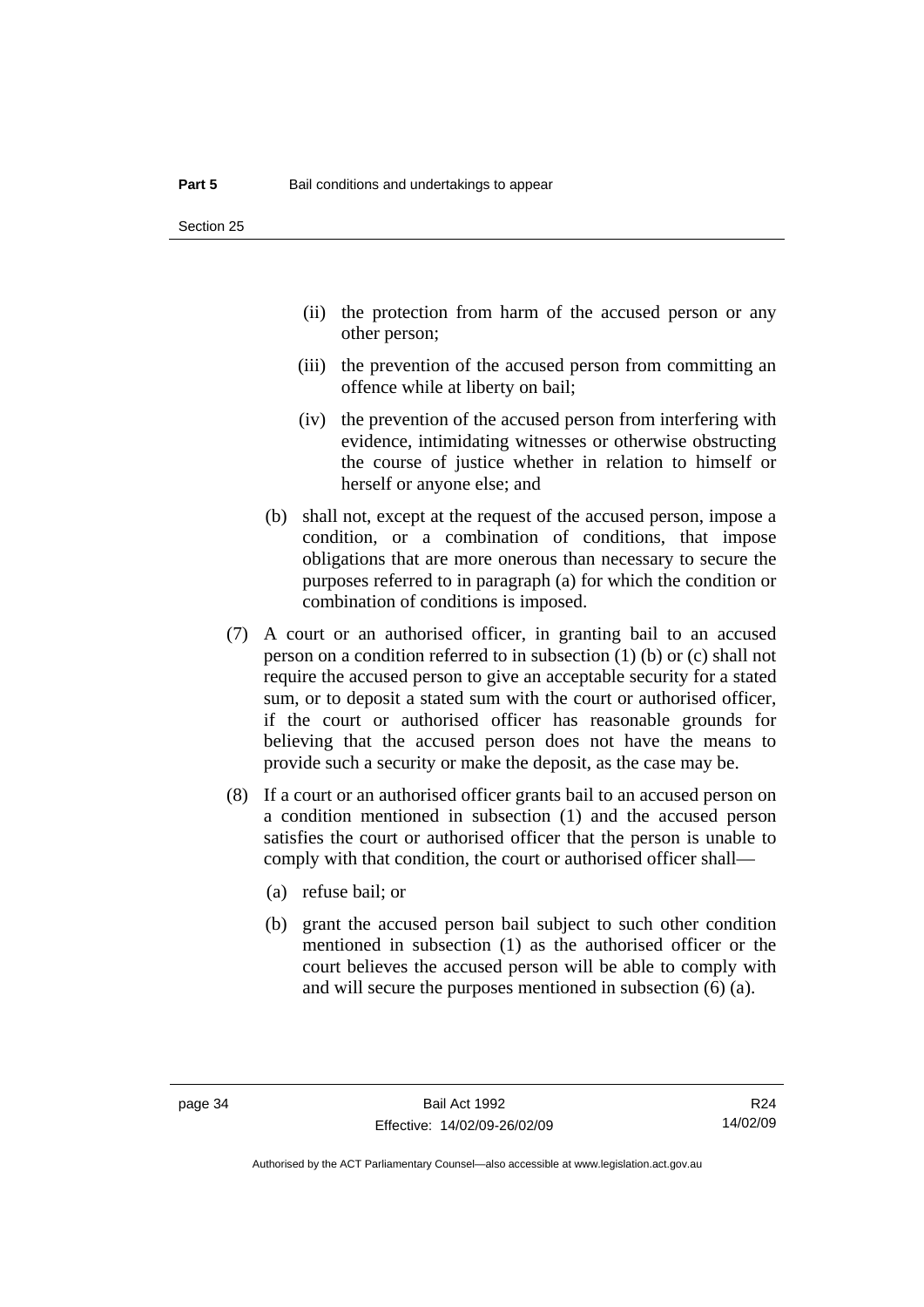(9) In this section:

## *premises* includes—

- (a) any land; and
- (b) any structure, building, vehicle, vessel or place (whether built on or not); and
- (c) any part of such a structure, building, vehicle, vessel or place.

## **U** 25A Supervision condition when offence committed as young **person**

## **U** 26 Conditions on which bail may be granted to children

- (1) The following conditions may be imposed on the grant of bail to a child—
	- (a) the conditions mentioned in section 25 (1) (other than a requirement mentioned in section 25 (4) (e)); and
	- (b) any other conditions that the court or authorised officer considers appropriate—
		- (i) having regard to the principles in the *Children and Young People Act 2008*, section 94; and
		- (ii) considering, as a primary consideration, the best interests of the child.
- (2) Without limiting section 25 (1), the requirements that a child may be required to comply with about his or her conduct while released on bail include a requirement that the child—
	- (a) accept supervision by the chief executive under the *Children and Young People Act 1999,* chapter 6 (Young offenders); and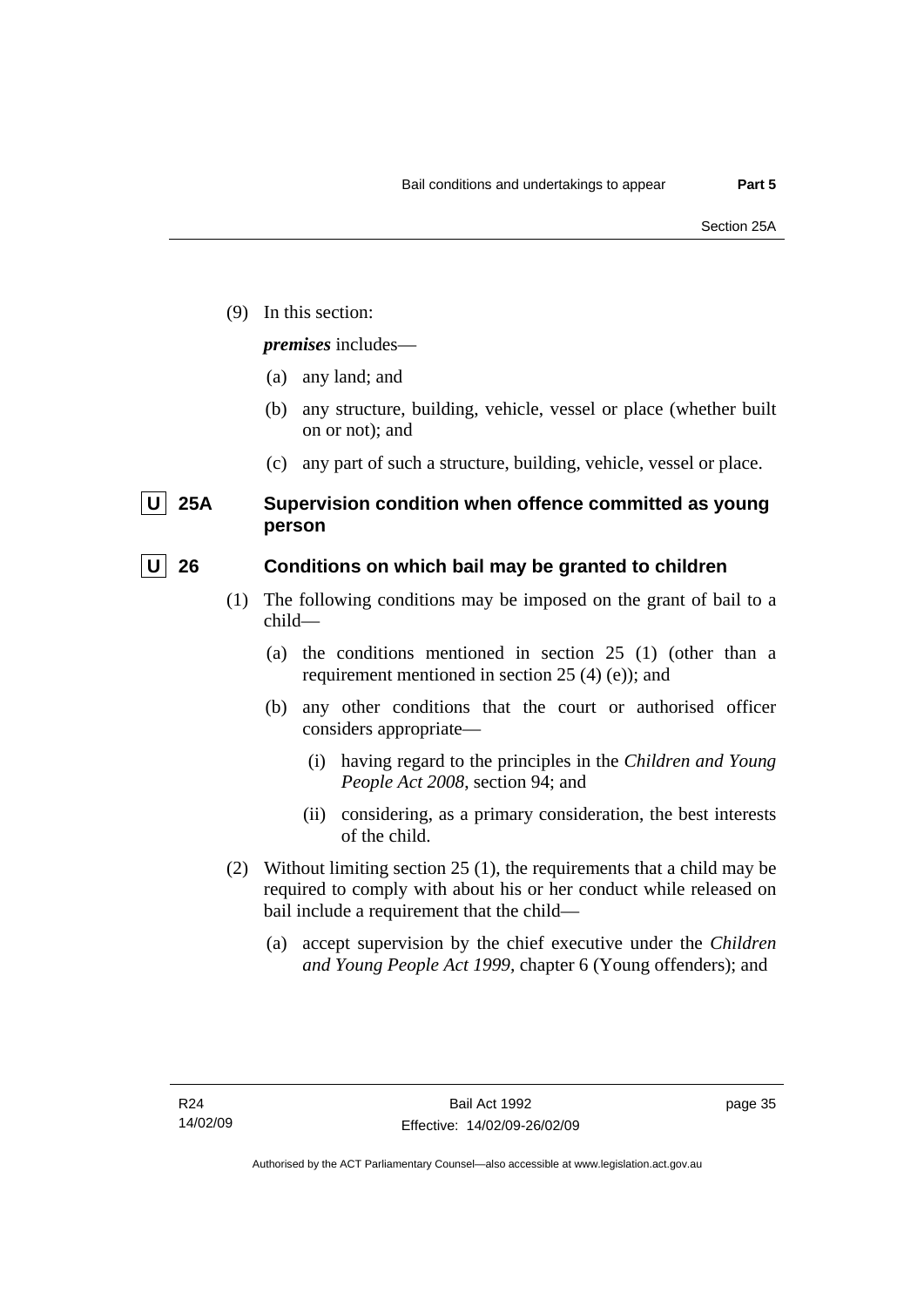(b) comply with any reasonable direction of the chief executive.

#### **Examples of directions**

- 1 a direction to attend a program
- 2 a direction to comply with a mental health assessment or treatment order made by the ACAT
- 3 a direction to attend drug or alcohol counselling.
- *Note* An example is part of the Act, is not exhaustive and may extend, but does not limit, the meaning of the provision in which it appears (see Legislation Act, s 126 and s 132).
- (3) A court or an authorised officer shall, in considering the release on bail of an accused person who is a child, consider the conditions for the release of the person that are mentioned in section 25 (1) in the sequence in which they are mentioned in that subsection.
- (4) A court or an authorised officer, in granting bail to an accused person who is a child—
	- (a) may not impose a condition referred to in section 25 (1) unless the court or the authorised officer is of the opinion that the imposition of the condition is—
		- (i) necessary to secure 1 or more of the purposes mentioned in section 25 (6) (a) (i), (ii), (iii) and (iv) (the *relevant purposes*); or
		- (ii) in accordance with the principles under the *Children and Young People Act 2008*, section 94 (Youth justice principles); and
	- (b) may not, except at the request of the accused person, impose a condition, or a combination of conditions, that puts a greater obligation on the accused than is—
		- (i) necessary to secure the relevant purposes; or
		- (ii) in accordance with the relevant principles.
- (5) Section 25 (7) applies in relation to a grant of bail under this section.

R24 14/02/09

Authorised by the ACT Parliamentary Counsel—also accessible at www.legislation.act.gov.au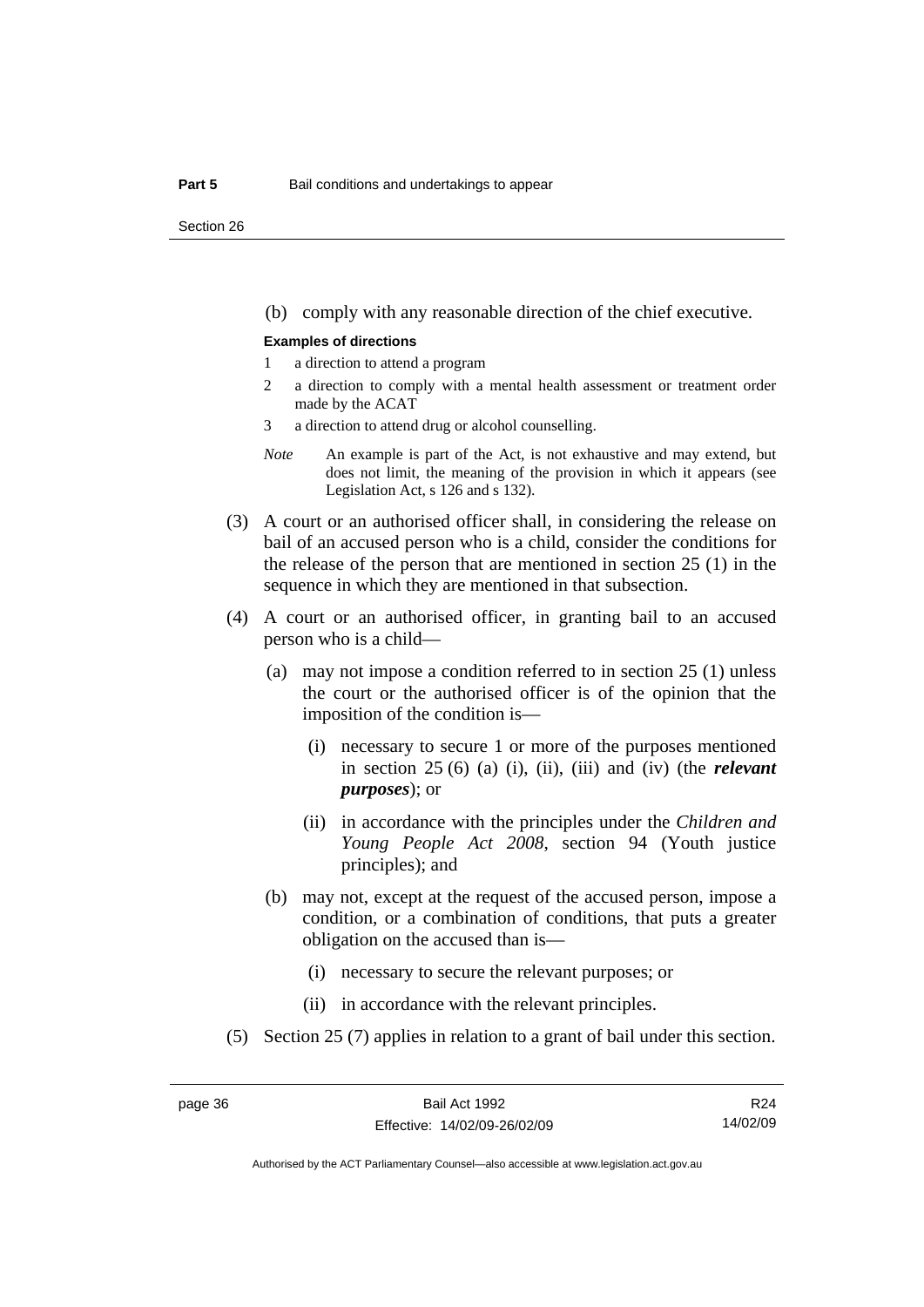- (6) If a court or an authorised officer grants bail to an accused person who is a child on a condition referred to in section 25 (1) and the accused person satisfies the court or authorised officer that the person is unable to comply with that condition, the court or authorised officer shall—
	- (a) refuse bail; or
	- (b) grant the accused person bail subject to the other conditions referred to in subsection (1) that the court or authorised officer believes the accused person will be able to comply with and will secure the purposes mentioned in subsection (4) (a) (i) and (ii).

## **27 Recording of certain bail decisions**

- $(1)$  If—
	- (a) a judge or magistrate hears an application by an accused person for bail, or release from custody without bail; or
	- (b) an authorised officer is required to consider whether to grant bail to an accused person, or to release an accused person from custody without bail;

he or she shall record, or cause to be recorded, his or her reasons for the decision.

 (2) If a judge, a magistrate or an authorised officer decides to grant bail to an accused person subject to a condition mentioned in section 25 (1) otherwise than in accordance with a request of an accused person that bail be granted on that condition, or on conditions that include that condition, the judge, magistrate or authorised officer shall record, or cause to be recorded, his or her reasons for deciding—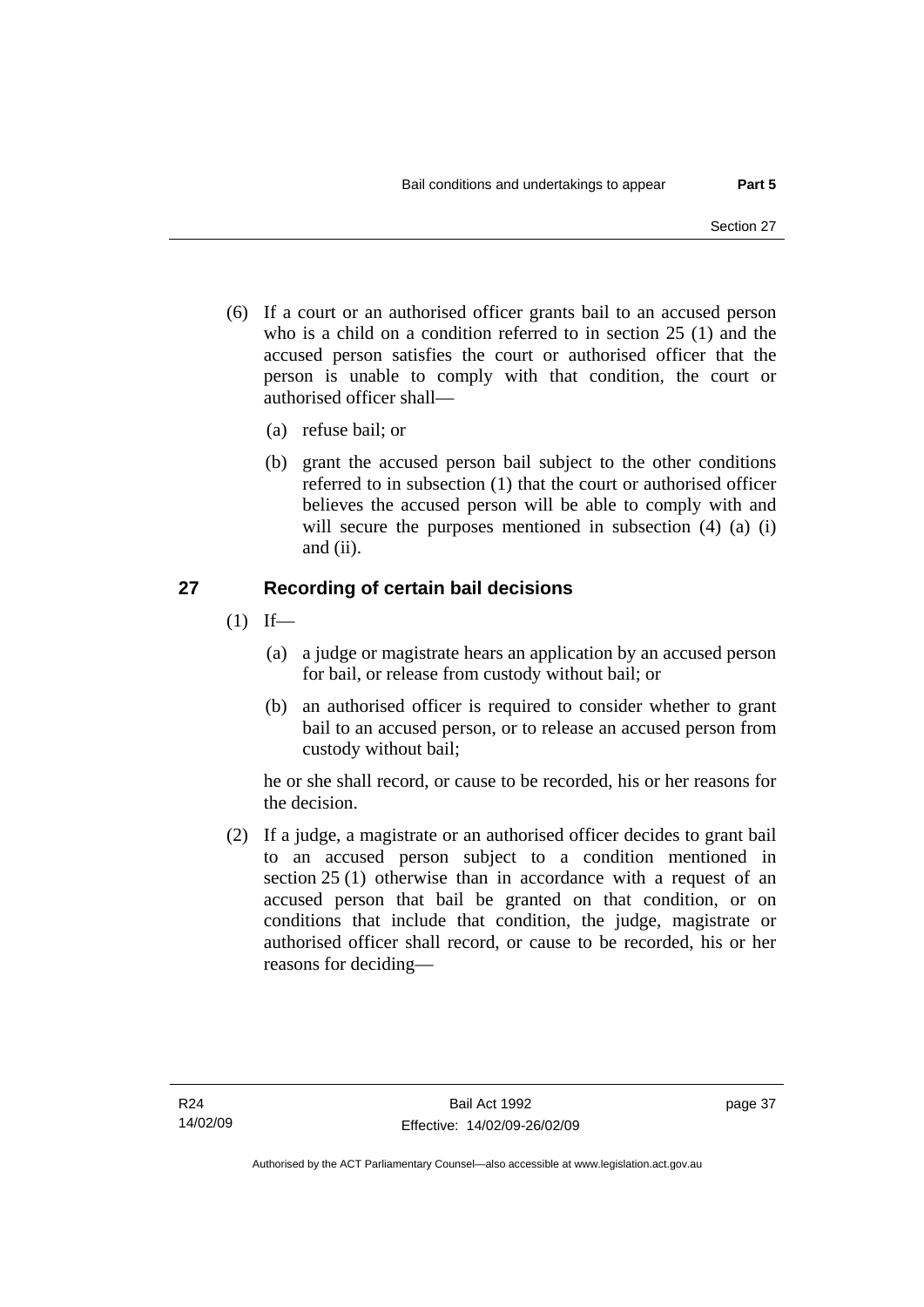- (a) that the imposition of a condition mentioned in that subsection was necessary to secure the purposes of whichever of section  $25(6)$  (a) and section  $26(4)$  (a) applies to the accused person; and
- (b) if the condition is a condition referred to in section 25 (1) (other than a condition mentioned in section  $25(1)(a)$ —that the imposition of a condition under the earlier paragraph or paragraphs of that subsection would be unlikely to secure the purposes of whichever of section 25 (6) (a) and section 26 (4) (a) applies to the accused person.

#### **28 Undertakings to appear**

- (1) A person may be released on bail only if the person gives a written undertaking—
	- (a) to appear before a stated court at the place, date and time—
		- (i) stated in the undertaking; or
		- (ii) notified to the person by a police officer; and
	- (b) to comply with the bail conditions (if any).
	- *Note* If a form is approved under s 58 for an undertaking, the form must be used.
- (2) For a continuation of bail, the person may undertake to appear at any time when, and at any place where, proceedings in relation to the offence with which the person has been charged may be continued.
- (3) An undertaking may be given in relation to more than 1 offence.
- (4) A court must accept an undertaking given under this section as proof of the matters stated in it if there is no evidence to the contrary.
- (5) Subsection (1) (a) does not apply to a person in relation to a breach of the peace or apprehended breach of the peace if no further appearance is required.

R24 14/02/09

Authorised by the ACT Parliamentary Counsel—also accessible at www.legislation.act.gov.au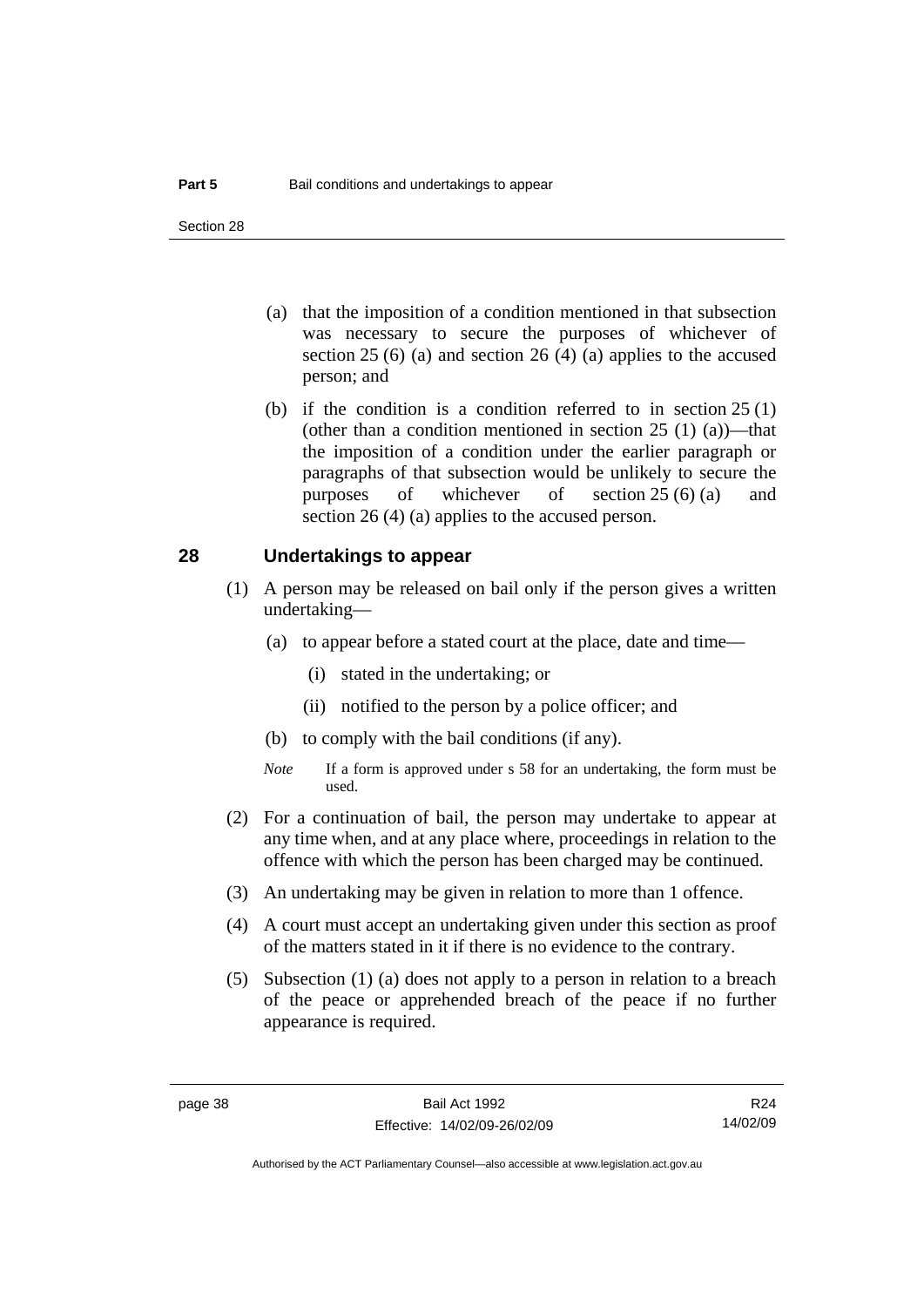## **30 Accused person may be excused from attendance before court**

- (1) If a person has given an undertaking to appear before a court under section 28 (1), the court may, on application made by or on behalf of that person, by order excuse the person from attendance before the court to answer the charge in relation to which bail has been granted or for any other purpose in relation to the proceedings relating to the charge.
- (2) An order under subsection (1) may be made—
	- (a) whether or not any evidence has been given in the proceedings; and
	- (b) whether or not the applicant for the order is before the court or has attended before the court in relation to the proceedings.
- (3) A court shall not make an order under subsection (1) unless it has been informed, by or on behalf of the applicant, that the applicant is represented by a lawyer for the purposes of the proceedings.
- (4) A court may, at any time during proceedings in relation to which an order has been made in relation to a person under subsection (1), direct the informant or the registrar of the court to serve the person in relation to whom the order has been made with a written notice requiring him or her to attend before the court, for the purposes of those proceedings, on a day and at a time and place stated by the court.
	- *Note 1* For how documents may be served, see the Legislation Act, pt 19.5.

*Note* 2 If a form is approved under s 58 for a notice, the form must be used.

 (5) If a person on whom a notice under subsection (4) has been served does not attend before the court in accordance with the requirements of the notice, the court may issue a warrant for the arrest of the person and for bringing the person before the court at the time and place specified in the warrant.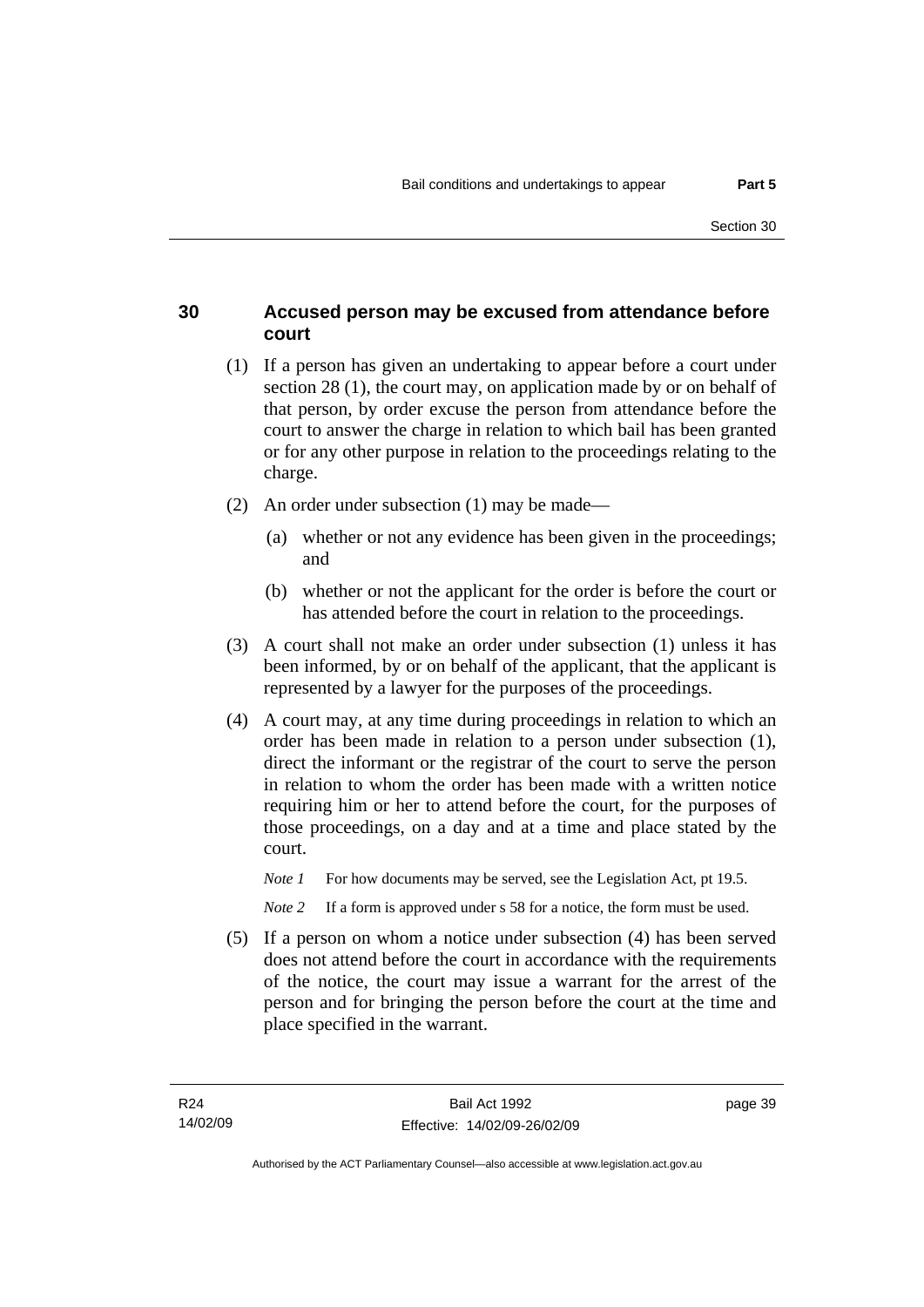## $(6)$  If—

- (a) a person has been discharged from custody on bail; and
- (b) an order is made under subsection (1) excusing the person from attendance before the court in accordance with his or her undertaking to appear; and
- (c) the person does not appear before the court at the place, date and time required under that undertaking;

the person shall not be taken to have failed to comply with a condition of his or her bail only because the person did not so attend before the court and bail continues subject to any condition other than a condition requiring the person to attend before the court.

#### **31 Bail requirements**

- (1) An undertaking to appear may be given to—
	- (a) a court; or
	- (b) a registrar or deputy registrar; or
	- (c) an authorised officer; or
	- (d) for an accused person who is at a correctional centre or a NSW correctional centre—the person in charge of the centre.
- (2) An amount may be deposited, or security given, in accordance with a bail condition, to—
	- (a) a court; or
	- (b) registrar or deputy registrar; or
	- (c) an authorised officer.
- (3) In this section:

*deposit* includes a payment by cash or electronic funds transaction. *security* includes security given by way of bond or bank guarantee.

R24 14/02/09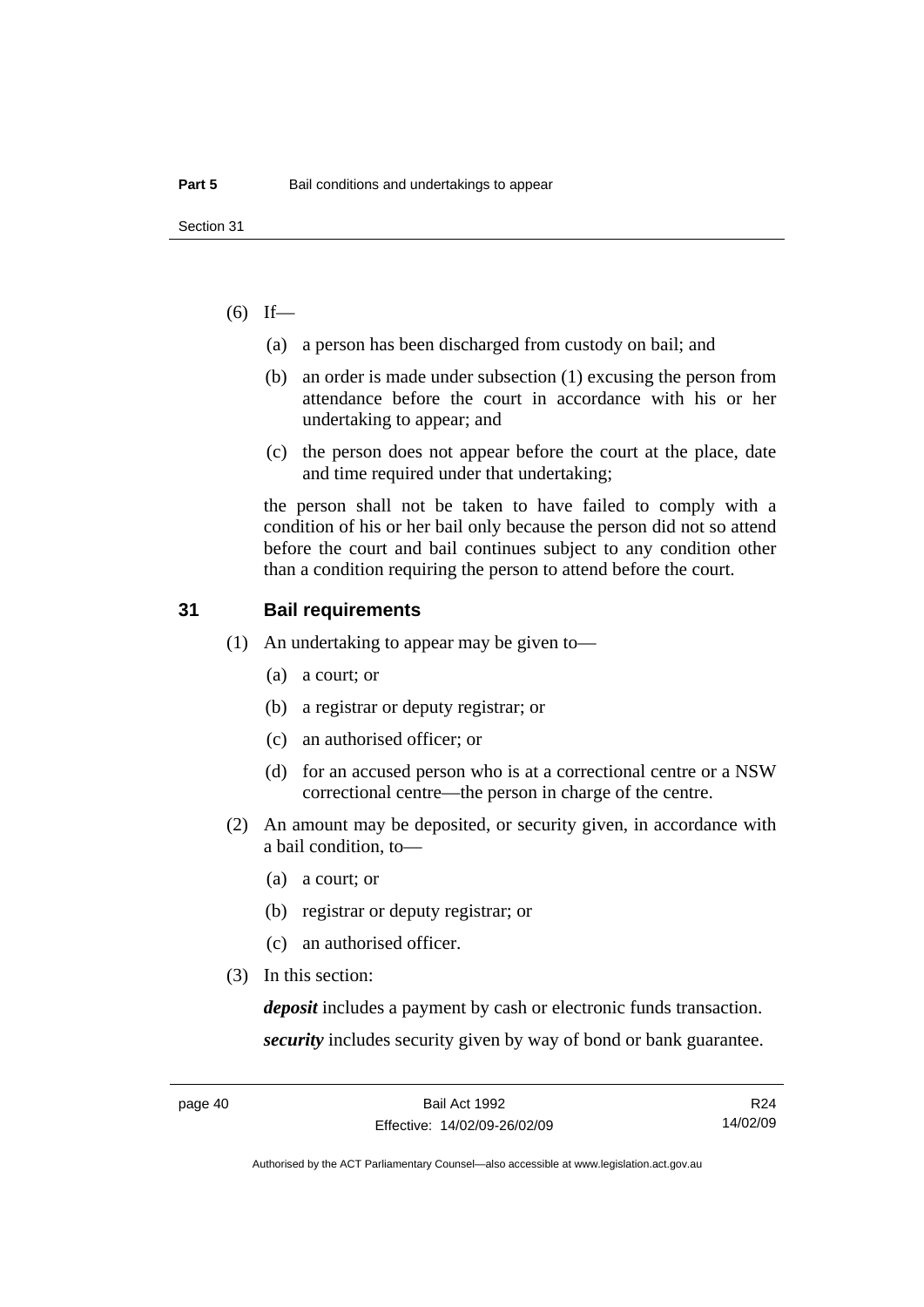## **32 Acceptable people and security for bail**

- (1) A court or authorised officer imposing a condition on bail may decide—
	- (a) the person, people or class of people who are acceptable people for a condition mentioned in section 25 (1) (b) or (c); and
	- (b) the number of people required for the condition; and
	- (c) the security acceptable for a condition mentioned in section 25 (1) (b) (ii).
- (2) If a decision has not been made when the undertaking to appear is given, the court or person to whom the undertaking to appear is given may decide.
- (3) Without limiting subsections (1) and (2), an acceptable person for a condition includes an entity prescribed by regulation for this subsection.

## **33 Continuation of bail and undertakings**

- (1) If an accused person has given an undertaking to appear at a place, date and time at which proceedings in relation to the offence may be continued, whether on any adjournment, postponement or other deferment of the proceedings, or by way of committal, a court may continue the bail already granted in relation to the offence, whether or not the accused person is present in court.
- (2) If bail is continued under subsection (1), the undertaking to appear and the bail conditions continue to apply, except to the extent that the undertaking or condition otherwise provides or the court otherwise orders.
	- *Note* A court continuing bail must give notice of the continuation, bail conditions and place, date and time to which the proceedings are adjourned, postponed or deferred (see s 34 (4)).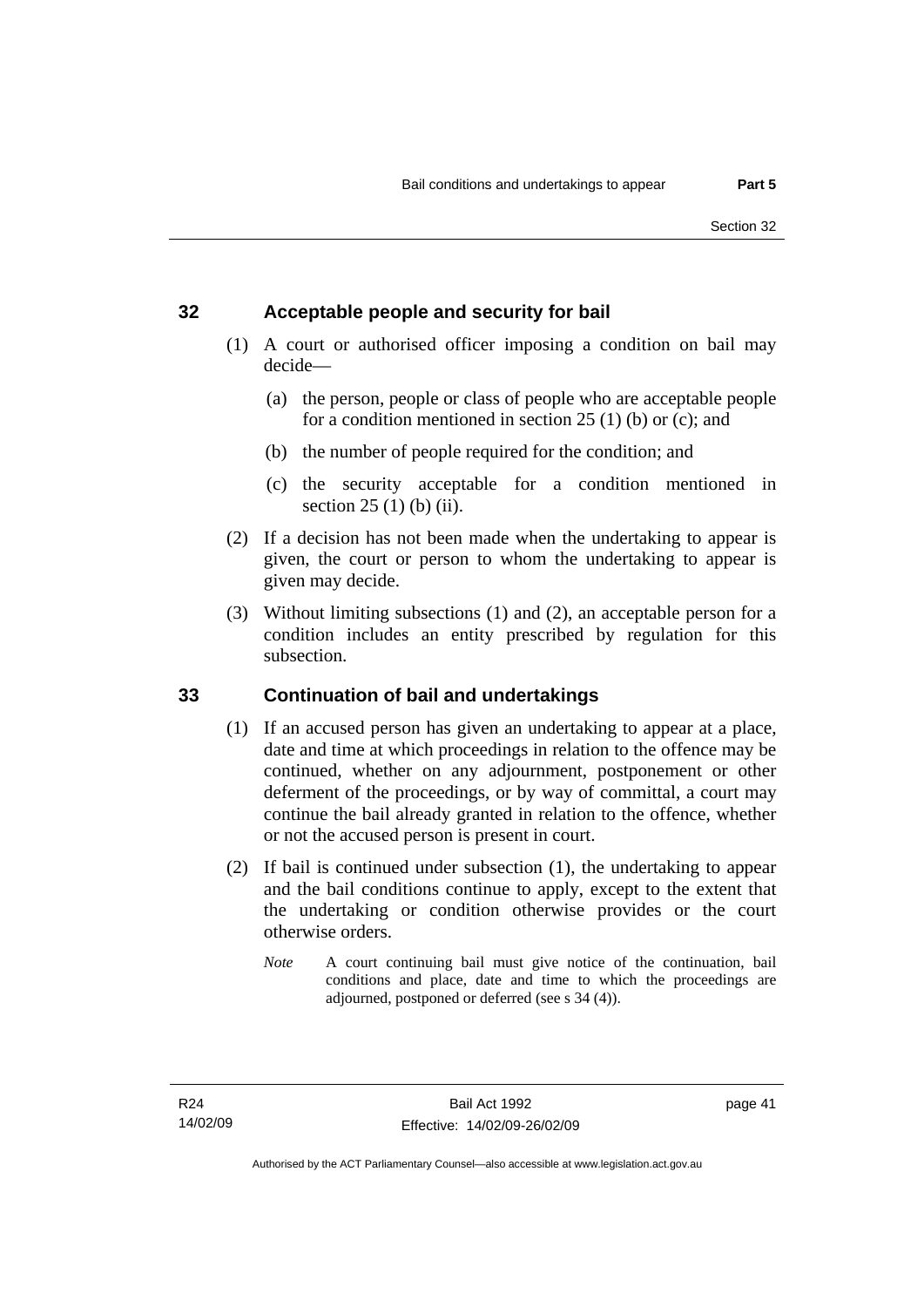Section 33

- (3) If no direction is made by the court in relation to bail, whether or not the accused person appears in accordance with the undertaking—
	- (a) the court is taken to have continued bail; and
	- (b) the undertaking to appear and any bail conditions continue to apply.
- (4) If the hearing of a charge against an accused person is adjourned or postponed, the court may—
	- (a) continue the person's bail; or
	- (b) make another order about bail.
- (5) However, if a deposit has been made, or security given, by a surety in accordance with a bail condition, the court must not continue bail without the surety's consent unless it is a condition of bail that the deposit or security continues to apply if bail is continued.
- (6) If bail is continued—
	- (a) the undertaking to appear is taken to be an undertaking to appear an any time when, and at any place where, proceedings in relation to the offence with which the person has been charged may be continued; and
	- (b) any bail conditions continue to apply.
- (7) If an accused person has been released on bail and the court is satisfied that the accused person is because of illness or accident or other sufficient cause unable to appear personally before the court on the day when the person is required to appear, the court may, in the absence of the accused person, order the person to be further remanded to the place, date and time that the court considers appropriate and may order that the undertaking to appear given by the accused person and any agreement entered into under a condition of the grant of bail be continued so as to require the appearance of the accused person at every place, date and time to

R24 14/02/09

Authorised by the ACT Parliamentary Counsel—also accessible at www.legislation.act.gov.au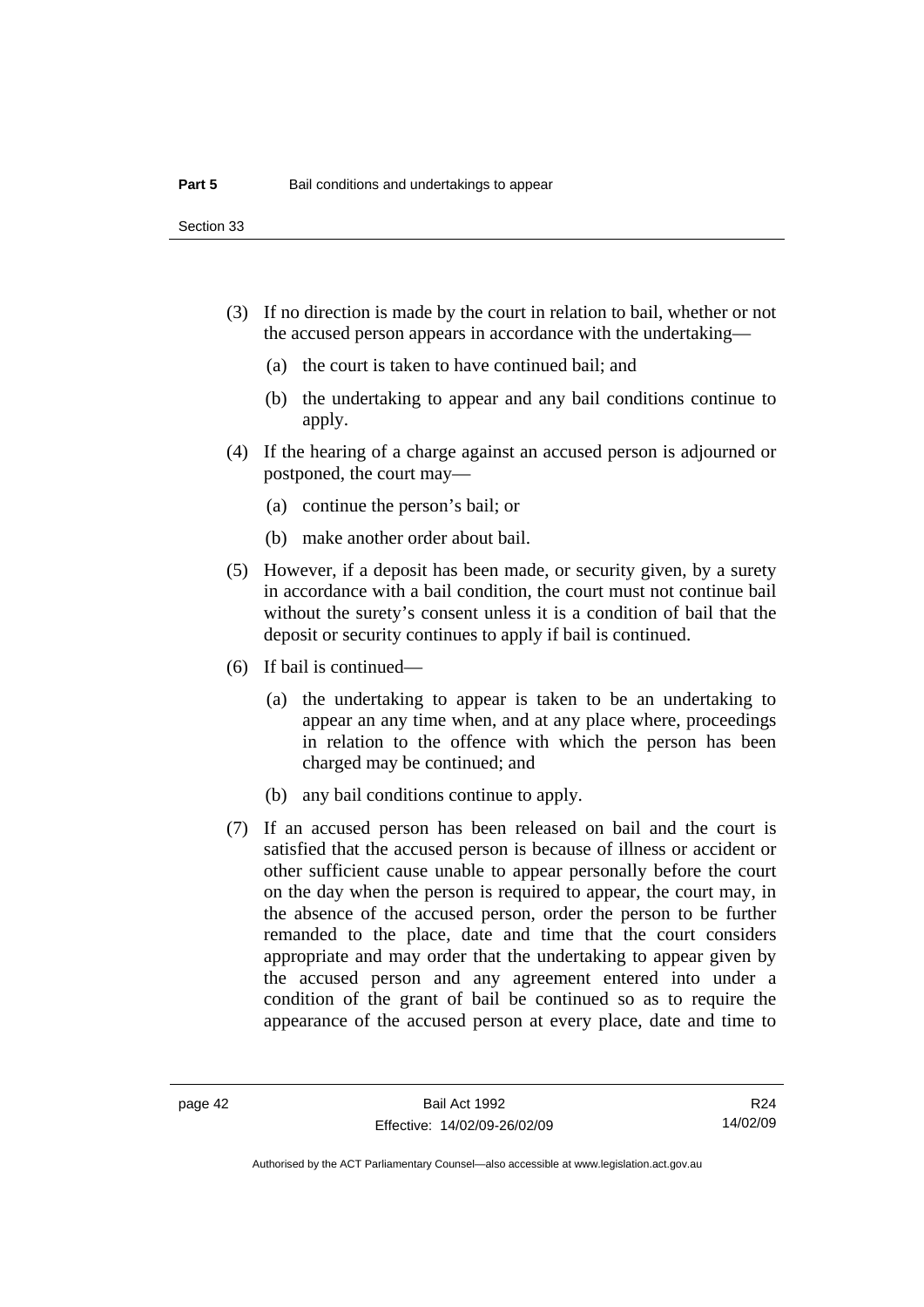which the accused person is remanded or the hearing adjourned, postponed or otherwise deferred.

## **34 Written notice of conditions of bail**

- (1) A court or authorised officer granting bail to an accused person shall give, or cause to be given, to the accused person a written notice setting out the obligations of the accused person about the conditions of his or her bail and the consequences of any failure by the person to comply with those conditions and shall be satisfied before releasing the accused person, or causing the accused person to be released, that the person will comply with the conditions.
	- *Note* If a form is approved under s 58 for a notice under this section, the form must be used.
- (2) A court or an authorised officer granting bail to an accused person with a surety or sureties for his or her appearance to answer the charges against the person shall give, or cause to be given, to the surety or each of the sureties, as the case may be, written notice of the obligations of the accused person about the conditions of his or her bail and the consequences of any failure by the person to comply with those conditions and shall be satisfied before releasing the accused person, or causing the accused person to be released, that the surety or each of the sureties, as the case may be, understands the nature and extent of the obligations of the accused person under the conditions of his or her bail and the consequences of any failure by the person to comply with them.
- (3) If a bail condition is imposed or varied on a review under part 6 of a decision made in relation to bail, the court or authorised officer imposing or varying the condition shall—
	- (a) give, or cause to be given, to the accused person a written notice setting out the obligations of the accused person about the condition and the consequences of any failure by the person to comply with the condition and shall be satisfied that the accused person will comply with the condition; and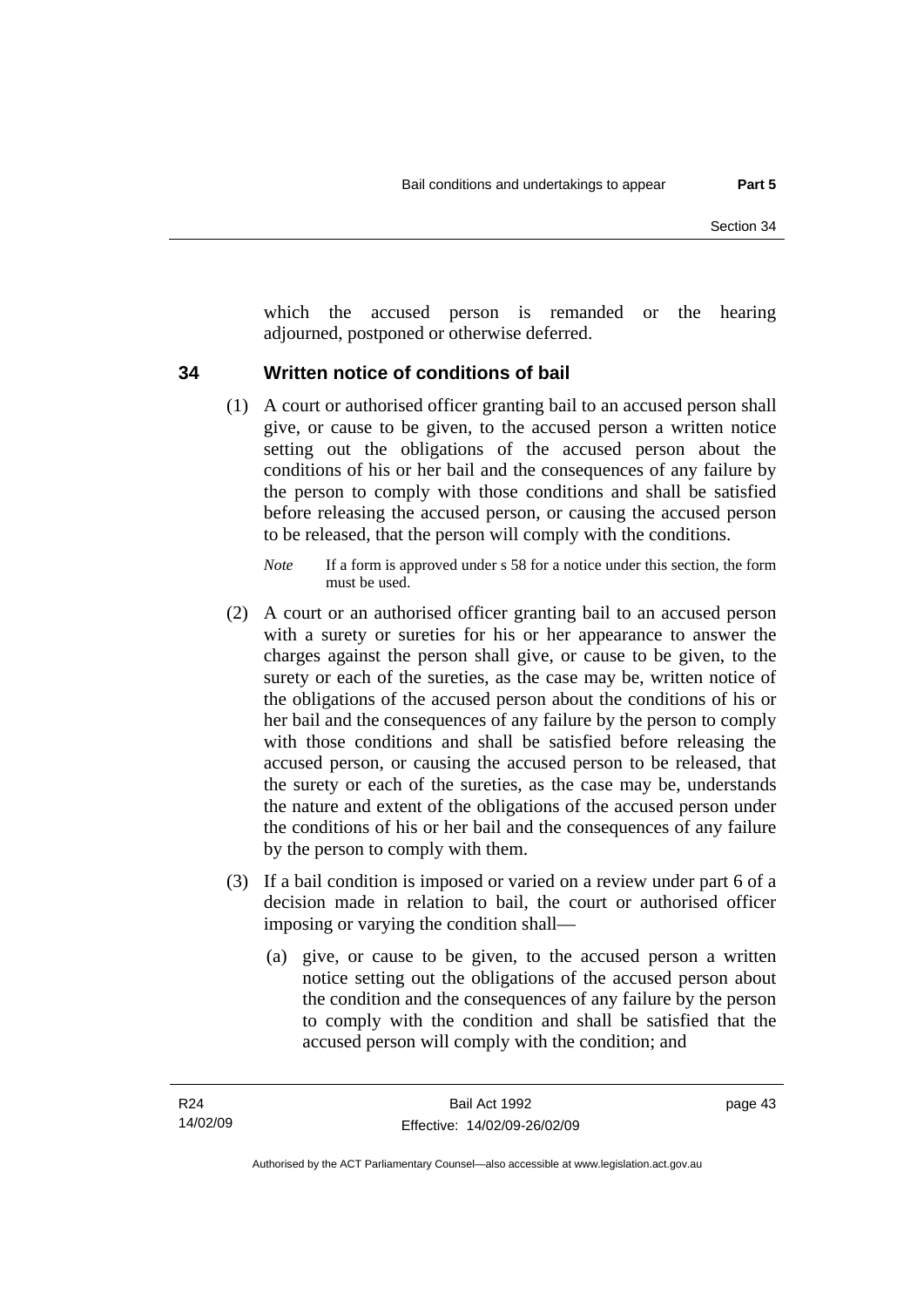Section 36

- (b) give, or cause to be given, to each surety (if any) for the appearance of the accused person to answer the charges against the person a written notice of the obligations of the accused person about the condition and the consequences of any failure by the person to comply with it and shall be satisfied that each surety understands the nature and extent of the obligations of the accused person under the condition and the consequences of any failure by the person to comply with it.
- (4) A court continuing bail on an adjournment or a postponement of proceedings shall forthwith give, or cause to be given, to the accused person a written notice that—
	- (a) states that bail is continued until the hearing is resumed or stated; and
	- (b) states the conditions on which bail is presently allowed; and
	- (c) states the place, date and time to which the proceedings are adjourned or postponed or states that the proceedings are adjourned or postponed to a place, date and time that are from time to time stated in a notice given or sent to the accused person as prescribed by regulation.

#### **36 Discharge of surety**

- (1) A surety may, at any time apply to be discharged from his or her liability under a bail condition—
	- (a) if bail has been granted by a court—
		- (i) to the court that granted bail; or
		- (ii) to the court of appearance; or
	- (b) if bail has been granted by an authorised officer—to the court of appearance.
- (2) However, an application may not be made if the person granted bail has failed to comply with a bail condition or undertaking to appear.

R24 14/02/09

Authorised by the ACT Parliamentary Counsel—also accessible at www.legislation.act.gov.au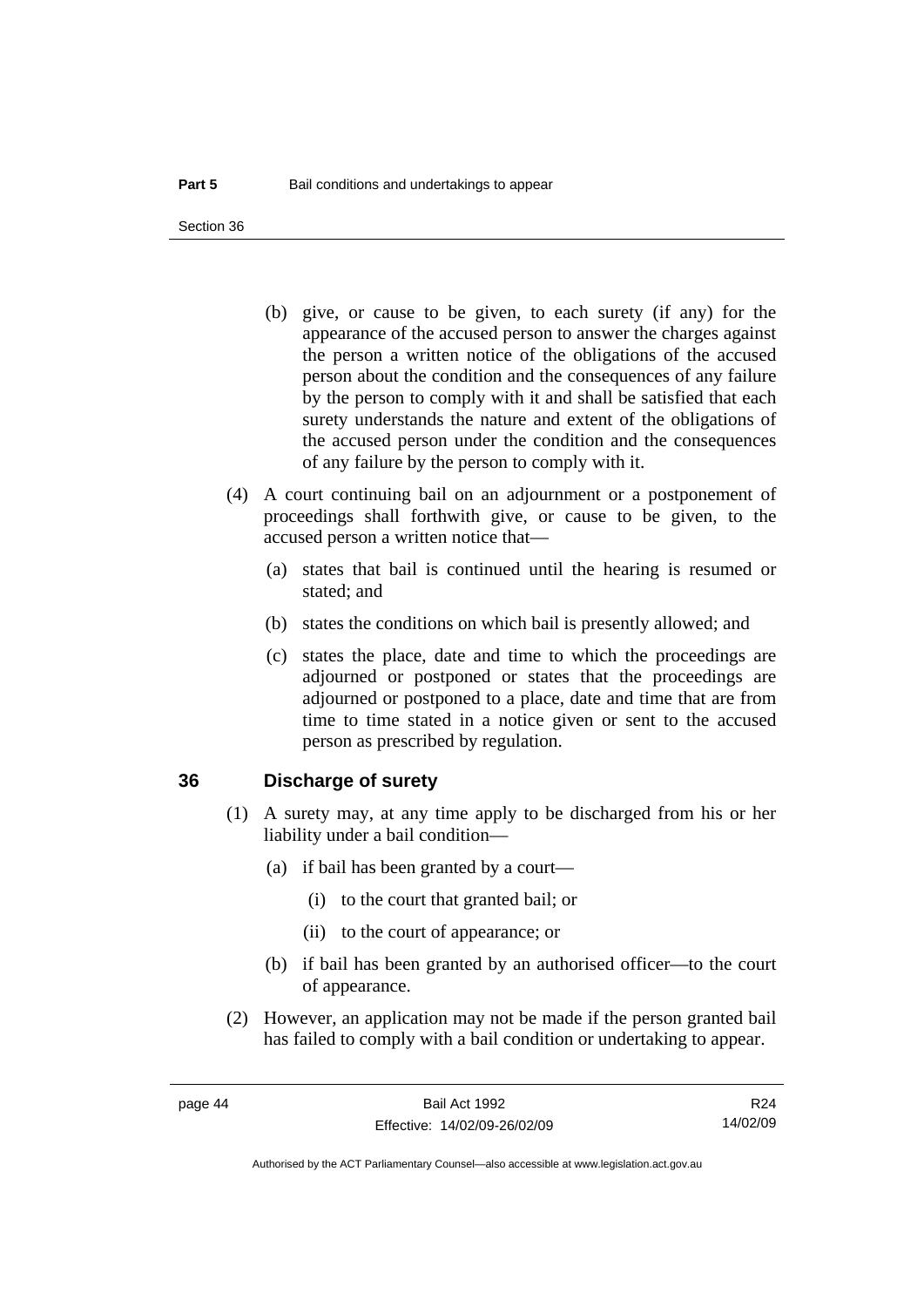- (3) If the person granted bail is not in custody or before the court when the application is made, the court must—
	- (a) issue a warrant to apprehend the person and bring the person before the court; or
	- (b) issue a summons for the person's appearance before the court.
- (4) On the person's appearance before the court, the court must, unless the court considers it would be unjust to do so—
	- (a) direct that the applicant be discharged from his or her liability; and
	- (b) release the security or deposit.
- (5) If the court discharges the applicant from liability, the court may—
	- (a) impose further bail conditions; and
	- (b) remand the person granted bail into custody until the further conditions are satisfied.
- (6) In this section:

*court of appearance* means the court before which the accused person is required to appear in accordance with his or her undertaking to appear.

## **37 Payment of amounts to Territory**

- (1) This section applies if—
	- (a) a person granted bail fails to appear in court in accordance with his or her undertaking; and
	- (b) a bail condition mentioned in section 25 (1) (b) or (c) requires the person or someone else (the *person required to pay*) to pay, or forfeit, an amount to the Territory if the person fails to appear.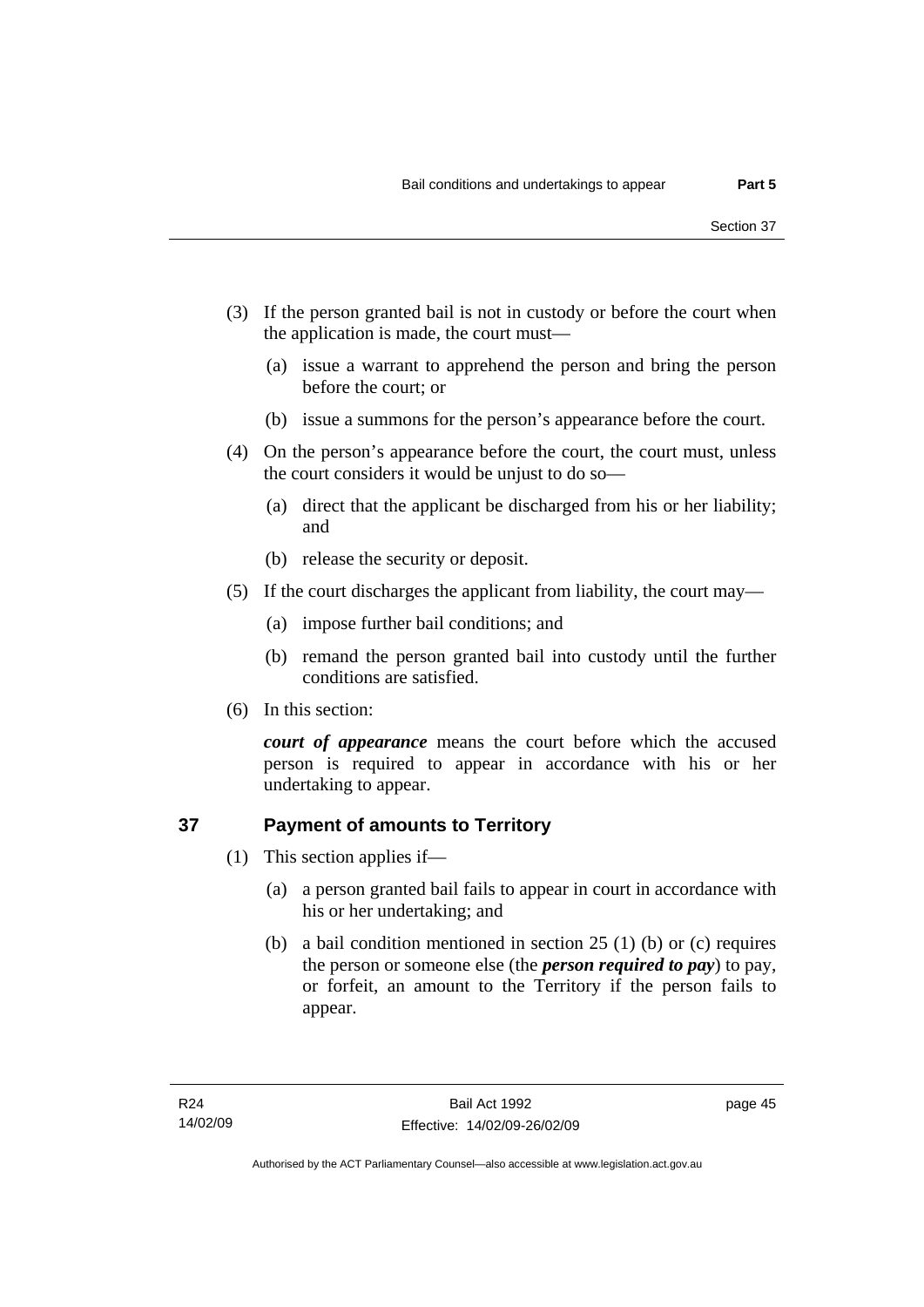Section 37

- (2) If the amount has been deposited in accordance with a condition mentioned in section 25 (1) (c), the amount is forfeited to the Territory.
- (3) If the amount has not been deposited, the court may order the person required to pay to pay the amount to the Territory.
- (4) Notice of the order must be given to the person required to pay as soon as practicable.

*Note* For how documents may be served, see the Legislation Act, pt 19.5.

- (5) If, after the end of 28 days after the day the notice is given, the amount has not been paid the amount may be recovered under the *Magistrates Court Act 1930*, division 3.9.2 (Enforcement of fines) as if it were a fine within the meaning of that division.
- (6) Subsection (4) applies to an amount even if the amount exceeds \$50 000.

R24 14/02/09

Authorised by the ACT Parliamentary Counsel—also accessible at www.legislation.act.gov.au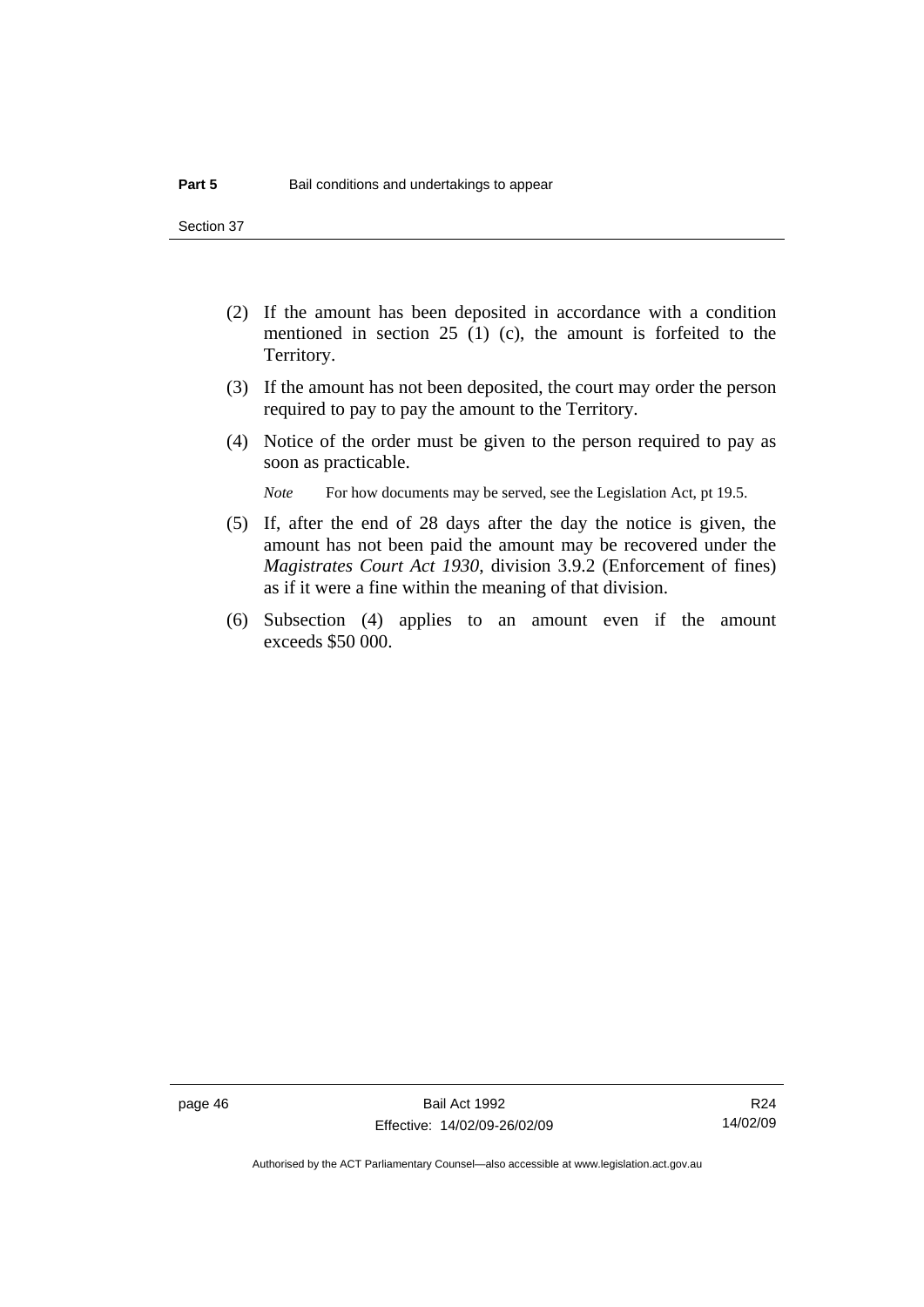# **Part 6 Review of bail decisions**

## **Division 6.1 Review of decisions by authorised officers**

## **38 Review by authorised officers**

- (1) If an authorised officer makes a decision under part 4 in relation to bail for an accused person that is—
	- (a) a decision to refuse to grant bail to the accused person; or
	- (b) a decision to grant bail to the accused person subject to 1 or more bail conditions;

the accused person may request a review of that decision by the authorised officer who made the decision or any other authorised officer.

 (2) If an application for a review of a bail decision is made to an authorised officer under subsection (1), the authorised officer shall as soon as possible conduct a review of the decision.

## **39 Exercise of power to review**

- (1) The power to review a decision under this division includes a power to confirm or vary a decision or to substitute another decision.
- (2) A decision as varied or substituted must be in conformity with this Act.
- (3) If, on a review of a decision under this division, the authorised officer varies the decision or substitutes another decision, section 27 applies in relation to the decision as varied or substituted as if the decision had been made by the authorised officer under part 4.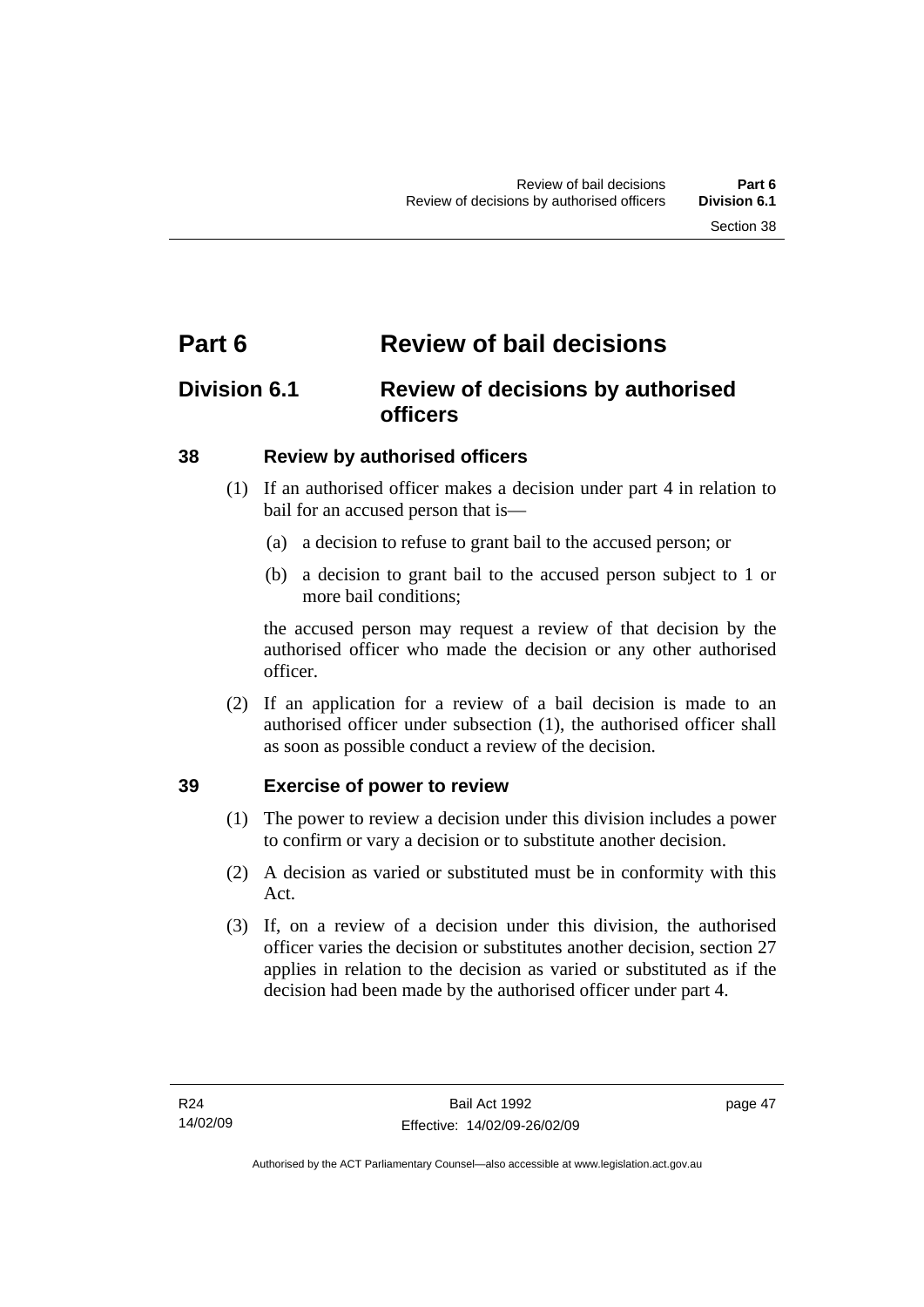- (4) An authorised officer may refuse to entertain a request to review a decision under this division if the authorised officer is satisfied that the request is frivolous or vexatious.
- (5) A regulation may—
	- (a) prescribe the way of making a request for the review of a decision under this division; and
	- (b) prescribe procedures for the conduct of a review under this division; and
	- (c) limit the time within which, and the circumstances in which, an accused person may apply for a review of a decision under this division; and
	- (d) limit the number of applications that may be made for the review of a bail decision under this division.

## **40 Limitation on power of authorised officer to review**

An authorised officer may not, under this division—

- (a) review a decision in circumstances if, had the decision not been made, the authorised officer would be prohibited from making a decision in relation to the grant of bail; or
- (b) review a decision that has been reviewed by a court.

## **Division 6.2 Review of decisions by courts**

## **41 Right of review of bail decisions**

An accused person or the informant may apply under this division for review of any decision by a court or an authorised officer in relation to bail.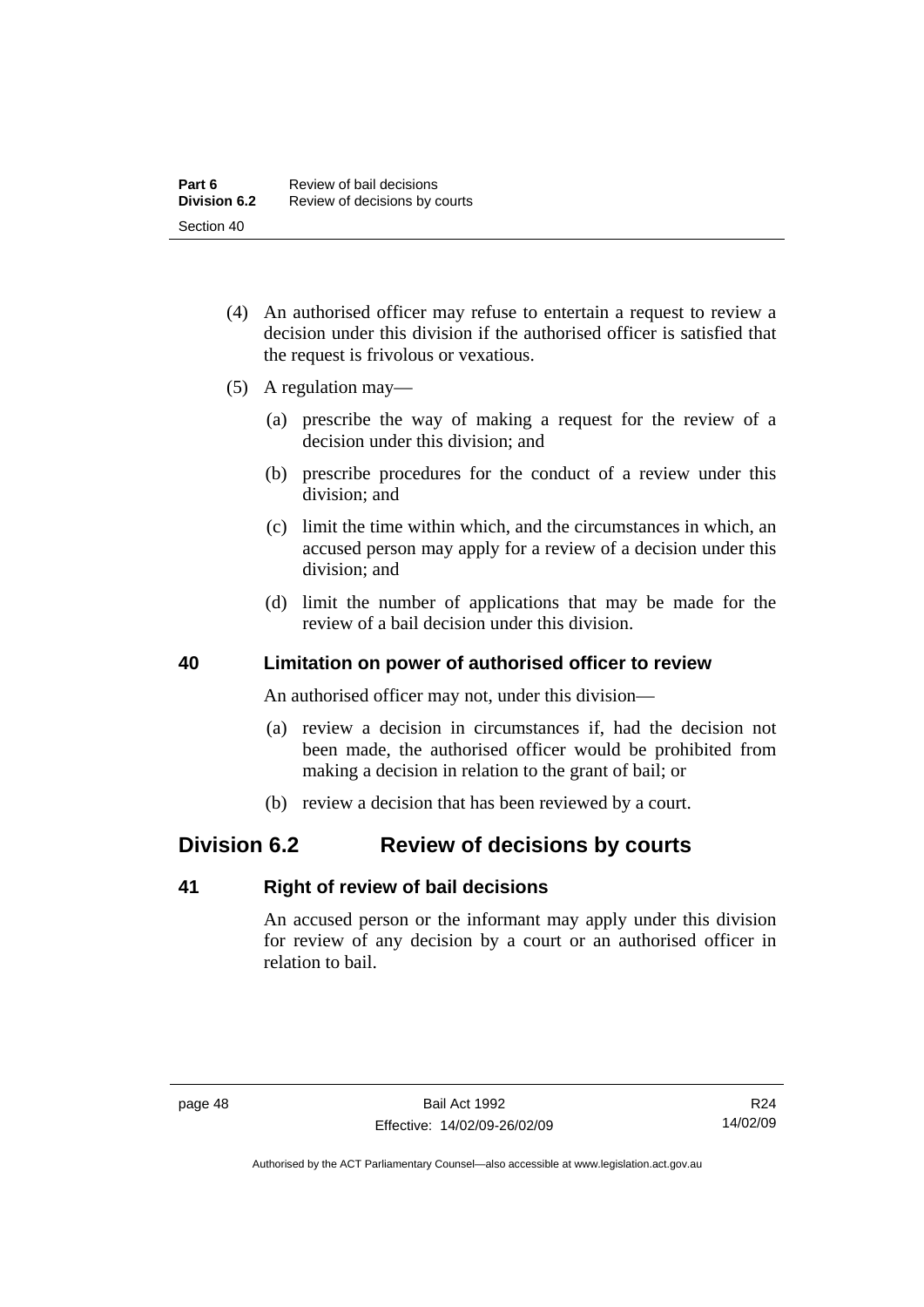## **41A Court may review on its own initiative**

- (1) A court that has made a decision in relation to bail may review the decision on its own initiative if the court considers it is in the interests of justice to do so.
- (2) The court may issue a warrant for the arrest of the person and for bringing the person before the court at the time and place stated in the warrant.

## **42 Power of Magistrates Court to review**

- (1) The Magistrates Court may, on application under this division, review any decision of an authorised officer or the Magistrates Court (however constituted) in relation to bail.
- (2) However, the Magistrates Court may review the decision only if the application for review is based on—
	- (a) a significant change in circumstances relevant to the granting of bail; or
	- (b) the availability of fresh evidence or information of material significance to the granting of bail to the person that was unavailable on the most recent application in relation to bail.
- (3) The power of the Magistrates Court to review a decision under this section may be exercised whether or not any power to review the decision under section 38 has been exercised or been sought to be exercised.

## **43 Power of Supreme Court to review**

- (1) The Supreme Court may, on application under this division, review any decision of an authorised officer, the Magistrates Court or the Supreme Court (however constituted) in relation to bail.
- (2) However, the Supreme Court may review the decision only if the application for review is based on—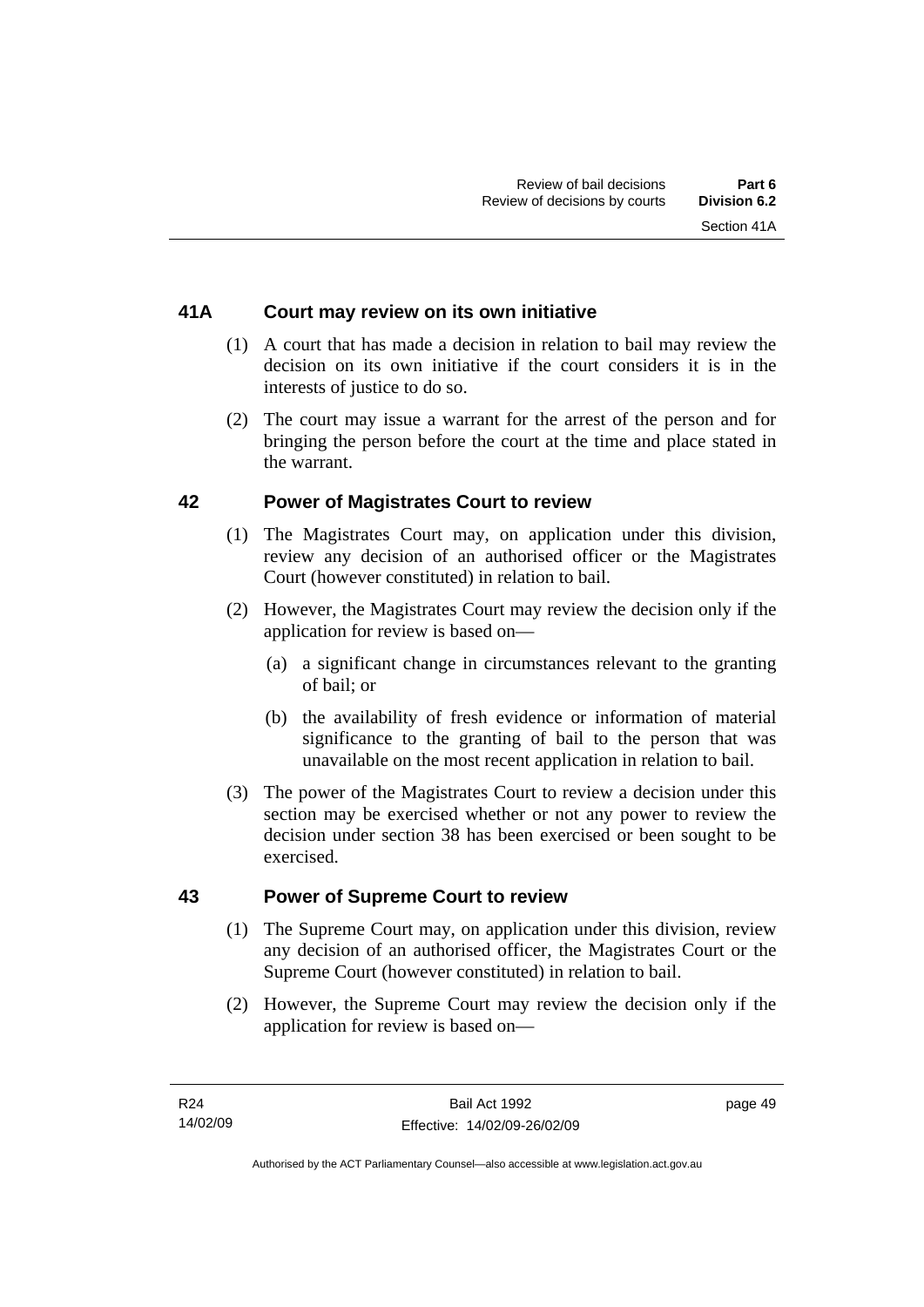- (a) a significant change in circumstances relevant to the granting of bail; or
- (b) the availability of fresh evidence or information of material significance to the granting of bail to the person that was unavailable on the most recent application in relation to bail.
- (3) The power of the Supreme Court to review a decision under this section may be exercised whether or not any power to review the decision under section 38 or section 42 has been exercised or has been sought to be exercised.

## **45 Exercise of power to review**

- (1) The power to review a decision under this division includes a power to confirm or vary the decision or to substitute another decision.
- (2) A decision as varied or substituted shall be in conformity with this Act.
- (3) The review of a decision shall be by way of rehearing and evidence or information in addition to, or in substitution for, the evidence or information given or obtained on the making of the decision may be given or obtained on the review.
- (4) If, on a review of a decision under this division the court varies the decision or substitutes another decision, section 27 applies in relation to the decision as varied or substituted as if that decision had been given by the court in relation to an application for bail.
- (5) If, on a review of a decision under this division, bail for an accused person is revoked, the court may, by warrant, commit the person into custody.
- (6) If, on a review of a decision under this division—
	- (a) bail is granted without any condition being imposed but the accused person has not given an undertaking to appear; or

R24 14/02/09

Authorised by the ACT Parliamentary Counsel—also accessible at www.legislation.act.gov.au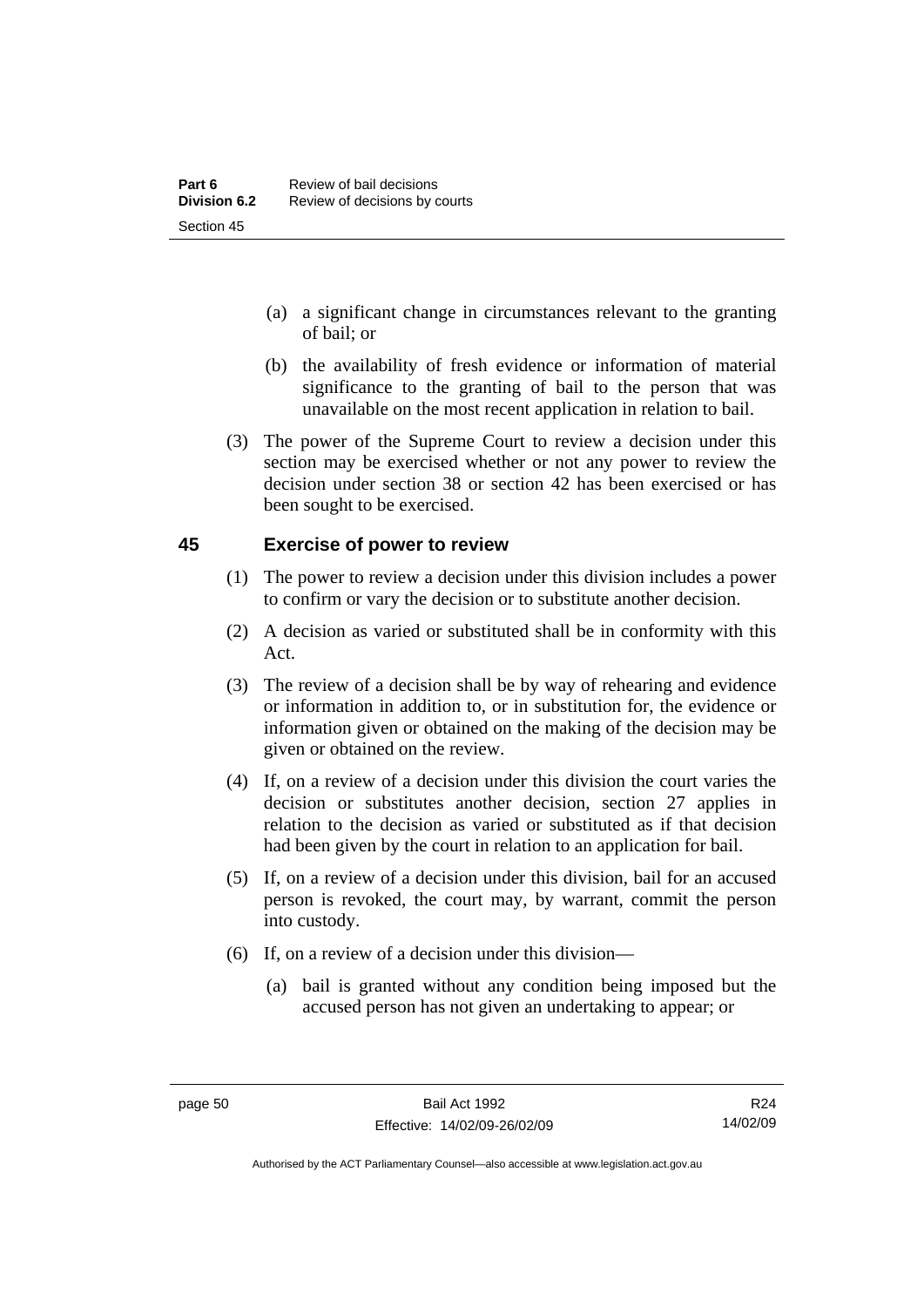(b) bail is granted subject to a condition;

the court may by warrant commit the person into custody until the person gives the undertaking to appear or satisfies the condition.

- (7) A court may refuse to entertain a request to review a decision under this division if the court is satisfied that the request is frivolous or vexatious.
- (8) A regulation may make provision in relation to—
	- (a) the way of making a request for the review of a decision under this division; and
	- (b) the giving or sending to people of notices relating to the proposed exercise of power to review a decision under this division.

## **46 Review limited to bail conditions**

- (1) If an accused person has remained in custody after being granted bail by a court because any condition of the bail has not been complied with, the decision in relation to bail may be reviewed by the court that granted bail—
	- (a) at the request of the accused person; or
	- (b) at the request of a police officer; or
	- (c) on the court's own initiative.
- (2) A review under this section of a decision in relation to bail is limited to a review of the conditions on which bail has been granted.
- (3) A review requested under this section by a police officer shall not be conducted unless the court is satisfied that the request was made—
	- (a) for the purpose of benefiting the accused person; and
	- (b) with the consent of the accused person.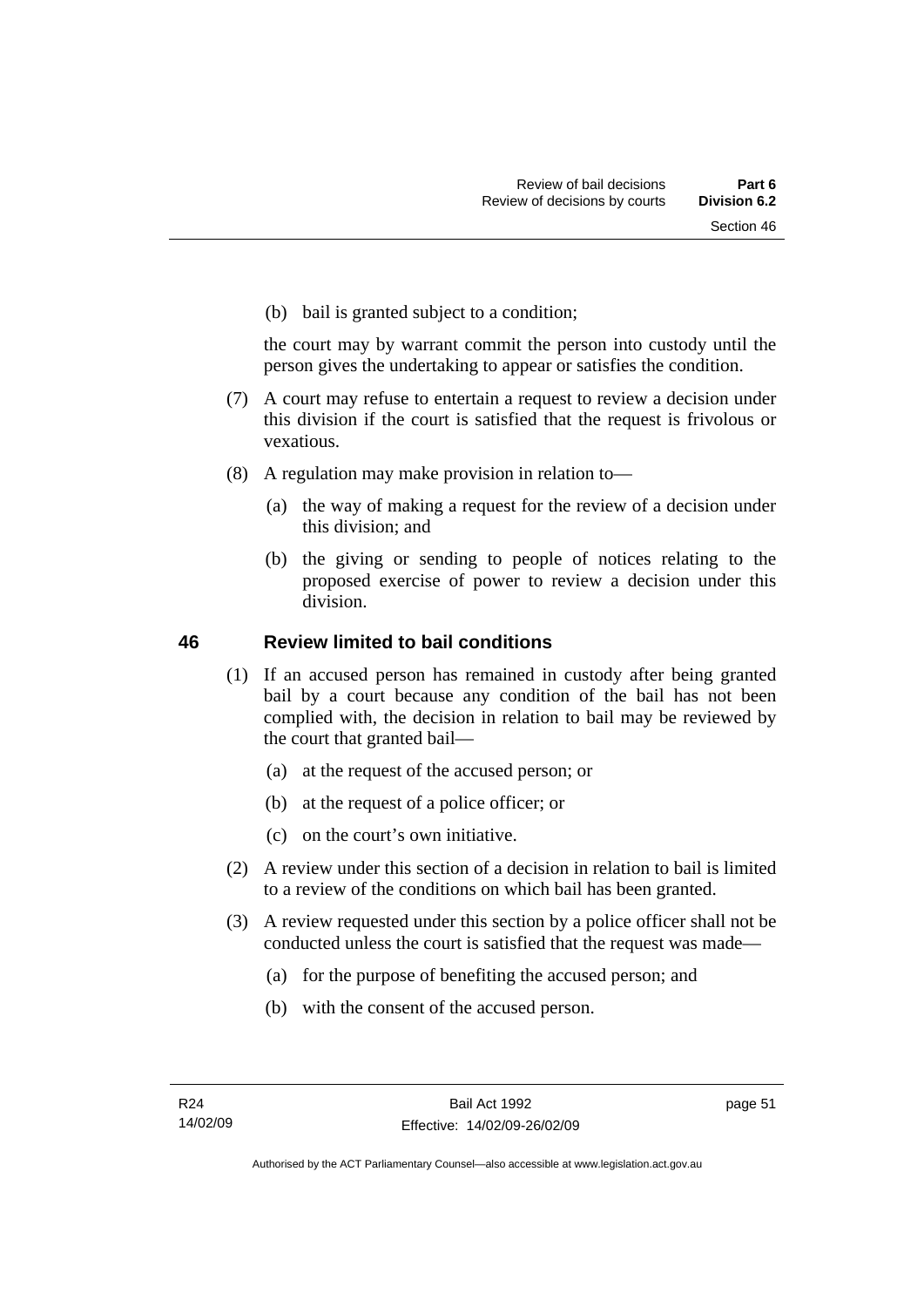- (4) On a review of a bail decision under this section, a court may—
	- (a) confirm the decision about the conditions of bail; or
	- (b) vary the decision by removing or imposing bail conditions; or
	- (c) grant bail without imposing any bail condition.
- (5) Notwithstanding section 43, the Supreme Court is empowered to conduct a review of a bail decision under this section only in relation to bail granted by the Supreme Court (however constituted).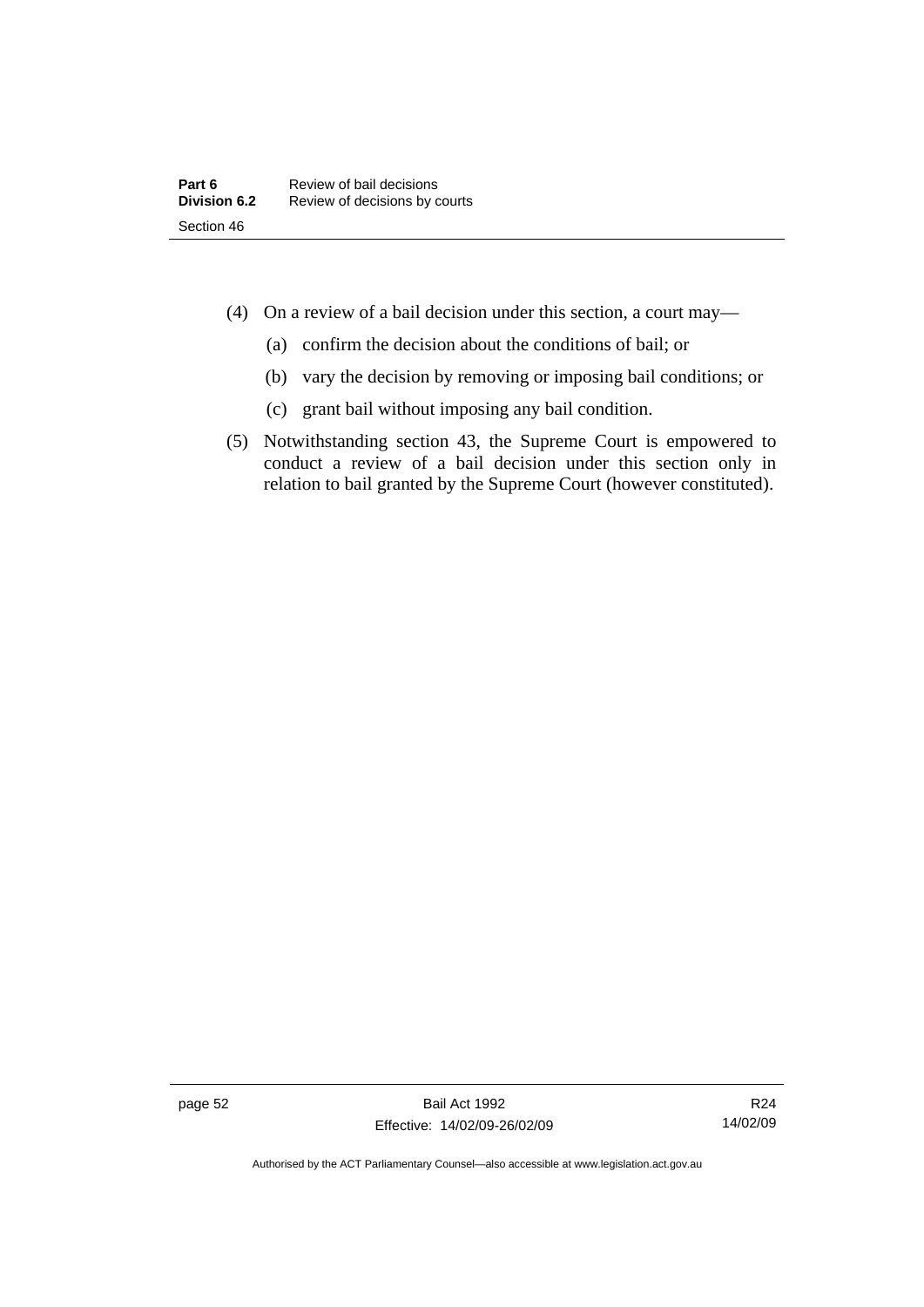## **Part 7 Miscellaneous**

## **47 Giving information relating to bail**

 (1) If a person is charged by a police officer with an offence and the person charged is being held in custody in relation to the offence, the police officer shall, as soon as is reasonably practicable after the person is charged, give to the person, by written notice, information relating to his or her entitlement to, or eligibility for, bail and to his or her entitlement to the review of decisions under this Act.

 (2) If an accused person is being held in custody in relation to an offence at the time of his or her first appearance in court in relation to that offence, the court shall, during that appearance, or as soon as is reasonably practicable, give to the person, by written notice, information relating to his or her entitlement to, or eligibility for, bail.

## **47A Notice to victim of bail decisions**

- (1) This section applies if—
	- (a) a court or authorised officer makes a decision about a grant of bail, or reviews a bail decision, in relation to a person; and
	- (b) the informant is aware that a victim has expressed concern about the need for protection from violence or harassment by the person.
- (2) The informant must tell a police officer assigned to liaise with victims of crime (a *victim liaison officer*) that the victim has expressed the concern.

*Note* If a form is approved under s 58 for a notice under this section, the form must be used.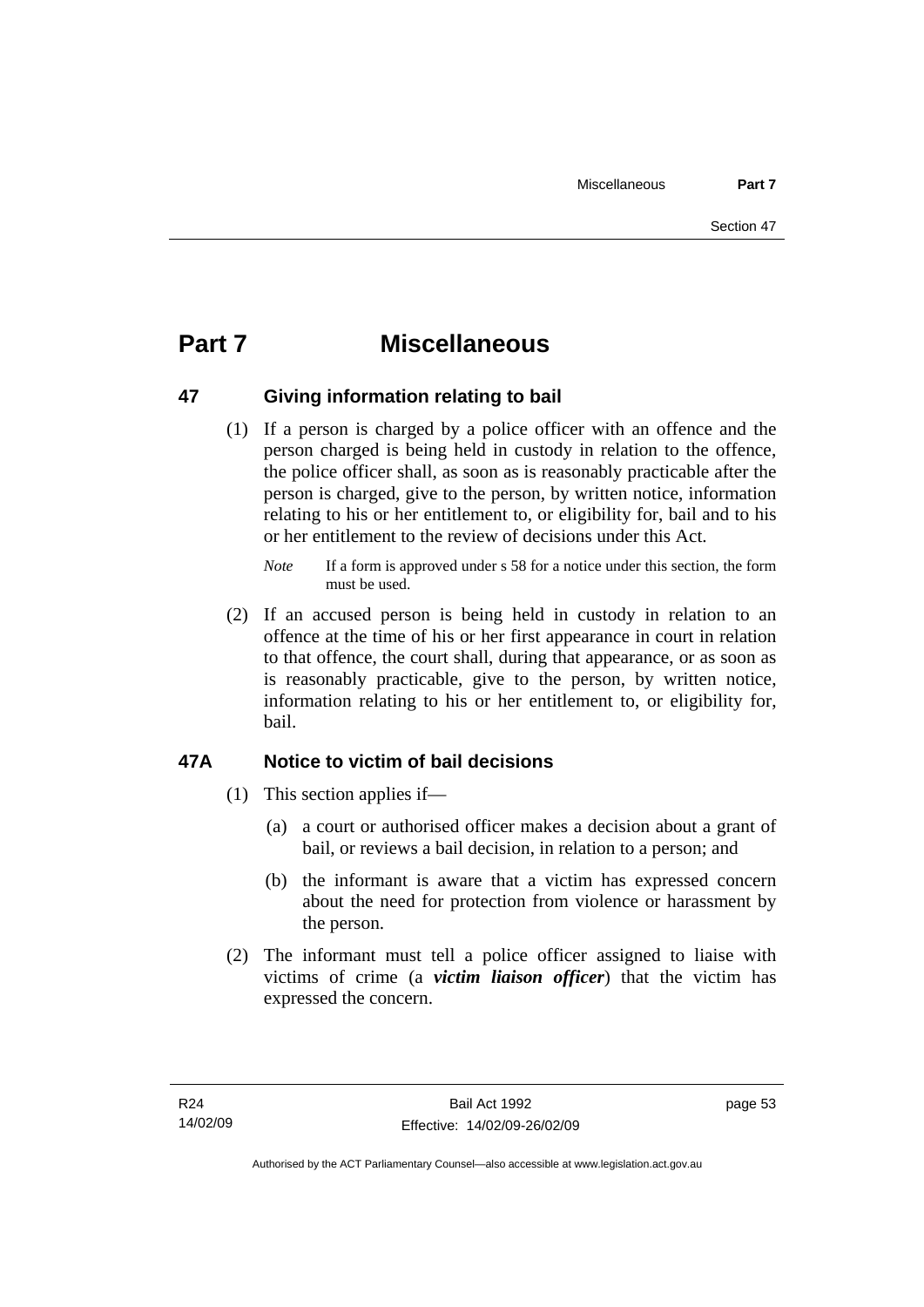#### **Part 7** Miscellaneous

Section 48

 (3) If a victim liaison officer is told about a victim's concern, the victim liaison officer must take all reasonable steps to tell the victim (or, if the victim is a child, a person who has parental responsibility for the child) about the bail decision as soon as practicable.

## **48 Notification to court that bail condition not satisfied**

- (1) This section applies to a person who has been granted bail by a court but who has remained in custody since bail was granted because a condition of the bail has not been complied with.
- (2) The person in charge of the correctional centre or other place where the person is in custody must give the court written notice that the person remains in custody because of the failure to comply with a bail condition.

*Note* If a form is approved under s 58 for a notice, the form must be used.

- (3) The notice must be given to the court not later than 7 days after the day the person is received into custody.
- (4) To remove any doubt, the court to which a notice is given under subsection (2) may, on its own initiative, conduct a review under section 46 of the condition on which bail was granted.
- (5) A notice under this section is required to be given only once in relation to any particular grant of bail.
- (6) A regulation may prescribe information that is to be given to a court with a notice under this section.

## **49 Failure to answer bail**

- (1) A person commits an offence if the person—
	- (a) gives an undertaking to appear before a court; and
	- (b) fails to carry out the undertaking.

Maximum penalty: 200 penalty units, imprisonment for 2 years or both.

R24 14/02/09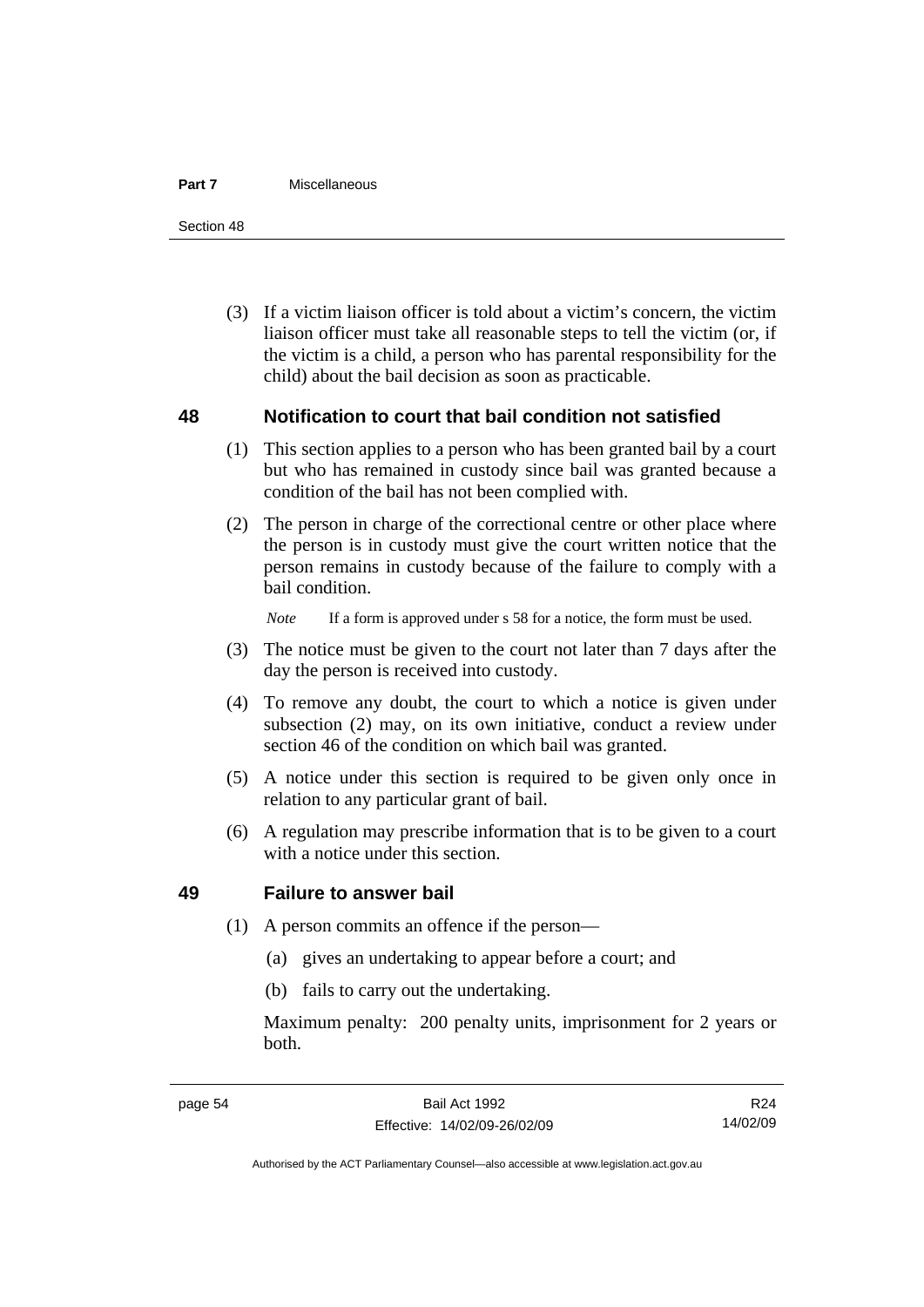- (2) The court may issue a warrant to arrest the person and to bring the person before the court.
- (3) Subsection (1) does not apply if the person has a reasonable excuse for failing to carry out the undertaking.

## **51 Indemnification of sureties**

 (1) A person commits an offence if the person indemnifies, or agrees to indemnify, anyone else against a liability the other person incurs or may incur as surety for an accused person.

Maximum penalty: 200 penalty units, imprisonment for 2 years or both.

 (2) A person commits an offence if the person is indemnified, or agrees to be indemnified, by someone else against a liability the person incurs or may incur as surety for an accused person.

Maximum penalty: 200 penalty units, imprisonment for 2 years or both.

- (3) For this section, it does not matter whether—
	- (a) the agreement is for compensation in money or anything else; or
	- (b) the agreement is made before or after the person indemnified, or agreed to be indemnified, becomes a surety; or
	- (c) the person indemnified, or agreed to be indemnified, becomes a surety.

## **52 Contravention of Act by police officers**

 (1) If a police officer contravenes a provision of this Act that is applicable to him or her as a police officer or as an authorised officer, the contravention is not punishable as an offence unless a penalty is expressly provided by this Act in relation to the contravention.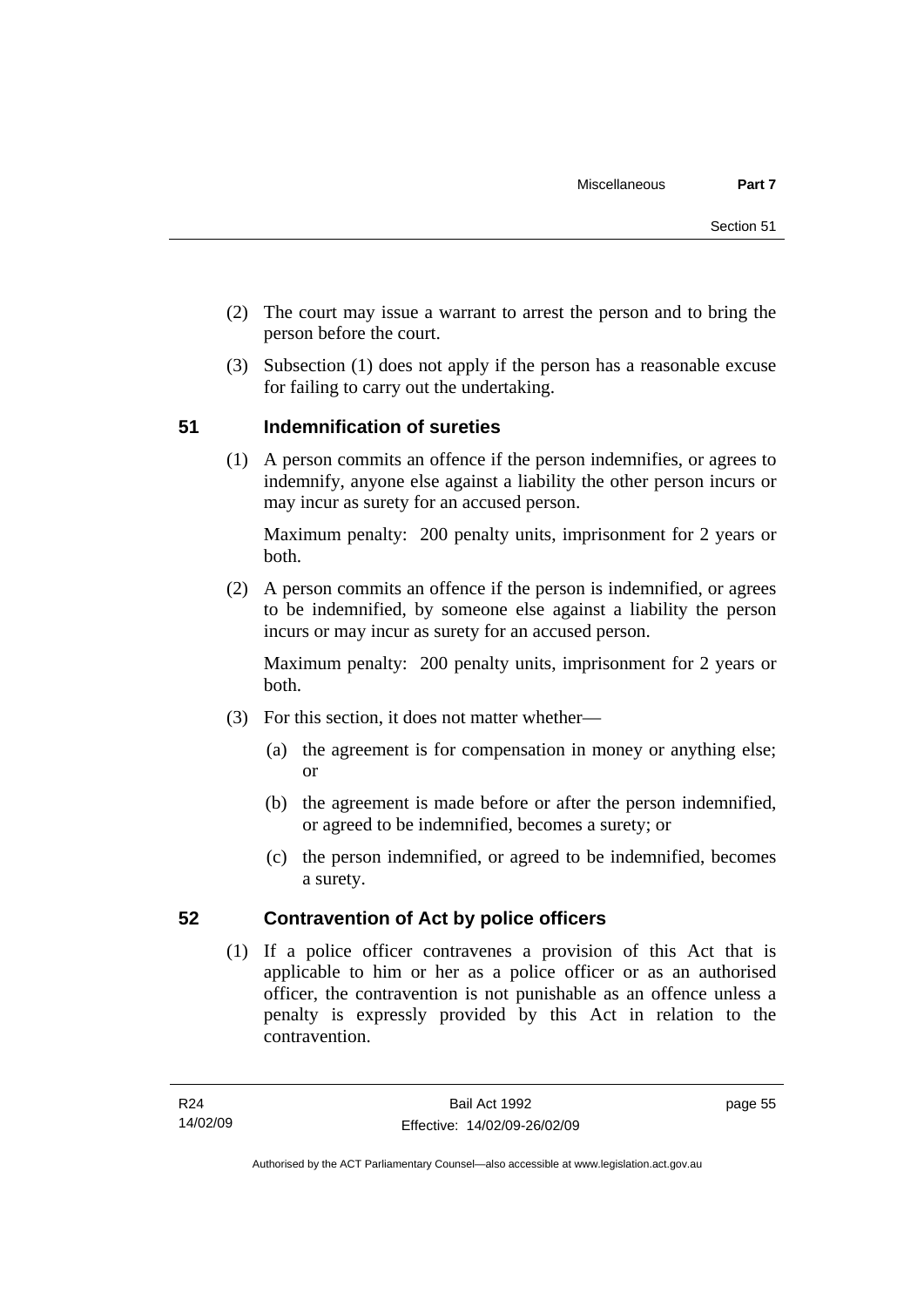- (2) Subsection (1) does not apply to prevent a contravention of a provision of this Act by a police officer from—
	- (a) being dealt with under the *Complaints (Australian Federal Police) Act 1981* (Cwlth); or
	- (b) constituting grounds for the institution of civil proceedings.

## **55 Civil standard of proof to apply for certain purposes**

If a court or an authorised officer, in making a decision in relation to bail (other than a decision in proceedings for an offence committed in relation to bail), is to be, or may be, satisfied as to any matter, it is sufficient if the court or authorised officer is satisfied on the balance of probabilities.

## **56 No right of surety to arrest**

A surety for an accused person does not have the right to arrest the accused person because the surety is a surety for the accused person.

## **56A Arrest without warrant of person on bail**

- (1) This section applies if a person has been granted bail in the ACT, a State or another Territory.
- (2) A police officer may arrest the person without warrant if the officer believes on reasonable grounds that the person—
	- (a) has failed to comply with a bail condition; or
	- (b) will not comply with a bail condition.
- (3) The police officer must bring the person before a court as soon as practicable.
- (4) The court may—
	- (a) for a person granted bail in the ACT—exercise the same powers in relation to bail as it has in relation to any other accused person in custody; or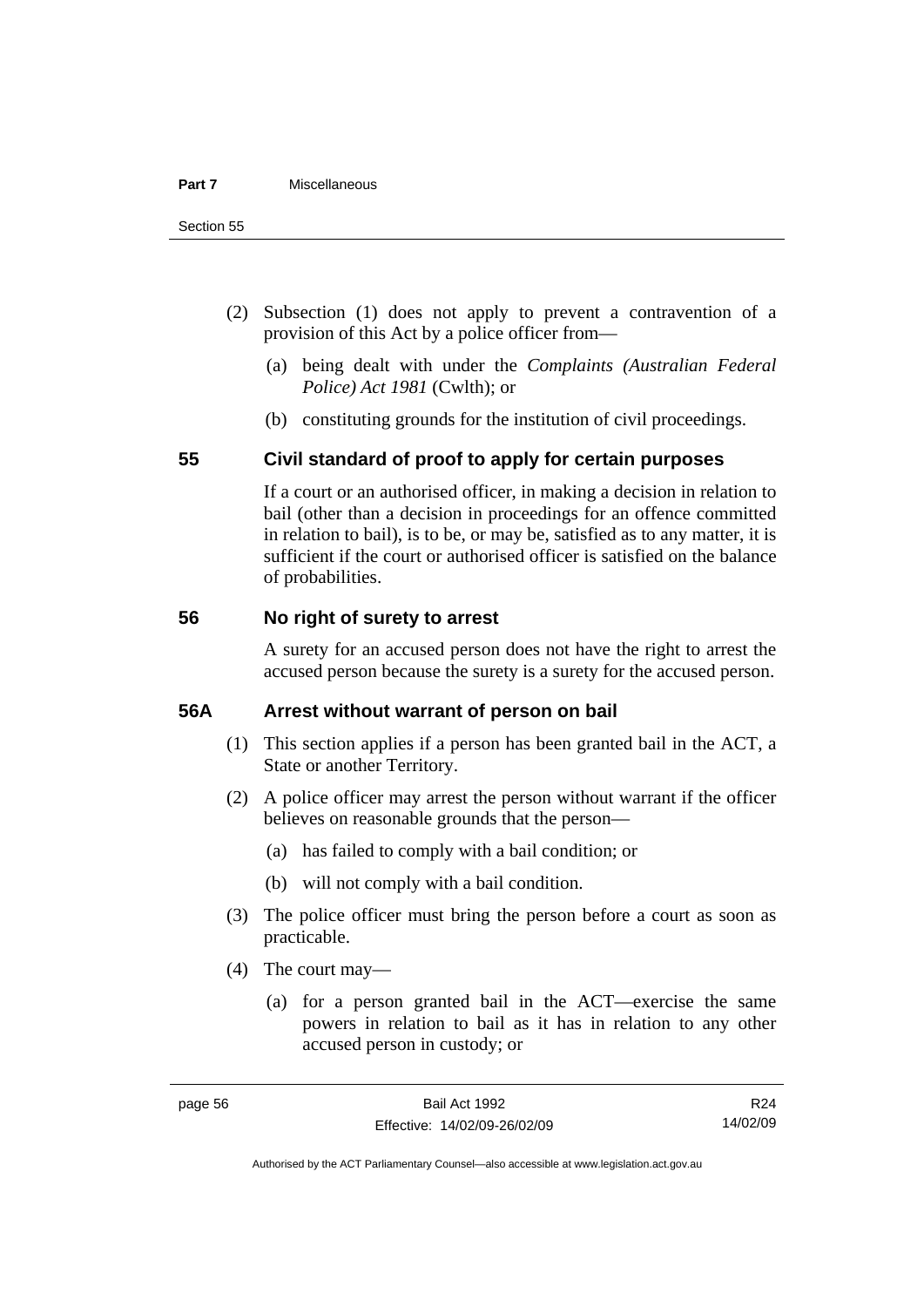- (b) for a person granted bail in a State or another Territory—
	- (i) release the person unconditionally; or
	- (ii) grant the person bail subject to the conditions that the court considers appropriate; or
	- (iii) remand the person in custody for a reasonable time while a warrant for the person's arrest is obtained from the State or other Territory.
- (5) A release mentioned in subsection (4) (b) (i) does not affect the grant of bail in the State or other Territory.

#### **56B Arrest for breach of condition by person outside ACT**

- (1) This section applies if a police officer reasonably believes that—
	- (a) a person who has been granted bail in the ACT has failed to comply with a bail condition; and
	- (b) the person is in a State or another Territory.
- (2) An issuing officer may, on the information of a police officer—
	- (a) issue a warrant to arrest the person in the State or other Territory and bring the person before a court; or
	- (b) issue a summons for the person's appearance before a court.
- (3) In this section

*issuing officer*, for a warrant, means—

- (a) a judge, the registrar or a deputy registrar of the Supreme Court; or
- (b) a magistrate; or
- (c) if authorised by the Chief Magistrate to issue a warrant—the registrar or deputy registrar of the Magistrates Court.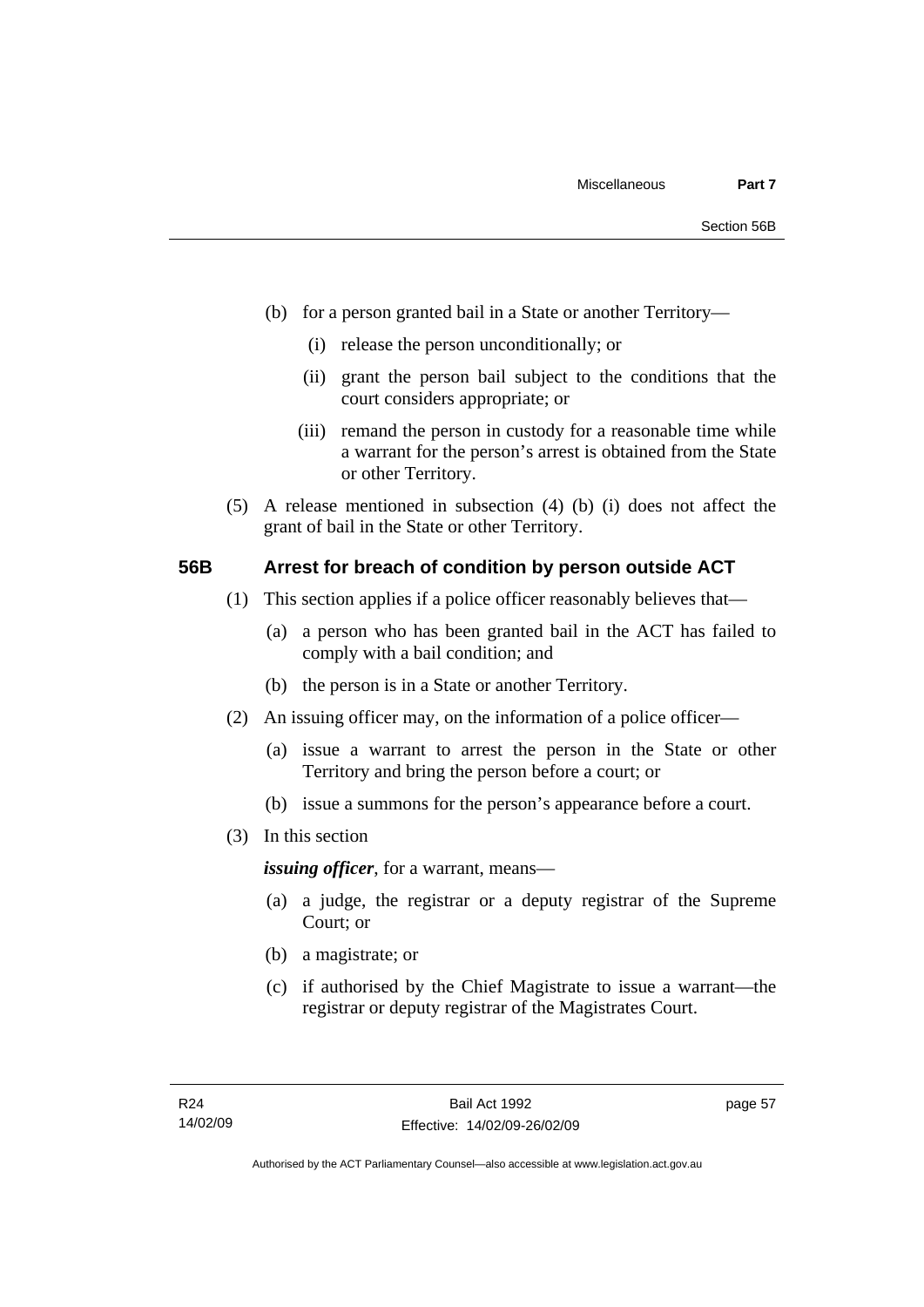#### **Part 7** Miscellaneous

#### **57 Act to prevail**

- (1) Except if otherwise expressly provided by this Act, this Act applies in relation to the grant of bail to accused people to the exclusion of any other law in force immediately before the commencement of this Act so far as any other such law makes provision for or in relation to bail for accused people.
- (2) This Act does not affect the *Bill of Rights 1688* 1 Will and Mary sess 2 c 2.

#### **57AA Abolition of inherent power of bail**

Any inherent power of the Supreme Court to grant bail is abolished.

#### **58 Approved forms**

- (1) The Minister may, in writing, approve forms for this Act.
- (2) If the Minister approves a form for a particular purpose, the approved form must be used for that purpose.
- (3) A form approved for section 28 (1), 30 (4), 34, 47 or 48 (2) is a disallowable instrument.
	- *Note* A disallowable instrument must be notified, and presented to the Legislative Assembly, under the Legislation Act.
- (4) Any other approved form is a notifiable instrument.

*Note* A notifiable instrument must be notified under the Legislation Act.

 (5) If there is no approved form for an instrument under this Act, the instrument must be in a form acceptable to the registrar.

#### **59 Regulation-making power**

- (1) The Executive may make regulations for this Act.
	- *Note* A regulation must be notified, and presented to the Legislative Assembly, under the Legislation Act.

Authorised by the ACT Parliamentary Counsel—also accessible at www.legislation.act.gov.au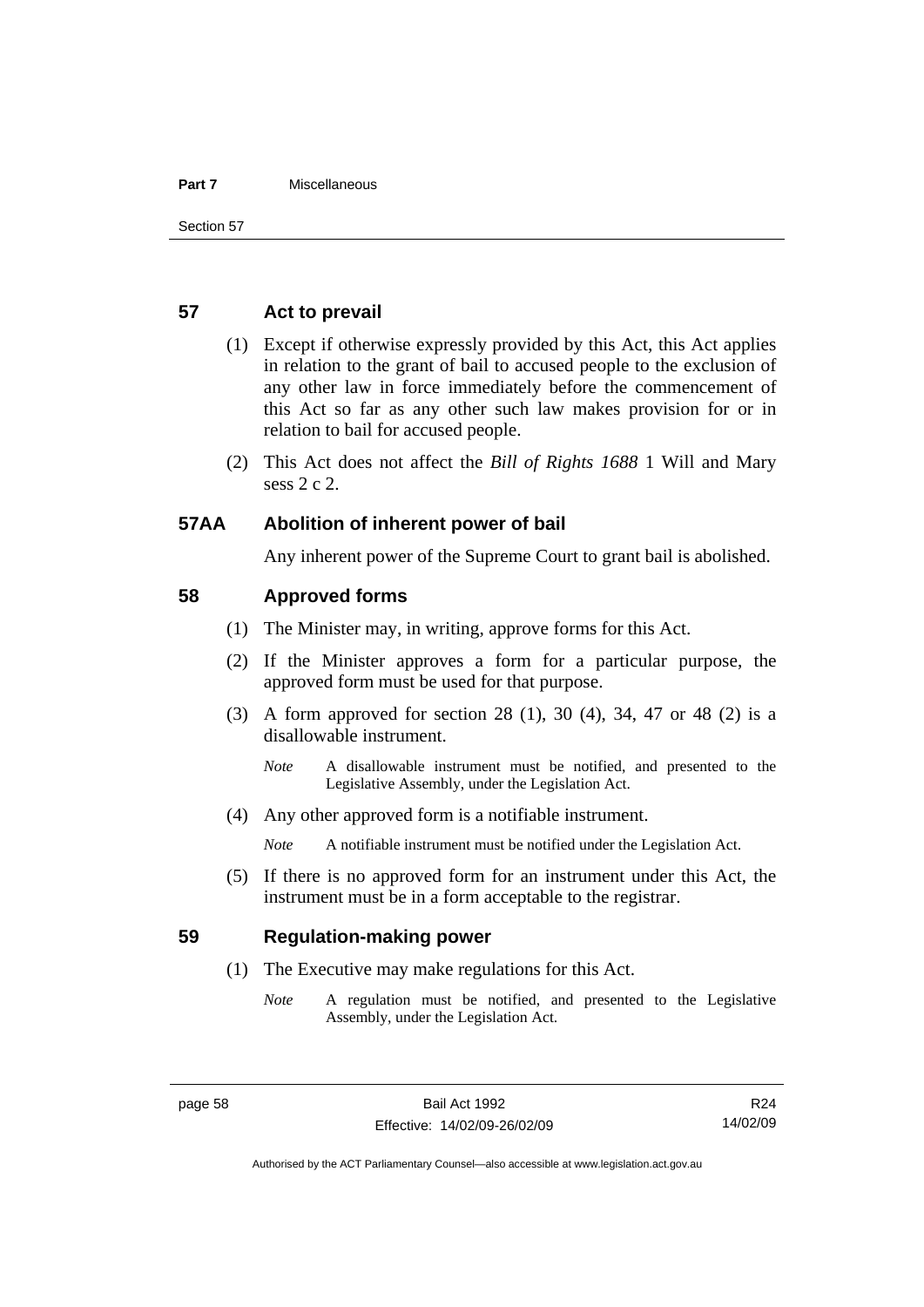(2) Without limiting subsection (1), a regulation may make provision in relation to the management (including the investment) of an amount deposited in accordance with a condition mentioned in section 25 (1) (c).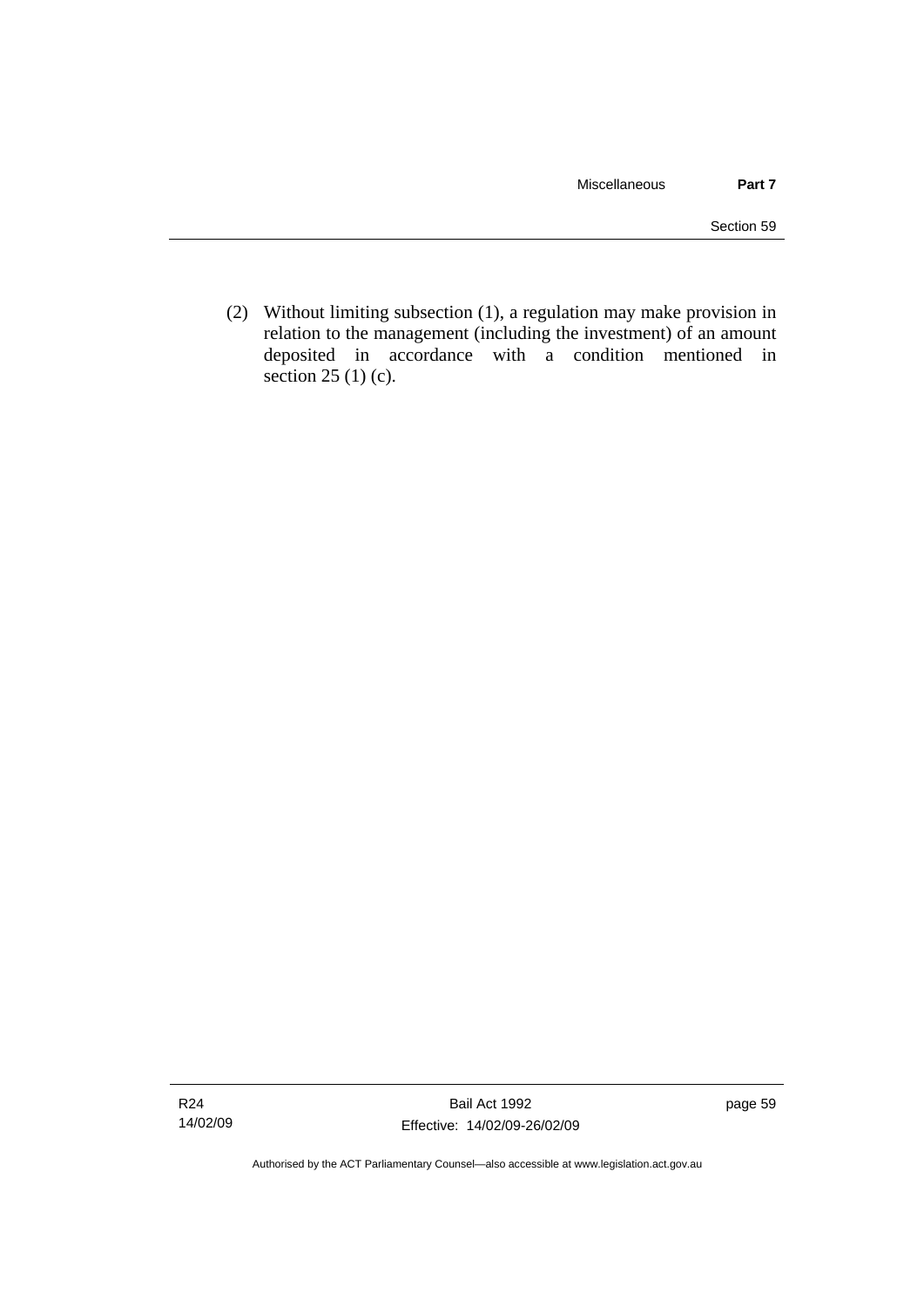# **Schedule 1 Offences to which presumption of bail does not apply**

(see s 9B (a))

# **Part 1.1 Offences against Crimes Act 1900**

| column 1<br>item            | column 2<br>provision | column 3<br>description of offence                         |
|-----------------------------|-----------------------|------------------------------------------------------------|
| 1                           | 15                    | manslaughter                                               |
| $\mathcal{D}_{\mathcal{L}}$ | 19                    | intentionally inflicting grievous bodily harm              |
| 3                           | 49C                   | industrial manslaughter (employer offence)                 |
| 4                           | 49D                   | industrial manslaughter (senior officer offence)           |
| 5                           | 51                    | sexual assault in the first degree                         |
| 6                           | 52                    | sexual assault in the second degree                        |
|                             | 54                    | sexual intercourse without consent                         |
| 8                           | 55(1)                 | sexual intercourse with young person under<br>10 years old |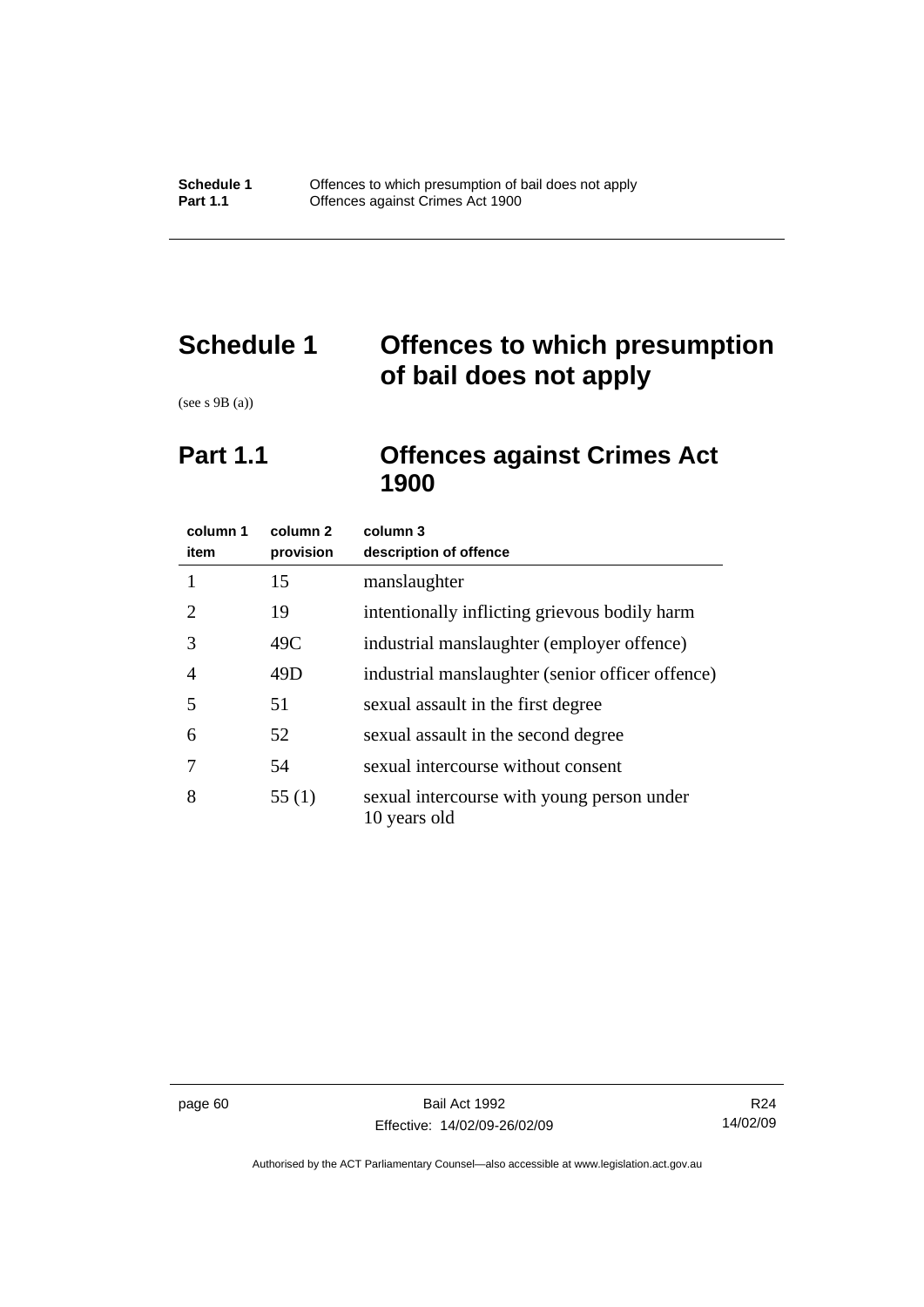# **Part 1.2 Offences against Criminal Code**

| column 1<br>item | column <sub>2</sub><br>provision | column 3<br>description of offence                                                                       |
|------------------|----------------------------------|----------------------------------------------------------------------------------------------------------|
| $\mathbf{1}$     | 310                              | aggravated robbery                                                                                       |
| $\overline{2}$   | 312                              | aggravated burglary                                                                                      |
| 3                | 603(3)                           | trafficking in commercial quantity of<br>controlled drug                                                 |
| 4                | 603(5)                           | trafficking in trafficable quantity of cannabis                                                          |
| 5                | 603(7)                           | trafficking in controlled drug other than<br>cannabis                                                    |
| 6                | 607(3)                           | manufacturing commercial quantity of<br>controlled drug for selling                                      |
| 7                | 607(5)                           | manufacturing controlled drug for selling                                                                |
| 8                | 610(1)                           | selling large commercial quantity of controlled<br>precursor for manufacture of controlled drug          |
| 9                | 610(3)                           | selling commercial quantity of controlled<br>precursor for manufacture of controlled drug                |
| 10               | 611(1)                           | manufacturing large commercial quantity of<br>controlled precursor for manufacture of<br>controlled drug |
| 11               | 611(3)                           | manufacturing large commercial quantity of<br>controlled precursor for selling                           |
| 12               | 611(5)                           | manufacturing commercial quantity of<br>controlled precursor for manufacture of<br>controlled drug       |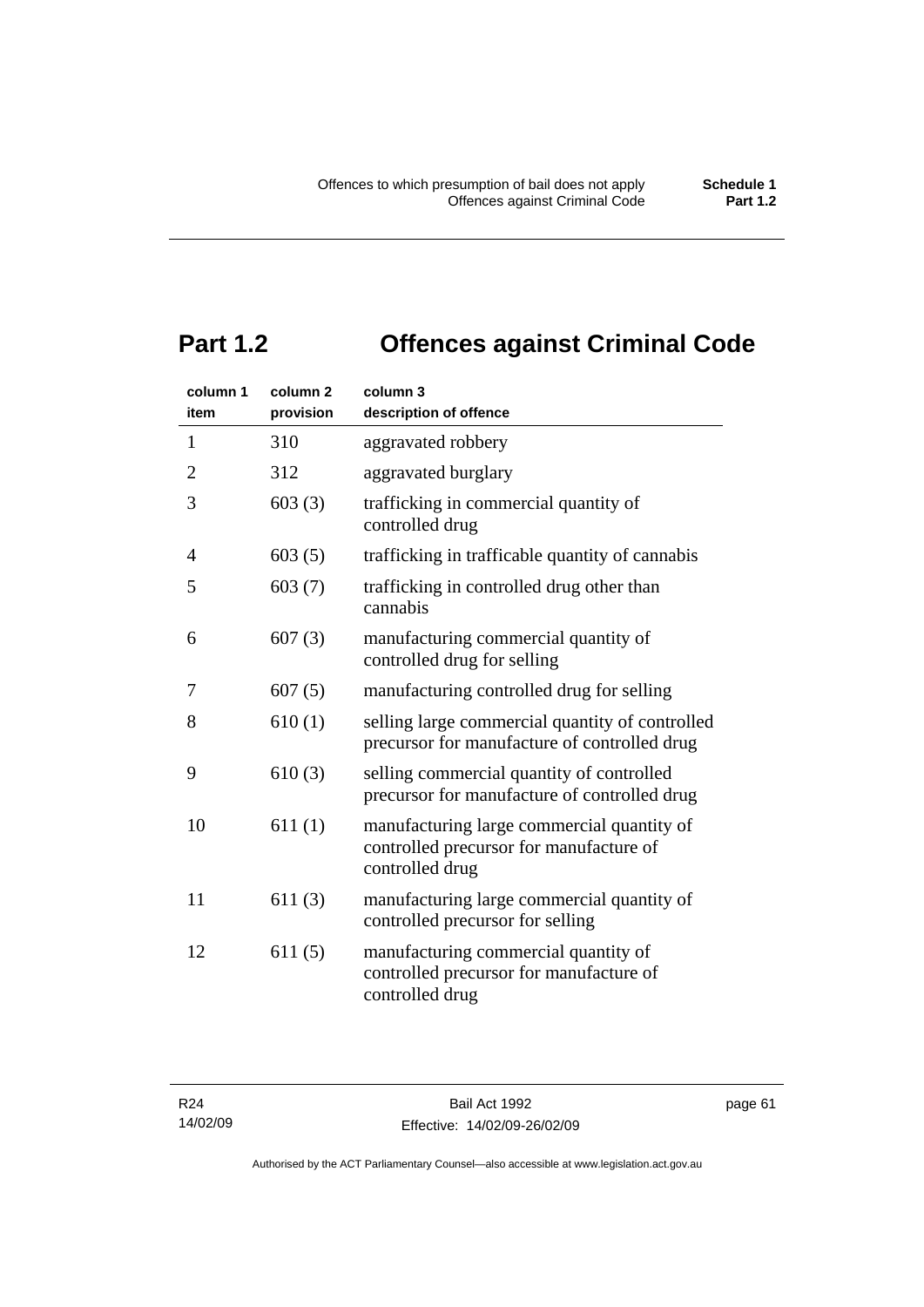#### **Schedule 1** Offences to which presumption of bail does not apply **Part 1.2 C** Offences against Criminal Code

| column 1<br>item | column <sub>2</sub><br>provision | column 3<br>description of offence                                       |
|------------------|----------------------------------|--------------------------------------------------------------------------|
| 13               | 611(7)                           | manufacturing commercial quantity of<br>controlled precursor for selling |
| 14               | 612(1)                           | possessing large commercial quantity of<br>controlled precursor          |
| 15               | 612(3)                           | possessing commercial quantity of controlled<br>precursor                |
| 16               | 616(3)                           | cultivating commercial quantity of controlled<br>plant                   |
| 17               | 619(3)                           | selling commercial quantity of controlled plant                          |
| 18               | 622(3)                           | supplying etc controlled drug to child for<br>selling                    |
| 19               | 624(4)                           | procuring child to traffic in controlled drug                            |
| 20               | 625(1)                           | supplying etc controlled drug (other than<br>cannabis) to child          |
| 21               | 639                              | concealing etc property derived from drug<br>offence                     |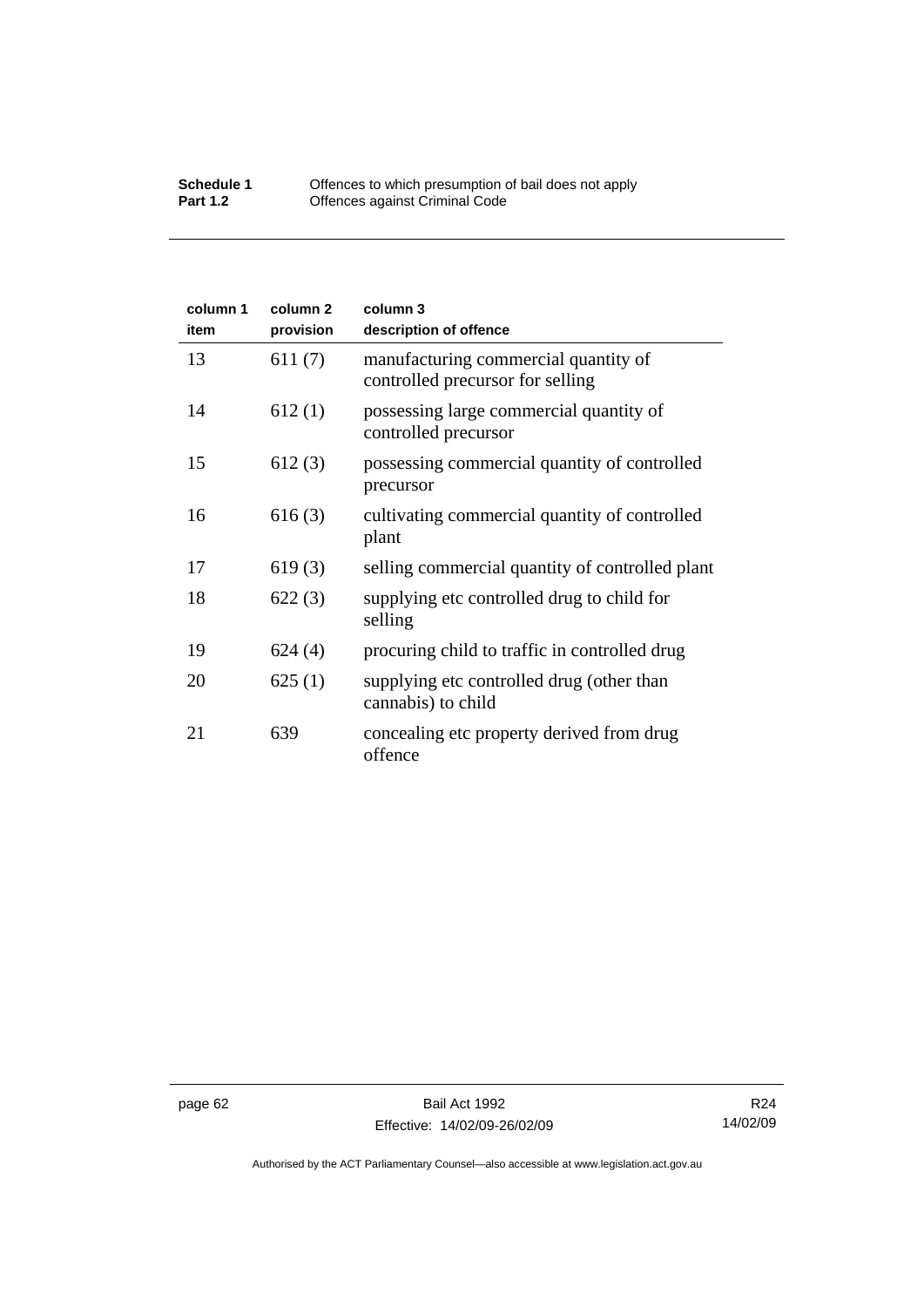page 63

# **Part 1.3 Offence against Drugs of Dependence Act 1989**

| column 1 | column 2  | column 3                                                          |
|----------|-----------|-------------------------------------------------------------------|
| item     | provision | description of offence                                            |
|          | 164       | sale, supply etc of drug of dependence or<br>prohibited substance |

# **Part 1.4 Offences against Medicines, Poisons and Therapeutic Goods Act 2008**

| column 1<br>item | column 2<br>provision | column 3<br>description of offence                            |
|------------------|-----------------------|---------------------------------------------------------------|
|                  | 26                    | supply of controlled medicine or prohibited<br>substance      |
|                  | 33                    | manufacture of controlled medicine or<br>prohibited substance |

# **Part 1.5 Offences against Customs Act 1901 (Cwlth)**

| column 1<br>item | column 2<br>provision | column 3<br>description of offence                               |
|------------------|-----------------------|------------------------------------------------------------------|
|                  | 231(1)                | assembly for unlawful purposes                                   |
|                  | 233AC                 | master allowing use of ship for smuggling etc.<br>narcotic goods |
|                  | 233B                  | special provisions about narcotic goods                          |

| R <sub>24</sub> | Bail Act 1992                | page |
|-----------------|------------------------------|------|
| 14/02/09        | Effective: 14/02/09-26/02/09 |      |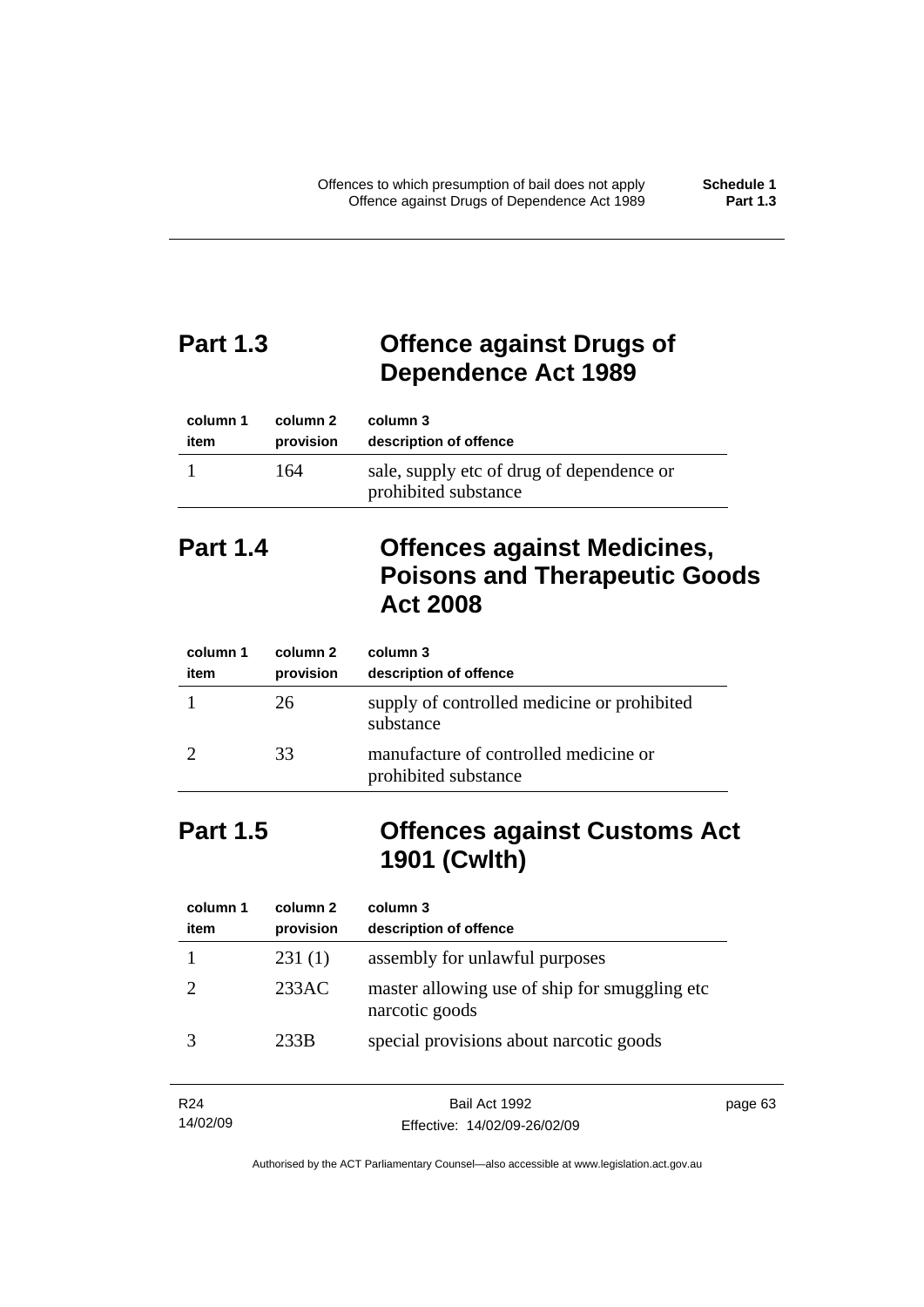# **U Dictionary**

(see s 3)

*Note 1* The Legislation Act contains definitions and other provisions relevant to this Act.

- *Note 2* For example, the Legislation Act, dict, pt 1, defines the following terms:
	- ACAT
		- Act (see s 7)
		- adult
	- child
	- chief executive
	- Chief Magistrate
	- chief police officer
	- correctional centre
	- domestic partner (see s 169 (1))
	- found guilty
	- indictable offence (see s 190 (1))
	- judge
	- magistrate
	- Magistrates Court
	- penalty unit (see s 133)
	- police officer
	- public trustee
	- **State**
	- Supreme Court
	- the Territory.

#### *accused person* includes—

- (a) a person charged with, convicted of, or found guilty of, an offence; and
- (b) a person mentioned in section  $8(1)(c)$ , (d) or (e); and
- (c) a person whose conviction for an offence is stayed; and

page 64 Bail Act 1992 Effective: 14/02/09-26/02/09

R24 14/02/09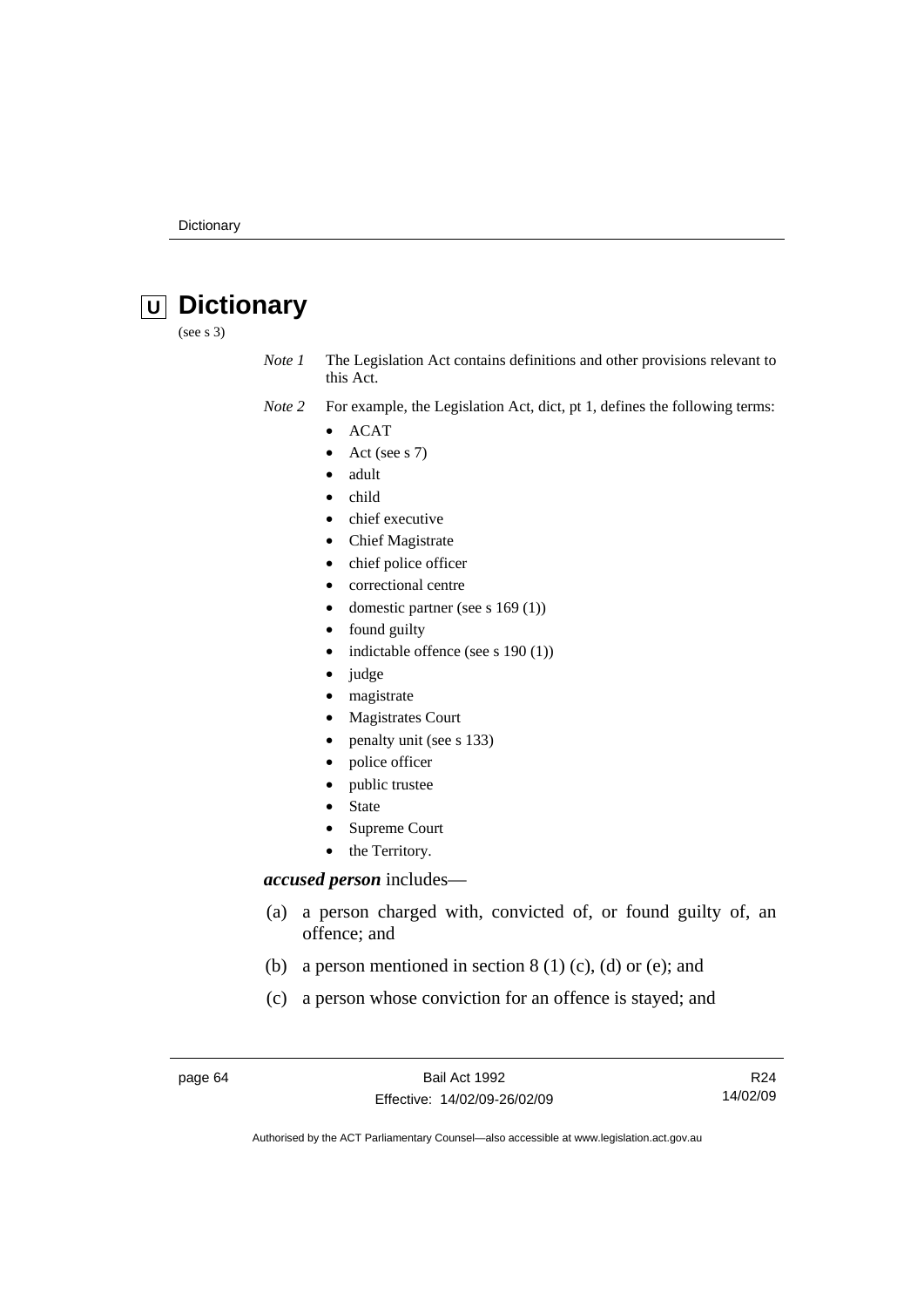- (d) a person subject to an order under the *Crimes (Sentencing) Act 2005*, section 17 (Non-conviction orders—general); and
- (e) a person in relation to whom an appeal relating to an offence is pending; and
- (f) a person in relation to whom a new trial has been ordered to be held for an offence.

*appeal* includes an application for leave to appeal and an appeal proceeding.

*applicable bail criteria*, for a decision about bail, means criteria under any of the following provisions applying to the decision:

- (a) section 9D (Bail for serious offence committed while charge for another is pending or outstanding);
- (b) section 9F (Domestic violence offence—bail by authorised officer);
- (c) section 22 (Criteria for granting bail to adults);
- (d) section 23 (Criteria for granting bail to children).

#### *authorised officer* means—

- (a) the chief police officer; or
- (b) a police officer exercising the functions of a superintendent or sergeant; or
- (c) another police officer authorised in writing by the chief police officer.

*bail* means an authorisation granted to a person under this Act to be at liberty.

*bail condition* means a condition on which bail is granted.

*child*, of a person, includes a child—

(a) who normally or regularly lives with the person; or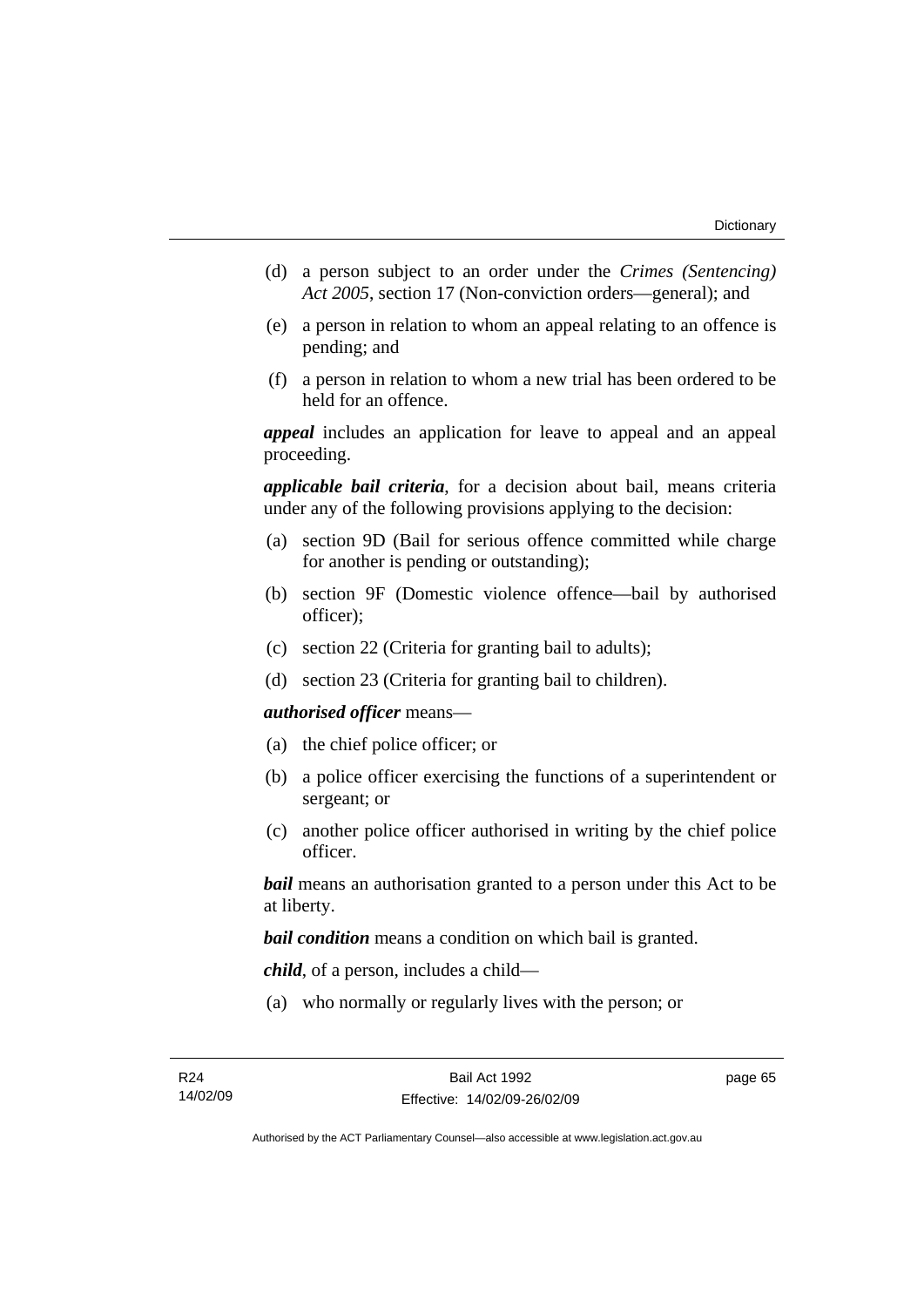(b) of whom the person is a guardian.

*court* means the Supreme Court or Magistrates Court.

*domestic violence offence—*an offence that a person is accused of committing is a *domestic violence offence* if the conduct making up the offence is domestic violence under the *Domestic Violence and Protection Orders Act 2001*.

*grant*, in relation to bail (other than in section 22 (Criteria for granting bail to adults) or section 23 (Criteria for granting bail to children)), includes continue.

*offence* includes—

- (a) an alleged offence; and
- (b) except for section  $8(1)(a)$  and section  $9(1)$ 
	- (i) a breach of the peace or an apprehended breach of the peace; and
	- (ii) a breach of an obligation mentioned in section 8A (Entitlement to bail—breach of sentence obligations).

*parental responsibility*—a person has *parental responsibility* for a child or young person if the person has parental responsibility for the child or young person under the *Children and Young People Act 2008*.

*Note* Parental responsibility is dealt with in the *Children and Young People Act 2008*, div 1.3.2.

*surety*, in relation to an accused person, means a person other than the accused person who is subject to a liability under a bail condition mentioned in section 25 (1).

*undertaking to appear* means an undertaking given under section 28 (1).

R24 14/02/09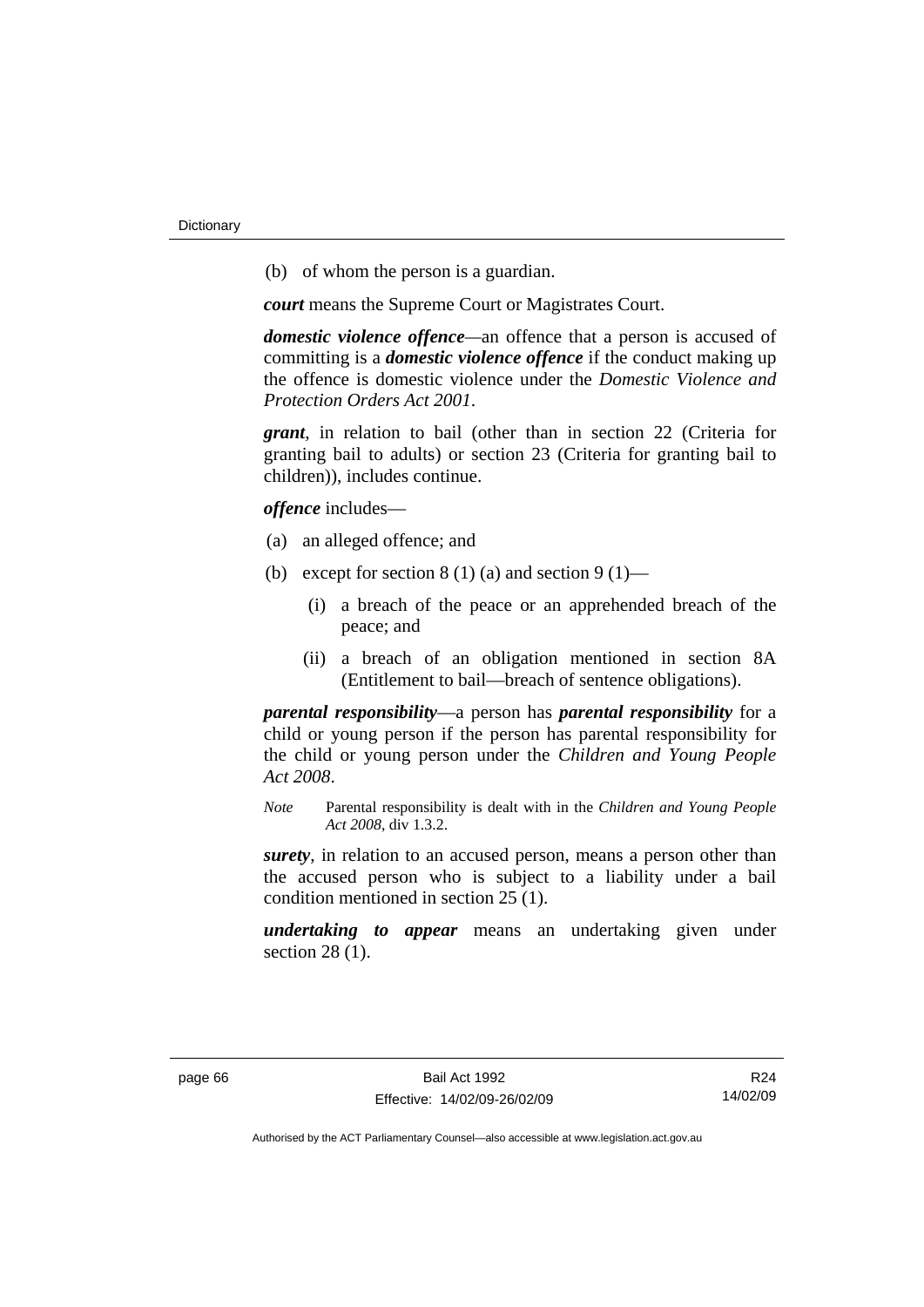*victim* in relation to an accused person, means—

- (a) a person (the *primary victim*) who suffers harm—
	- (i) in the course of, or because of, the commission of an offence of which the accused person is accused; or
	- (ii) in the course of assisting a police officer in the exercise of the officer's power to arrest the accused person or to take action to prevent the commission of an offence of which the accused person is accused; or
- (b) if a primary victim dies because of the commission of an offence of which the accused person is accused—anyone who was financially or psychologically dependent on the primary victim immediately before his or her death.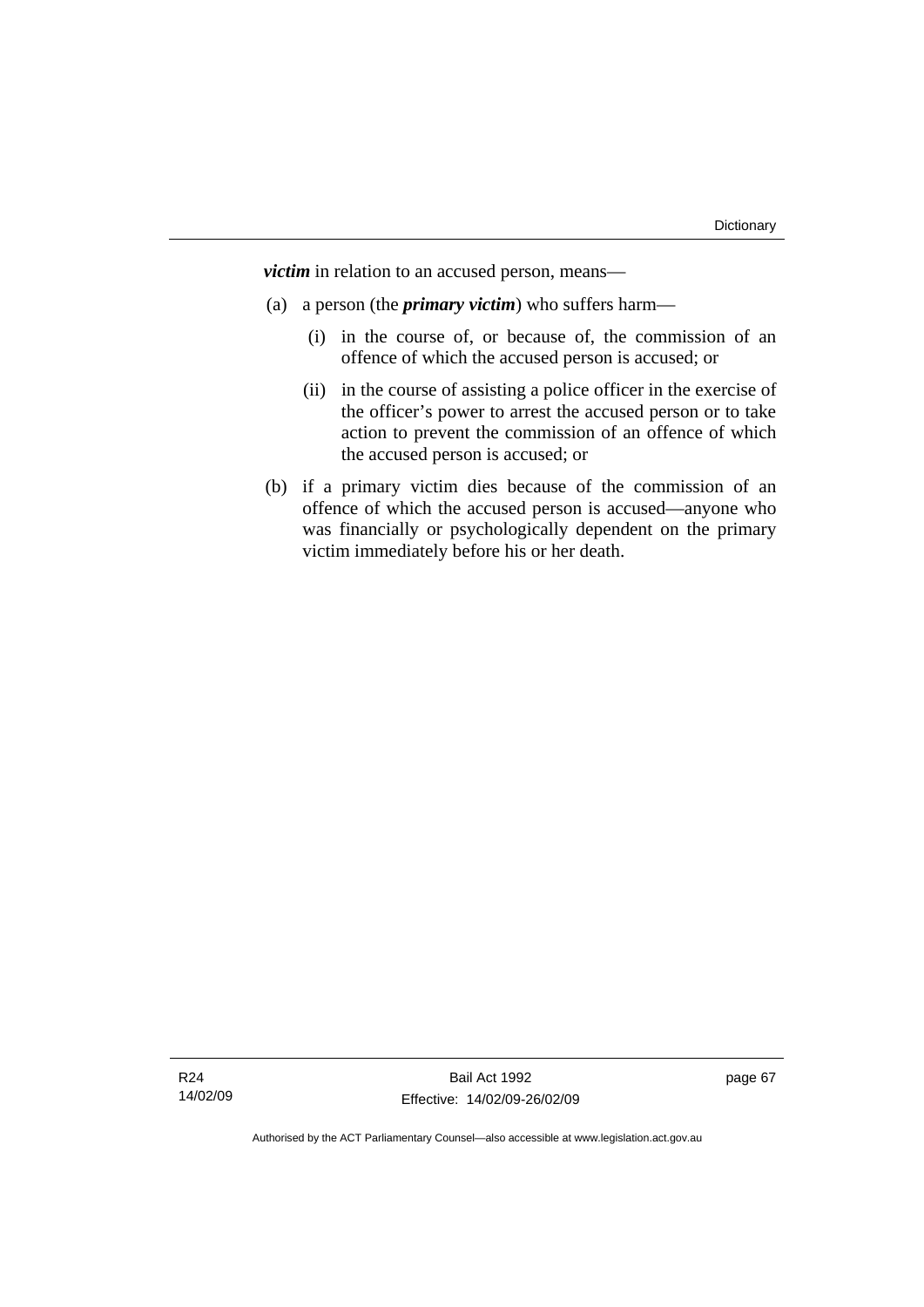1 About the endnotes

## **Endnotes**

## **1 About the endnotes**

Amending and modifying laws are annotated in the legislation history and the amendment history. Current modifications are not included in the republished law but are set out in the endnotes.

Not all editorial amendments made under the *Legislation Act 2001*, part 11.3 are annotated in the amendment history. Full details of any amendments can be obtained from the Parliamentary Counsel's Office.

Uncommenced amending laws and expiries are listed in the legislation history and the amendment history. These details are underlined. Uncommenced provisions and amendments are not included in the republished law but are set out in the last endnote.

If all the provisions of the law have been renumbered, a table of renumbered provisions gives details of previous and current numbering.

The endnotes also include a table of earlier republications.

| $am = amended$                               | $ord = ordinance$                         |
|----------------------------------------------|-------------------------------------------|
| $amdt = amendment$                           | orig = original                           |
| $ch = chapter$                               | $par = paragraph/subparagraph$            |
| $def = definition$                           | $pres = present$                          |
| $dict = dictionary$                          | $prev = previous$                         |
| disallowed = disallowed by the Legislative   | $(\text{prev}) = \text{previously}$       |
| Assembly                                     | $pt = part$                               |
| $div = division$                             | $r = rule/subrule$                        |
| $exp = expires/expired$                      | $renum = renumbered$                      |
| $Gaz = gazette$                              | $reloc = relocated$                       |
| $hdg =$ heading                              | $R[X]$ = Republication No                 |
| $IA = Interpretation Act 1967$               | $RI = reissue$                            |
| $ins = inserted/added$                       | $s = section/subsection$                  |
| $LA =$ Legislation Act 2001                  | $sch = schedule$                          |
| $LR =$ legislation register                  | $sdiv = subdivision$                      |
| $LRA =$ Legislation (Republication) Act 1996 | $sub =$ substituted                       |
| $mod = modified/modification$                | SL = Subordinate Law                      |
| $o = order$                                  | underlining = whole or part not commenced |
| $om = omitted/report$                        | or to be expired                          |
|                                              |                                           |

## **2 Abbreviation key**

page 68 Bail Act 1992 Effective: 14/02/09-26/02/09

R24 14/02/09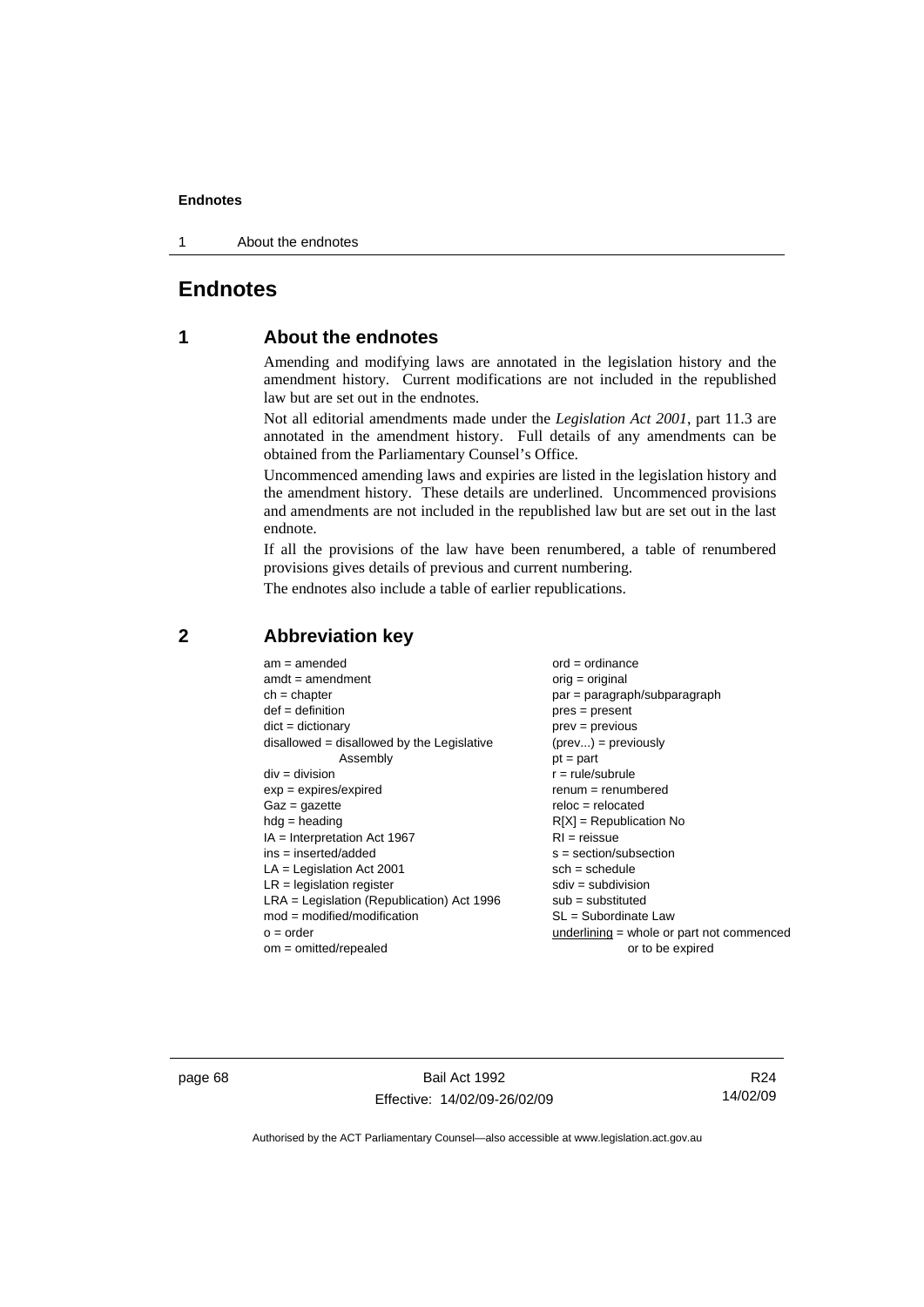## **3 Legislation history**

#### **Bail Act 1992 No 8**

notified 28 May 1992 (Gaz 1992 No S59) s 1, s 2 commenced 28 May 1992 (s 2 (1)) remainder commenced 28 November 1992 (s 2(3))

as amended by

## **Bail (Amendment) Act 1992 No 75**

notified 18 December 1992 (Gaz 1992 No S233) commenced 18 December 1992 (s 2)

#### **Bail (Amendment) Act 1994 No 73**

notified 1 November 1994 (Gaz 1994 No S229) ss 1-3 commenced 1 November 1994 (s 2 (1)) remainder commenced 1 May 1995 (s 2 (3))

#### **Crimes (Amendment) Act (No 2) 1994 No 75 sch 3**

notified 23 November 1994 (Gaz 1994 No S247) ss 1-3 commenced 23 November 1994 (s 2 (1)) sch 3 commenced 1 December 1994 (Gaz 1994 No S270)

#### **Statute Law Revision (Penalties) Act 1994 No 81 sch**

notified 29 November 1994 (Gaz 1994 No S253) s 1, s 2 commenced 29 November 1994 (s 2 (1)) sch commenced 29 November 1994 (Gaz 1994 No S269)

#### **Acts Revision (Victims of Crime) Act 1994 No 84 pt 2**

notified 15 December 1994 (Gaz 1994 No S280) s 1, s 2 commenced 15 December 1994 (s 2 (1)) pt 2 commenced 15 June 1995 (s 2 (3))

## **Remand Centres (Amendment) Act 1996 (No 2) No 81 s 7**

notified 20 December 1996 (Gaz 1996 No S328) ss 1-3 commenced 20 December 1996 (s 2 (1)) s 7 commenced 1 January 1997 (s 2 (2) and Gaz 1996 No S353)

R24 14/02/09

Bail Act 1992 Effective: 14/02/09-26/02/09 page 69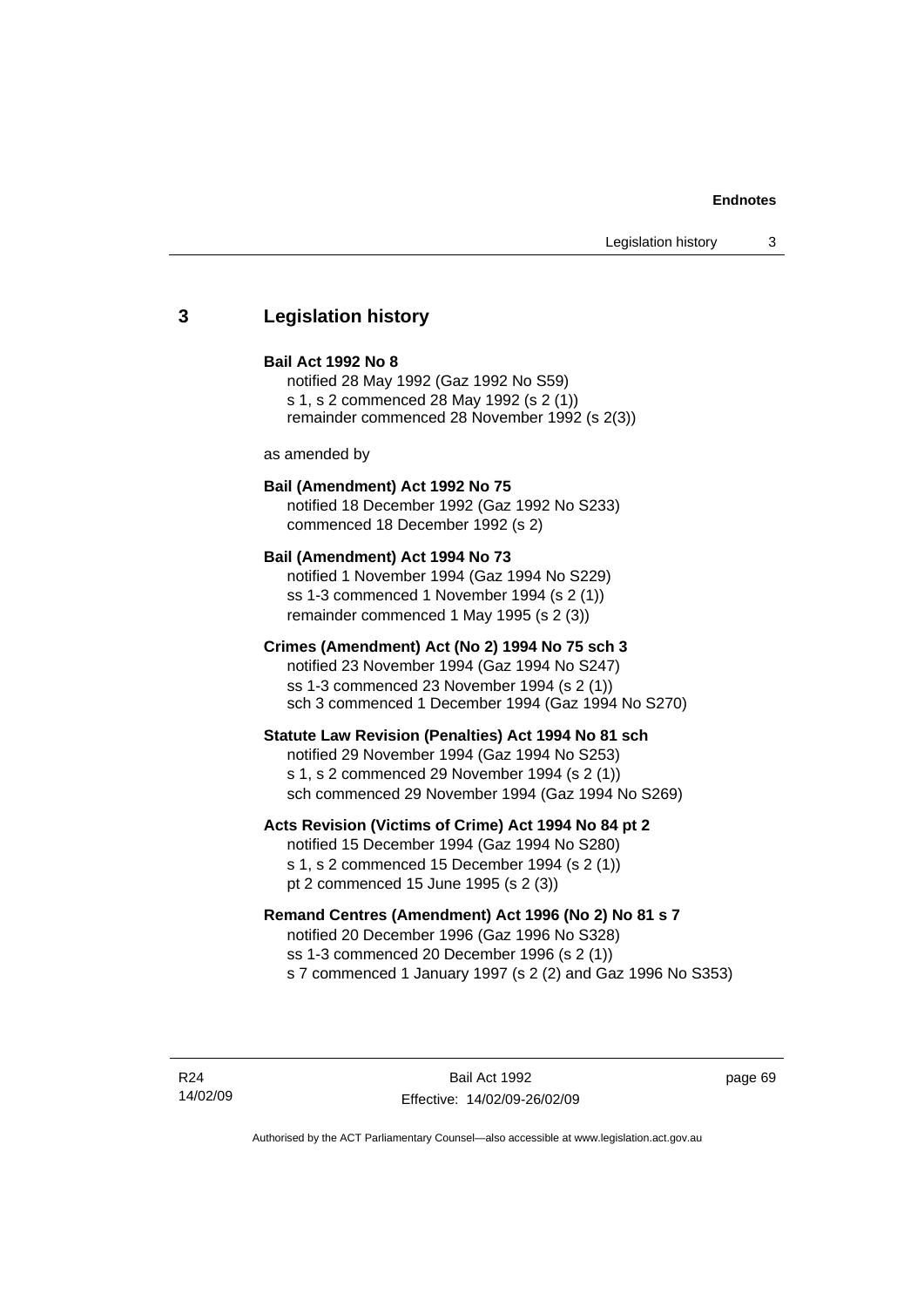3 Legislation history

#### **Bail (Amendment) Act 1997 No 22**

notified 29 May 1997 (Gaz 1997 No S136) ss 1-3 commenced 29 May 1997 (s 2 (1)) remainder commenced 30 May 1997 (s 2 (2) and Gaz 1997 No S149)

#### **Legal Practitioners (Consequential Amendments) Act 1997 No 96 sch 1**

notified 1 December 1997 (Gaz 1997 No S380) s 1, s 2 commenced 1 December 1997 (s 2 (1)) sch 1 commenced 1 June 1998 (s 2 (2))

## **Bail (Amendment) Act 1998 No 39**

notified 14 October 1998 (Gaz 1998 No 41) ss 1-3 commenced 14 October 1998 (s 2 (1)) remainder commenced 19 October 1998 (Gaz 1998 No 41)

#### **Children and Young People (Consequential Amendments) Act 1999 No 64 sch 2**

notified 10 November 1999 (Gaz 1999 No 45) s 1, s 2 commenced 10 November 1999 (s 2 (1)) remainder commenced 10 May 2000 (s 2 (2))

#### **Road Transport Legislation Amendment Act 1999 No 79**

notified 1 March 2000 (Gaz 1999 No S65) commenced 1 March 2000 (s 2 and Gaz 2000 No S5)

#### **Bail Amendment Act 2001 No 25 pt 2**

notified 24 May 2001 (Gaz 2001 No 21) commenced 24 May 2001 (s 2)

## **Legislation (Consequential Amendments) Act 2001 No 44 pt 30**

notified 26 July 2001 (Gaz 2001 No 30) s 1, s 2 commenced 26 July 2001 (IA s 10B) pt 30 commenced 12 September 2001 (s 2 and see Gaz 2001 No S65)

## **Supreme Court Amendment Act 2001 (No 2) No 54 sch 2 pt 2.2**

notified 15 August 2001 (Gaz 2001 No S57) commenced 15 August 2001 (s 2 (1))

page 70 Bail Act 1992 Effective: 14/02/09-26/02/09

R24 14/02/09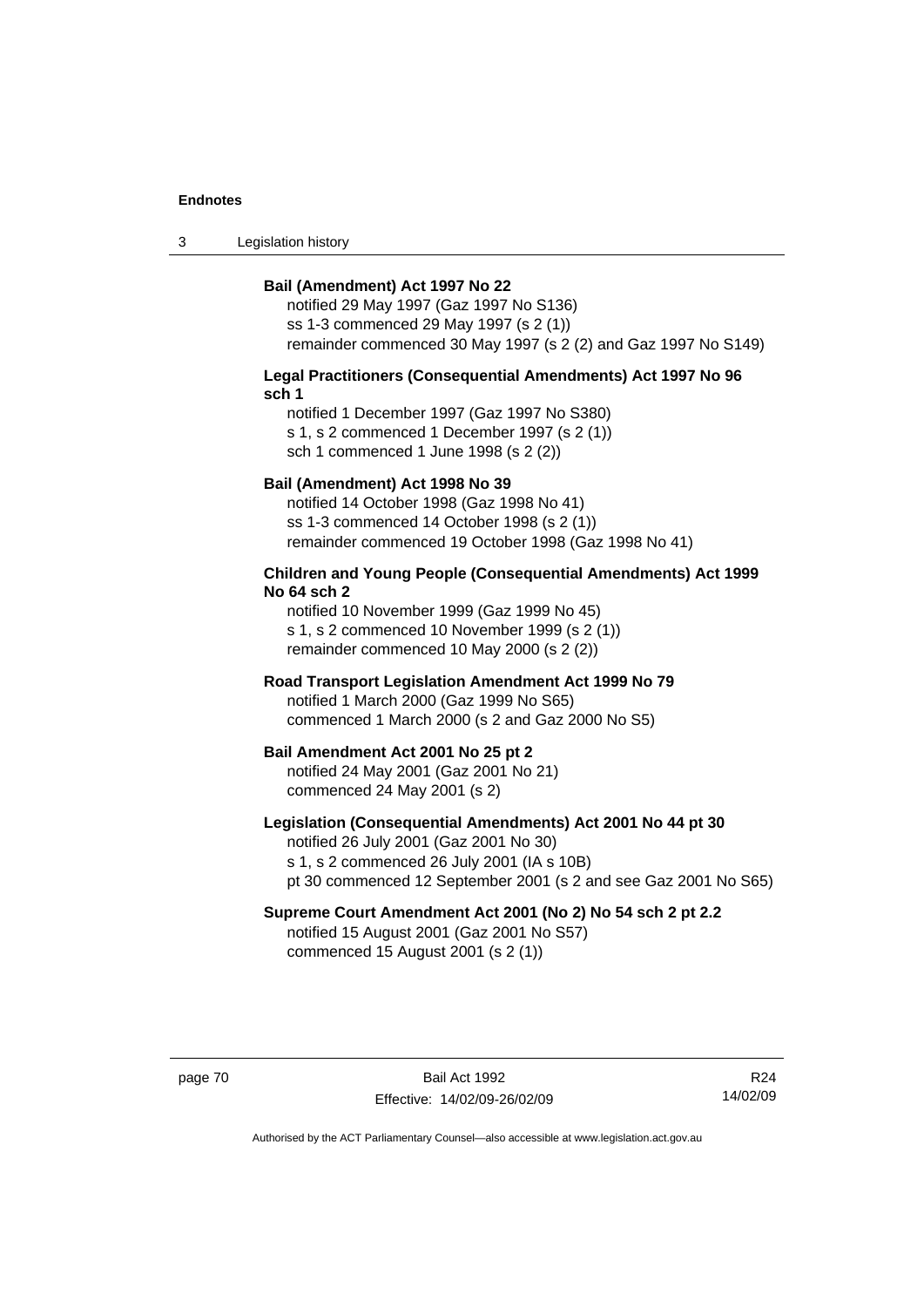#### **Bail Amendment Act 2001 (No 2) No 60**

notified 10 September 2001 (Gaz 2001 No S66) s 1, s 2 commenced 10 September 2001 (IA s 10B) remainder commenced 24 September 2001 (s 2)

## **Protection Orders (Consequential Amendments) Act 2001 No 90 sch 1 pt 1**

notified LR 27 September 2001

s 1, s 2 commenced 27 September 2001 (LA s 75)

sch 1 pt 1 commenced 27 March 2002 (s 2 and see the Protection Orders Act 2001, s 3 and LA s 79)

### **Legislation Amendment Act 2002 No 11 amdt 2.5, amdt 2.6**

notified LR 27 May 2002 s 1, s 2 commenced 27 May 2002 (LA s 75) amdt 2.5, amdt 2.6 commenced 28 May 2002 (s 2 (2))

## **Criminal Code 2002 No 51 pt 1.1**

notified LR 20 December 2002 s 1, s 2 commenced 20 December 2002 (LA s 75) pt 1.1 commenced 1 January 2003 (s 2 (1))

#### **Legislation (Gay, Lesbian and Transgender) Amendment Act 2003 A2003-14 sch 1 pt 1.2**

notified LR 27 March 2003 s 1, s 2 commenced 27 March 2003 (LA s 75) sch 1 pt 1.1 commenced 28 March 2003 (s 2)

## **Bail Amendment Act 2004 A2004-14**

notified LR 26 March 2004 s 1, s 2 commenced 26 March 2004 (LA s 75 (1)) s 44 commenced 26 June 2004 (s 2 (2) (a)) remainder commenced 26 June 2004 (s 2 (1))

## **Criminal Code (Theft, Fraud, Bribery and Related Offences) Amendment Act 2004 A2004-15 sch 3 pt 3.1**

notified LR 26 March 2004 s 1, s 2 commenced 26 March 2004 (LA s 75 (1)) sch 3 pt 3.1 commenced 26 June 2004 (s 2 (2) and see Bail Amendment Act 2004 A2004-14 s 2)

R24 14/02/09 page 71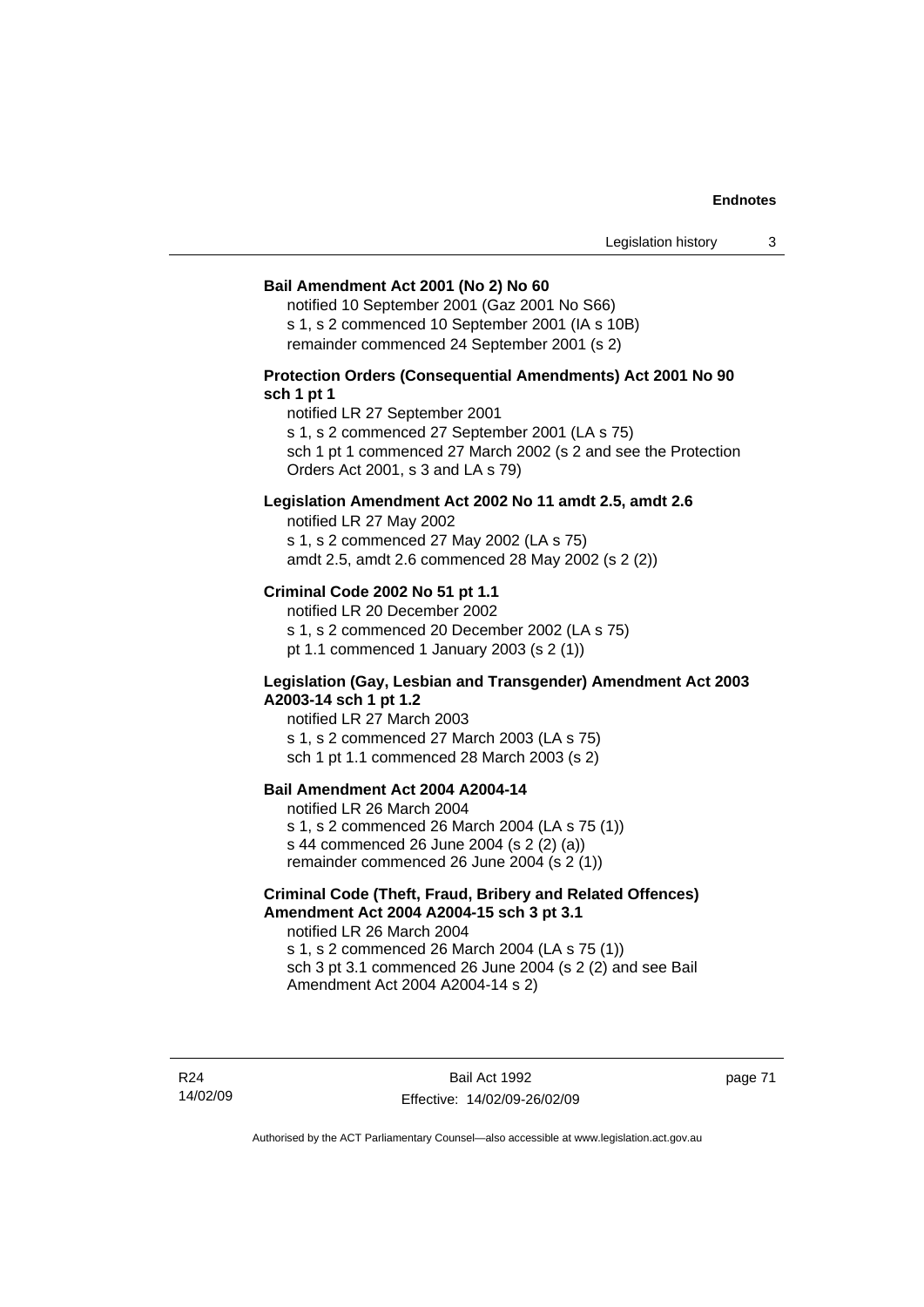3 Legislation history

## **Criminal Code (Serious Drug Offences) Amendment Act 2004 A2004-56 sch 1 pt 1.1**

notified LR 6 September 2004

s 1, s 2 commenced 6 September 2004 (LA s 75 (1))

sch 1 pt 1.1 commenced 6 March 2005 (s 2 and LA s 79)

### **Court Procedures (Consequential Amendments) Act 2004 A2004-60 sch 1 pt 1.5**

notified LR 2 September 2004

s 1, s 2 commenced 2 September 2004 (LA s 75 (1)) sch 1 pt 1.5 commenced 10 January 2005 (s 2 and see Court Procedures Act 2004 A2004-59, s 2 and CN2004-29)

#### **Justice and Community Safety Legislation Amendment Act 2005 A2005-5 pt 3**

notified LR 23 February 2005 s 1, s 2 commenced 23 February 2005 (LA s 75 (1)) pt 3 commenced 24 February 2005 (s 2 (2))

#### **Domestic Violence and Protection Orders Amendment Act 2005 A2005-13 sch 1 pt 1.1**

notified LR 24 March 2005 s 1, s 2 commenced 24 March 2005 (LA s 75 (1)) sch 1 pt 1.1 commenced 25 March 2005 (s 2)

## **Statute Law Amendment Act 2005 A2005-20 sch 3 pt 3.4**

notified LR 12 May 2005 s 1, s 2 taken to have commenced 8 March 2005 (LA s 75 (2)) sch 3 pt 3.4 commenced 2 June 2005 (s 2 (1))

#### **Criminal Code Harmonisation Act 2005 A2005-54 sch 1 pt 1.7**  notified LR 27 October 2005

s 1, s 2 commenced 27 October 2005 (LA s 75 (1)) sch 1 pt 1.7 commenced 24 November 2005 (s 2)

#### **Sentencing Legislation Amendment Act 2006 A2006-23 sch 1 pt 1.2**  notified LR 18 May 2006

s 1, s 2 commenced 18 May 2006 (LA s 75 (1)) sch 1 pt 1.2 commenced 2 June 2006 (s 2 (1) and see Crimes

(Sentence Administration) Act 2005 A2005-59 s 2, Crimes (Sentencing) Act 2005 A2005-58, s 2 and LA s 79)

page 72 Bail Act 1992 Effective: 14/02/09-26/02/09

R24 14/02/09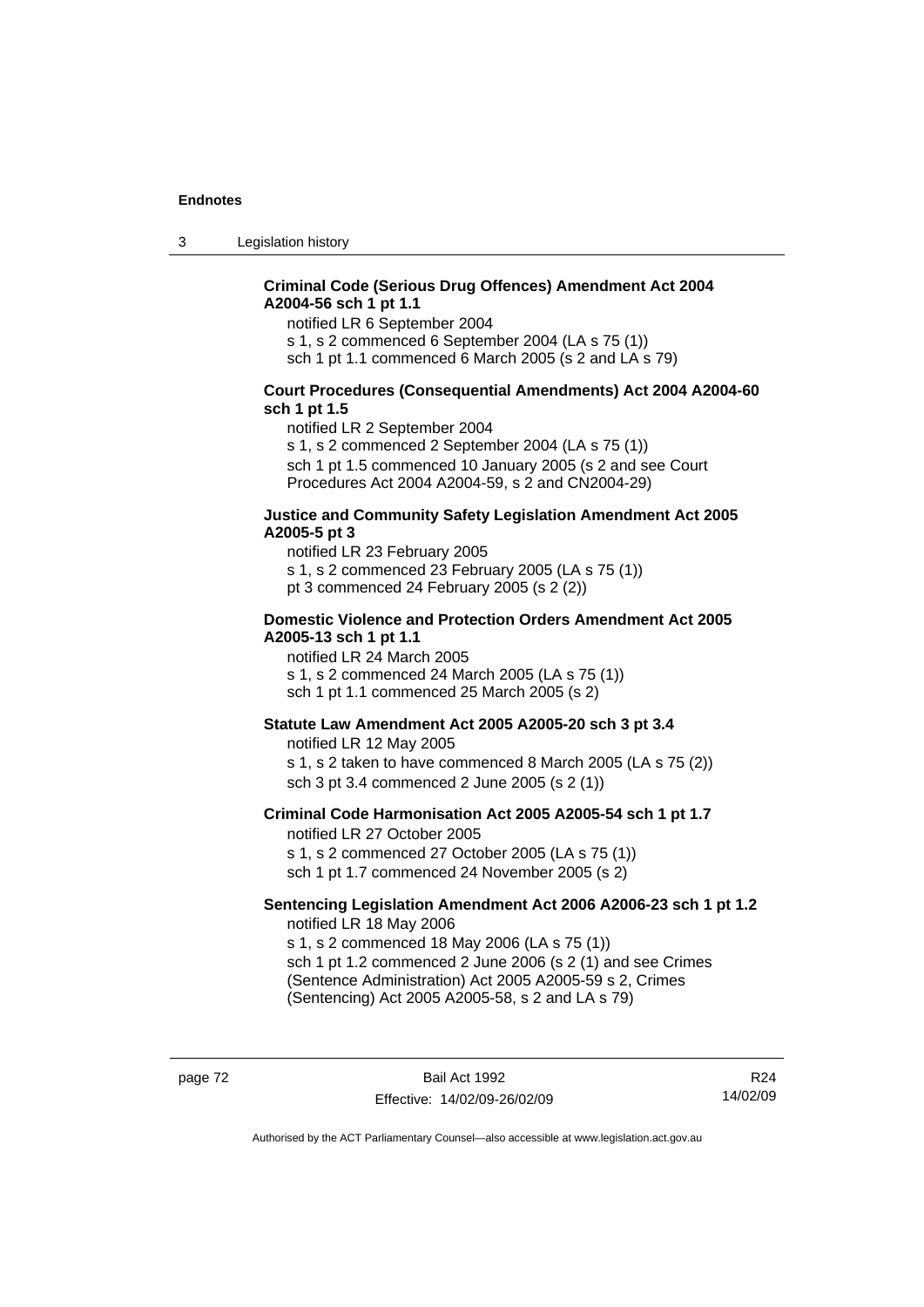## **Justice and Community Safety Legislation Amendment Act 2006 A2006-40 sch 2 pt 2.6**

notified LR 28 September 2006

s 1, s 2 commenced 28 September 2006 (LA s 75 (1)) sch 2 pt 2.6 commenced 29 September 2006 (s 2 (1))

## **Justice and Community Safety Legislation Amendment Act 2008 A2008-7 sch 1 pt 1.3**

notified LR 16 April 2008 s 1, s 2 commenced 16 April 2008 (LA s 75 (1)) sch 1 pt 1.3 commenced 7 May 2008 (s 2)

## **Children and Young People (Consequential Amendments) Act 2008 A2008-20 sch 2 pt 2.1, sch 3 pt 3.2, sch 4 pt 4.1**

notified LR 17 July 2008 s 1, s 2 commenced 17 July 2008 (LA s 75 (1)) s 3 commenced 18 July 2008 (s 2 (1)) sch 2 pt 2.1 commenced 9 September 2008 (s 2 (3) and see Children and Young People Act 2008 A2008-19, s 2 and CN2008-13) sch 3 pt 3.2 commenced 27 October 2008 (s 2 (4) and see Children and Young People Act 2008 A2008-19, s 2 and CN2008-13) sch 4 pt 4.1 commences 27 February 2009 (s 2 (5) and see Children and Young People Act 2008 A2008-19, s 2 and CN2008-13)

## **Medicines, Poisons and Therapeutic Goods Act 2008 A2008-26 sch 2 pt 2.2**

notified LR 14 August 2008

s 1, s 2 commenced 14 August 2008 (LA s 75 (1)) sch 2 pt 2.2 commenced 14 February 2009 (s 2 and LA s 79)

## **ACT Civil and Administrative Tribunal Legislation Amendment Act 2008 A2008-36 sch 1 pt 1.6**

notified LR 4 September 2008

s 1, s 2 commenced 4 September 2008 (LA s 75 (1)) sch 1 pt 1.6 commenced 2 February 2009 (s 2 (1) and see ACT Civil and Administrative Tribunal Act 2008 A2008-35, s 2 (1) and CN2009-2)

### **Domestic Violence and Protection Orders Act 2008 A2008-46 sch 3 pt 3.1**

notified LR 10 September 2008

s 1, s 2 commenced 10 September 2008 (LA s 75 (1)) sch 3 pt 3.1 commences 30 March 2009 (s 2)

| R <sub>24</sub> | Bail Act 1992                | page 73 |
|-----------------|------------------------------|---------|
| 14/02/09        | Effective: 14/02/09-26/02/09 |         |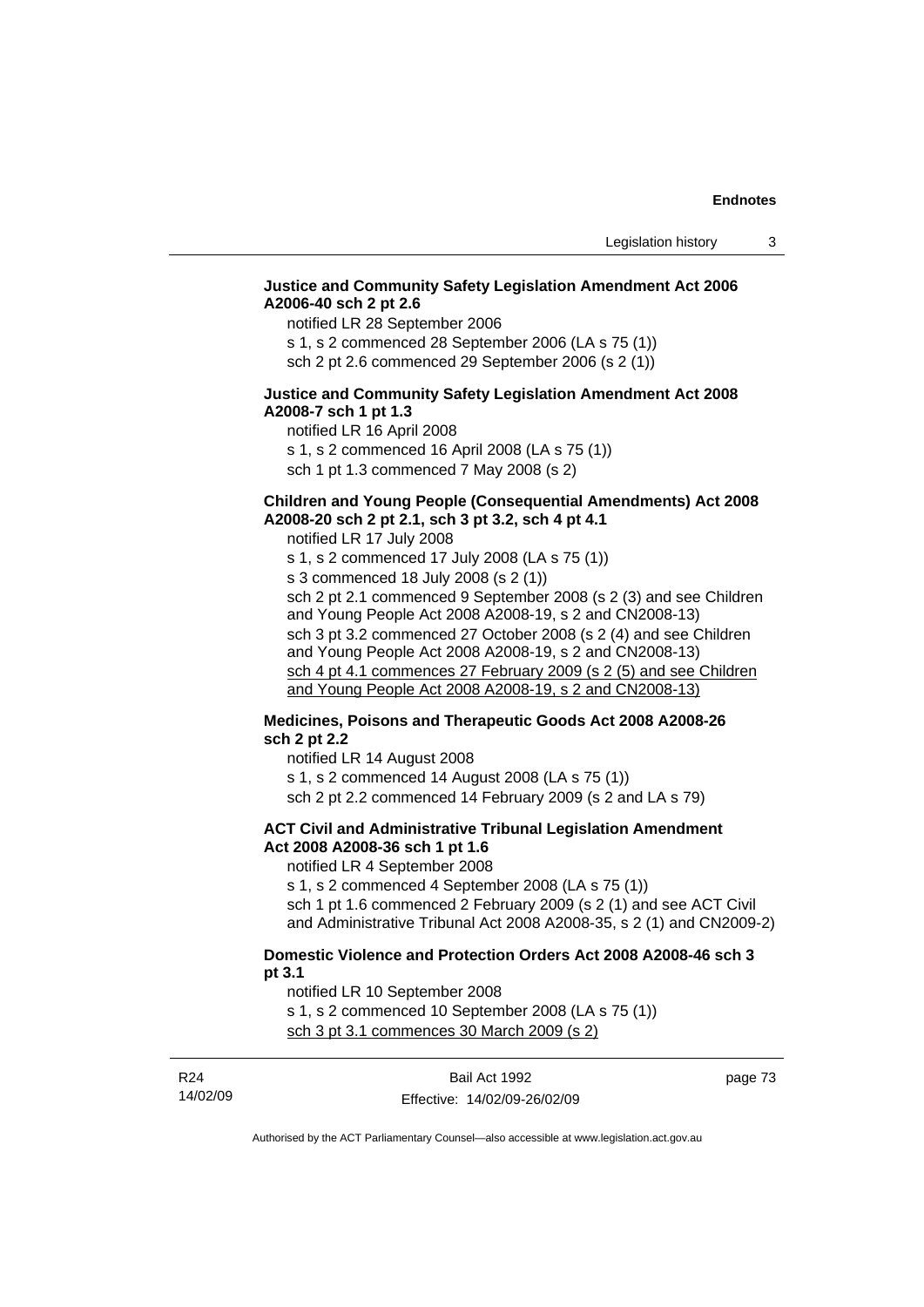| Amendment history<br>4 |  |
|------------------------|--|
|------------------------|--|

## **4 Amendment history**

| <b>Name of Act</b><br>s 1 | sub A2004-14 amdt 1.1                                                                                                                                                                                                                                                                                                                                                                                                                                                                                                                                                                                                                                                                                                                                                                                                                                                                                                                                                                                                                                                                                                                                                                                                                                           |
|---------------------------|-----------------------------------------------------------------------------------------------------------------------------------------------------------------------------------------------------------------------------------------------------------------------------------------------------------------------------------------------------------------------------------------------------------------------------------------------------------------------------------------------------------------------------------------------------------------------------------------------------------------------------------------------------------------------------------------------------------------------------------------------------------------------------------------------------------------------------------------------------------------------------------------------------------------------------------------------------------------------------------------------------------------------------------------------------------------------------------------------------------------------------------------------------------------------------------------------------------------------------------------------------------------|
| <b>Dictionary</b><br>s 2  | om 2001 No 44 amdt 1.316<br>ins A2004-14 amdt 1.1<br>am A2005-13 amdt 1.1; A2006-23 amdt 1.4                                                                                                                                                                                                                                                                                                                                                                                                                                                                                                                                                                                                                                                                                                                                                                                                                                                                                                                                                                                                                                                                                                                                                                    |
| <b>Notes</b>              |                                                                                                                                                                                                                                                                                                                                                                                                                                                                                                                                                                                                                                                                                                                                                                                                                                                                                                                                                                                                                                                                                                                                                                                                                                                                 |
| s 3                       | (prev s 3) am 1994 No 73 s 4; s (2) pars renum R6 LA;<br>A2004-14 s 4<br>def <i>appeal</i> om A2004-14 amdt 1.1<br>def applicable bail criteria ins 2001 No 25 s 4<br>am 2001 No 60 s 4<br>om A2004-14 amdt 1.1<br>def <i>authorised officer</i> sub 2001 No 25 s 5<br>om A2004-14 amdt 1.1<br>def <b>bail</b> om A2004-14 amdt 1.1<br>def bail condition om A2004-14 amdt 1.1<br>def bail undertaking om 1994 No 73 s 4<br>def <i>child</i> sub 1997 No 22 s 4<br>om A2004-14 amdt 1.1<br>def <i>clerk</i> om A2004-14 amdt 1.1<br>def <i>court</i> om A2004-14 amdt 1.1<br>def <i>Crimes Act</i> om R3 LRA<br>def de facto spouse ins 1997 No 22 s 4<br>om A2003-14 amdt 1.4<br>def domestic violence offence sub 1997 No 22 s 4; 1998<br>No 39 s 4<br>am 1999 No 79 sch 3<br>sub 2001 No 90 amdt 1.1<br>par (e) exp 27 March 2002 (see s 60)<br>am 2002 No 11 amdt 2.5; pars renum R7 LA (see 2002<br>No 11 amdt 2.6); 2002 No 51 amdt 1.1<br>om A2004-14 amdt 1.1<br>def <i>harm</i> ins 1994 No 84 s 4<br>om A2004-14 amdt 1.1<br>def <i>household member</i> ins 1997 No 22 s 4<br>om 2001 No 90 amdt 1.2<br>def <i>judge</i> om A2004-14 amdt 1.1<br>def <i>offence</i> sub 1994 No 73 s 4<br>om A2004-14 amdt 1.1<br>def outstanding ins 2001 No 60 s 5 |
|                           | om A2004-14 amdt 1.1<br>def pending ins 2001 No 60 s 5<br>om A2004-14 amdt 1.1                                                                                                                                                                                                                                                                                                                                                                                                                                                                                                                                                                                                                                                                                                                                                                                                                                                                                                                                                                                                                                                                                                                                                                                  |
|                           |                                                                                                                                                                                                                                                                                                                                                                                                                                                                                                                                                                                                                                                                                                                                                                                                                                                                                                                                                                                                                                                                                                                                                                                                                                                                 |

page 74 Bail Act 1992 Effective: 14/02/09-26/02/09

R24 14/02/09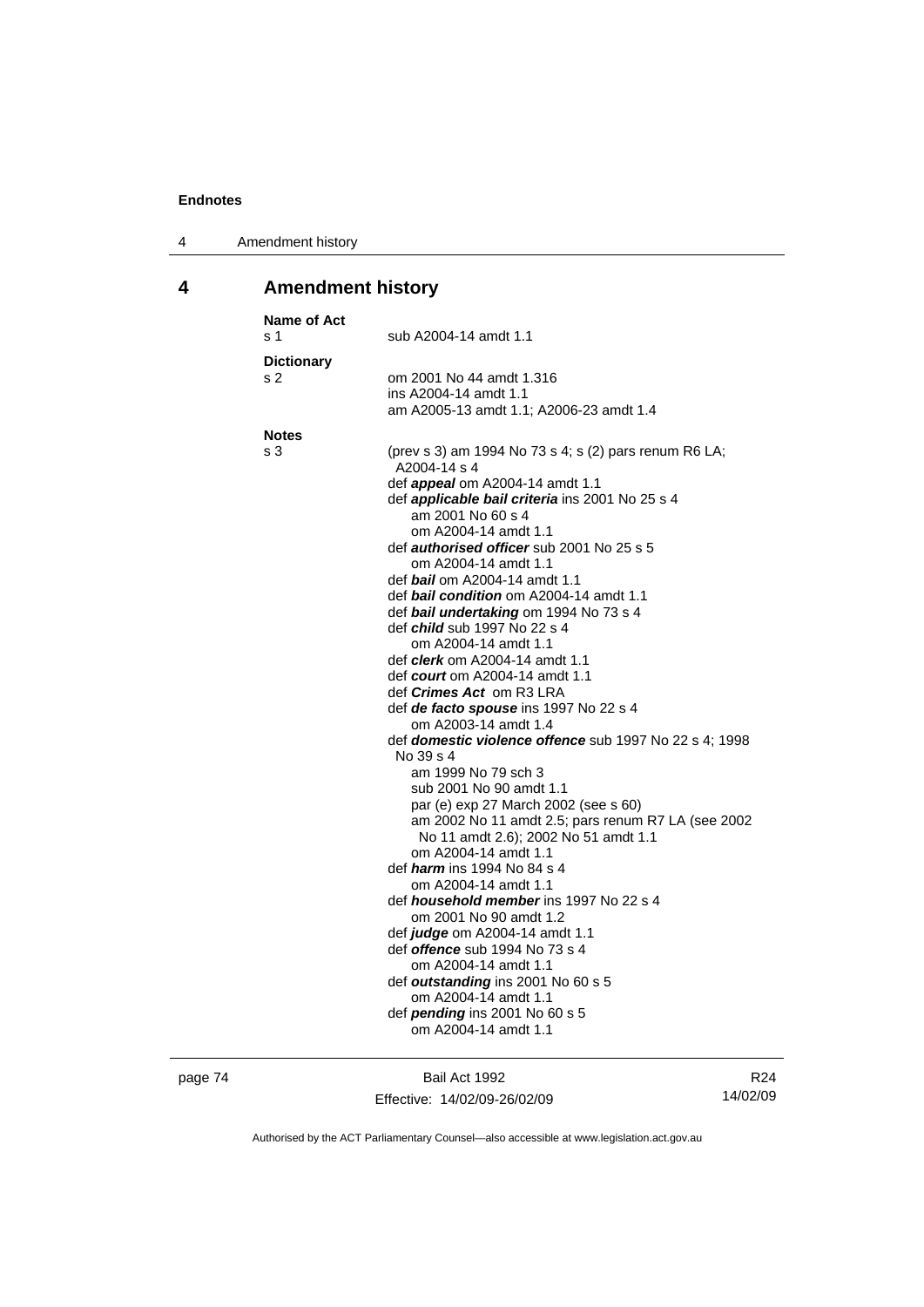def *relative* ins 1997 No 22 s 4 sub 2001 No 90 amdt 1.3 am A2003-14 amdt 1.5 om A2004-14 amdt 1.1 def *relevant person* ins 2001 No 90 amdt 1.4 am A2003-14 amdt 1.6, amdt 1.7 om A2004-14 amdt 1.1 def *remand centre* om A2004-14 amdt 1.1 def *serious offence* ins 2001 No 25 s 6 sub 2001 No 60 s 6 om A2004-14 amdt 1.1 def *spouse* ins 1997 No 22 s 4 (b) om A2003-14 amdt 1.8 def *undertaking to appear* om A2004-14 amdt 1.1 def *victim* ins 1994 No 84 s 4 om A2004-14 amdt 1.1 pres s 3 sub A2004-14 amdt 1.1 **Offences against Act—application of Criminal Code etc**  s 3A ins A2005-54 amdt 1.44 **Act applies to children**  am R3 LRA sub A2004-14 amdt 1.2 **Availability of bail**  pt 2 hdg sub A2004-14 s 5 **When bail may be granted and rights following div 2.1 hdg ins A2004-14 s 5**  $ins$  A2004-14 s 5 **When may bail be granted?**  s 5 am 2001 No 25 s 7 sub A2004-14 s 5 **Rights following grant of bail**  s 6 sub A2004-14 s 5 **Presumption for bail**  div 2.2 hdg ins A2004-14 s 5 **Div 2.2 subject to div 2.3 and div 2.4** s 7 am 1992 No 75 s 4; 1994 No 73 s 5; 1997 No 22 s 5; 1998 No 39 s 5; 2001 No 90 amdt 1.5 sub A2004-14 s 5 **Bail following arrest for breach of peace** s 7A ins 1994 No 73 s 6 sub 2001 No 90 amdt 1.6 om A2004-14 s 5

R24 14/02/09

Bail Act 1992 Effective: 14/02/09-26/02/09 page 75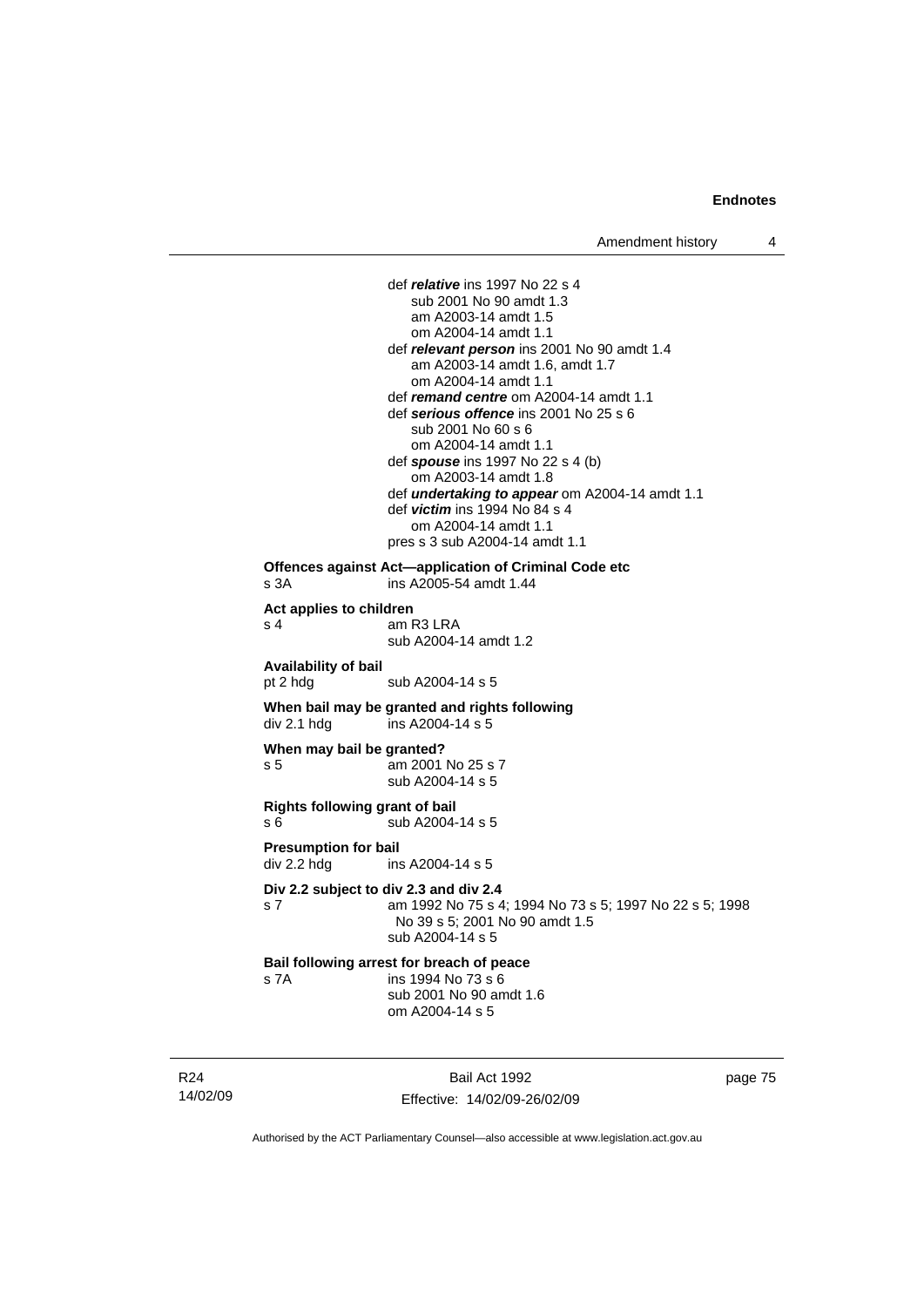4 Amendment history page 76 Bail Act 1992 R24 14/02/09 **Entitlement to bail—certain minor offences etc** s 8 sub 1994 No 73 s 6 am 1997 No 22 s 6; 2001 No 25 s 8, s 9; 2001 No 60 s 7 sub 2001 No 90 amdt 1.6; A2004-14 s 5 am A2006-40 amdt 2.59 **Entitlement to bail—breach of sentence obligations** s 8A ins 1997 No 22 s 7 am 1998 No 39 s 6; 2001 No 25 s 1 sub 2001 No 90 amdt 1.6; A2004-14 s 5; A2006-23 amdt 1.5 (3)-(5) exp 2 June 2009 (s 8A (5) (LA s 88 declaration applies)) **Entitlement to bail—custody relating to sentence administration board hearings** s 8B ins A2006-23 amdt 1.5 **Limitations on entitlement to bail**  s 9 hdg sub 2001 No 25 s 11 s 9 sub 2001 No 54 amdt 2.2; A2004-14 s 5 **Entitlement to bail—offences other than minor offences**  s 9A hdg sub 2001 No 60 s 8 s 9A ins 2001 No 25 s 12 am 2001 No 60 s 9, s 10 (7), (8) exp 24 September 2003 (s 9A (8)) sub A2004-14 s 5 **No presumption for bail**  div 2.3 hdg ins A2004-14 s 5 **Div 2.2 not to apply to certain offences**   $\frac{1}{2}$  ins A2004-14 s 5 am A2005-13 amdt 1.2; A2008-46 amdt 3.1 **Presumption against bail**  div 2.4 hdg ins A2004-14 s 5 **Bail for murder and certain serious drug offences**  s 9C hdg sub A2004-56 amdt 1.1<br>s 9C ins A2004-14 s 5 ins A2004-14 s 5 am A2004-56 amdt 1.2 **Bail for serious offence committed while charge for another pending or outstanding**   $ins A2004-14 s 5$  am A2004-15 amdt 3.1; A2006-23 amdt 1.6; A2008-20 amdt 4.1 **Bail for person sentenced to imprisonment**  s 9E ins A2004-14 s 5

Effective: 14/02/09-26/02/09 Authorised by the ACT Parliamentary Counsel—also accessible at www.legislation.act.gov.au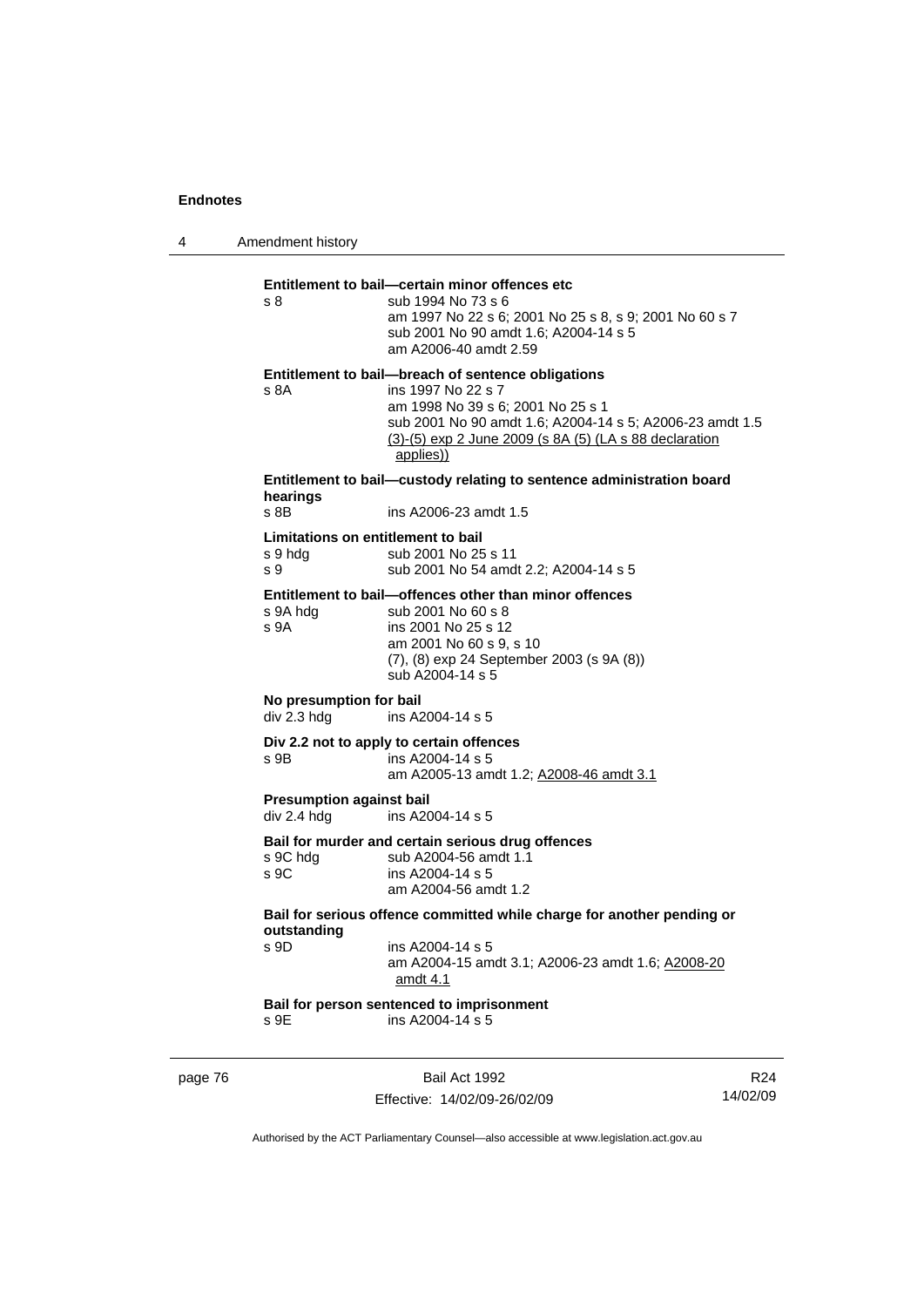| s 9F                                    | Domestic violence offence—bail by authorised officer<br>ins A2004-14 s 5<br>am A2005-13 amdt 1.3; A2008-46 amdt 3.2                                                                 |
|-----------------------------------------|-------------------------------------------------------------------------------------------------------------------------------------------------------------------------------------|
| s 9G                                    | Special or exceptional circumstances<br>ins A2004-14 s 5<br>am A2004-15 amdt 3.2                                                                                                    |
| <b>Dispensing with bail</b><br>s 10     | am 1994 No 73 s 7; 2001 No 25 s 13; 2001 No 60 s 11;<br>A2004-14 s 6                                                                                                                |
| Deciding bail after charge laid<br>s 13 | am 1994 No 73 s 8; 1997 No 22 s 8; 2001 No 25 s 14;<br>A2005-20 amdt 3.14                                                                                                           |
| s 14                                    | Grant of bail by authorised officers<br>am A2004-14 s 7                                                                                                                             |
| s 15                                    | Deciding of questions of bail by authorised officers<br>am 1997 No 22 s 9; 2001 No 25 s 15; A2004-14 s 8                                                                            |
| s 16                                    | Notification of decision of authorised officer<br>am 1994 No 73 s 9; 1997 No 22 s 10; 2001 No 90 amdt 1.7;<br>ss renum R6 LA (see also 2001 No 90 amdt 1.8); A2005-13<br>amdt $1.4$ |
| s 19                                    | General provisions relating to court bail<br>am 1997 No 22 sch 2; am 1997 No 96 sch 1; A2004-14 s 9                                                                                 |
| s 20                                    | Limitations on power of magistrate<br>sub A2004-14 s 10                                                                                                                             |
| s 21                                    | <b>Bail in relation to several offences</b><br>am 1997 No 22 s 11 and sch 2                                                                                                         |
| s 22                                    | Criteria for granting bail to adults<br>am 1994 No 84 s 5; 1997 No 22 s 11<br>sub A2004-14 s 11                                                                                     |
| s 23                                    | Criteria for granting bail to children<br>am 1997 No 22 s 12; 1999 No 64 sch 2<br>sub A2004-14 s 11<br>am A2008-20 amdt 2.1, amdt 4.2                                               |
| s 23A                                   | Victim's concern about need for protection<br>ins 1994 No 84 s 6<br>am 1997 No 22 s 13<br>sub A2004-14 s 11                                                                         |
|                                         |                                                                                                                                                                                     |

R24 14/02/09

Bail Act 1992 Effective: 14/02/09-26/02/09 page 77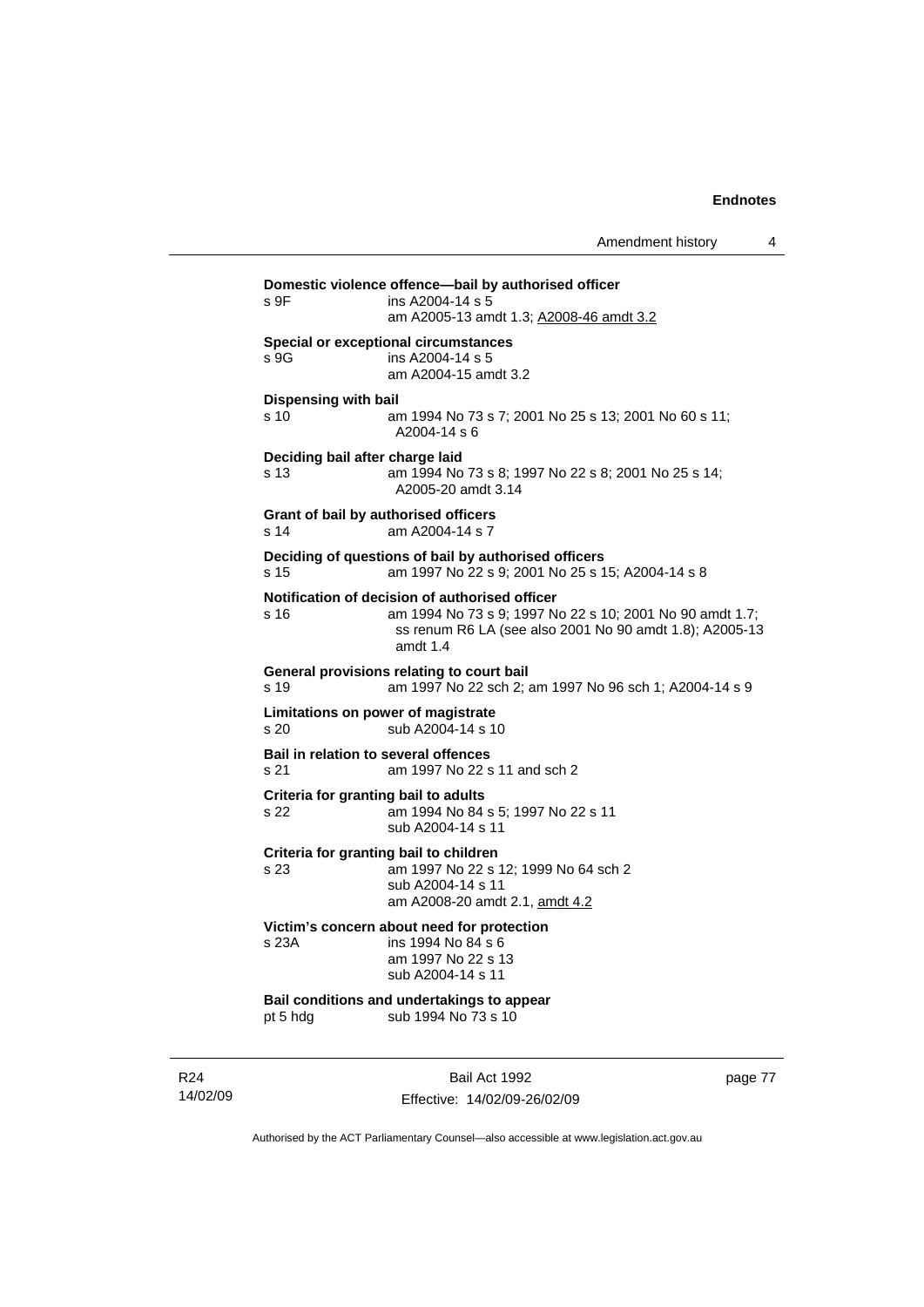| 4 | Amendment history |
|---|-------------------|
|---|-------------------|

| s 25                                         | Conditions on which bail may be granted to adults<br>am 1994 No 73 s 11; am 1994 No 84 s 7; 2001 No 44<br>amdt 1.317; 2001 No 90 amdt 1.9; ss renum R6 LA;<br>A2004-14 s 12, s 13, s 15, s 16; pars renum R11 LA<br>(see A2004-14 s 14); ss renum R11 LA (see A2004-14 s 17);<br>A2006-23 amdt 1.7; A2008-36 amdt 1.58 |
|----------------------------------------------|------------------------------------------------------------------------------------------------------------------------------------------------------------------------------------------------------------------------------------------------------------------------------------------------------------------------|
| s 25A                                        | Supervision condition when offence committed as young person<br>ins A2008-20 amdt 4.3                                                                                                                                                                                                                                  |
| s 26                                         | Conditions on which bail may be granted to children<br>am 1999 No 64 sch 2; A2004-14 s 18, s 19; ss renum R11 LA<br>(see A2004-14 s 20); A2008-20 amdt 2.2, amdt 2.3,<br>amdt 4.4; A2008-36 amdt 1.58                                                                                                                  |
| Recording of certain bail decisions<br>s 27  | am 1997 No 22 sch 2                                                                                                                                                                                                                                                                                                    |
| Notice to victim of bail decisions<br>s 27A  | ins 1994 No 84 s 8<br>om A2004-14 s 21                                                                                                                                                                                                                                                                                 |
| <b>Undertakings to appear</b><br>s 28        | am 2001 No 44 amdt 1.318<br>sub A2004-14 s 22                                                                                                                                                                                                                                                                          |
| s 29                                         | Undertakings in respect of more than 1 offence<br>om 1994 No 73 s 12                                                                                                                                                                                                                                                   |
| s 30                                         | Accused person may be excused from attendance before court<br>am 1997 No 96 sch 1; 2001 No 44 amdt 1.319; A2004-14<br>amdt 1.3, amdt 1.4; ss renum R11 LA (see A2004-14<br>amdt $1.5$                                                                                                                                  |
| <b>Bail requirements</b><br>s 31             | am 1994 No 73 s 13<br>sub A2004-14 s 23<br>am A2006-23 amdt 1.8; A2008-7 amdt 1.21                                                                                                                                                                                                                                     |
| s 32                                         | Acceptable people and security for bail<br>am 1994 No 73 s 14; ss renum R6 LA<br>sub A2004-14 s 23                                                                                                                                                                                                                     |
| s 33                                         | <b>Continuation of bail and undertakings</b><br>am 1994 No 73 s 15; 1997 No 22 sch 2; ss renum R6 LA;<br>A2004-14 s 24, s 25                                                                                                                                                                                           |
| Written notice of conditions of bail<br>s 34 | am 1997 No 22 sch 2; 2001 No 44 amdt 1.320                                                                                                                                                                                                                                                                             |
| s 35                                         | Warning to person making acknowledgment<br>om A2004-14 s 26                                                                                                                                                                                                                                                            |

page 78 Bail Act 1992

Effective: 14/02/09-26/02/09

R24 14/02/09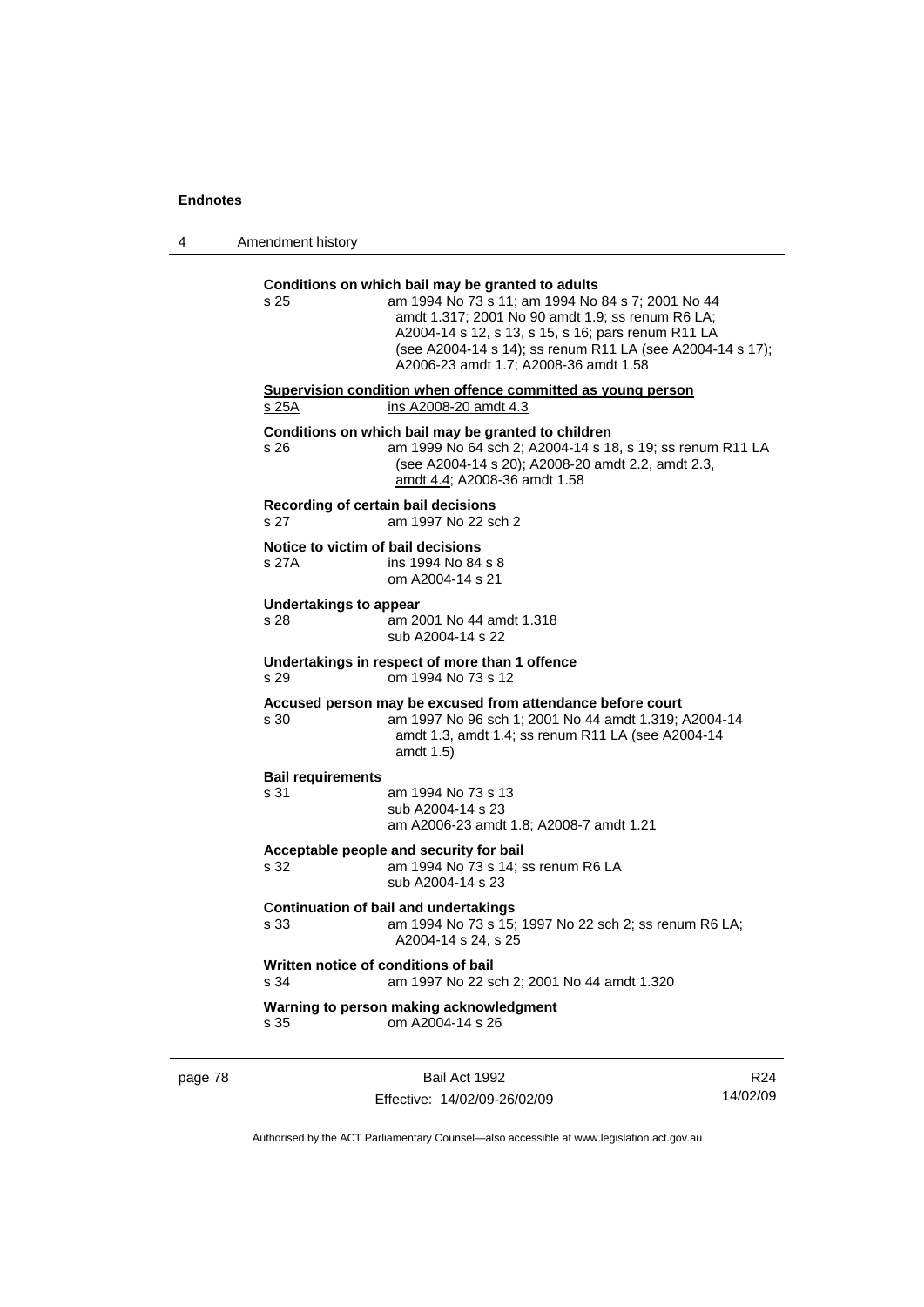| s 36                                         | am 1994 No 73 s 16<br>sub A2004-14 s 27                                                                                    |
|----------------------------------------------|----------------------------------------------------------------------------------------------------------------------------|
| s 37                                         | <b>Payment of amounts to Territory</b><br>sub A2004-14 s 28<br>am A2004-60 amdt 1.16                                       |
| div 6.1 hdg                                  | Review of decisions by authorised officers<br>(prev pt 6 div 1 hdg) renum R4                                               |
| <b>Review by authorised officers</b><br>s 38 | am 1997 No 22 sch 2                                                                                                        |
| s 39                                         | <b>Expiry-Motor Traffic Act reference</b><br>renum as s 60 R5 LA                                                           |
| Review of decisions by courts<br>div 6.2 hda | (prev pt 6 div 2 hdg) renum R4 LA                                                                                          |
| $s$ 41 $A$                                   | Court may review on its own initiative<br>ins A2004-14 s 29                                                                |
| s <sub>42</sub>                              | <b>Power of Magistrates Court to review</b><br>sub A2004-14 s 30; A2005-5 s 6                                              |
| s <sub>43</sub>                              | <b>Power of Supreme Court to review</b><br>am A2004-14 s 31, s 32; ss renum R11 LA; A2005-5 s 8 (and<br>see s 7)           |
| s 44                                         | General limitation on power of court to review<br>om A2004-14 s 33                                                         |
| <b>Miscellaneous</b><br>div 6.3 hdg          | orig pt 6 div 3 hdg ins 1994 No 84 s 9<br>(prev pt 6 div 3 hdg) renum R4 LA<br>om A2004-14 s 34                            |
| s 46A                                        | Notice to victim of bail decisions<br>ins 1994 No 84 s 9<br>om A2004-14 s 34                                               |
| s <sub>47</sub>                              | Giving information relating to bail<br>am 1994 No 73 s 17; 2001 No 44 amdt 1.321                                           |
| s 47A                                        | Notice to victim of bail decisions<br>ins A2004-14 s 35; ss renum R11 LA<br>am A2005-13 amdt 1.5                           |
| s 48                                         | Notification to court that bail condition not satisfied<br>am 1994 No 73 s 18; 2001 No 44 amdt 1.322; A2006-23<br>amdt 1.9 |

R24 14/02/09

Bail Act 1992 Effective: 14/02/09-26/02/09 page 79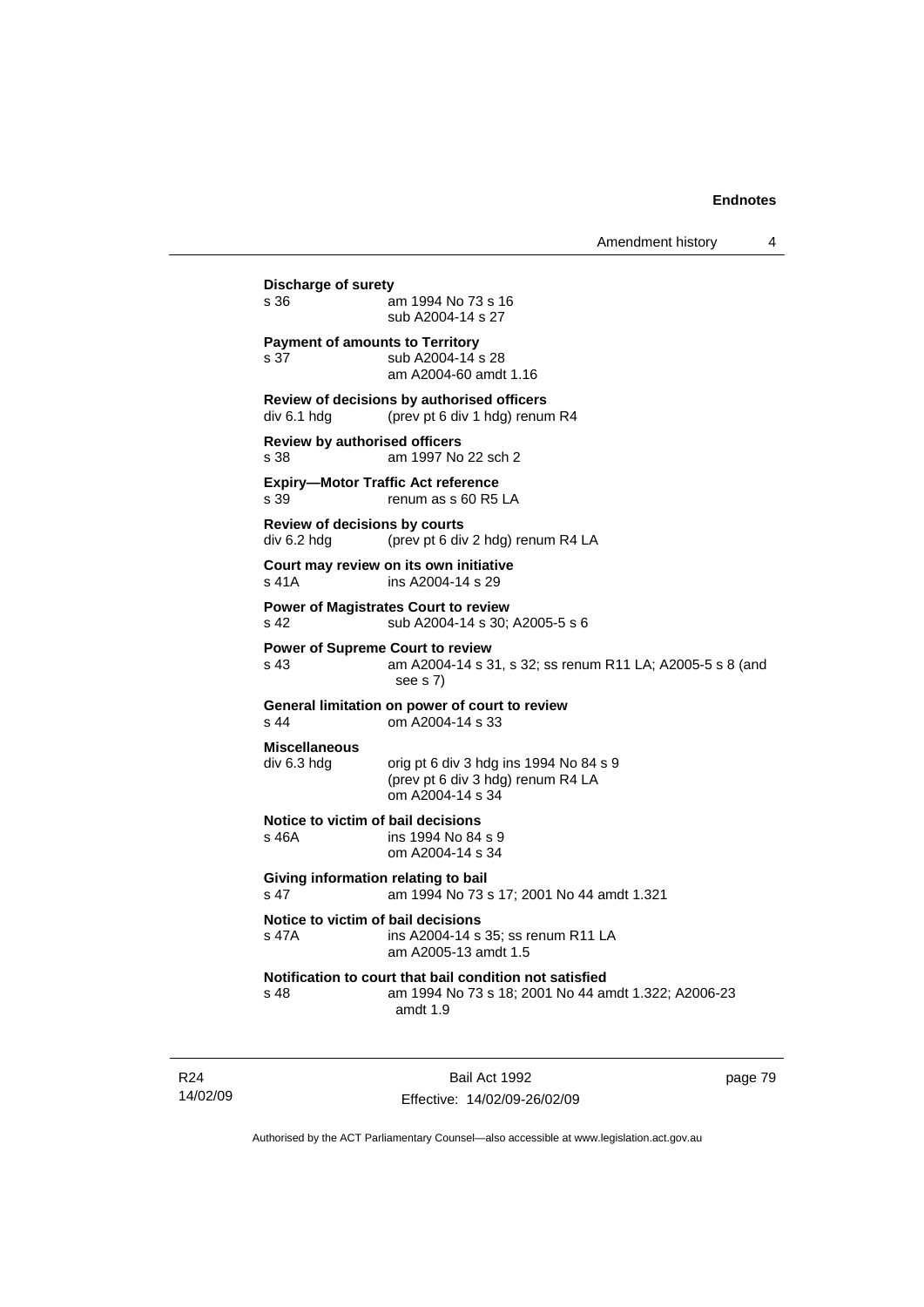4 Amendment history

**Failure to answer bail**<br>s 49 am am 1994 No 73 s 19: 1994 No 81 sch sub 2001 No 25 s 16; A2005-54 amdt 1.45 **False statements in acknowledgments** s 50 am 1994 No 81 sch om A2004-14 s 36 **Indemnification of sureties** s 51 am 1994 No 81 sch sub A2005-54 amdt 1.46 **Apprehension of person admitted to bail** s 53 om 1994 No 75 sch 3 **Power of court where person apprehended** s 54 om 1994 No 75 sch 3 **No right of surety to arrest** s 56 am 1994 No 73 s 20 sub A2004-14 s 37 **Arrest without warrant of person on bail** s 56A ins A2004-14 s 28 **Arrest for breach of condition by person outside ACT** ins A2004-14 s 28 **Act to prevail**  s 57 am A2004-14 amdt 1.6, amdt 1.7 **Abolition of inherent power of bail** s 57AA ins 1996 No 81 s 7 **Form of certain instruments** s 57A ins 1994 No 73 s 21 om 2001 No 44 amdt 1.323 **Approved forms**  s 58 sub 2001 No 44 amdt 1.323 am A2004-14 s 39 **Regulation-making power**   $\overline{5}$  ins 2001 No 44 amdt 1.323 am A2004-14 s 40, s 41 **Transitional** pt 8 hdg ins 1999 No 79 sch 3 om R6 LA

page 80 Bail Act 1992 Effective: 14/02/09-26/02/09

R24 14/02/09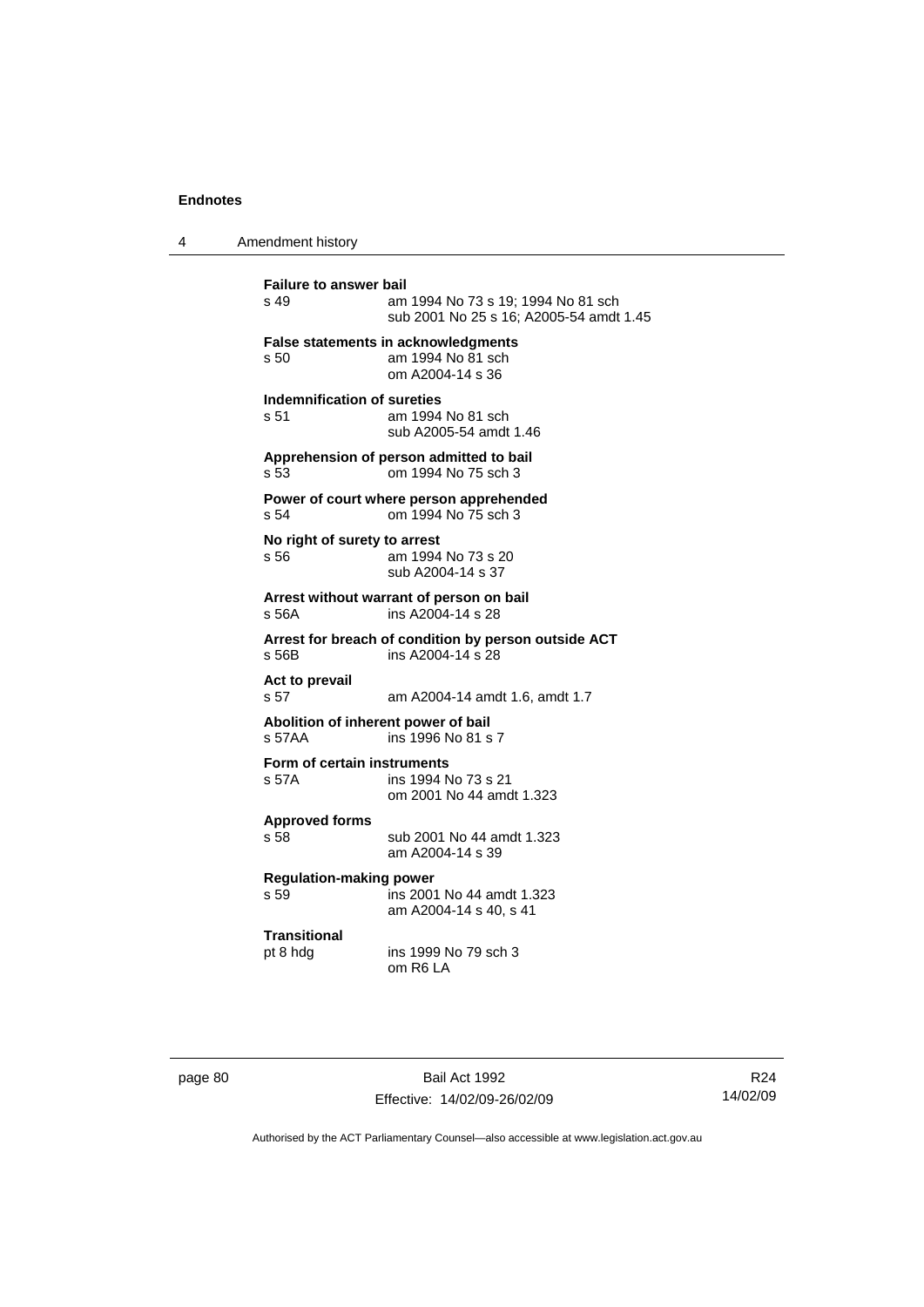| s 60              | (prev s 39) ins 1999 No 79 sch 3                                                      |
|-------------------|---------------------------------------------------------------------------------------|
|                   | sub 2001 No 90 amdt 1.10 as s 59                                                      |
|                   | renum R5 LA                                                                           |
|                   | exp 27 March 2002 (see s 60)                                                          |
|                   | Domestic violence offences against the Crimes Act 1900                                |
| sch 1             | ins 1997 No 22 s 14                                                                   |
|                   | am 1998 No 39 s 7                                                                     |
|                   | sub 2001 No 90 amdt 1.11                                                              |
|                   | am 2002 No 51 amdt 1.2<br>sub A2004-14 s 43                                           |
|                   | am A2004-14 s 44; A2004-15 amdt 3.3, amdt 3.4; pts renum                              |
|                   | R11 LA (see A2004-15 amdt 3.5); items renum R11 LA;                                   |
|                   | A2004-56 amdt 1.3, amdt 1.4; items renum R14 LA;                                      |
|                   | A2008-26 amdt 2.2; pts renum A2008-26 amdt 2.3                                        |
| <b>Dictionary</b> |                                                                                       |
| dict              | ins A2004-14 amdt 1.8                                                                 |
|                   | am A2006-23 amdts 1.10-1.12; A2008-36 amdt 1.59,<br>amdt 1.60                         |
|                   | def accused person ins A2004-14 s 42                                                  |
|                   | am A2006-23 amdt 1.13                                                                 |
|                   | def <b>appeal</b> ins A2004-14 amdt 1.8                                               |
|                   | def <i>applicable bail criteria</i> ins A2004-14 amdt 1.8                             |
|                   | def <b>authorised officer</b> ins A2004-14 amdt 1.8<br>def bail ins A2004-14 amdt 1.8 |
|                   | def <b>bail condition</b> ins A2004-14 amdt 1.8                                       |
|                   | def <i>child</i> ins A2004-14 amdt 1.8                                                |
|                   | def <i>court</i> ins A2004-14 amdt 1.8                                                |
|                   | def <b>domestic violence offence</b> ins A2004-14 amdt 1.8                            |
|                   | sub A2005-13 amdt 1.6                                                                 |
|                   | am A2008-46 amdt 3.3                                                                  |
|                   | def grant ins A2004-14 amdt 1.8                                                       |
|                   | def <i>offence</i> ins A2004-14 amdt 1.8                                              |
|                   | am A2006-23 amdt 1.14                                                                 |
|                   | def parental responsibility ins A2005-13 amdt 1.7                                     |
|                   | sub A2006-23 amdt 1.15; A2008-20 amdt 3.3                                             |
|                   | def relevant person ins A2004-14 amdt 1.8<br>om A2005-13 amdt 1.8                     |
|                   | def surety ins A2004-14 amdt 1.8                                                      |
|                   | def <i>undertaking to appear</i> ins A2004-14 amdt 1.8                                |
|                   | def <i>victim</i> ins $A2004-14$ amdt 1.8                                             |

R24 14/02/09

Bail Act 1992 Effective: 14/02/09-26/02/09 page 81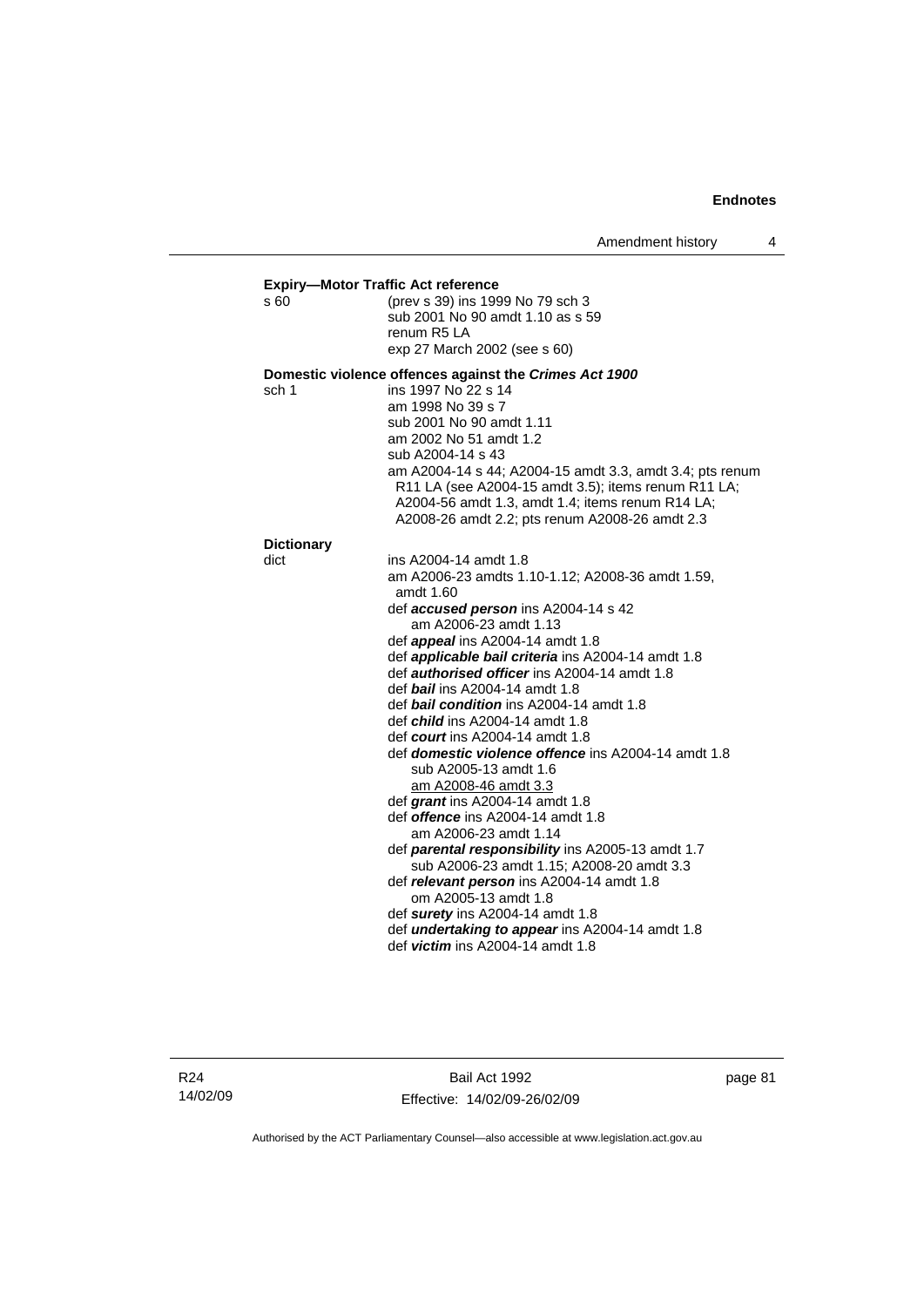5 Earlier republications

## **5 Earlier republications**

Some earlier republications were not numbered. The number in column 1 refers to the publication order.

Since 12 September 2001 every authorised republication has been published in electronic pdf format on the ACT legislation register. A selection of authorised republications have also been published in printed format. These republications are marked with an asterisk (\*) in column 1. Electronic and printed versions of an authorised republication are identical.

| <b>Republication No</b> | <b>Amendments to</b>  | <b>Republication date</b> |
|-------------------------|-----------------------|---------------------------|
| 1                       | Act 1994 No 84        | 29 February 1996          |
| $\overline{2}$          | Act 1996 No 81        | 1 January 1997            |
| 3                       | Act 1998 No 39        | 31 January 1999           |
| 4                       | Act 2001 No 54        | 12 September 2001         |
| 5                       | <u>Act 2001 No 90</u> | 12 October 2001           |
| 6                       | Act 2001 No 90        | 27 March 2002             |
| $7^*$                   | Act 2002 No 11        | 28 May 2002               |
| 8                       | Act 2002 No 51        | 1 January 2003            |
| 9                       | A2003-14              | 28 March 2003             |
| 10                      | A2003-14              | 25 September 2003         |
| 11                      | A2004-15              | 26 June 2004              |
| 12                      | A2004-60              | 10 January 2005           |
| 13                      | A2005-5               | 24 February 2005          |
| 14                      | A2005-5               | 6 March 2005              |
| 15                      | A2005-13              | 25 March 2005             |
| $16*$                   | A2005-20              | 2 June 2005               |
| 17                      | A2005-54              | 24 November 2005          |
| 18                      | A2006-23              | 2 June 2006               |
| 19                      | A2006-40              | 29 September 2006         |
| 20                      | A2008-7               | 7 May 2008                |
| 21                      | A2008-36              | 9 September 2008          |
|                         |                       |                           |

page 82 Bail Act 1992 Effective: 14/02/09-26/02/09

R24 14/02/09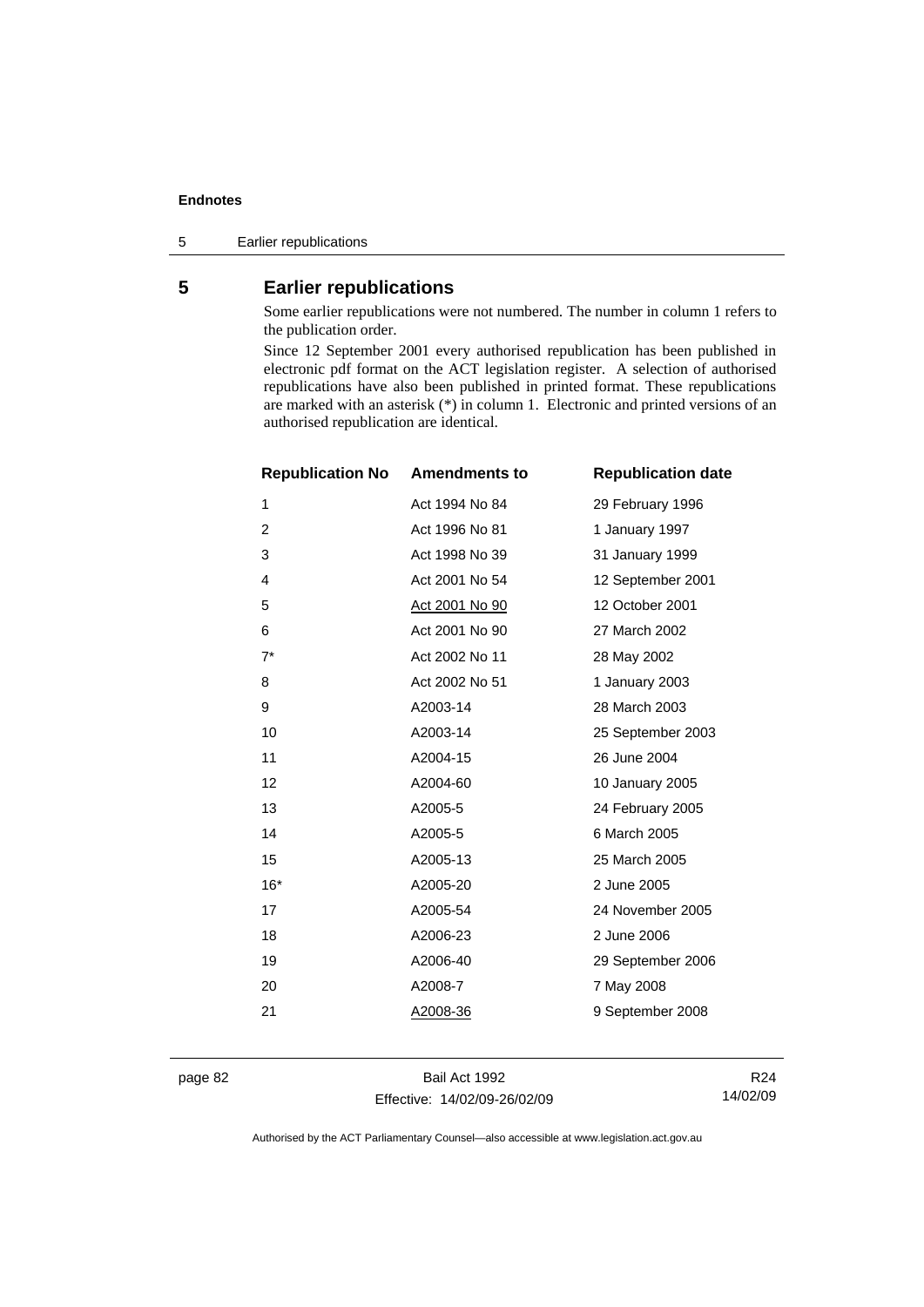| <b>Republication No</b> | <b>Amendments to</b> | <b>Republication date</b> |
|-------------------------|----------------------|---------------------------|
| -22                     | A2008-46             | 27 October 2008           |
| -23                     | A2008-46             | 2 February 2009           |

## **6 Uncommenced amendments**

The following amendments have not been included in this republication because they were uncommenced at the republication date:

 **Children and Young People (Consequential Amendments) Act 2008 A2008-20 sch 4 pt 4.1** 

## **Part 4.1 Bail Act 1992**

## **[4.1] Section 9D (6), definition of** *outstanding***, note, 3rd dot point**

*omit* 

## **[4.2] Section 23 (1) (c)**

## *omit*

*Children and Young People Act 1999*, section 73 (Powers of court in relation to reports)

*substitute* 

*Court Procedures Act 2004*, section 74D (Court may order report about young person)

| [4.3] | <b>New section 25A</b> |  |
|-------|------------------------|--|
|       |                        |  |

*insert* 

## **25A Supervision condition when offence committed as young person**

(1) This section applies if—

| R <sub>24</sub> | Bail Act 1992                | page 83 |
|-----------------|------------------------------|---------|
| 14/02/09        | Effective: 14/02/09-26/02/09 |         |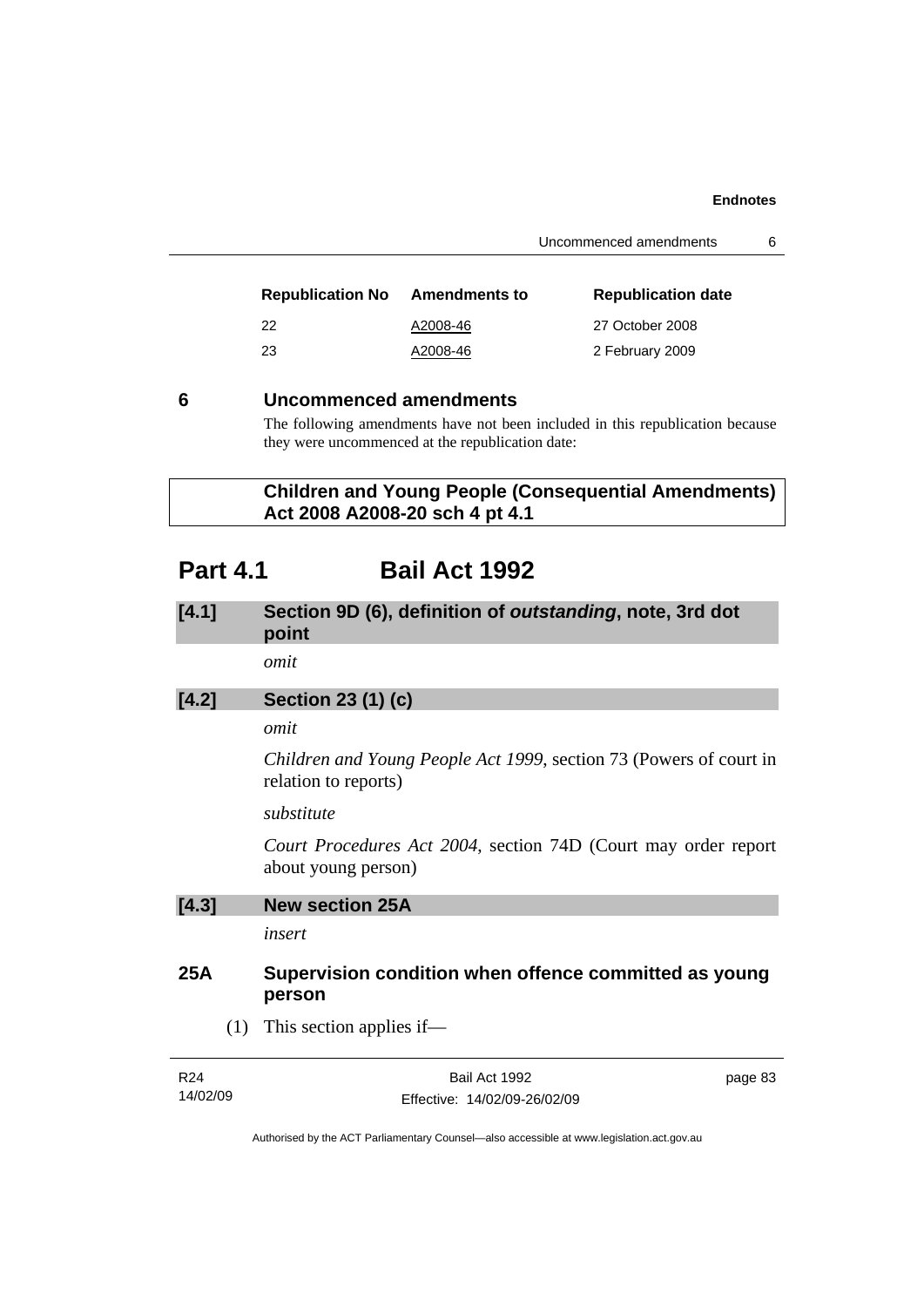| 6 | Uncommenced amendments |  |
|---|------------------------|--|
|---|------------------------|--|

- (a) a condition is imposed on the grant of bail to an accused person under section 25 (4) (e); and
- (b) the accused person is at least 18 years old but less than 21 years old; and
- (c) the accused person was under 18 years old when the offence to which the grant of bail relates was committed.
- (2) The chief executive responsible for this Act and the chief executive responsible for the *Children and Young People Act 2008* must decide which of them is to be the responsible chief executive for matters relating to the supervision of the accused person.

## **[4.4] Section 26 (2) (a)**

*omit* 

*Children and Young People Act 1999*, chapter 6 (Young Offenders)

*substitute* 

*Children and Young People Act 2008*

## **Domestic Violence and Protection Orders Act 2008 A2008-46 sch 3 pt 3.1**

## **Part 3.1 Bail Act 1992**

## **[3.1] Section 9B (b) (iv)**

## *substitute*

 (iv) an offence against the *Domestic Violence and Protection Orders Act 2008*, section 90 (Offence for contravention of protection order); or

## **[3.2] Section 9F (6), definition of** *relevant person*

*substitute* 

page 84 Bail Act 1992 Effective: 14/02/09-26/02/09

R24 14/02/09